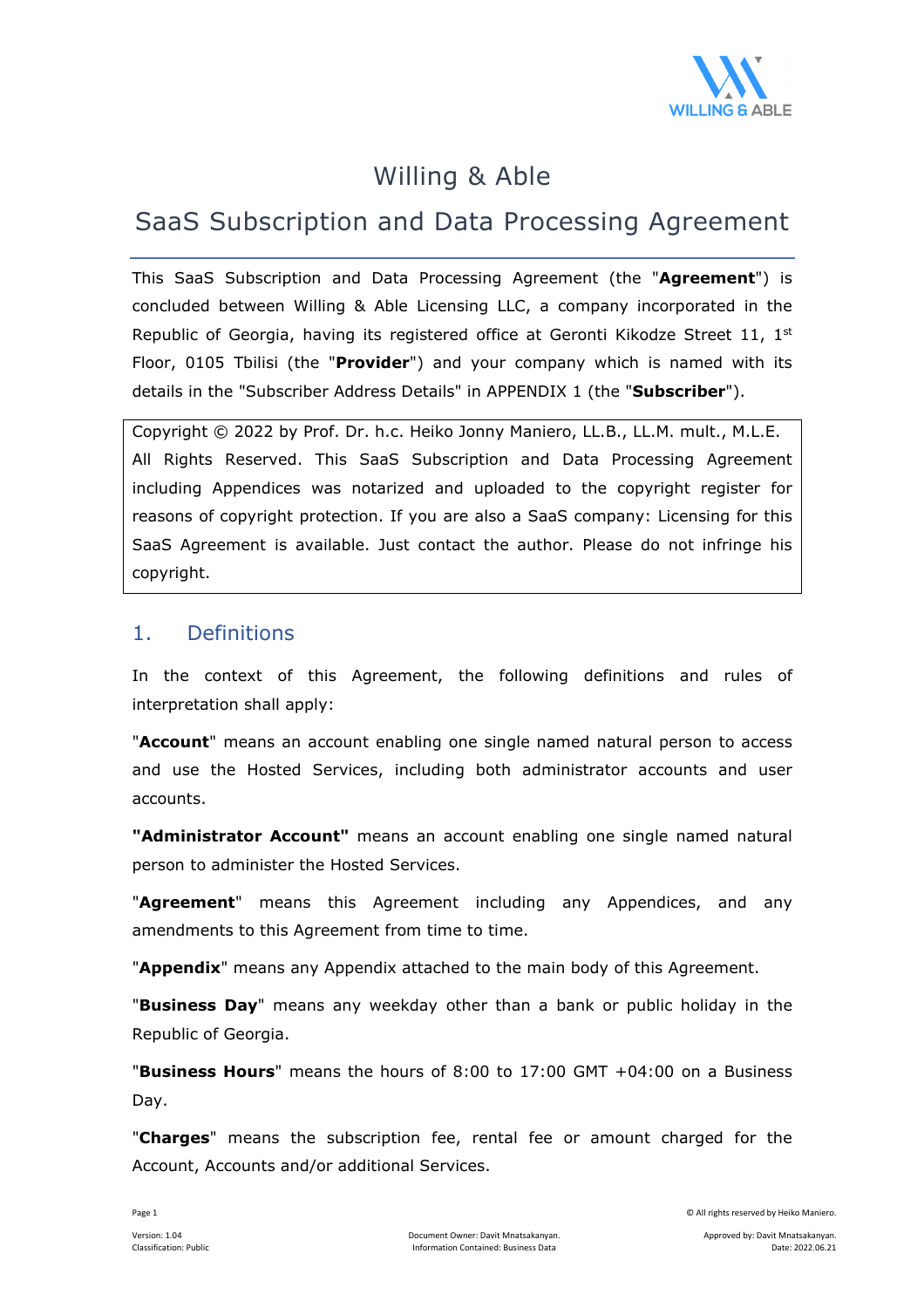

"**Content**" means any text, data or information, pictures, videos, infographics, graphics, graphs, and every other digital data that is transmitted, stored or processed by the Hosted Services or over the Platform.

"**Contractor**" or "**Business Partner**" means any company or person that act, based on an agreement or contract, on behalf of the Subscriber, Provider, FranchisePartner or SubscriptionPartner, or together with them.

"**Data Protection Laws**" means all applicable laws relating to the processing of Personal Data including but not limited to, while they are in force and applicable to Personal Data, the General Data Protection Regulation (Regulation (EU) 2016/679, GDPR) and/or national laws of EU Member States, the Swiss Federal Law on Data Protection (FDPA), UK GDPR and UK Data Protection Act (DPA 2018), California Consumer Privacy Act (CCPA).

"**Date of Subscription**" means the first or last day of subscription of a Hosted Service.

"**Documentation**" means the documentation for the Hosted Services produced by the Provider and delivered or made available by the Provider to the Subscriber.

"**Force Majeure Event**" means any event, or a series of related events, that is outside the reasonable control of the party affected, including but not limited to failures of the internet, servers, applications or any public telecommunications network, hacker attacks, denial of service attacks, virus or other malicious software attacks or infections, power failures, industrial disputes affecting any Partner or Third Party, changes to the law, disasters, explosions, hardware defects, fires, floods, riots, pandemics, diseases, terrorist attacks and wars.

"**FranchisePartner**" means a company that signed a Franchise Partner Agreement with the Provider and offers the Platform to its clients under its own brand or logo, or under the Providers trademark.

"**Free Subscriber**" means a Non-Profit Organisation that was approved by the Provider and that uses the Hosted Services without exception for Non-Profit purposes.

"**Hosted Services**" means SaaS Services which will be made available by the Provider to the Subscriber as a service via the internet in accordance with this Agreement.

"**Hosted Services Defect**" means any defect, error or bug in the Platform having an adverse effect or a material adverse effect on the appearance, operation,

Page 2 © All rights reserved by Heiko Maniero.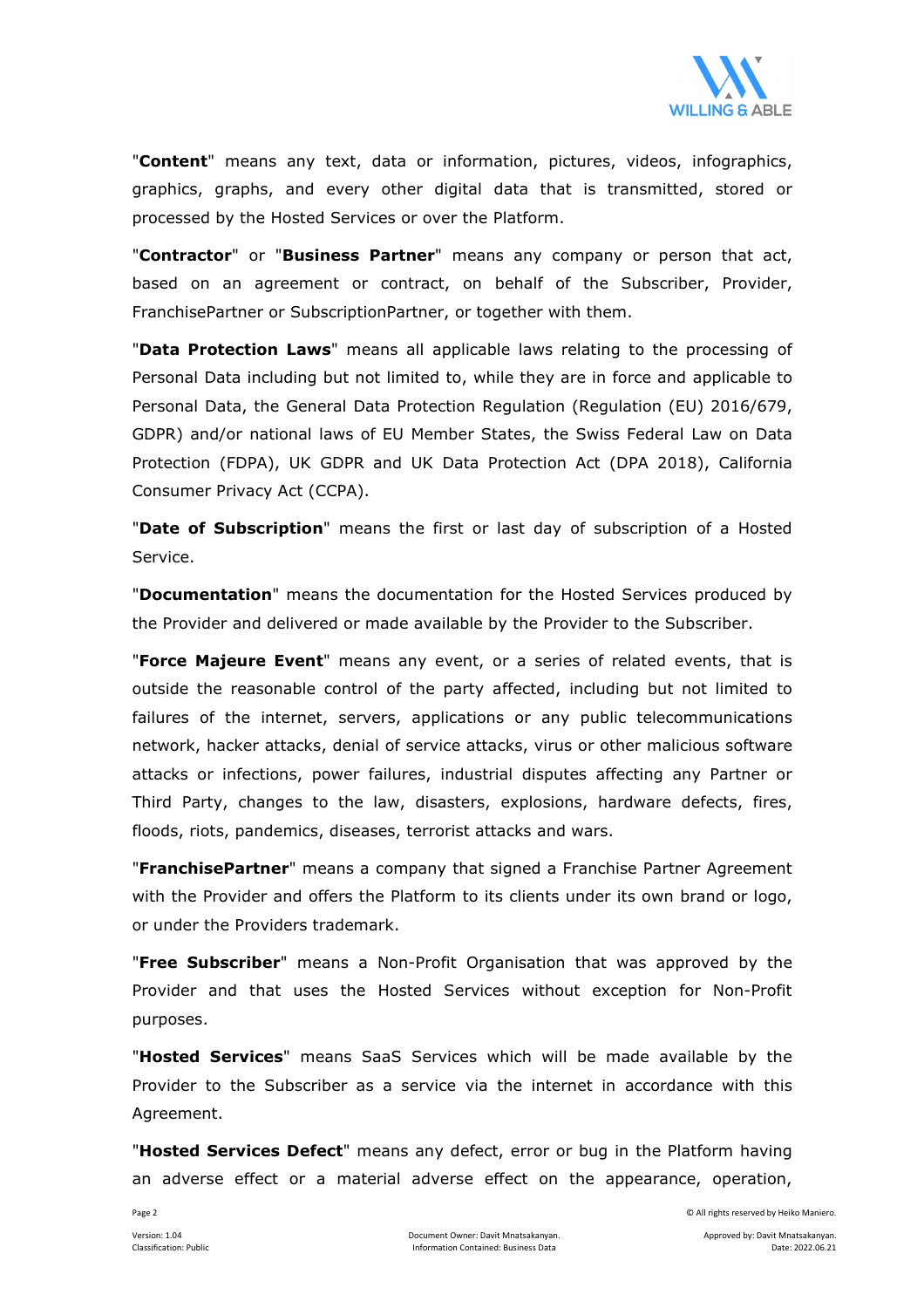

functionality or performance of the Hosted Services, but excluding any defect, error or bug caused by or arising as a result of:

(a) any act or omission of the Subscriber or any person authorized by the Subscriber to use the Platform or Hosted Services;

(b) any use of the Platform or Hosted Services contrary to the Documentation, whether by the Subscriber or by any person authorized by the Subscriber;

(c) a failure of the Subscriber to perform or observe any of its obligations from this Agreement; or

(d) an incompatibility between the Platform or Hosted Services and any other system, network, application, program, hardware or software not specified as compatible in the Hosted Services Specification.

"**Hosted Services Specification**" means the specification for the Platform and Hosted Services set out in the Documentation.

"**Intellectual Property Rights**" means all intellectual property rights wherever in the world, whether registrable or unregistrable, registered or unregistered, including any application or right of application for such rights, including but not limited to copyright and related rights, database rights, confidential information, business secrets, trade secrets, specifications, know-how, inventions, technological innovations, discoveries, designs, formulas, processes, business methods, computer software, software code (including object code, intermediate code and source code), ideas, documents, drawings, creations, writings, illustrations, photographs, scientific and mathematical models, specifications, drawings, sketches, models, samples, business names, trade names, trademarks, service marks, passing off rights, unfair competition rights, patents, petty patents, utility models, wireframes, semi-conductor topography rights, rights in designs, rights on logos, any kind of materials defining, describing, or illustrating the SaaS Applications, commercial and operational information concerning the SaaS Applications and other information whether in hard copy or electronic form, as well as the functionalities designed for or implemented into the SaaS Applications."

"**Joint Controller**" means the natural or legal person, public authority, agency or other body which jointly with others, determines the purposes and means of the processing of Personal Data.

"**Maintenance Services**" means the general maintenance of the Platform and Hosted Services, and the application of Updates and Upgrades.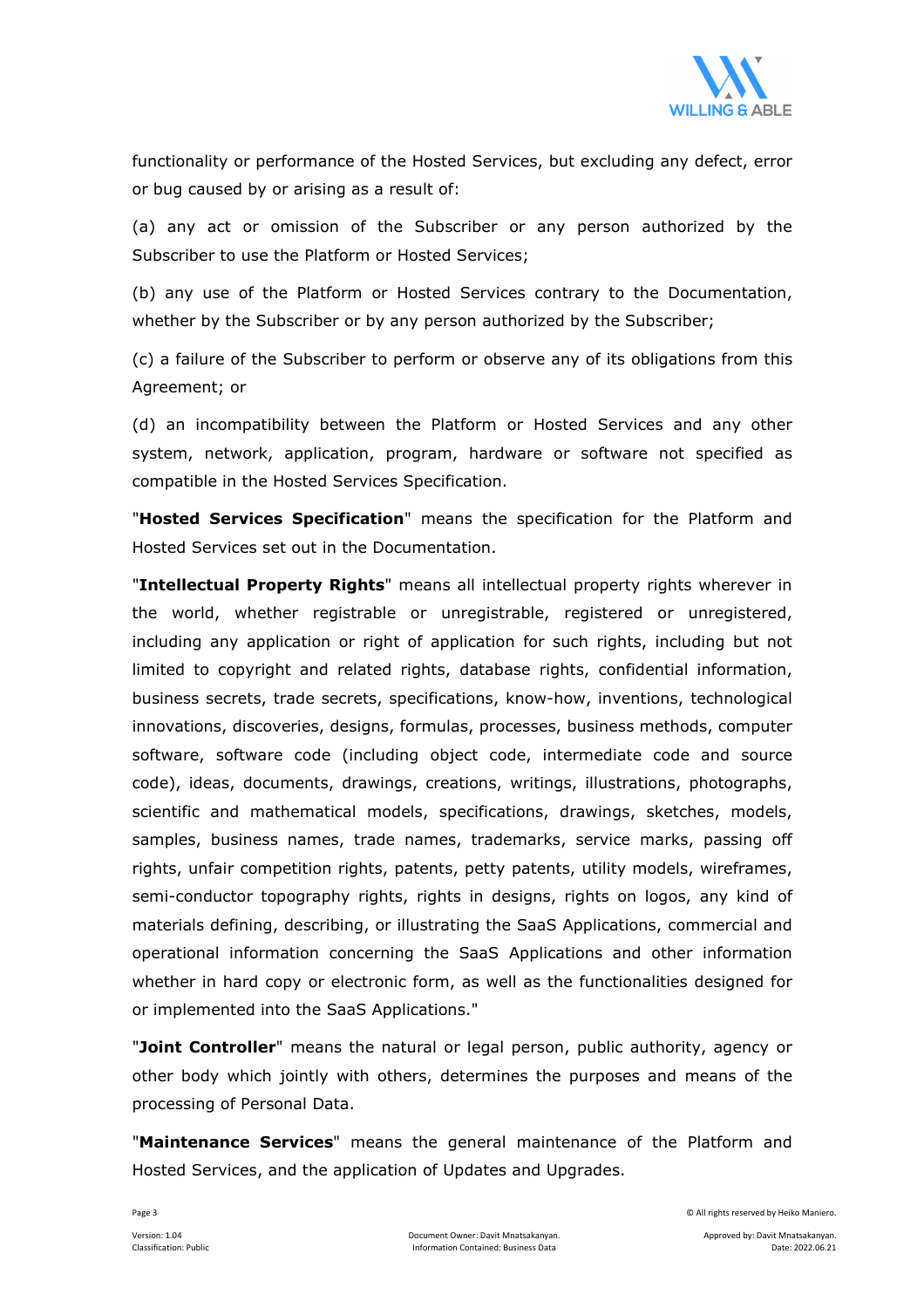

"**Mobile App**" means any mobile application that is made available by the Provider in relation to the Platform.

"**Partner**" means a company, person or integrator that is in a contractual relationship with the Provider.

"**Party**" or "**Parties**" shall mean the respective parties referred to in the section of the agreement.

"**Personal Data**" means any information relating to an identified or identifiable natural person ('**Data Subject'**); an identifiable natural person is one who can be identified, directly or indirectly, in particular by reference to an identifier such as a name, an identification number, location data, an online identifier or to one or more factors specific to the physical, physiological, genetic, mental, economic, cultural or social identity of that natural person.

"**Platform**" means the Platform managed by the Provider and used by the Provider to provide the Hosted Services, including the application and database software for the Hosted Services, the system and server software used to provide the Hosted Services, and the computer hardware on which applications, databases, systems and server software are installed.

"**Services**" means any services that the Provider provides to the Subscriber, or has an obligation to provide to the Subscriber under this Agreement.

**"Subscriber"** means the natural or legal person, public authority, agency or other body which has an active Subscription to the Hosted Services, including the Free Subscriber. The term **"Subscriber"** may include, based on contractual circumstances and/or when referring to the conclusion of Standard Contractual Clauses all of the **"Subscribers Subsidiaries"**.

"**Subscriber Confidential Information**" means any information disclosed by the Subscriber that at the time of disclosure was marked as "confidential".

"**Subscriber Data**" means all data, works and materials, uploaded to or stored on the Platform by the Subscriber; transmitted by the Platform at the instigation of the Subscriber; supplied by the Subscriber to the Provider for uploading to, transmission by or storage on the Platform; or generated by the Platform as a result of the use of the Hosted Services by the Subscriber but excluding any Personal Data.

**"Subscription"** means an active Subscription to the Hosted Services, whether payed or free.

Page 4 © All rights reserved by Heiko Maniero.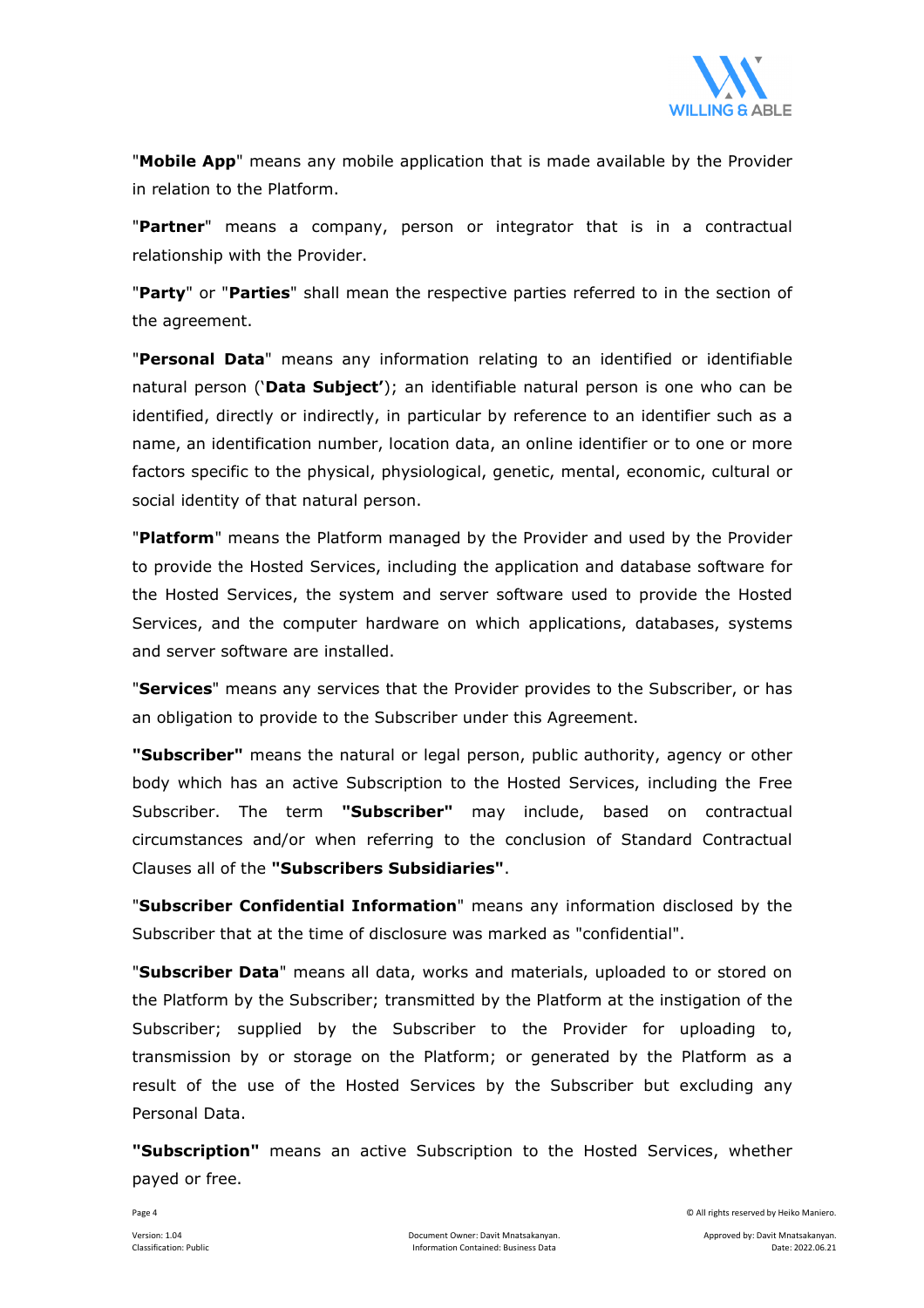

"**SubscriptionPartner**" means a company that signed a Subscription Partner Agreement with the Provider and offers the Platform to subscribers under its own brand or logo, or under the Providers trademark.

"**Subscription Period**" means one twelfth of the term.

"**Subsidiary**" means any company or person that is part of a group of companies to which the Subscriber, Provider, FranchisePartner or SubscriptionPartner are part.

"**Support Services**" means support in relation to the use of, and the identification and resolution of errors in the Hosted Services but shall not include the provision of Trainings.

"**Supported Web Browser**" means the current release of Google Chrome, or any other web browser that the Provider agrees in writing shall be supported.

"**Term**" means the subscription time or term of the Agreement.

"**Third Party**" means any company or person that is not a subsidiary or Contractor of the Provider, Subscriber, FranchisePartner or SubscriptionPartner.

"**Trial Period**" means the time before the Term begins and before any Charges are due.

"**Update**" means a hotfix, patch or minor version update to any Platform software.

"**Upgrade**" means a major version upgrade of any Platform software.

"**User**" means a natural person that has accepted the User Agreement.

"**User Agreement**" means the rules the Users need to comply with, and which is attached to this Agreement as APPENDIX 2.

#### 2. Term and Trial Period

- 2.1 Hosted Services can be tested free of charge during the Trial Period that is mentioned on the respective website.
- 2.2 A Term is one year (365 days). The initial Term begins on Date of Subscription and after the Trial Period ends.
- 2.3 The Subscription will renew at the end of every Term for an additional Term ("Renewal Term") at the prevailing list price unless the Agreement is terminated by either of the parties.
- 2.4 This Agreement is subject to termination in accordance with the clauses stipulated in this Agreement.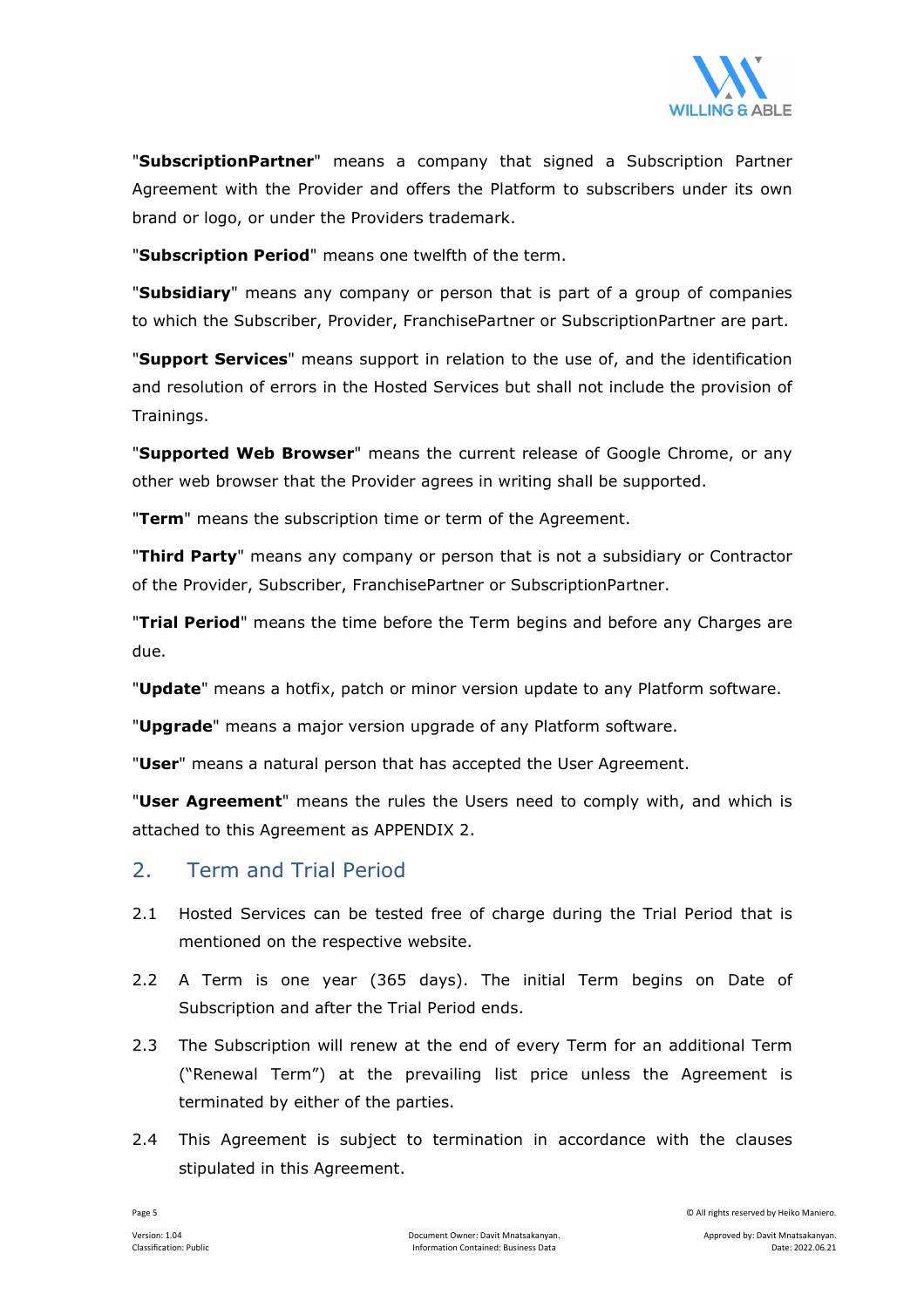

## 3. Hosted Services

- 3.1 The Provider shall ensure that the Platform will automatically generate Accounts for the Subscriber and for its Users, or that the Subscriber can create Accounts, and provide the Subscriber or its Users with login details for the Accounts.
- 3.2 The Provider hereby grants to the Subscriber a worldwide, revocable, nontransferable, non-exclusive user-based and/or terms-based license to use the Hosted Services by means of a supported Web Browser for internal business purposes of the Subscriber in accordance with the Documentation and during the Term.
- 3.3 The license granted by the Provider to the Subscriber under Clause 3.2 is subject to the following limitations:
	- (a) the Hosted Services may only be used by the officers, employees, agents, Subsidiaries and Contractors of the Subscriber;
	- (b) the Hosted Services may only be used by the named users providing that the Subscriber may change, add or remove a designated named users in accordance with the procedure set out by the Provider; and
	- (c) the Hosted Services shall not be used at any point in time by more than the number of concurrent users that was subscribed for, providing that the Subscriber may add or remove concurrent user licenses in accordance with the procedure set out by the Provider.
- 3.4 Except to the extent expressly permitted in this Agreement or required by law on a non-excludable basis, the license granted by the Provider to the Subscriber under Clause 3.2 is subject to the following prohibitions:
	- (a) the Subscriber shall not modify, create derivative works from, distribute, publicly display, publicly perform or sub-license its right to access and use the Hosted Services or the Hosted Services;
	- (b) the Subscriber shall not use the Hosted Service for service bureau or time-sharing purposes and the Subscriber shall not permit any unauthorized person to access, use or otherwise exploit the Hosted Services;
	- (c) the Subscriber shall not use the Hosted Services to provide services to or for Third Parties;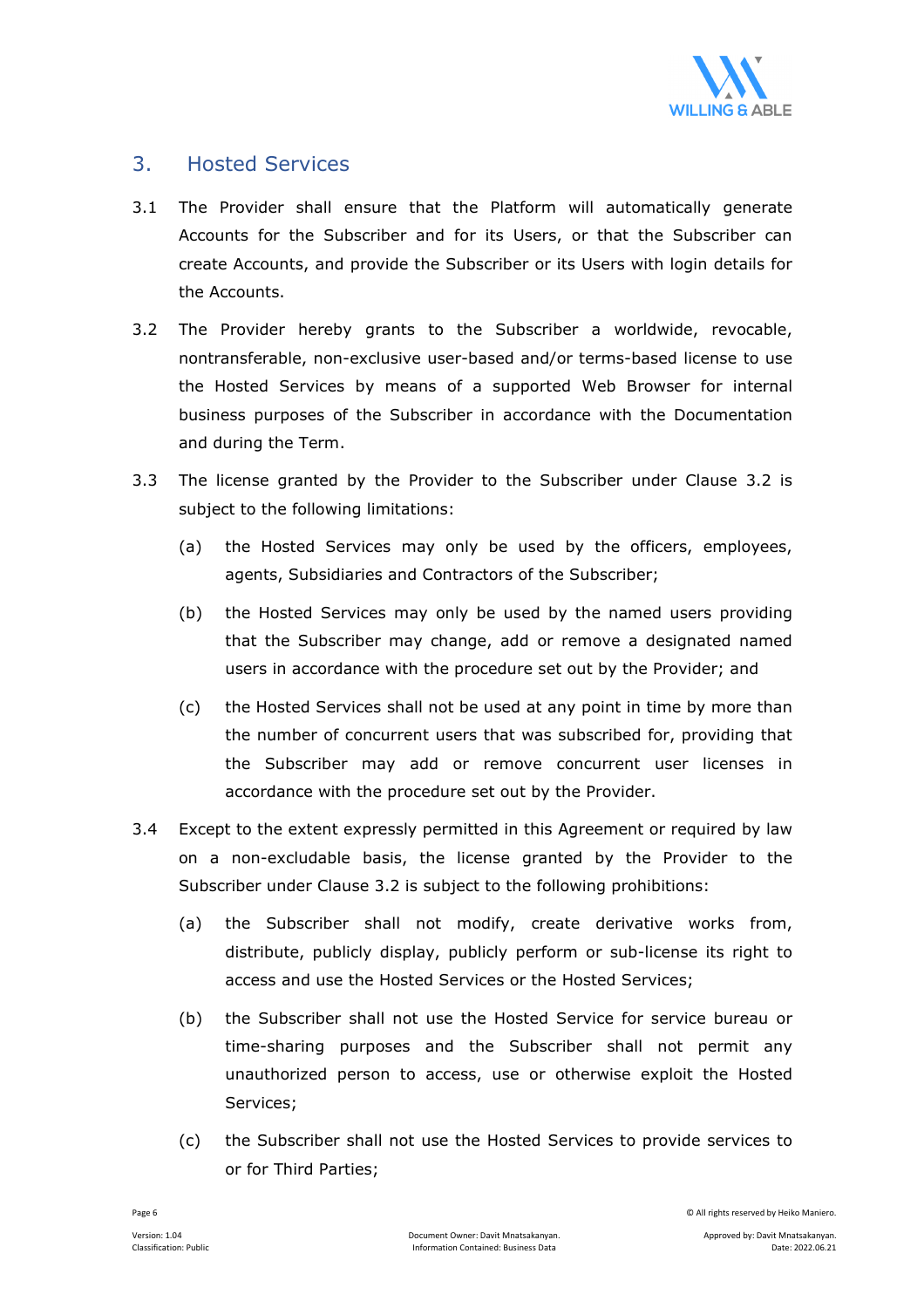

- (d) the Subscriber shall not copy, republish or redistribute any Content or material from the Hosted Services;
- (e) the Subscriber shall not reverse engineer, decompile, disassemble, or otherwise attempt to derive any of the Hosted Services source code or functionality;
- (f) the Subscriber shall not make any alteration to the Platform, except as permitted by the Documentation; and
- (g) the Subscriber shall not conduct or request that any person conduct any load testing or penetration testing on the Platform or Hosted Services without prior written consent of the Provider.
- 3.5 The Subscriber shall use reasonable endeavors, including reasonable security measures relating to Administrator Account access details, to ensure that no unauthorized person may gain access to the Hosted Services using an Administrator Account.
- 3.6 The Provider shall use all reasonable endeavors to maintain the availability of the Hosted Services to the Subscriber at the gateway between the public internet and the network of the hosting services provider for the Hosted Services but does not guarantee 100% availability.
- 3.7 For the avoidance of doubt, downtime caused directly or indirectly by any of the following shall not be considered a breach of this Agreement:
	- (a) a Force Majeure Event;
	- (b) a fault or failure of the internet or any public telecommunications network;
	- (c) a fault or failure of the Subscriber's or Providers computer systems, networks, servers or applications;
	- (d) any breach by the Subscriber of this Agreement; or
	- (e) scheduled maintenance carried out in accordance with this Agreement.
- 3.8 The Subscriber shall comply with APPENDIX 2 (User Agreement) and shall ensure that all persons using the Hosted Services with the authority of the Subscriber, on his behalf or by means of an Administrator Account will comply with APPENDIX 2 (User Agreement).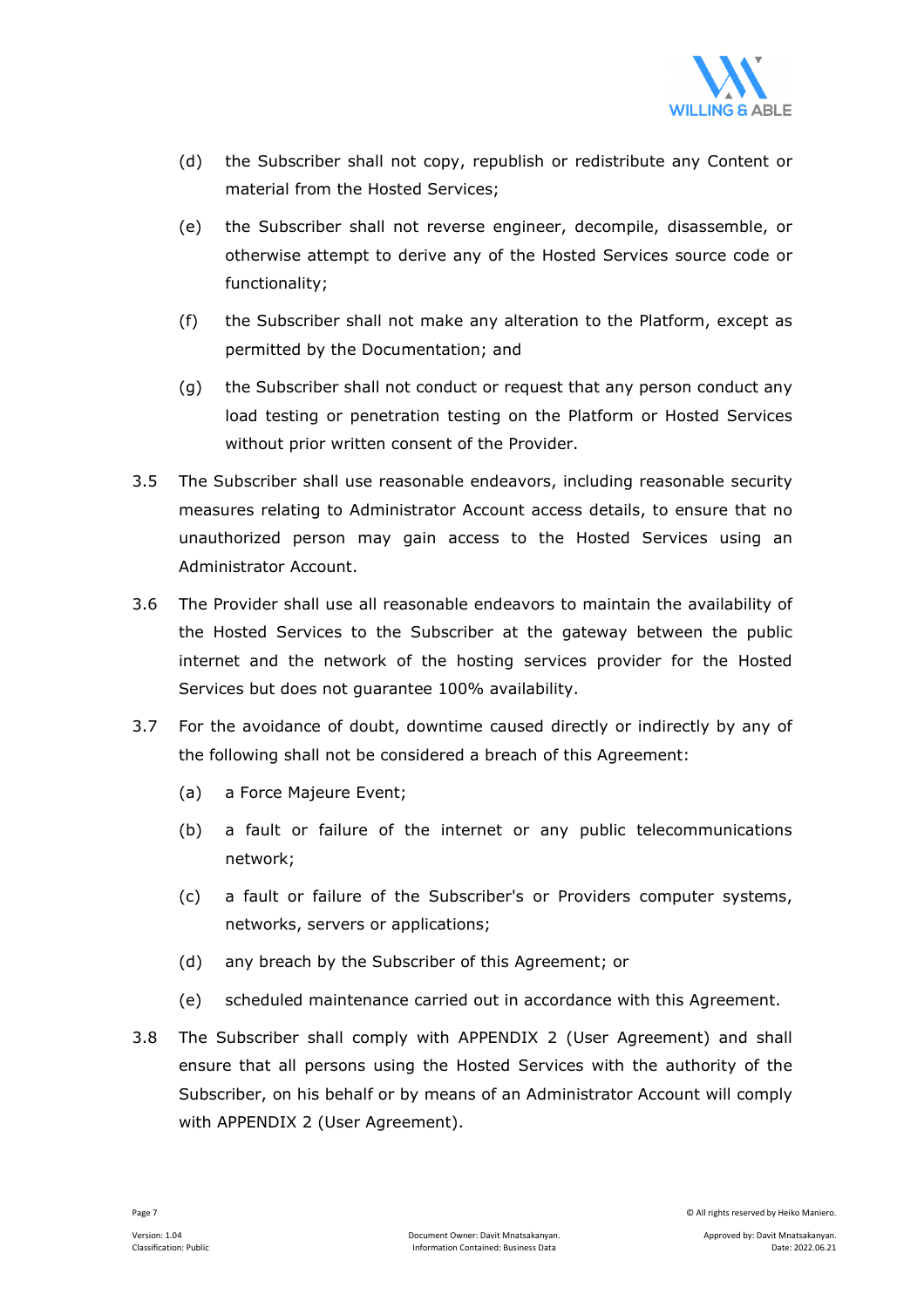

- 3.9 The Subscriber shall not use the Hosted Services in any way that causes, or may cause, damage to the Hosted Services or Platform or impairment of the availability or accessibility of the Hosted Services.
- 3.10 The Subscriber shall not use the Hosted Services
	- (a) in any way that is unlawful, illegal, fraudulent or harmful; or
	- (b) in connection with any unlawful, illegal, fraudulent or harmful purpose or activity.
- 3.11 For the avoidance of doubt, the Subscriber has no right to access the software code (including object code, intermediate code and source code) of the Platform, either during or after the Term.
- 3.12 The Provider may suspend the provision of the Hosted Services if any amount due to be paid by the Subscriber to the Provider under this Agreement is overdue, and the Provider has given to the Subscriber at least 7 days prior written notice, following the amount becoming overdue, of its intention to suspend the Hosted Services on this basis.

#### 4. Maintenance Services

- 4.1 The Provider shall provide Maintenance Services to the Subscriber during an active subscription.
- 4.2 The Provider shall where practicably give to the Subscriber at least one Business Day prior written notice of scheduled Maintenance Services that are likely to affect the availability of the Hosted Services or are likely to have a material negative impact upon the Hosted Services, without prejudice to the Provider's other notice obligations under the main body of this Agreement.
- 4.3 The Provider shall give to the Subscriber at least one Business Day prior written notice of the application of an Upgrade to the Platform.
- 4.4 The Provider shall give to the Subscriber written notice of the application of any security Update to the Platform and at least one Business Day prior written notice of the application of any non-security Update to the Platform.
- 4.5 The Provider shall provide the Maintenance Services with reasonable skill and care.
- 4.6 The Provider may suspend the provision of the Maintenance Services if any amount due to be paid by the Subscriber to the Provider under this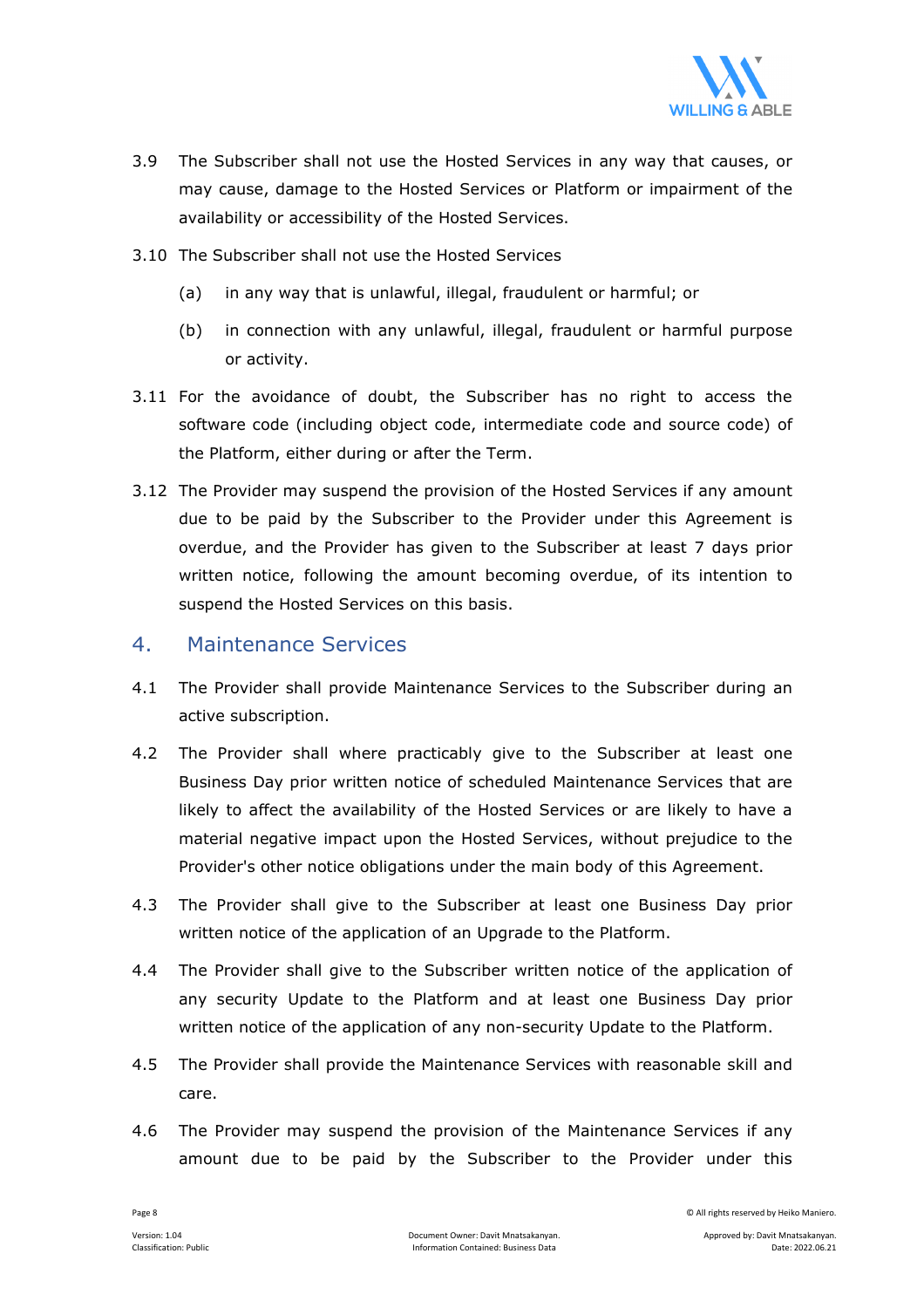

Agreement is overdue, and the Provider has given to the Subscriber at least 7 days written notice, following the amount becoming overdue, of its intention to suspend the Maintenance Services on this basis.

#### 5. Support Services

- 5.1 The Provider shall provide Support Services to the Subscriber during an active subscription.
- 5.2 The Provider shall make available to the Subscriber a helpdesk in accordance with the provisions of the main body of this Agreement.
- 5.3 The Provider shall provide the Support Services with reasonable skill and care.
- 5.4 The Subscriber may use the helpdesk for the purposes of requesting and, where applicable, receiving the Support Services and the Subscriber shall not use the helpdesk for any other purpose.
- 5.5 The Provider shall respond to all requests for Support Services made by the Subscriber through the helpdesk.
- 5.6 The Provider may suspend the provision of the Support Services if any amount due to be paid by the Subscriber to the Provider under this Agreement is overdue, and the Provider has given to the Subscriber at least 7 days written notice, following the amount becoming overdue, of its intention to suspend the Support Services on this basis.

#### 6. Subscriber Data

6.1 The Subscriber hereby grants to the Provider a non-exclusive free-of-charge license to use, copy, re-use, reproduce, store, distribute, publish, export, adapt, edit and translate the Subscriber Data to the extent reasonably required for the performance of the Provider's services or obligations and the exercise of the Provider's rights under this Agreement. The Subscriber grants to the Provider a non-exclusive free-of-charge right to license and/or sublicense the Subscriber Data except for Personal Data protected under Data Protection Laws. The Subscriber grants to the Provider a non-exclusive freeof-charge license to copy, use, reproduce, store, make publicly available and publish the Subscriber´s company logo (which stays the sole Intellectual Property or Trademark of the Subscriber) on websites and in marketing materials (flyers etc.) of the Provider in relations to its rights under this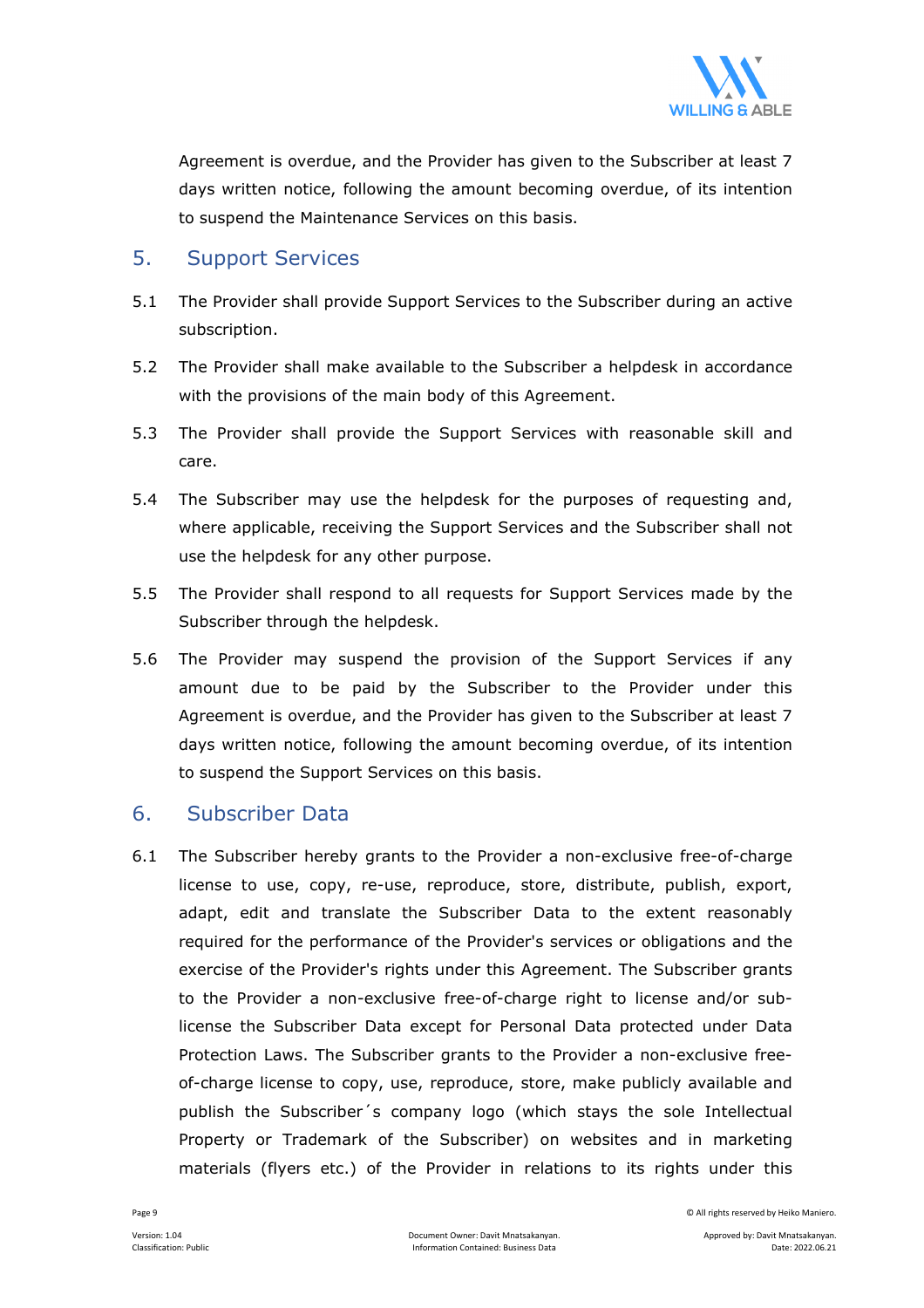

Agreement or marketing activities during the Term or an active subscription and afterwards, if used already before end of subscription.

- 6.2 The Subscriber warrants to the Provider that the Subscriber Data when used by the Provider in accordance with this Agreement will not infringe the Intellectual Property Rights or other legal rights of any person, and will not breach the provisions of any law, statute or regulation in any jurisdiction and under any applicable law.
- 6.3 The Subscriber shall create a back-up copy of the Subscriber Data at least daily. The Subscriber shall ensure that each such copy is sufficient to enable the Provider to restore the Hosted Services to the state they were in at the time the back-up was taken, and shall retain and securely store each such copy at least for one year or for the applicable statutory retention period.
- 6.4 Within the period of 7 Business Days following receipt of a written request from the Subscriber, the Provider shall use all reasonable endeavors to restore to the Platform the Subscriber Data stored in any back-up copy. The Subscriber acknowledges that this process will overwrite the Subscriber Data stored on the Platform prior to the restoration.

## 7. Mobile App

 The parties acknowledge and agree that the use of the Mobile App, the parties' respective rights and obligations in relation to the Mobile App and any liabilities of either party arising out of the use of the Mobile App shall be governed by this SaaS Subscription and Data Processing Agreement.

## 8. No Assignment of Intellectual Property Rights

 Nothing in this Agreement shall operate to assign or transfer any Intellectual Property Rights from the Provider to the Subscriber.

#### 9. Charges

- 9.1 The Subscriber shall pay Charges to the Provider in accordance with this Agreement and/or the Subscription-Plans or Fees published on the respective website of the Provider.
- 9.2 If the Charges are based in whole or in part upon the time spent by the Provider performing the Services, the Provider shall obtain the Subscriber's written consent before performing Services that result in any estimate of time-based Charges given to the Subscriber being exceeded or any budget for

Page 10 © All rights reserved by Heiko Maniero.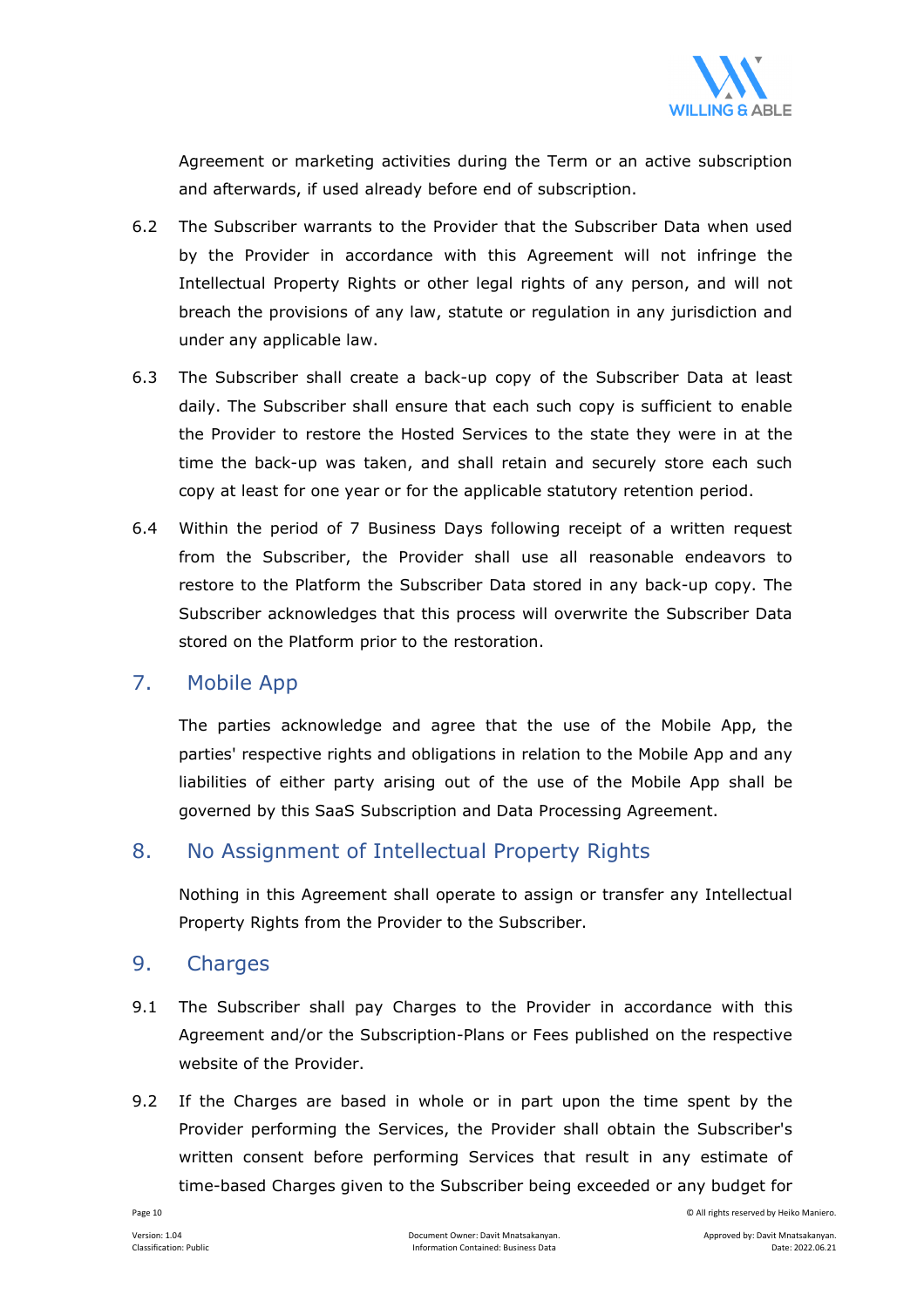

time-based Charges agreed by the parties being exceeded; and unless the Subscriber agrees otherwise in writing, the Subscriber shall not be liable to pay to the Provider any Charges in respect of Services performed in breach of this Clause.

- 9.3 All amounts in or in relation to this Agreement and/or on pricing pages of the Provider's websites are, unless the context requires otherwise, stated exclusive of any tax, tariff, duty, or assessment imposed by any government authority (national, state, provincial, or local), including without limitation any sales, use, excise, ad valorem, property, withholding, or value added tax withheld at the source. If applicable law requires withholding or deduction of such taxes or duties, Subscriber shall separately pay Provider the withheld or deducted amount.
- 9.4 The Provider may elect to vary any element of the Charges by giving to the Subscriber not less than 30 days' written notice.
- 9.5. The Free Subscriber shall not pay Charges to the Provider.

#### 10. Payments

- 10.1 The Provider shall issue invoices for the Charges to the Subscriber in advance of the period to which they relate.
- 10.2 The Subscriber shall pay the Charges mentioned in the order submitted by the Subscriber – and use the automated means published by the Provider on the Provider's website for its order submission – to the Provider for each Subscription Period, within 7 days following the issuance of the invoice for the said Subscription Period.
- 10.3 The Subscriber shall pay the Charges by supported online payment systems or wire transfer. The Subscriber may allow and/or authorize automatic online payments to the Provider by supported payment applications.
- 10.4 If the Subscriber does not pay any amount promptly due to the Provider under this Agreement in accordance to payment terms stipulated in this Agreement, the Provider may:
	- (a) charge the Subscriber interest on the overdue amount at the rate of 9% per annum from time to time (which interest will accrue daily until the date of actual payment and be compounded at the end of each calendar month); and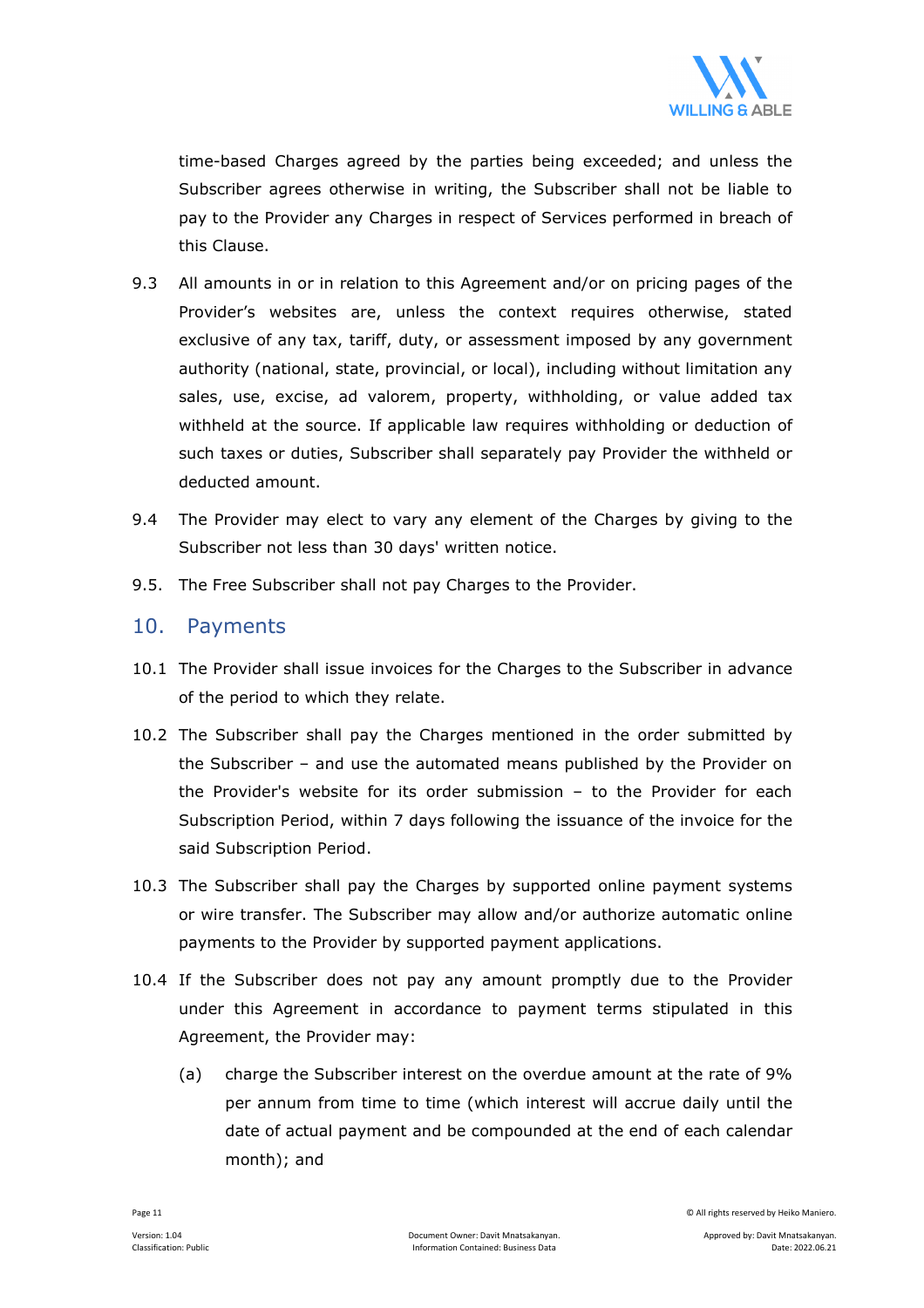

(b) suspend the account(s) of the Subscriber.

#### 11. Provider's Confidentiality Obligations

- 11.1 The Provider shall
	- (a) keep the Subscriber Confidential Information strictly confidential;
	- (b) not disclose the Subscriber Confidential Information to any unauthorized person without the Subscriber's prior written consent; and
	- (c) use the same degree of care to protect the confidentiality of the Subscriber Confidential Information as the Provider uses to protect the Provider's own Confidential Information of a similar nature, being at least a reasonable degree of care.
- 11.2 The Provider may disclose the Subscriber Confidential Information to the Provider's officers, employees, lawyers, professional advisers, insurers, agents and Contractors, and to other companies or persons who are bound by a written Agreement or professional obligation to protect the confidentiality of the Subscriber Confidential Information.
- 11.3 This Clause imposes no obligations upon the Provider with respect to Subscriber Confidential Information that:
	- (a) is known to the Provider before disclosure under this Agreement and is not subject to any other obligation of confidentiality;
	- (b) is or becomes publicly known through no act or default of the Provider;
	- (c) is obtained by the Provider from a Third Party in circumstances where the Provider has no reason to believe that there has been a breach of an obligation of confidentiality; or
	- (d) was or is licensed to the Provider.
- 11.4 The restrictions of this Clause do not apply to the extent that any Subscriber Confidential Information is required to be disclosed by any law or regulation, by any judicial or governmental order or request, or pursuant to disclosure requirements relating to the listing of the stock of the Provider on any recognized stock exchange.
- 11.5 The provisions of this Clause shall continue in force for a period of 3 years following the termination of this Agreement.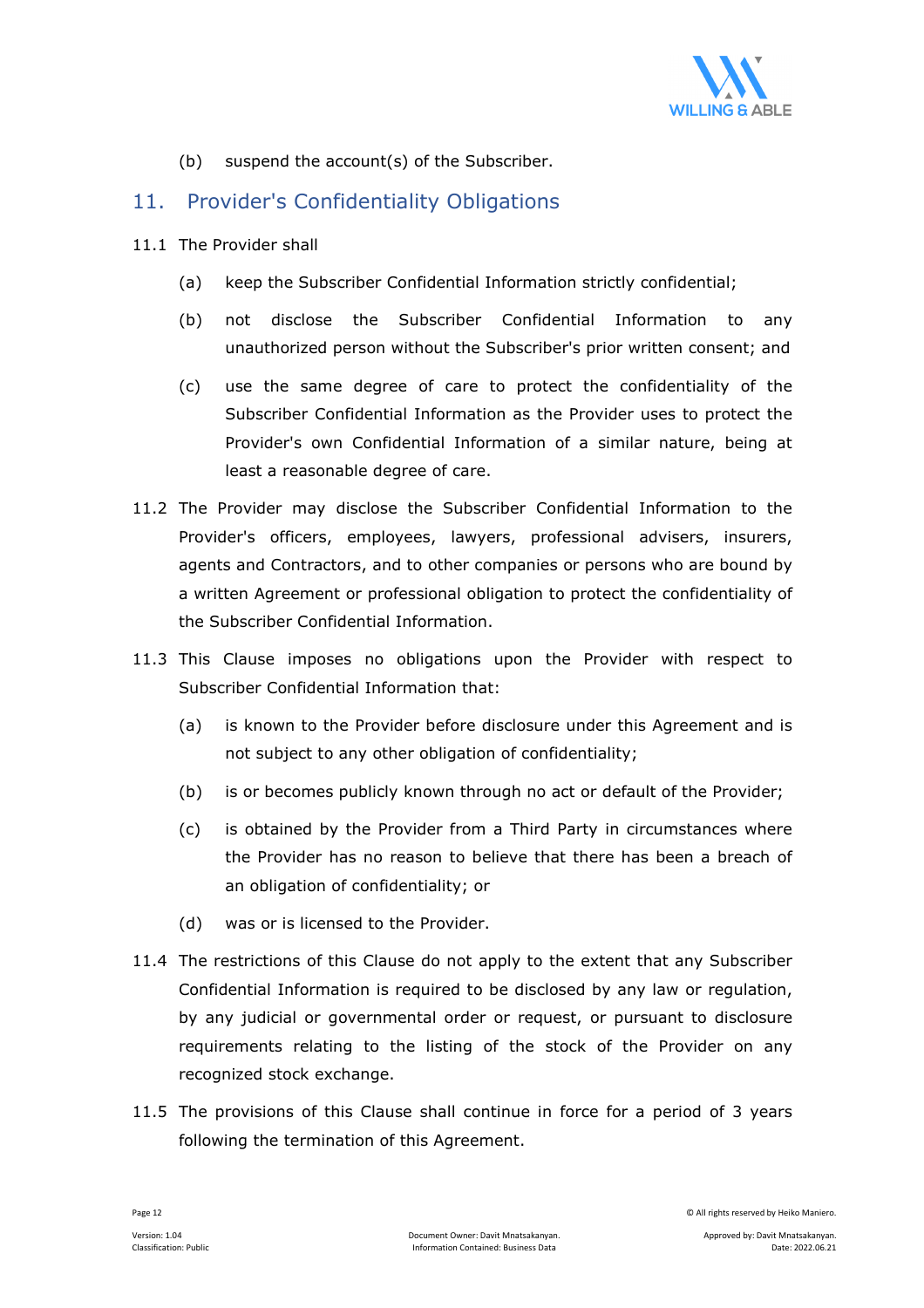

#### 12. Data Protection

- 12.1 Each party shall comply with the Data Protection Laws with respect to processing of Personal Data.
- 12.2 The Subscriber warrants to the Provider that it has the legal right to disclose all Personal Data that it does in fact disclose to the Provider under or in connection with this Agreement or the use of the Hosted Services.
- 12.3 The Subscriber shall only supply to the Provider, and the Provider shall only process, in each case under or in relation to this Agreement, the Personal Data of Data Subjects falling within the categories and the types specified in APPENDIX 3 (Data Processing Information) and the Provider shall only process the Subscriber Personal Data for the purposes specified in APPENDIX 3 (Data Processing Information).
- 12.4 The Provider shall process the Subscriber Personal Data during the contractual period and after that period only if the Provider needs to comply with an applicable statutory retention period, laws or regulations.
- 12.5 The Provider shall only process the Subscriber Personal Data on documented instructions of the Subscriber, including transfers of the Subscriber Personal Data to any place outside of the European Union or the European Economic Area, if applicable under laws or regulations that the Subscriber is subject to or need to comply with.
- 12.6 The Subscriber acknowledges that the Provider and Subsidiaries of the Provider are based outside the European Union (EU) and the European Economic Area (EEA) but understands that processing of Personal Data is mainly managed by using servers and sub-processors based within the EU or EEA.
- 12.7 The Provider shall promptly inform the Subscriber if, in the opinion of the Provider, an instruction of the Subscriber relating to the processing of the Subscriber Personal Data infringes Data Protection Laws.
- 12.8 Notwithstanding any other provision of this Agreement, the Provider may process the Subscriber Personal Data if and to the extent that the Provider is required to do so by applicable law. In such case, the Provider shall inform the Subscriber of the legal requirement before processing, unless that law prohibits such information on important grounds of public interest.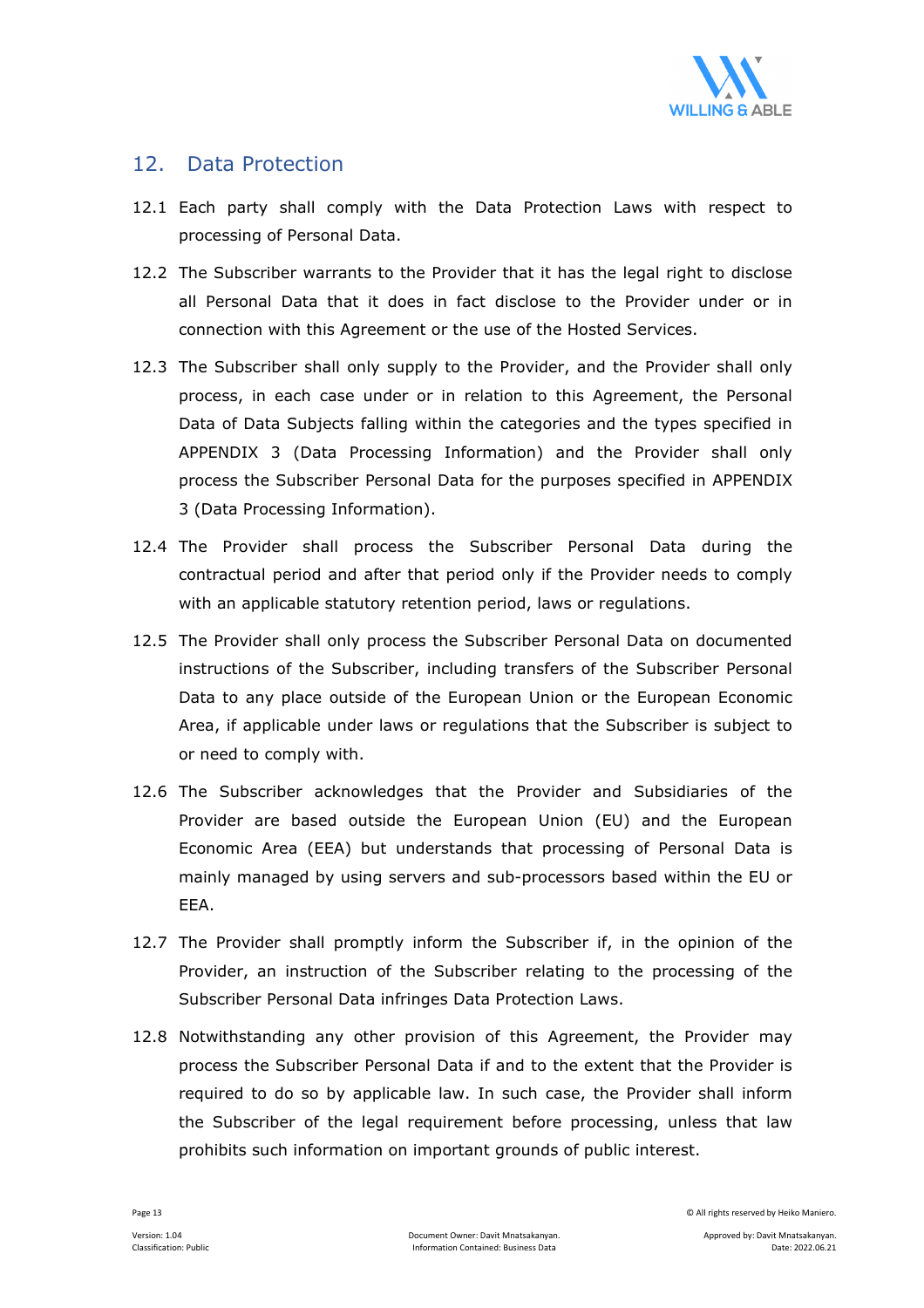

- 12.9 The Provider shall ensure that employees authorized to process the Subscriber Personal Data have committed themselves to confidentiality or are under an appropriate statutory obligation of confidentiality.
- 12.10 The Provider and the Subscriber shall each implement appropriate Technical and Organizational Measures to ensure an appropriate level of security for the Subscriber Personal Data, including those measures specified for the Provider in APPENDIX 3 (Data Processing Information).
- 12.11 The Provider shall not engage any Third Party to process the Subscriber Personal Data without the prior specific or general written authorization of the Subscriber. As at the Effective Date, the Provider is hereby authorized by the Subscriber to engage sub-processors with respect to Subscriber Personal Data (general written authorization). The Provider shall inform the Subscriber at least 30 days in advance, by means of public announcement on the website of the Provider, about any intended changes concerning the addition or replacement of any processors, and if the Subscriber objects to any such changes before their implementation, then the Subscriber or the Provider may terminate this Agreement with a 7 days written notice, providing that such notice shall be given within the period of 30 days after the initial public announcement on the website of the Provider. The Provider shall ensure that each processor is subject to equivalent or similar contractual obligations as those imposed on the Provider by this Agreement.
- 12.12 The Provider shall, insofar as possible and taking into account the nature and scope of processing, implement appropriate Technical and Organizational Measures to assist the Subscriber with the fulfilment of the Subscriber's obligation to respond to requests exercising Data Subject's rights under Data Protection Laws.
- 12.13 The Provider shall assist the Subscriber in ensuring compliance with the obligations relating to the security of processing of Personal Data, the notification of Personal Data breaches to the supervisory authority, the communication of Personal Data breaches to the Data Subject, Data Protection Impact Assessments and prior consultation in relation to high-risk processing under the Data Protection Laws. The Provider shall report any Personal Data breach relating to the Subscriber Personal Data to the Subscriber without undue delay following the Provider becoming aware of the breach. The Provider may charge the Subscriber at its standard time-based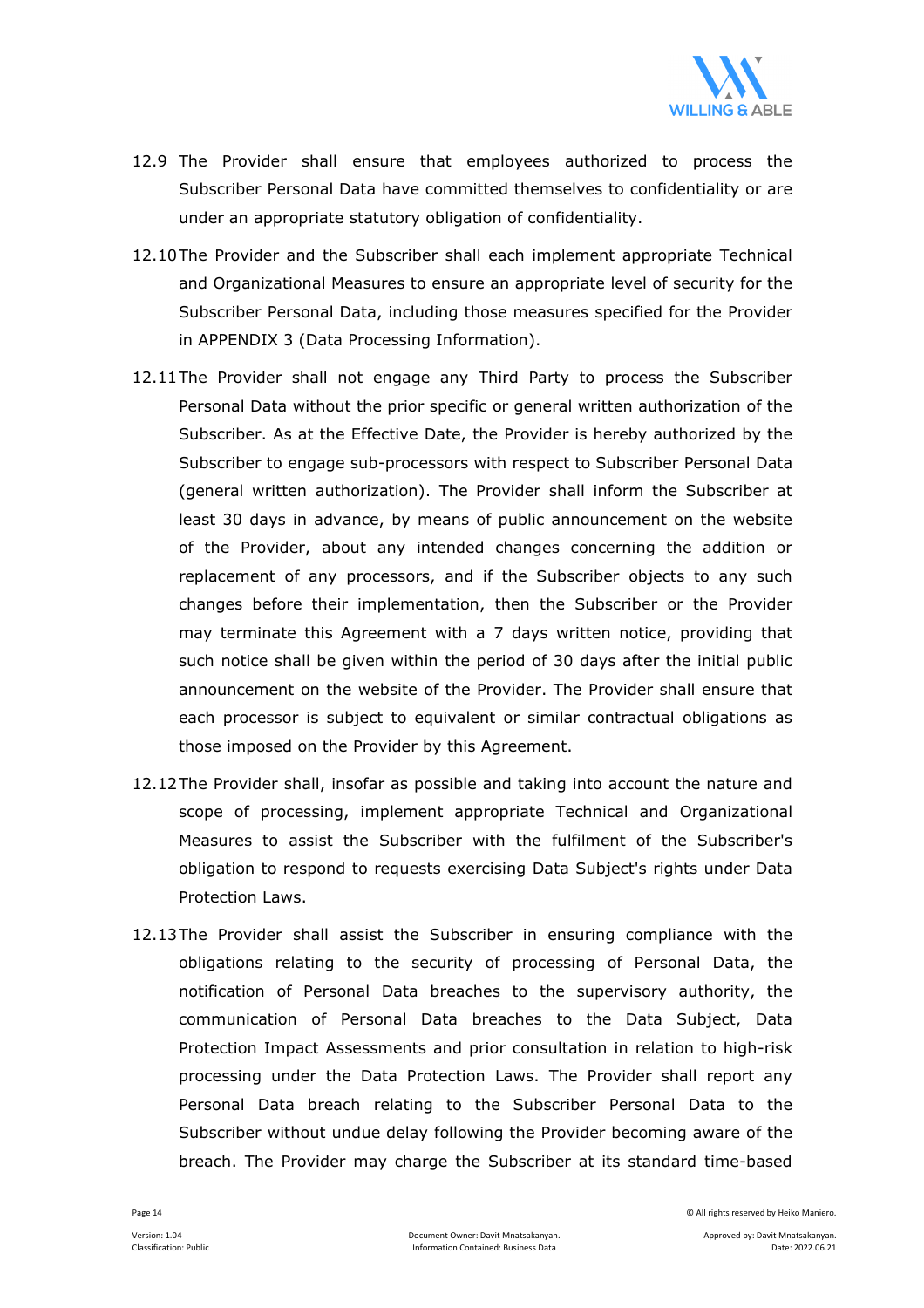

charging rates for any work performed by the Provider at the request of the Subscriber pursuant to this Clause.

- 12.14 The Provider shall make available to the Subscriber all information necessary to demonstrate compliance of the Provider with its obligations under Data Protection Laws. The Provider may charge the Subscriber at its standard time-based charging rates for any work performed by the Provider at the request of the Subscriber pursuant to this Clause.
- 12.15 The Provider shall, at the choice of the Subscriber, delete or return all of the Subscriber Personal Data to the Subscriber after the provision of services relating to the processing, and shall delete existing copies saved to the extent that applicable law does not require storage of the Personal Data.
- 12.16 The Provider shall allow for and contribute to audits, including inspections, conducted by the Subscriber or another auditor mandated by the Subscriber in respect of the compliance of the Provider's processing of Subscriber Personal Data with Data Protection Laws and this Agreement. The Provider may charge the Subscriber at its standard time-based charging rates for any work performed by the Provider at the request of the Subscriber pursuant to this Clause.
- 12.17 If any changes or prospective changes to the Data Protection Laws result or can result in one or both parties not complying with Data Protection Laws in relation to processing of Personal Data carried out under this Agreement, then the parties shall use their best endeavors promptly to agree such variations to this Agreement as may be necessary to remedy such noncompliance.
- 12.18If the Provider is based outside of the European Union or the European Economic Area, the respective EU Standard Contractual Clauses (APPENDIX 4, SECTIONS B, C, D and/or E) shall govern the relationship between the Provider and the Subscriber exclusively in regards to the processing of any Personal Data from Data Subjects that are based or resident in countries where GDPR applies ("EU Personal Data Processing"), and shall prevail over any conflicting or inconsistent provisions pertaining to EU Personal Data Processing in any commitment, obligation, arrangement, contract or Agreement between the parties, unless and until the EU Standard Contractual Clauses are superseded by any new laws or regulations enacted by the European legislators (collectively, the "New EU Laws"), wherein such New EU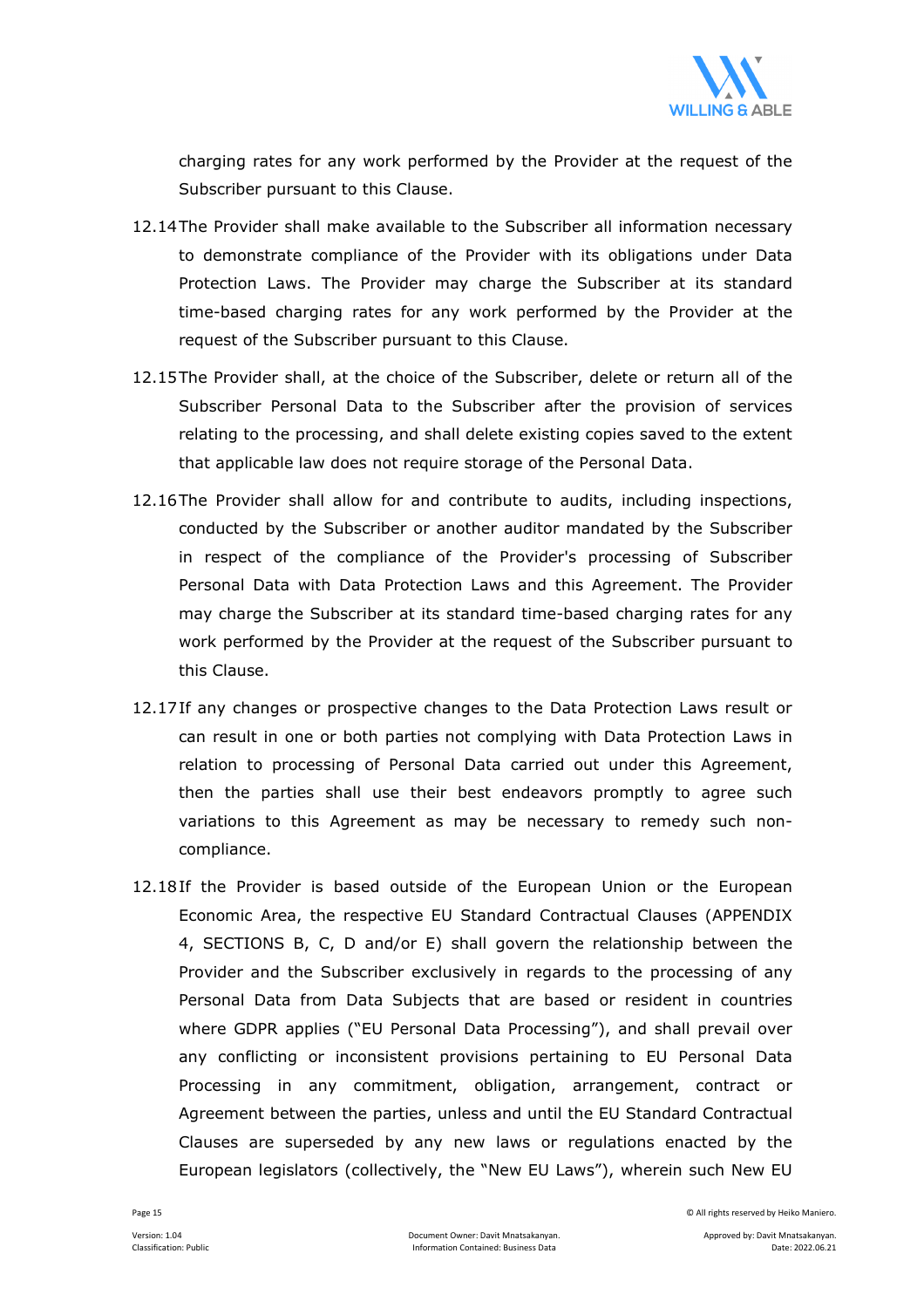

Laws shall, from the date of their applicability, apply automatically in place of the EU Standard Contractual Clauses to EU Personal Data Processing between the Provider and the Subscriber, unless either party notifies the other party in writing of its objection thereto within 30 days from the official publication date of the New EU Laws.

- 12.19 If the Provider is based outside of Switzerland, the Swiss Transborder Data Flow Agreement (APPENDIX 5) shall govern the relationship between the Provider (PARTY 2) and the Subscriber (PARTY 1) exclusively in regards to the processing of any Personal Data from Data Subjects that are based or resident in Switzerland ("Swiss Personal Data Processing"), and shall prevail over any conflicting or inconsistent provisions pertaining to Swiss Personal Data Processing in any commitment, obligation, arrangement, contract or Agreement between the parties, unless and until the Swiss Transborder Data Flow Agreement is superseded by any new laws or regulations enacted by the Swiss legislators (collectively, the "New Swiss Laws"), wherein such New Swiss Laws shall, from the date of their applicability, apply automatically in place of the Swiss Transborder Data Flow Agreement to Swiss Personal Data Processing between the Provider and the Subscriber, unless either party notifies the other party in writing of its objection thereto within 30 days from the official publication date of the New Swiss Laws.
- 12.19 If the Provider is based outside of the United Kingdom, the International Data Transfer Agreement (IDTA) for the United Kingdom (APPENDIX 8) shall govern the relationship between the Provider (PARTY 2) and the Subscriber (PARTY 1) exclusively in regards to the processing of any Personal Data from Data Subjects that are based or resident in the United Kingdom ("UK Personal Data Processing"), and shall prevail over any conflicting or inconsistent provisions pertaining to UK Personal Data Processing in any commitment, obligation, arrangement, contract or Agreement between the parties, unless and until the International Data Transfer Agreement (IDTA) for the United Kingdom is superseded by any new laws or regulations enacted by the UK legislators (collectively, the "New UK Laws"), wherein such New UK Laws shall, from the date of their applicability, apply automatically in place of the International Data Transfer Agreement (IDTA) for the United Kingdom to UK Personal Data Processing between the Provider and the Subscriber, unless either party notifies the other party in writing of its objection thereto within 30 days from the official publication date of the New UK Laws.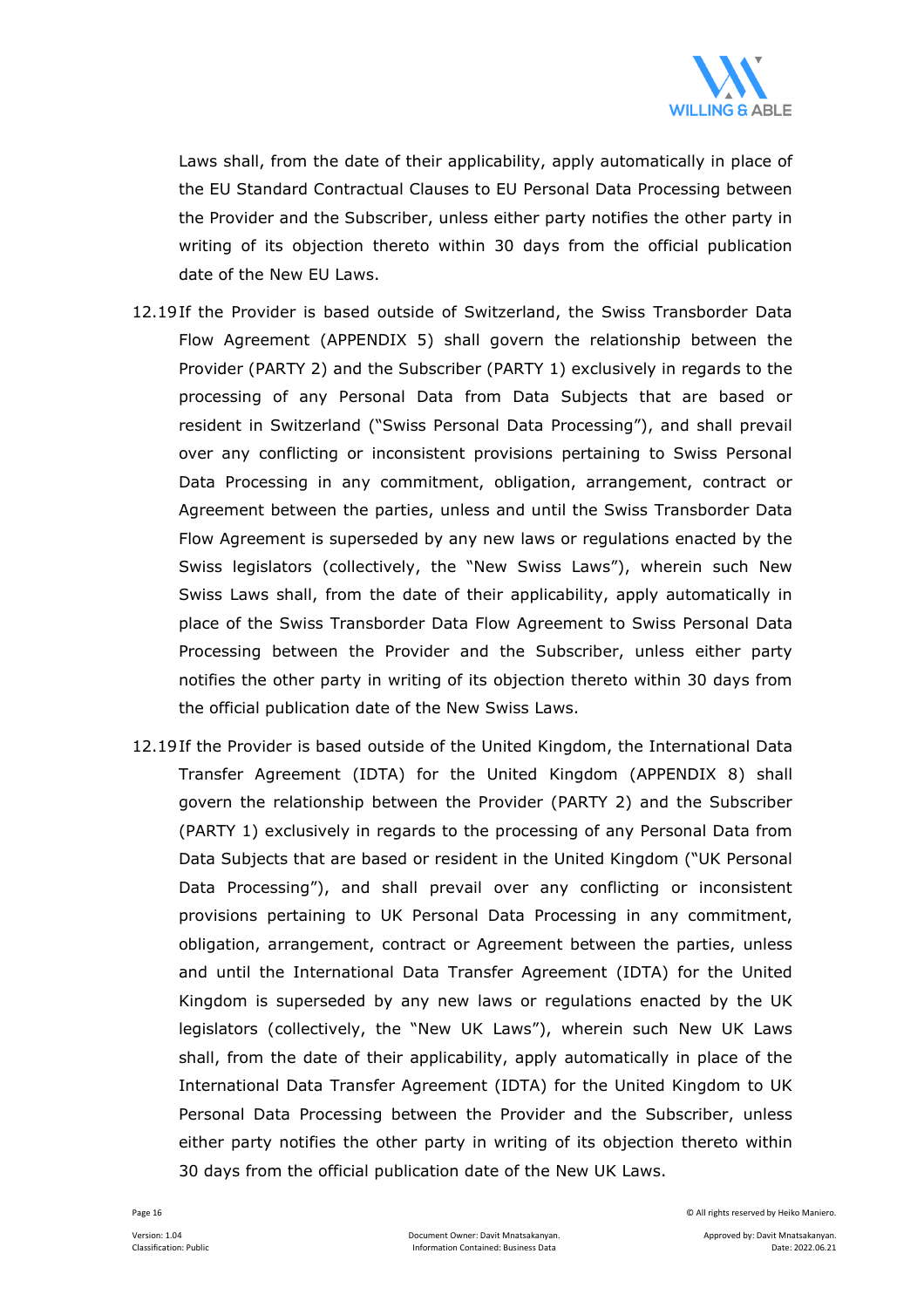

#### 13. Warranties

- 13.1 The Provider warrants to the Subscriber and/or its Subsidiary and/or its User that the Provider has the legal right and authority to enter into this Agreement and to perform its obligations under this Agreement.
- 13.2 The Subscriber and/or its Subsidiary warrants to the Provider that the Subscriber has the legal right and authority to enter into this Agreement and to perform its obligations under this Agreement.
- 13.3 The Subscriber and/or its Subsidiary warrants to the Provider that every User has the legal right and authority to enter into the User Agreement and to perform its obligations under the User Agreement, and is of full age and competent under the law of the country where he or she resides.
- 13.4 All of the parties' warranties and representations in respect of the subject matter of this Agreement are expressly set out in this Agreement. To the maximum extent permitted by applicable law, no other warranties or representations concerning the subject matter of this Agreement will be implied into this Agreement or any related contract.

## 14. Acknowledgements and Warranty Limitations

- 14.1 The Subscriber acknowledges that Hosted Services are never wholly free from defects, errors and bugs, and subject to the other provisions of this Agreement, the Provider gives no warranty or representation that the Hosted Services will be wholly free from defects, errors and bugs.
- 14.2 The Subscriber acknowledges that Hosted Services are never entirely free from security vulnerabilities, and subject to the other provisions of this Agreement, the Provider gives no warranty or representation that the Hosted Services will be entirely secure.
- 14.3 The Subscriber acknowledges that the Hosted Services are designed to be compatible only with that software, browsers and those systems mentioned on the Provider's website; and the Provider does not warrant or represent that the Hosted Services will be compatible with any other software, browsers or systems.
- 14.4 The Subscriber acknowledges that the Provider will not provide any legal, financial, accountancy or taxation advice under this Agreement or in relation to the Hosted Services; and, except to the extent expressly provided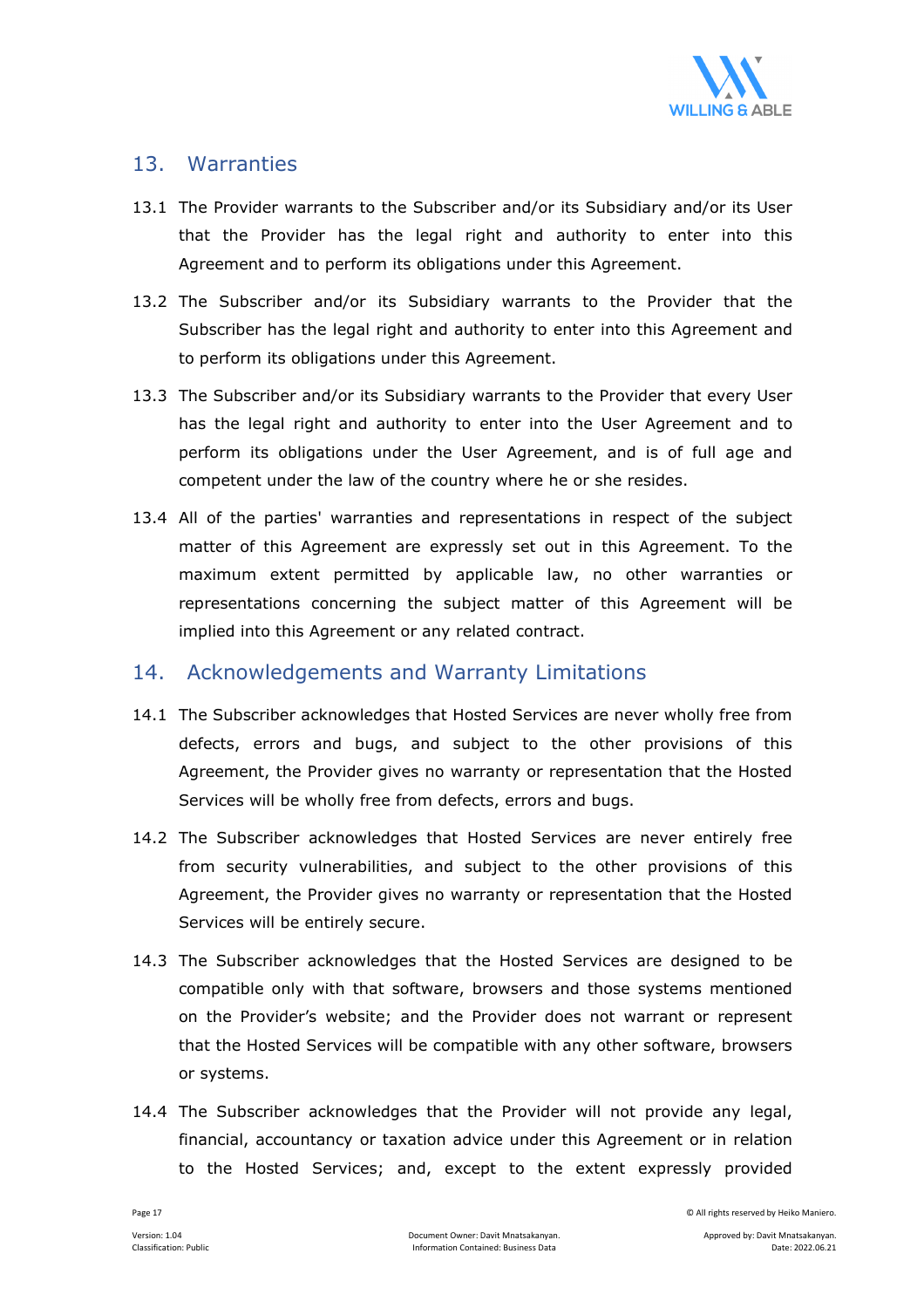

otherwise in this Agreement, the Provider does not warrant or represent that the Hosted Services or the use of the Hosted Services by the Subscriber will not give rise to any legal liability on the part of the Subscriber or any other person.

## 15. Limitations and Exclusions of Liability

- 15.1 Nothing in this Agreement will:
	- (a) limit or exclude any liability for death or personal injury resulting from negligence;
	- (b) limit or exclude any liability for fraud or fraudulent misrepresentation;
	- (c) limit any liabilities in any way that is not permitted under applicable law; or
	- (d) exclude any liabilities that may not be excluded under applicable law.
- 15.2 The limitations and exclusions of liability set out in this clause and elsewhere in this Agreement:
	- (a) are subject to this clause; and
	- (b) govern all liabilities arising under this Agreement or relating to the subject matter of this Agreement, including liabilities arising in contract, in tort (including negligence) and for breach of statutory duty, except to the extent expressly provided otherwise in this Agreement.
- 15.3 Neither party shall be liable to the other party in respect of any losses arising out of a Force Majeure Event.
- 15.4 Neither party shall be liable to the other party in respect of any loss of profits or anticipated savings.
- 15.5 Neither party shall be liable to the other party in respect of any loss of revenue or income.
- 15.6 Neither party shall be liable to the other party in respect of any loss of use or production.
- 15.7 Neither party shall be liable to the other party in respect of any loss of business, contracts or opportunities.
- 15.8 Neither party shall be liable to the other party in respect of any loss or corruption of any data, database or software.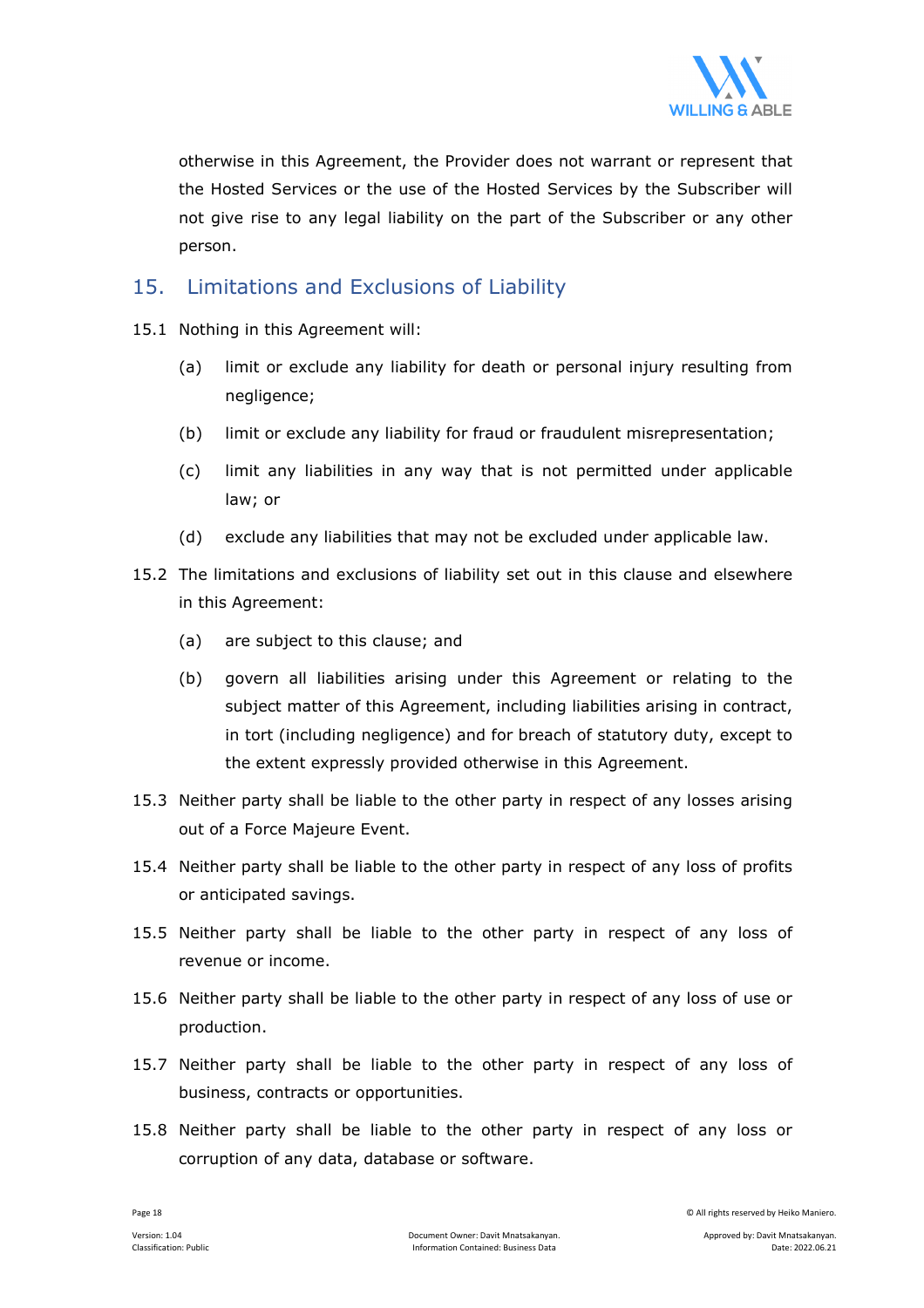

- 15.9 Neither party shall be liable to the other party in respect of any special, indirect or consequential loss or damage.
- 15.10 The liability of each party to the other party under this Agreement in respect of any event or series of related events shall not exceed the total amount paid and payable by the Subscriber to the Provider under this Agreement in the 3-month period preceding the commencement of the event or events.
- 15.11 The aggregate liability of each party to the other party under this Agreement shall not exceed the total amount paid and payable by the Subscriber to the Provider under this Agreement.

#### 16. Force Majeure Event

- 16.1 If a Force Majeure Event gives rise to a failure or delay in either party performing any obligation under this Agreement (other than any obligation to make a payment), that obligation will be suspended for the duration of the Force Majeure Event.
- 16.2 A party that becomes aware of a Force Majeure Event which gives rise to, or which is likely to give rise to, any failure or delay in that party performing any obligation under this Agreement, shall
	- (a) notify the other party; and
	- (b) inform the other party of the period for which it is estimated that such failure or delay will continue.
- 16.3 A party whose performance of its obligations under this Agreement is affected by a Force Majeure Event shall take reasonable steps to mitigate the effects of the Force Majeure Event.

#### 17. Termination

- 17.1 Either party may terminate this Agreement by giving to the other party at least 90 days prior written notice before the end of every Term.
- 17.2 Either party may terminate this Agreement immediately and unilaterally by giving written notice of termination to the other party if the other party commits a material breach of this Agreement.
- 17.3 Either party may terminate this Agreement immediately and unilaterally by giving written notice of termination to the other party if:
	- (a) the other party: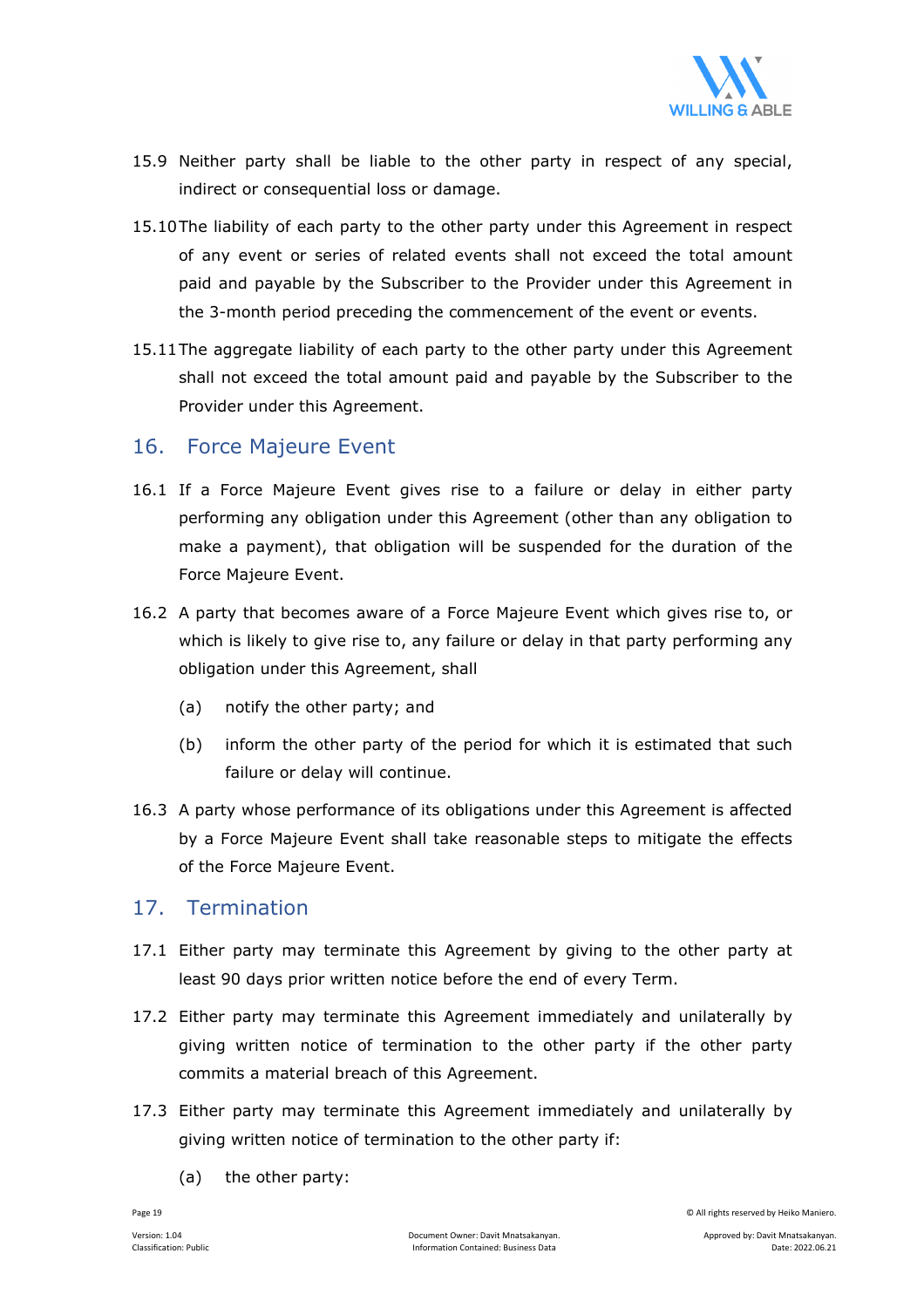

- (i) is dissolved;
- (ii) ceases to conduct all (or substantially all) of its business;
- (iii) is or becomes unable to pay the Charges as they fall due, in accordance to payment terms stipulated in this Agreement;
- (iv) is or becomes insolvent or is declared insolvent; or
- (v) convenes a meeting or makes or proposes to make any arrangement or composition with its creditors;
- (b) an administrator, administrative receiver, liquidator, receiver, trustee, manager or similar is appointed over any of the assets of the other party; or
- (c) an order is made for the winding up of the other party, or the other party passes a resolution for its winding up, other than for the purpose of a solvent company reorganization where the resulting entity will assume all the obligations of the other party under this Agreement.

#### 18. Effects of Termination

- 18.1 Upon the termination of this Agreement, all of the provisions of this Agreement shall cease to have effect, save that the following provisions of this Agreement shall survive and continue to have effect, in accordance with their express terms or otherwise indefinitely: Clauses 1, 3.11, 6.1, 6.2, 8, 9, 10.2, 10.4, 11, 12, 15, 18, 21, 29 and 30.
- 18.2 Except to the extent that this Agreement expressly provides otherwise, the termination of this Agreement shall not affect the accrued rights of either party.
- 18.3 Within 30 days following the termination of this Agreement for any reason
	- (a) the Subscriber shall pay to the Provider any Charges in respect of Services provided to the Subscriber before the termination of this Agreement without prejudice to the Provider's other legal rights; and
	- (b) the Provider shall refund to the Subscriber any Charges paid by the Subscriber to the Provider in respect of Services that were to be provided to the Subscriber after the termination of this Agreement without prejudice to the Provider's other legal rights.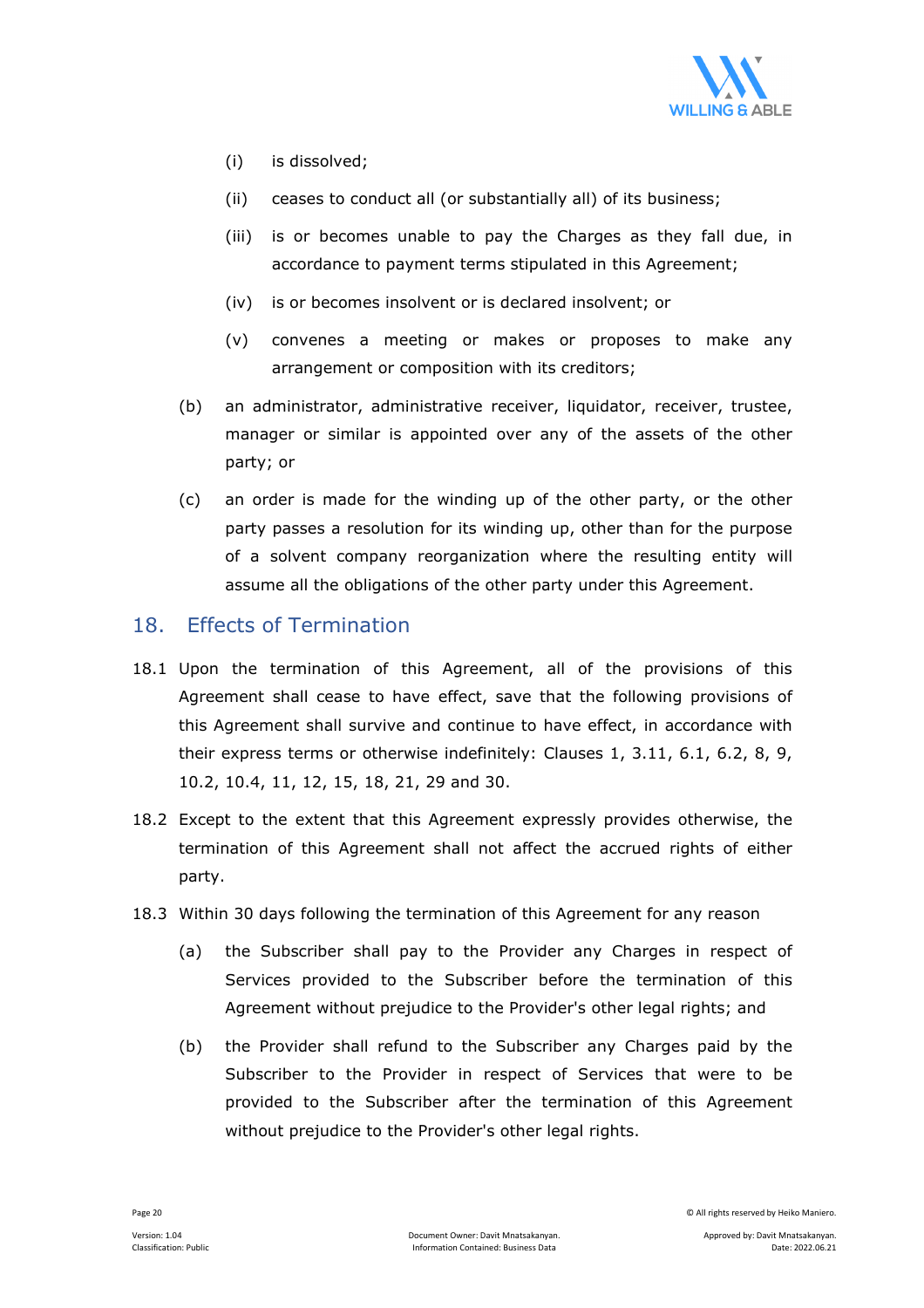

#### 19. Notices

- 19.1 Any notice from one party to the other party under this Agreement shall be given by one of the following methods, and using the relevant contact details:
	- (a) delivered personally or sent by courier, in which case the notice shall be deemed to be received upon delivery; or
	- (b) sent by recorded signed-for post, in which case the notice shall be deemed to be received 10 Business Days following posting; or
	- (c) sent by e-mail to the Subscribers or Providers general e-mail-address, in which case the notice shall be deemed to be received 3 Business Days following the sending of the e-mail; or
	- (d) in case of general notices to more or all Subscribers of the Provider, published on the website of the Provider, in which case the notice shall be deemed to be received 30 days after its publication,

providing that, if the stated time of deemed receipt is not within Business Hours, then the time of deemed receipt shall be when Business Hours next begin after the stated time.

19.2 The Provider's contact details for notices under this Clause are as follows:

 Willing & Able Operations LLC Shop 141, Building 25, 1<sup>st</sup> Floor Norashen, Ajapnyak Yerevan, 0036 Republic of Armenia E-Mail: info@willing-able.com

19.3 The addressee and contact details set out may be updated from time to time.

## 20. Subcontracting by the Provider

- 20.1 Subject to any express restrictions elsewhere in this Agreement, the Provider may subcontract any of its obligations under this Agreement.
- 20.2 The Provider shall remain responsible to the Subscriber for the performance of any subcontracted obligations.

Page 21 © All rights reserved by Heiko Maniero.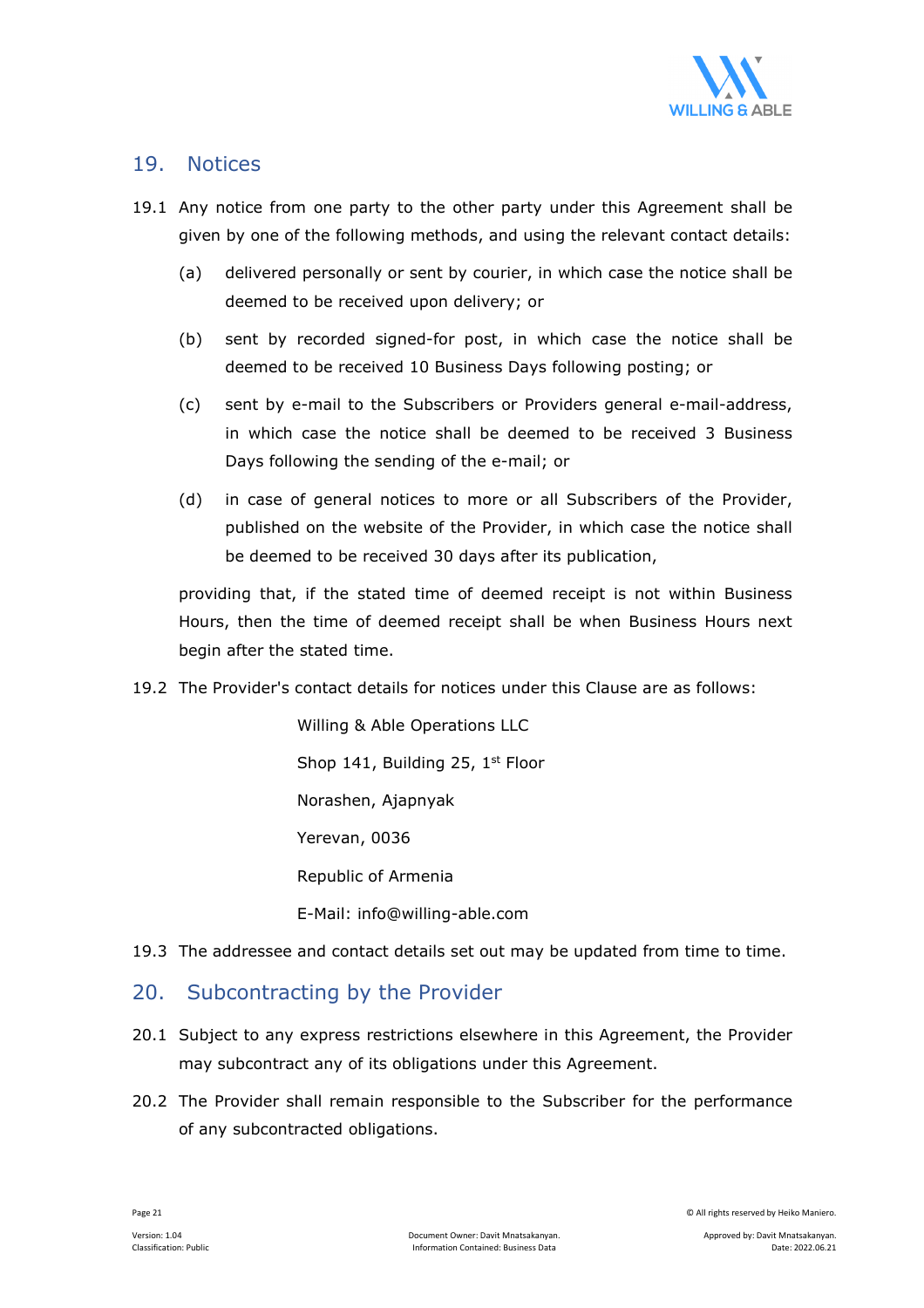

20.3 Notwithstanding the provisions of this Clause but subject to any other provision of this Agreement, the Subscriber acknowledges and agrees that the Provider may subcontract to any reputable Contractor hosting business the hosting of the Platform and the provision of services in relation to the support and maintenance of elements of the Platform.

#### 21. Arbitration Clause

- 21.1 All disputes arising out of or in connection with this SaaS Subscription and Data Processing Agreement, the User Agreement (accepted by Users of the Subscriber), or any other agreement between the parties, including Data Processing Agreements and Standard Contractual Clauses, or their validity, shall be finally settled in accordance with the Arbitration Rules of the German Arbitration Institute (DIS) without recourse to the ordinary courts of law.
- 21.2 The arbitral tribunal shall be comprised of a sole arbitrator.
- 21.3 The seat of the arbitration shall be in Munich, Germany. For economic reasons, both parties agree to online arbitration and will use any online meeting system provided by the arbitrator.
- 21.4 The language of the arbitration shall be German.
- 21.5 The rules of law applicable to the merits shall be German Law.
- 21.6 Provider and Subscriber jointly nominate the following Attorney at Law to act as the arbitrator:

#### **Ulrich Baumann**

 c/o CORPLEGAL Prinzregentenstr. 22 80538 Munich (Germany) Telephone: +49 (0)89 / 23 23 73 6-0 Telefax: +49 (0)89 / 23 23 73 6-91 E-Mail: mail@corplegal.de

- 21.7 The arbitrator can assign the case to another arbitrator without obtaining consent of the parties.
- 21.8 The arbitrator and contact details set out may be updated from time to time. The Subscriber hereby agrees that the Provider may change the arbitrator on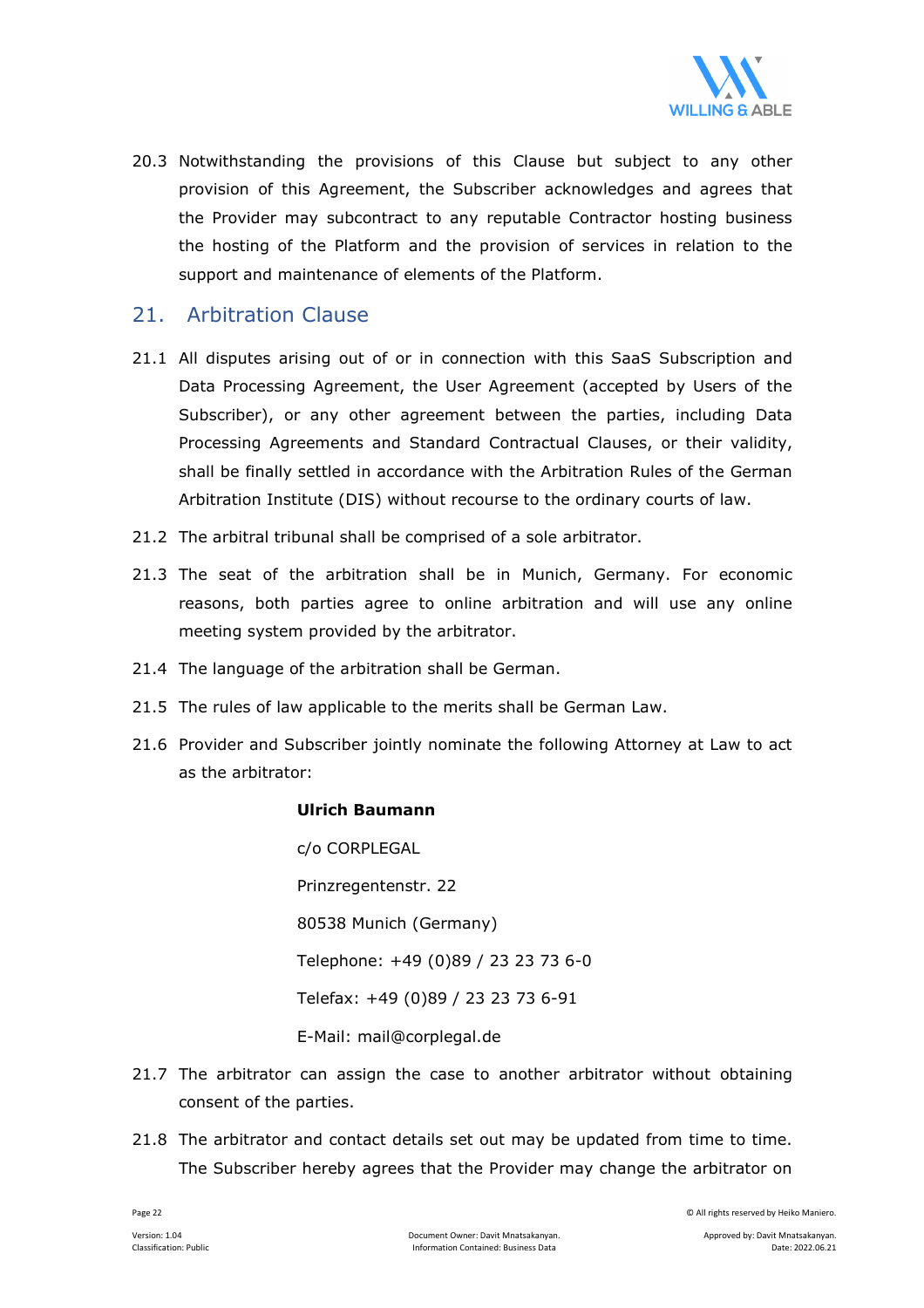

its own discretion, if such changes are published as a general notice and will apply to all Subscribers. Clause 19.1 (d) is applicable. The Provider may transfer pending cases from the old to the new arbitrator on its own discretion.

## 22. Integrated Works

The web applications and software products of the Provider may contain materials of all kind, for example pictures, texts, source codes, functions, applications, services, programming languages and programming frameworks, or they work on servers and/or operate on operating systems or they use Third Party services that are licensed under one of the following terms:

a) Apache Software License (Apache):

Version 2: http://www.apache.org/licenses/LICENSE-2.0.txt

Version 1.1: http://www.apache.org/licenses/LICENSE-1.1

b) Server-Side Public License (MongoDB)

Version 1: https://www.mongodb.com/licensing/server-side-public-license

c) GNU General Public License (GPL):

Version 3: https://www.gnu.org/licenses/gpl-3.0.html

Version 2: https://www.gnu.org/licenses/gpl-2.0.html

Version 1: https://www.gnu.org/licenses/gpl-1.0.html

d) GNU Lesser General Public License (LGPL):

Version 3: https://www.gnu.org/licenses/lgpl-3.0.html

Version 2.1: https://www.gnu.org/licenses/lgpl-2.1.html

e) GNU Affero General Public License (AGPL):

Version 3: https://www.gnu.org/licenses/agpl-3.0.html

f) GNU Free Documentation License (FDL):

Version 1.3: https://www.gnu.org/licenses/lfdl-1.3.html

Version 1.2: https://www.gnu.org/licenses/fdl-1.2.html

Version 1.1: https://www.gnu.org/licenses/fdl-1.1.html

g) CC License: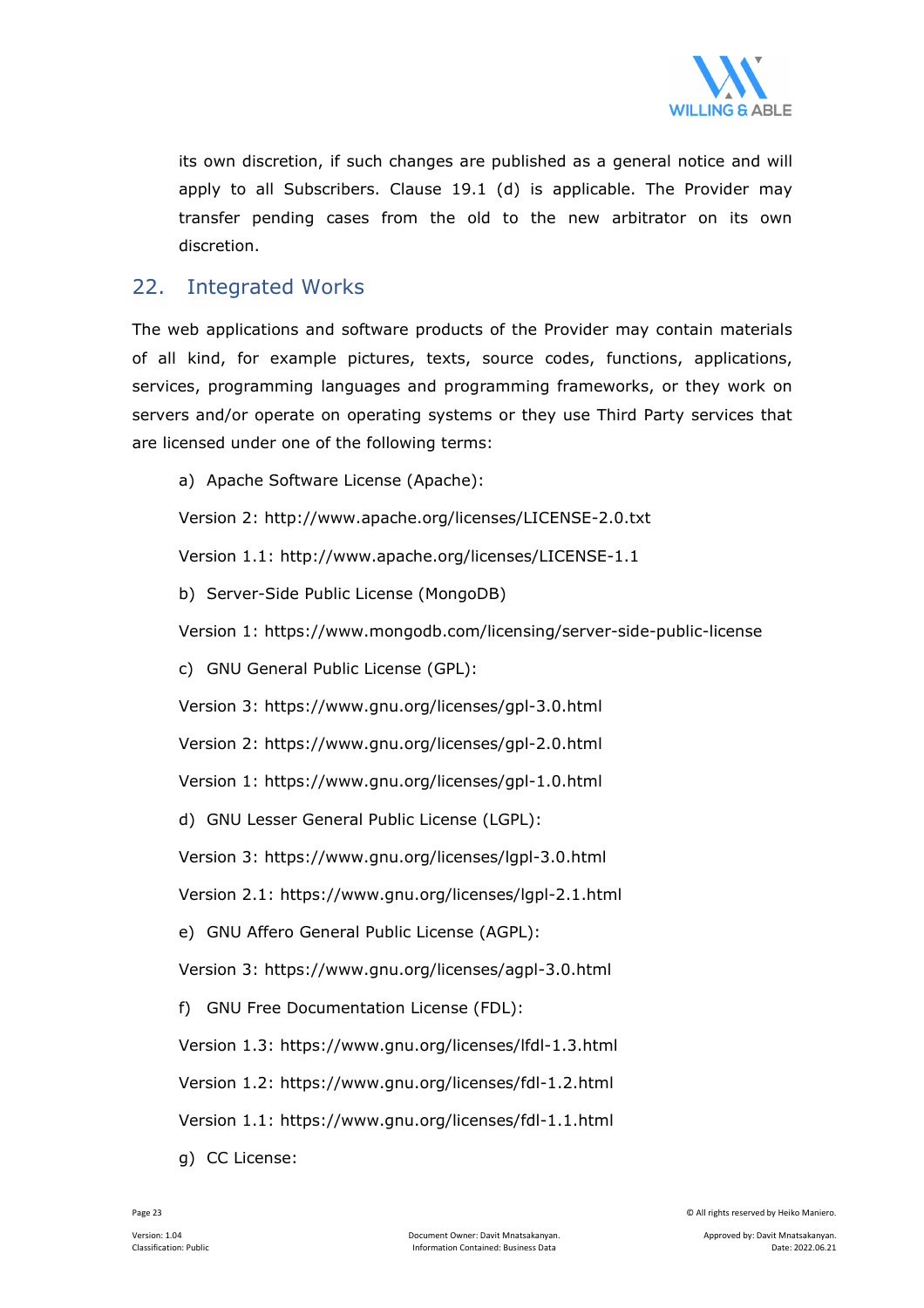

Creative Commons: https://creativecommons.org/licenses/

h) EU Public License (EUPL):

European Union Public License (EUPL): https://eur-lex.europa.eu/

i) Python:

License of Python: https://docs.python.org/3/license.html

j) MIT License (e.g. React, Ruby on Rails, Laravel):

MIT License: https://opensource.org/licenses/mit-license.php

k) Mozilla:

Mozilla Public License: https://www.mozilla.org/en-US/MPL/

l) PHP:

PHP License: https://www.php.net/license/index.php

The Subscriber agrees to comply with the respective license. We hereby recognize the work of the respective developers and copyright owners. Thanks for your contribution!

## 23. Partners and Marketing

The Provider conducts its own marketing activities and works with Partners to offer a variety of deals, products and services (e.g. discounts etc.). The Subscriber instruct the Provider to find deals, products and services for the User and to inform him about these deals, products and services by email, SMS or in other ways (e.g. a method used by a User to sign-up or verify an account). In order to notify the User and provide him with the information needed to participate, as instructed by the Subscriber under the terms of this clause, the Provider may process the Personal Data of the User in order to send or publish such information. Without being able to process the Personal Data of the Users for this purpose, the Provider would not be able to perform the services agreed to with the Subscriber. The User agrees to such processing of its Personal Data by accepting the User Agreement. Therefore, the processing of such Personal Data is required to carry out the services of the Provider to which the legal basis is Art. 6 (1) (b) and Art. 6 (1) (f) GDPR or similar provisions from other Data Protection Laws.

Page 24 © All rights reserved by Heiko Maniero.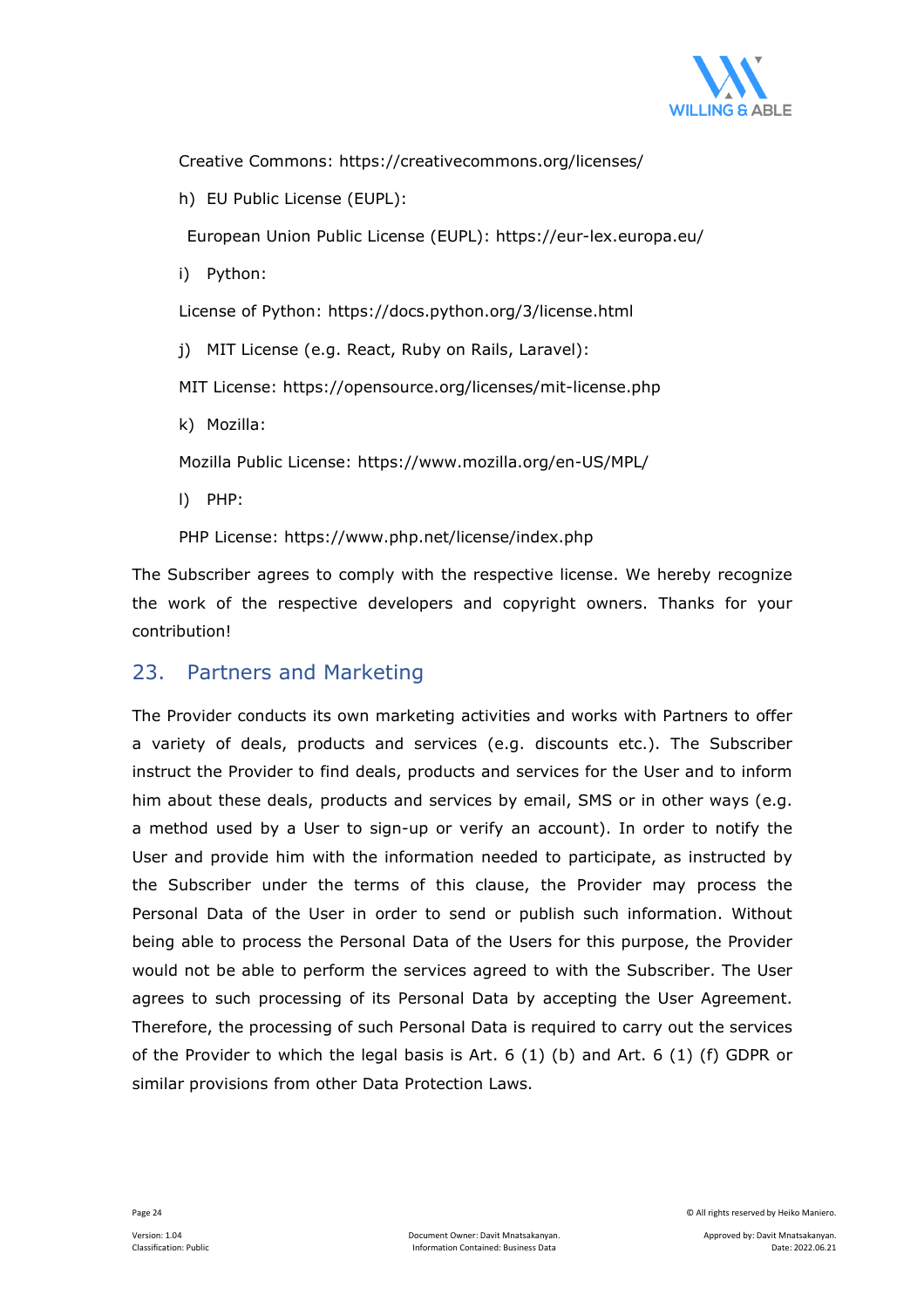

## 24. Interpretation

- 24.1 In this Agreement, a reference to a law, regulation, statute or statutory provision includes a reference to:
	- (a) that law, regulation, statute or statutory provision as modified, consolidated and/or re-enacted from time to time; and
	- (b) any subordinate legislation made under that law, regulation, statute or statutory provision.
- 24.2 The Clause headings shall not affect the interpretation of this Agreement.
- 24.3 References in this Agreement to "calendar months" are to the 12 named periods (January, February and so on) into which a year is divided.
- 24.4 In this Agreement, general words shall not be given a restrictive interpretation by reason of being preceded or followed by words indicating a particular class of acts, matters or things.

## 25. SubscriptionPartner and FranchisePartner, Joint

## Controllership

- 25.1 If the Subscriber concluded this Agreement over a proxy or website of another party (SubscriptionPartner or FranchisePartner) that other party shall not become a party to this agreement.
- 25.2 SubscriptionPartners or FranchisePartners do not host the Platform, the Account, Subscriber Data or Personal Data saved on or in relation to the Platform. If the Subscriber has subscribed by a website operated or published by a SubscriptionPartner or FranchisePartner, that party has restricted access to Accounts, Subscriber Data and/or Personal Data for purposes of Support, Services, Invoicing and Verification. For such processing operations, Provider and SubscriptionPartner or Provider and FranchisePartner act together as Joint Controllers (Art. 26 GDPR).
- 25.3 The "Joint Controllership Agreement between the Provider and FranchisePartner or Subscription Partner" (APPENDIX 6) applies to the relationship between the Provider and the FranchisePartner or the relationship between the Provider and the SubscriptionPartner, and therefore also to the Subscriber, if the Subscriber had received its Account and/or access to the Platform, Hosted Services, Services or Support Services by or from a FranchisePartner or SubscriptionPartner.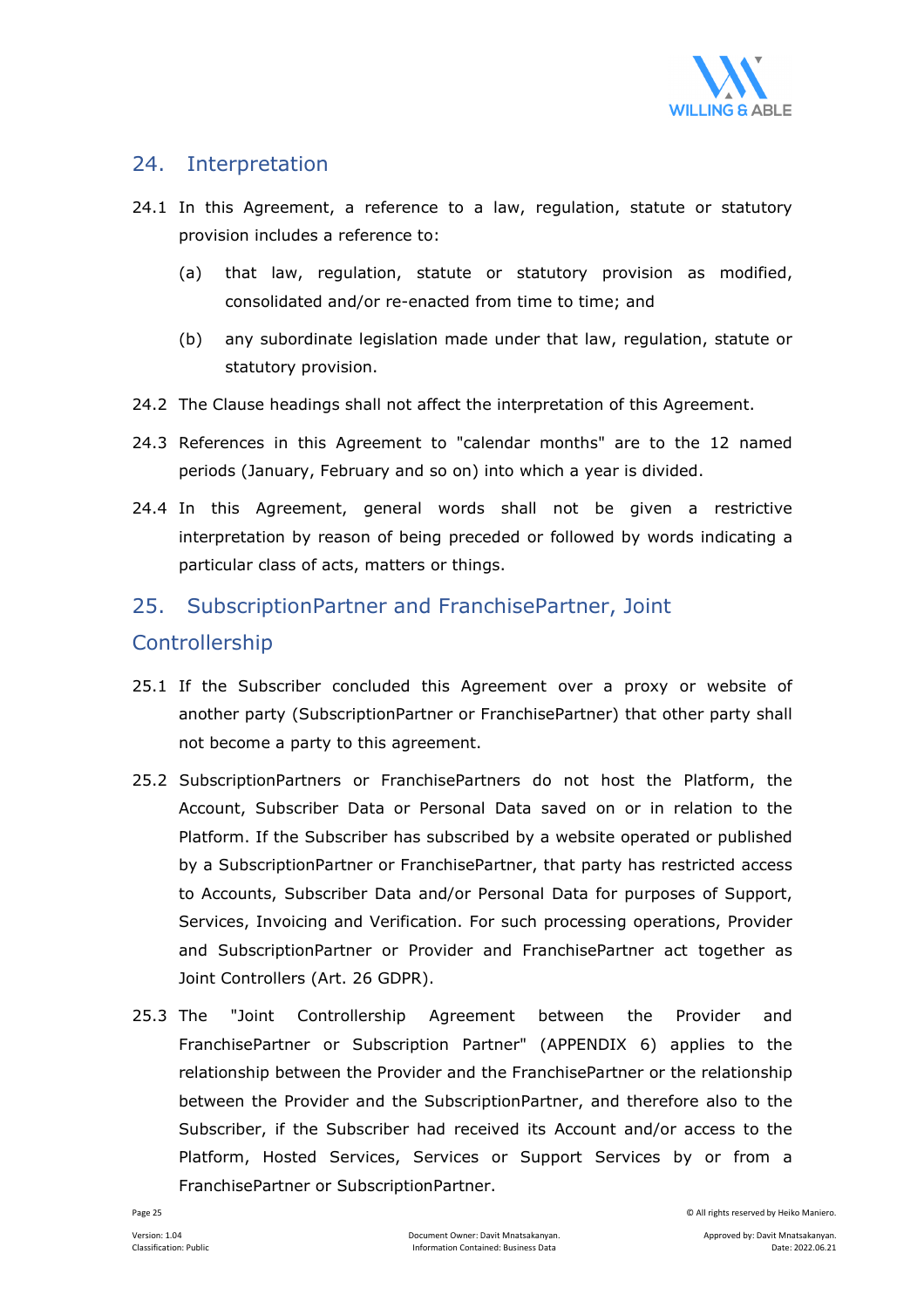

## 26. Purchase and Sale of the Provider or Purchase and Sale of Platform

The Subscriber hereby agrees with the transfer of this entire Agreement, including Rights and Obligations, Account, Charges, Documentation, Hosted Services, Intellectual Property Rights, Maintenance Services, Mobile App, Personal Data, Platform, Services, Subscriber Confidential Information, Subscriber Data, Support Services, Term and every other Functionality, Source Code, Data or Database in relation to the Platform, in whole or in part, in case the Provider concludes a sale of business, shares or stocks, applications or other assets, transfer or restructure of its business, that may or may not result in the performance of this Agreement under the same or a new Provider, legal form or company name.

## 27. Execution

The parties have indicated their acceptance of this Agreement by executing it online.

# 28. Agreements with Contractors, Business Partners and Subsidiaries of the Subscriber (EU and EEA, UK, and Switzerland)

28.1 If the Subscriber or a Subscribers Subsidiary provides an Account, access to the Platform, Hosted Services, Services or Support Services to a Contractor or Business Partner,

 a) and both, the Subscriber and Contractor or Business Partner are based in the European Union or the European Economic Area, these Parties conclude, by acceptance of this SaaS Subscription and Data Processing Agreement and/or the User Agreement, the "STANDARD CONTRACTUAL CLAUSES 2021/915 BETWEEN CONTROLLERS AND PROCESSORS" (APPENDIX 4, SECTION A) with each other;

 b) and both, the Subscriber (PARTY 1) and Contractor or Business Partner (PARTY 2) are based in Switzerland, these Parties conclude, by acceptance of this SaaS Subscription and Data Processing Agreement and/or the User Agreement, the "Swiss Transborder Data Flow Agreement" (APPENDIX 5) with each other, which should be interpreted in accordance with Swiss FDPA and for country internal data flows;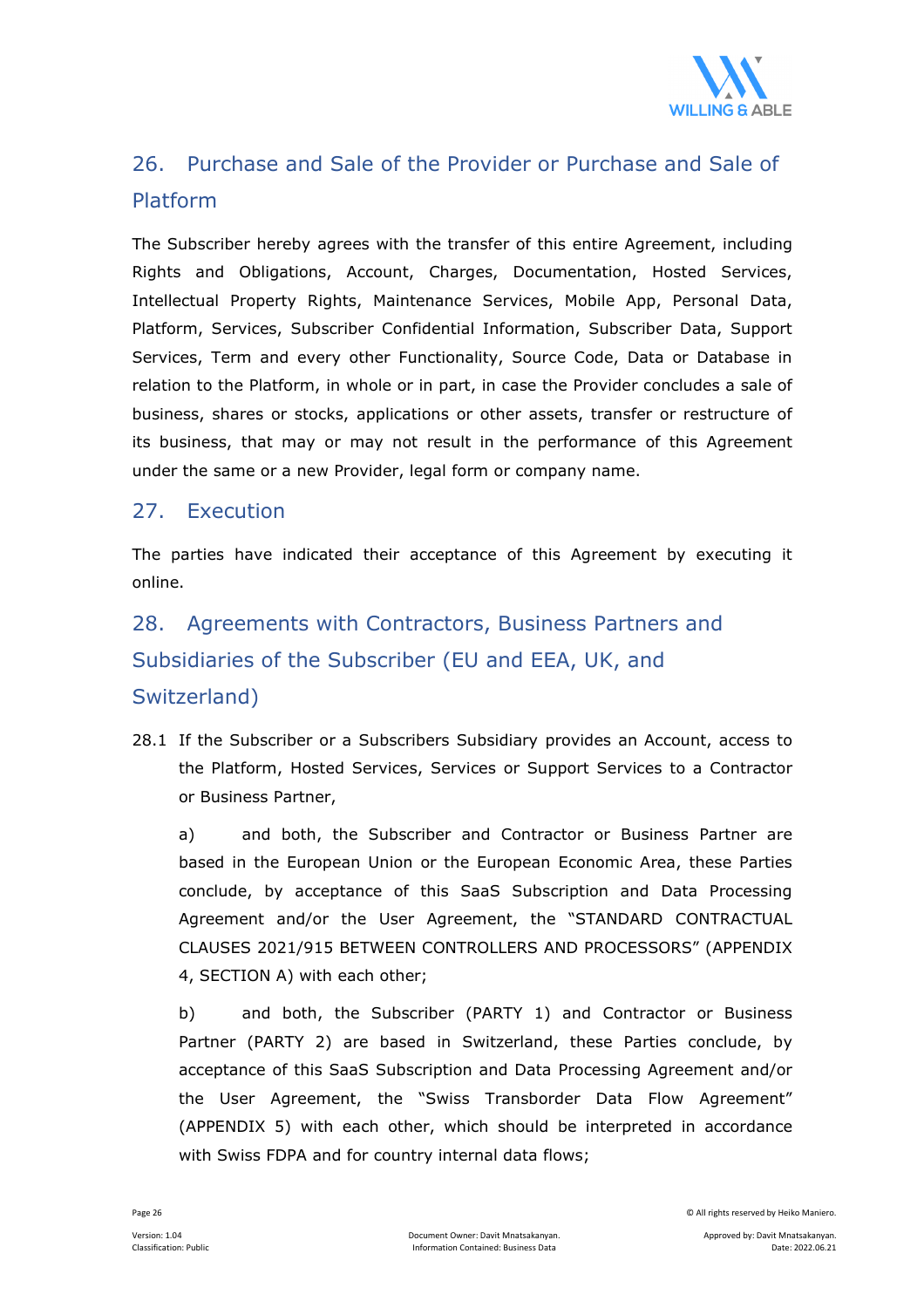

 c) and both, the Subscriber and Contractor or Business Partner are based in the United Kingdom, these Parties conclude, by acceptance of this SaaS Subscription and Data Processing Agreement and/or the User Agreement, the "International Data Transfer Agreement (IDTA) for the United Kingdom" (APPENDIX 8) with each other, which should be valid until the UK government has published a new International Data Transfer Agreement (IDTA) for the United Kingdom and that is incorporated into this Agreement;

 d) and if the Contractor or Business Partner is based outside the European Union or European Economic Area, these Parties conclude, by acceptance of this SaaS Subscription and Data Processing Agreement and/or the User Agreement, the applicable "Standard Contractual Clauses" (APPENDIX 4, SECTION B, C, D and/or E) with each other;

 e) and if the Subscriber (PARTY 1) is based in Switzerland but the Contractor or Business Partner (PARTY 2) is not, these Parties conclude, by acceptance of this SaaS Subscription and Data Processing Agreement and/or the User Agreement, the "Swiss Transborder Data Flow Agreement" (APPENDIX 5) with each other; and/or

 f) and if the Subscriber (PARTY 1) is based in the United Kingdom but the Contractor or Business Partner (PARTY 2) is not, these Parties conclude, by acceptance of this SaaS Subscription and Data Processing Agreement and/or the User Agreement, the Standard Contractual Clauses for "International Transfers from Controllers to Processors for the United Kingdom" (APPENDIX 8) with each other.

28.7 The EU Standard Contractual Clauses (APPENDIX 4, SECTION A, B, C, D and/or E) shall govern the relationship between all parties that accepted this SaaS Subscription and Data Processing Agreement and/or the User Agreement exclusively in regards to the processing of any Personal Data from Data Subjects that are based or resident in countries where GDPR applies ("EU Personal Data Processing"), and shall prevail over any conflicting or inconsistent provisions pertaining to EU Personal Data Processing in any commitment, obligation, arrangement, contract or Agreement between the parties, unless and until the EU Standard Contractual Clauses are superseded by any new laws or regulations enacted by the European legislator (collectively, the "New EU Laws"), wherein such New EU Laws shall, from the date of their applicability, apply automatically in place of the EU Standard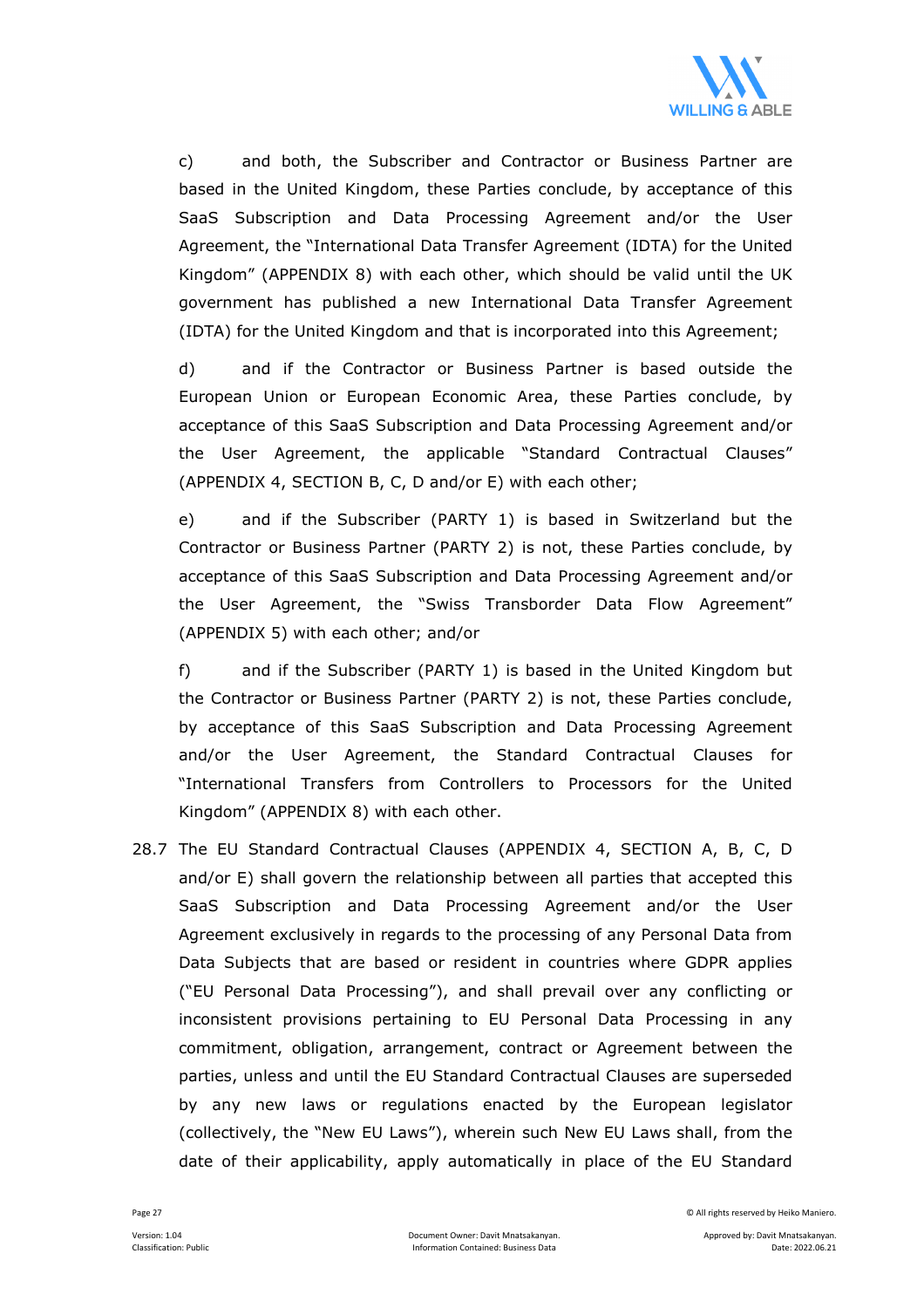

Contractual Clauses to EU Personal Data Processing between the Parties, unless either party notifies one or more other parties in writing of its objection thereto within 30 days from the official publication date of the New EU Laws.

- 28.8 If the Contractor is based outside of Switzerland, the Swiss Transborder Data Flow Agreement (APPENDIX 5) shall govern the relationship between the Subscriber and the Contractor exclusively in regards to the processing of any Personal Data from Data Subjects that are based or resident in Switzerland ("Swiss Personal Data Processing"), and shall prevail over any conflicting or inconsistent provisions pertaining to Swiss Personal Data Processing in any commitment, obligation, arrangement, contract or Agreement between the parties, unless and until the Swiss Transborder Data Flow Agreement are superseded by any new laws or regulations enacted by the Swiss legislator (collectively, the "New Swiss Laws"), wherein such New Swiss Laws shall, from the date of their applicability, apply automatically in place of the Swiss Transborder Data Flow Agreement to Swiss Personal Data Processing between the Parties, unless either party notifies one or more other parties in writing of its objection thereto within 30 days from the official publication date of the New Swiss Laws.
- 28.9 If the Contractor is based outside of the United Kingdom, the International Data Transfer Agreement (IDTA) for the United Kingdom (APPENDIX 8) shall govern the relationship between the Subscriber and the Contractor exclusively in regards to the processing of any Personal Data from Data Subjects that are based or resident in the United Kingdom ("UK Personal Data Processing"), and shall prevail over any conflicting or inconsistent provisions pertaining to UK Personal Data Processing in any commitment, obligation, arrangement, contract or Agreement between the parties, unless and until the International Data Transfer Agreement (IDTA) for the United Kingdom is superseded by any new laws or regulations enacted by the UK legislator (collectively, the "New UK Laws"), wherein such New UK Laws shall, from the date of their applicability, apply automatically in place of the International Data Transfer Agreement (IDTA) for the United Kingdom to UK Personal Data Processing between the Parties, unless either party notifies one or more other parties in writing of its objection thereto within 30 days from the official publication date of the New UK Laws.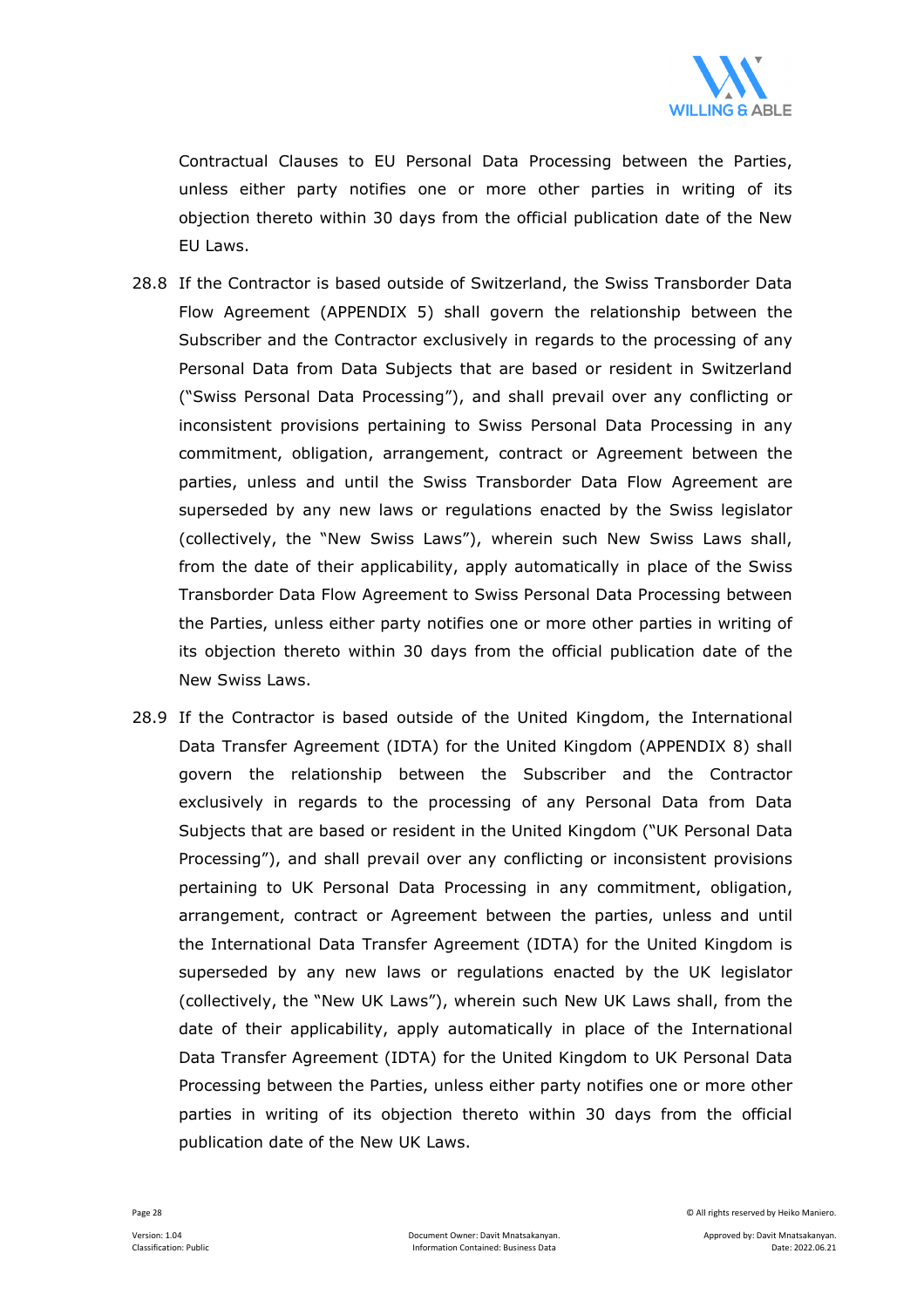

28.10If the Subscriber provides an Account, access to the Platform, Hosted Services, Services or Support Services to a Subsidiary, these Parties conclude, by acceptance of this SaaS Subscription and Data Processing Agreement and/or the User Agreement, the "Joint Controllership Agreement between the Subscriber and a Subsidiary in accordance with Art. 26 GDPR" (APPENDIX 7) and/or the applicable "Standard Contractual Clauses" (APPENDIX 4, SECTION A, B, C, D and/or E) and/or the Swiss Transborder Data Flow Agreement (APPENDIX 5) and/or the Standard Contractual Clauses for International Transfers from Controllers to Processors for the United Kingdom (APPENDIX 8) with each other.

#### 29. Factoring

29.1 The Provider may sell Receivables to a Third Party. The Subscriber grants permission to the Provider to disclose the provisions of this Agreement to purchasers and prospective purchasers of Receivables, or their Affiliates and their respective agents, attorneys, auditors, rating agencies, and other advisors.

#### 30. Severability Clause and General Provisions

- 30.1 If any provision of this Agreement is determined by any court or other competent authority to be unlawful and/or unenforceable, the other provisions of this Agreement will continue in effect. If any unlawful and/or unenforceable provision would be lawful or enforceable if part of it were deleted, that part will be deemed to be deleted, and the rest of the provision will continue in effect, unless that would contradict the clear intention of the parties, in which case the entirety of the relevant provision will be deemed to be deleted.
- 30.2 If the parties disagree on a provision that is to be supplemented and necessary, they shall appeal to the Arbitral Tribunal.
- 30.3 This Agreement may not be varied except by a written document signed by or on behalf of each of the parties.
- 30.4 Neither party may without the prior written consent of the other party assign, transfer, charge, license or otherwise deal in or dispose of any contractual rights or obligations under this Agreement, exempt otherwise agreed on in this Agreement.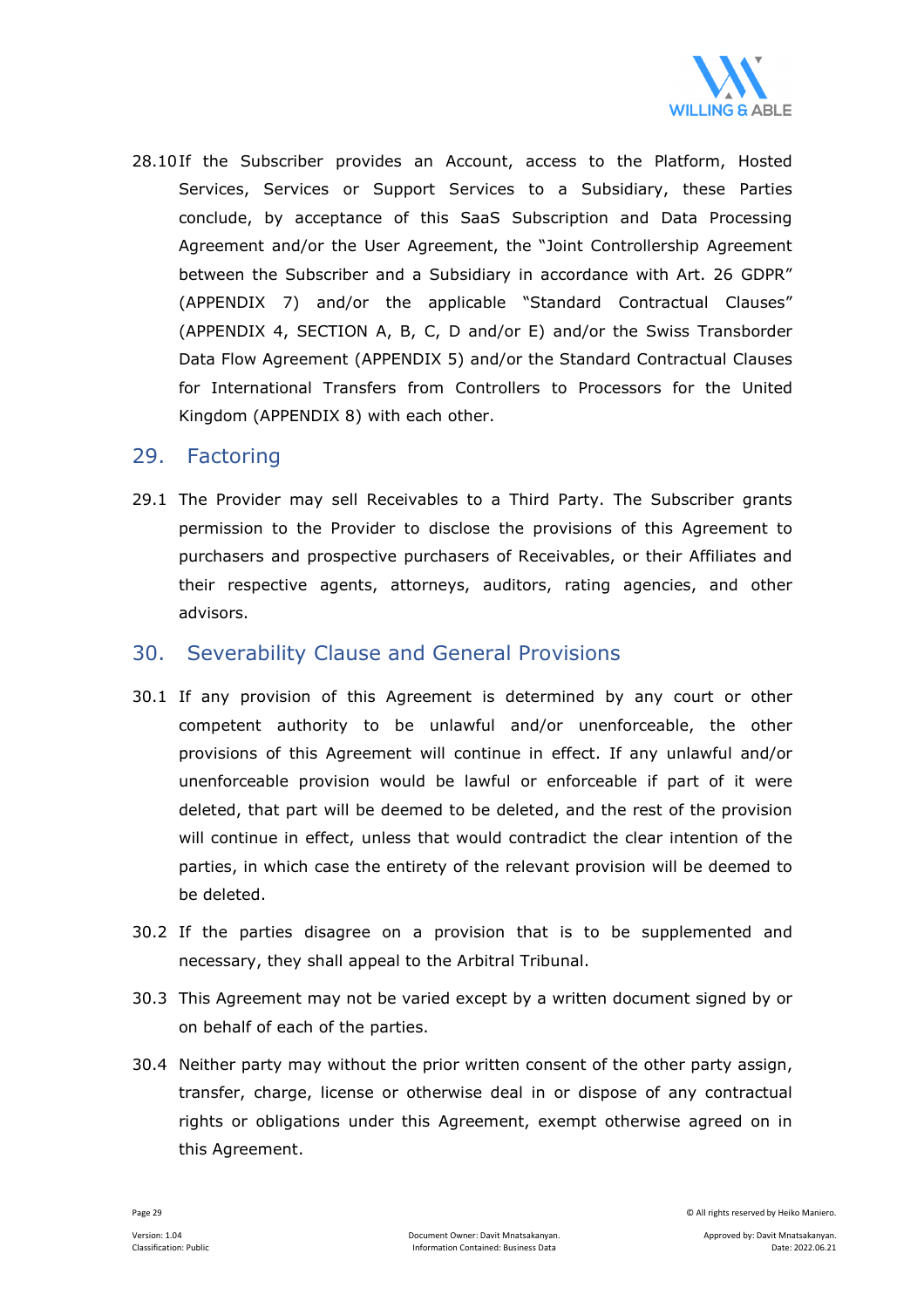

- 30.5 This Agreement is made for the benefit of the parties and is not intended to benefit any Third Party or be enforceable by any Third Party. The rights of the parties to terminate, rescind, or agree any amendment, waiver, variation or settlement under or relating to this Agreement are not subject to the consent of any Third Party.
- 30.6 This Agreement and its Appendices shall constitute the entire Agreement between the parties in relation to the subject matter of this Agreement, and shall supersede all previous agreements, arrangements and understandings between the parties in respect of that subject matter.

Page 30 © All rights reserved by Heiko Maniero.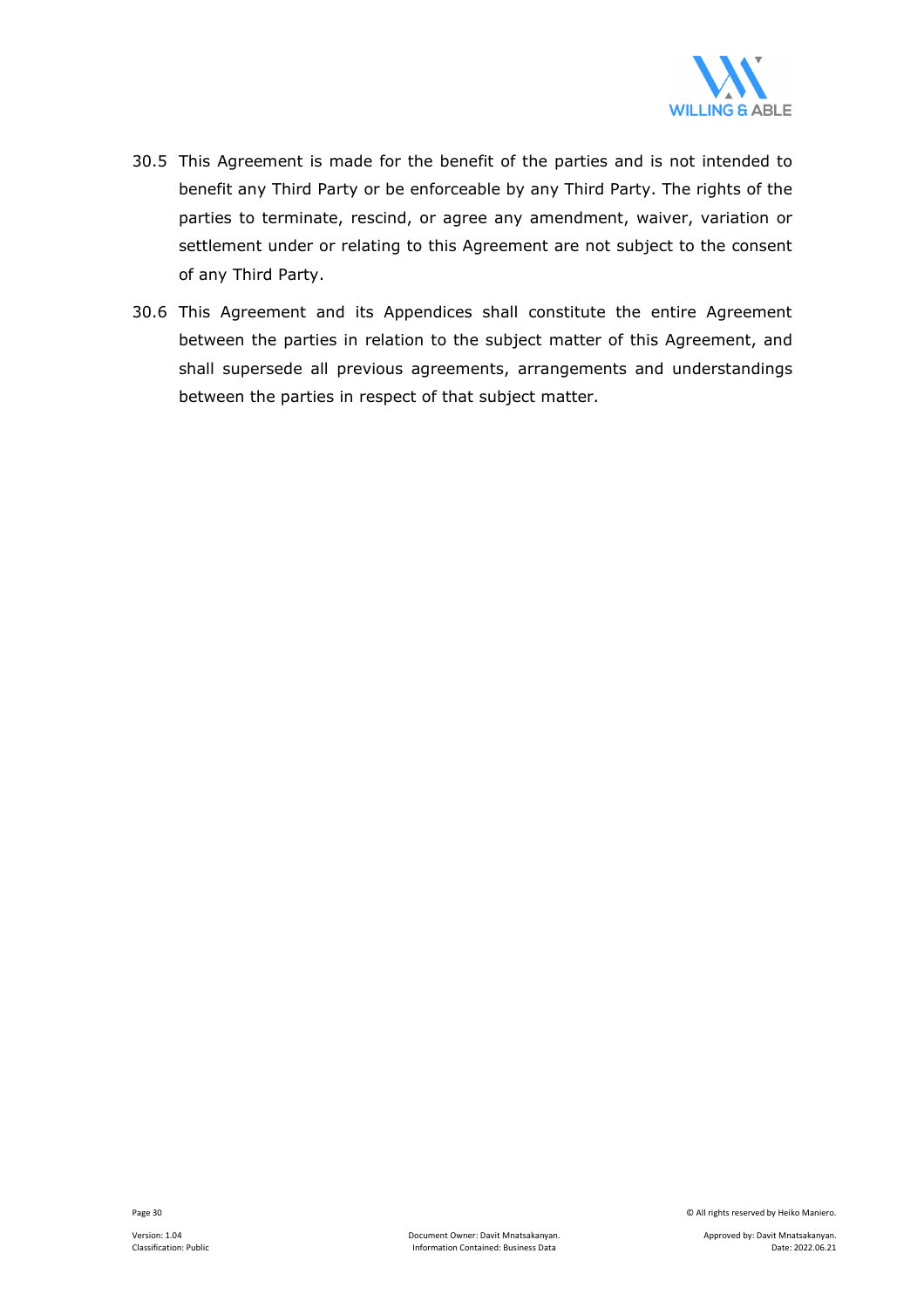

## APPENDIX 1 (Subscriber Address Details)

| Company Name: |                                                  |
|---------------|--------------------------------------------------|
| Address:      |                                                  |
| ZIP Code:     | the control of the control of the control of the |
| City:         |                                                  |
| Country:      |                                                  |
| State:        |                                                  |
| Phone:        |                                                  |
| Fax:          |                                                  |
| E-Mail:       |                                                  |
| Website:      |                                                  |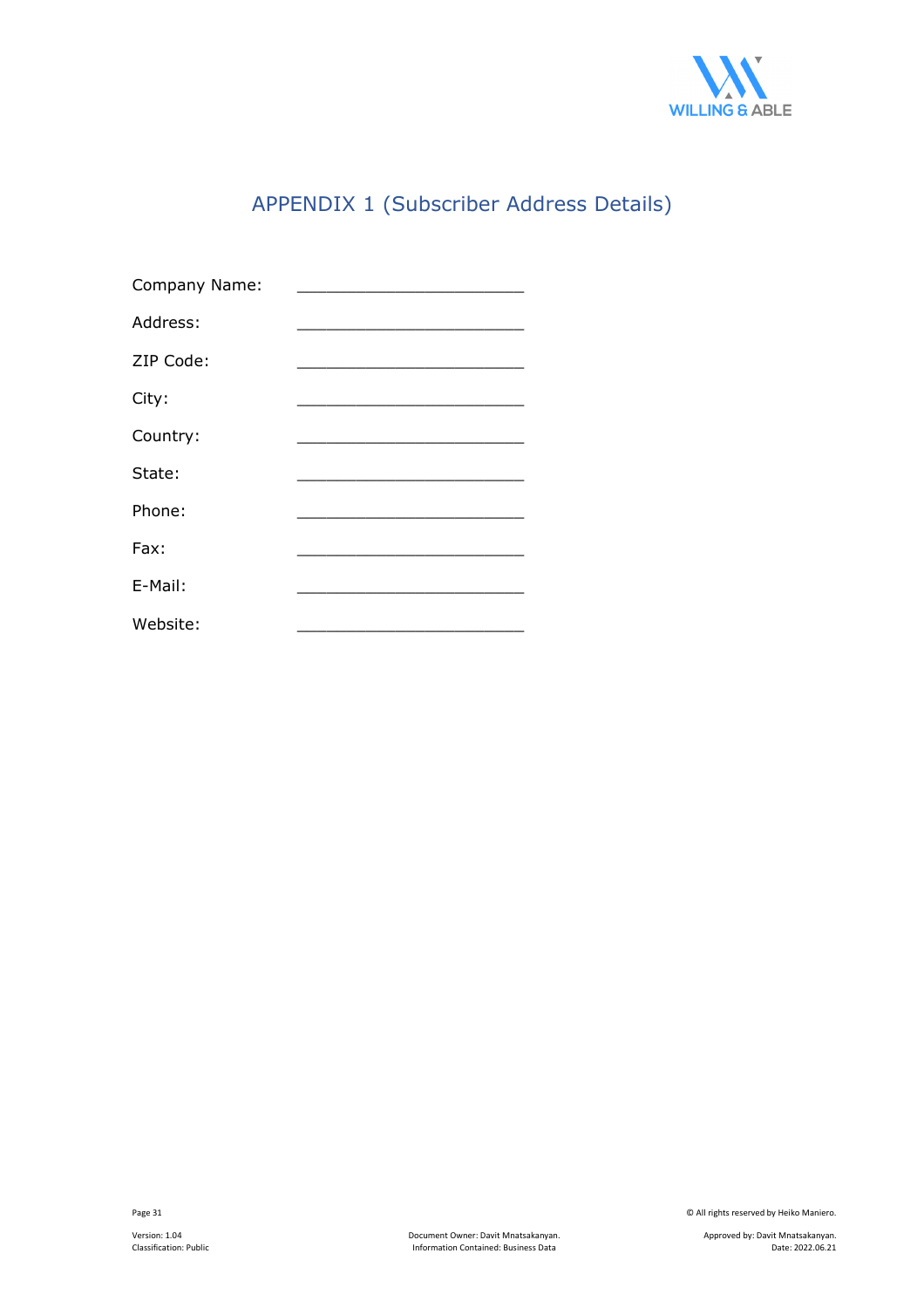

## APPENDIX 2 (User Agreement)

This User Agreement is concluded between the Willing & Able Licensing LLC, Geronti Kikodze Street 11, 1<sup>st</sup> Floor, 0105 Tbilisi, Republic of Georgia and you as a natural person. It contains general rules and obligations you need to comply with when using our SaaS Applications.

## 1. General Terms

- 1.1 This User Agreement sets out the rules governing:
	- (a) the use of the Account, Platform or Hosted Services (in the following "Hosted Services"); and
	- (b) the transmission, storage and processing of Content and Personal Data by you, or by any person on your behalf, when using the Hosted Services.
- 1.2 References in this User Agreement to "you" and/or to the Subscriber for the Hosted Services and/or any individual user of the Hosted Services should mean you and shall be construed accordingly; references to "us" or the "Provider" means the Willing & Able Licensing LLC and shall be construed accordingly.
- 1.3 We will ask for your acceptance to the terms of this User Agreement before you first register, upload or submit any Content or otherwise use the Hosted Services. By continuously using the Hosted Services, you continuously agree to the rules set out in this User Agreement.
- 1.4 You shall be at least of age in your jurisdiction to use the Hosted Services; and by using the Hosted Services, you warrant and represent to us that you are of age and fully competent under the law in your jurisdiction.

## 2. General Usage Rules

- 2.1 You shall not use the Hosted Services in any way that causes, or may cause, damage to the Hosted Services or impairment of the availability or accessibility of the Hosted Services.
- 2.2 You shall not use the Hosted Services: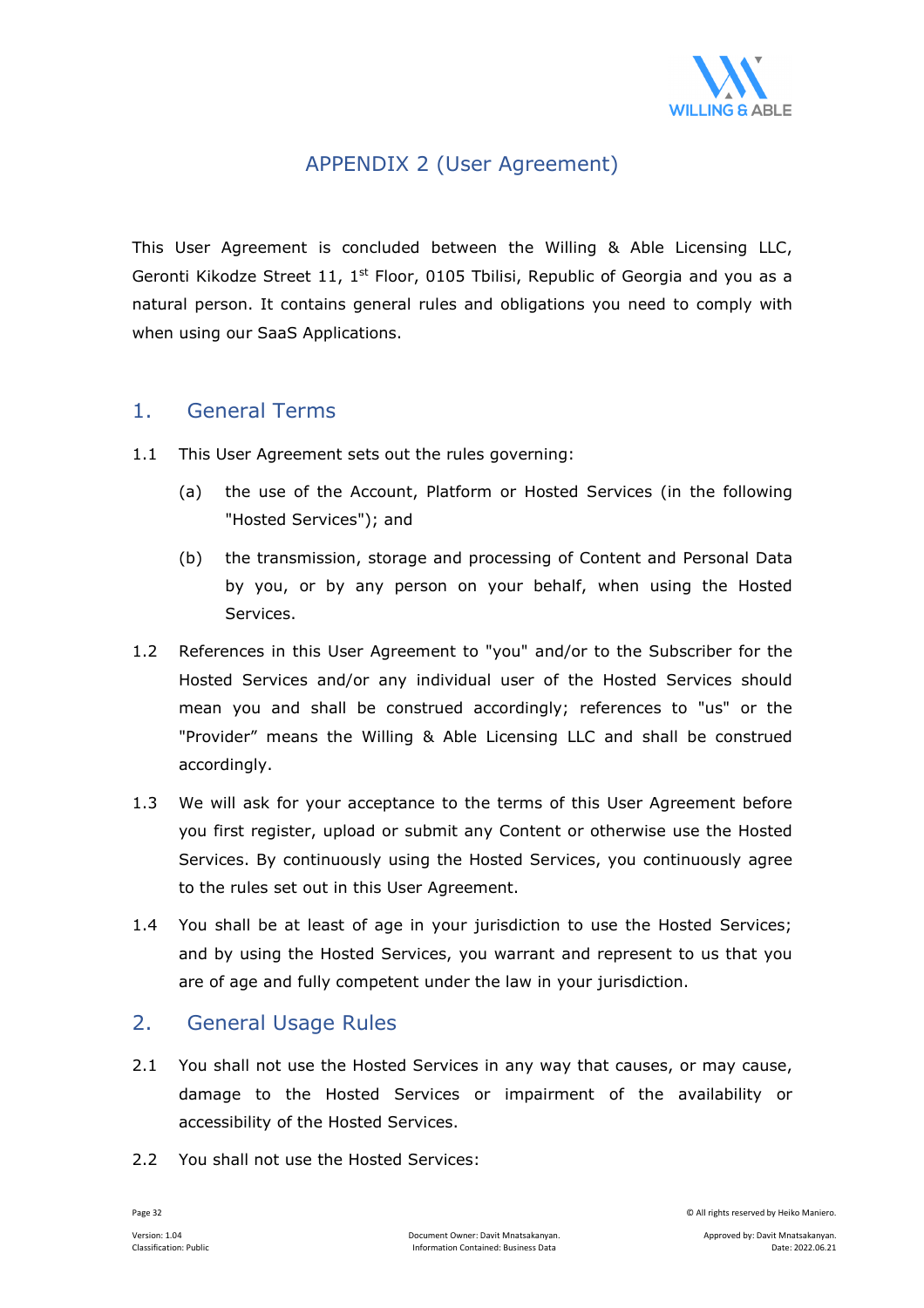

- (a) in any way that is unlawful, illegal, fraudulent, deceptive or harmful;
- (b) in connection with any unlawful, illegal, fraudulent, deceptive or harmful purpose or activity.
- 2.3 You shall ensure that all Content complies with the provisions of this User Agreement.

## 3. Unlawful Content

- 3.1 Content shall not be illegal or unlawful, shall not infringe any person's legal rights, and shall not be capable of giving rise to legal action against any person, in each case in any jurisdiction and under any applicable law.
- 3.2 Your Content, and the use of Content by us in any manner licensed or otherwise authorized by you, shall not
	- (a) be libelous or maliciously false;
	- (b) be obscene or indecent;
	- (c) infringe any copyright, moral right, database right, trademark right, design right, right in passing off, or other Intellectual Property Rights;
	- (d) infringe any right of confidence, right of privacy or right under Data Protection Laws;
	- (e) constitute negligent advice or contain any negligent statement;
	- (f) constitute an incitement to commit a crime, instructions for the commission of a crime or the promotion of criminal activity;
	- (g) be in contempt of any court, or in breach of any court order;
	- (h) constitute a breach of racial or religious hatred or discrimination legislation;
	- (i) be blasphemous;
	- (j) constitute a breach of official secrets or business secrets legislation; or
	- (k) constitute a breach of any contractual obligation owed to any person.
- 3.3 You shall ensure that Content is not and has never been the subject of any threatened or actual legal proceedings or other similar complaint.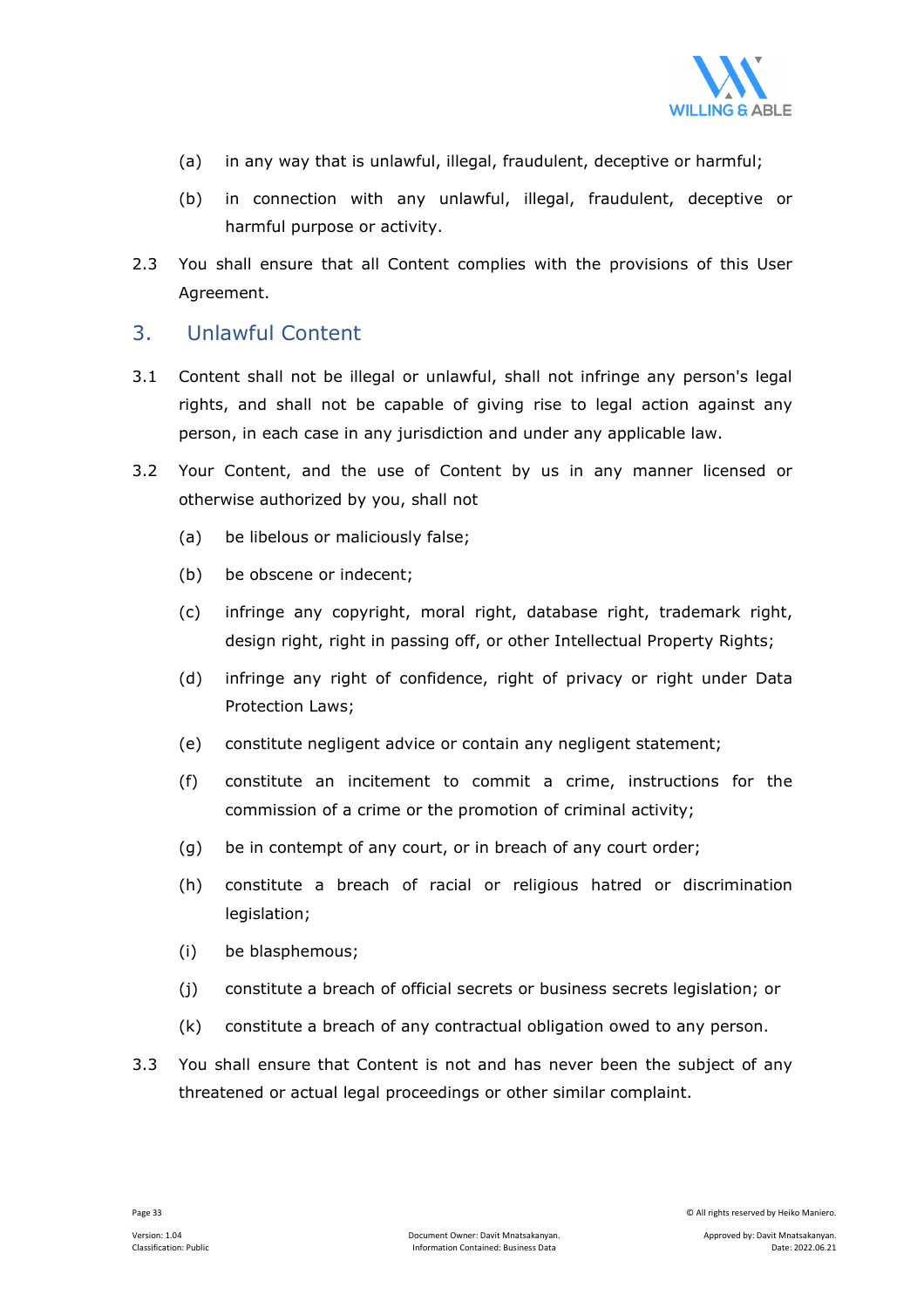

## 4. Graphic Material

- 4.1 Content shall be appropriate for all persons who have access to or are likely to access the Content in question, and in particular for children.
- 4.2 Content shall not depict violence in an explicit, graphic or gratuitous manner.
- 4.3 Content shall not be pornographic or sexually explicit.

## 5. Factual Accuracy

- 5.1 Content shall not be untrue, false, inaccurate or misleading.
- 5.2 Statements of fact contained in Content and relating to persons (legal or natural) shall be true; and statements of opinion contained in Content and relating to persons (legal or natural) shall be reasonable, be honestly held and indicate the basis of the opinion.

#### 6. Negligent Advice

- 6.1 Content shall not consist of or contain any legal, financial, investment, taxation, accountancy, medical or other professional advice, and you shall not use the Hosted Services to provide any legal, financial, investment, taxation, accountancy, medical or other professional advisory services unless you are a member of a special profession which allow you to use or publish such Content (e.g. lawyer, solicitor, medical doctor, tax advisor etc.).
- 6.2 Content shall not consist of or contain any advice, instructions or other information that may be acted upon and could, if acted upon, cause death, illness or personal injury, damage to property, or any other loss or damage.

## 7. Etiquette

- 7.1 Content shall be appropriate, civil and tasteful, and in accordance with generally accepted standards of etiquette and behavior on the internet.
- 7.2 Content shall not be offensive, deceptive, threatening, abusive, harassing, menacing, hateful, discriminatory or inflammatory.
- 7.3 Content shall not be liable to cause annoyance, inconvenience or needless anxiety.
- 7.4 You shall not use the Hosted Services to send any hostile communication or any communication intended to insult, harass, threaten, or defame any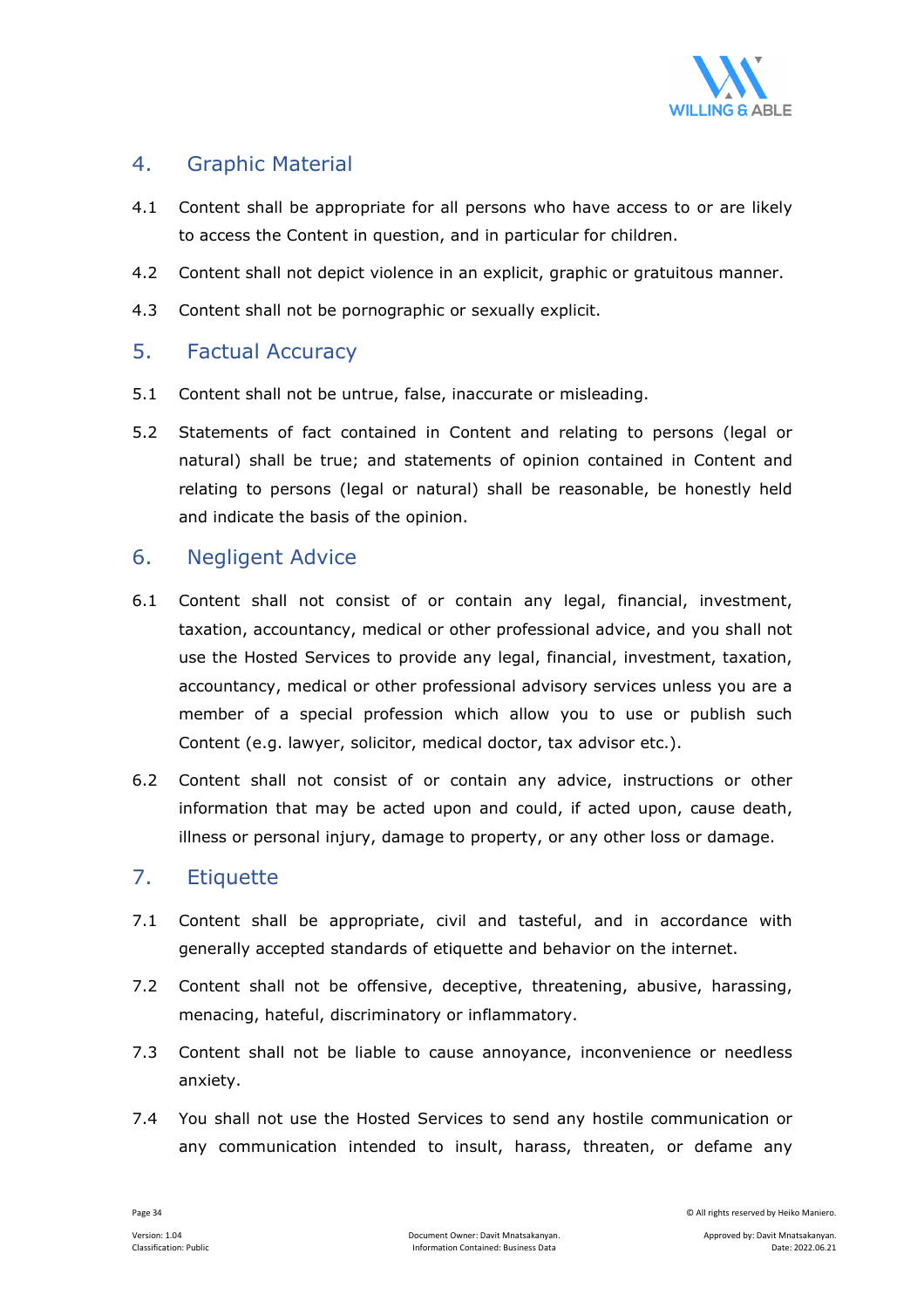

person or entity, including such communications directed at a particular person or group of people.

- 7.5 You shall not use the Hosted Services for the purpose of deliberately upsetting or offending others.
- 7.6 You shall not unnecessarily flood the Hosted Services with material relating to a particular subject or subject area, whether alone or in conjunction with others.
- 7.7 You shall ensure that Content does not duplicate other Content available through the Hosted Services.
- 7.8 You shall ensure that Content is appropriately categorized and organized.
- 7.9 You should use appropriate and informative titles for all Content.
- 7.10 You shall always be courteous and polite to other users of the Hosted Services.

#### 8. Marketing and Spam

- 8.1 You shall not without our written permission use the Hosted Services for any purpose relating to marketing, advertising, promotion, sale or supply of any product, service or commercial offering, unless the Hosted Services are intended only or mainly for this purpose.
- 8.2 Content shall not constitute or contain spam, and you shall not use the Hosted Services to store or transmit spam, which for these purposes shall include all unlawful marketing communications and unsolicited commercial communications.
- 8.3 You shall not send any spam or other marketing communications to any person using any email address or other contact details made available through the Hosted Services or that you find using the Hosted Services.
- 8.4 You shall not use the Hosted Services to promote, host or operate any chain letters, ponzi schemes, pyramid schemes, matrix programs, multi-level marketing schemes, "get rich quick" schemes or similar letters, schemes or programs.
- 8.5 You shall not use the Hosted Services in any way which is liable to result in the blacklisting of any of our IP addresses.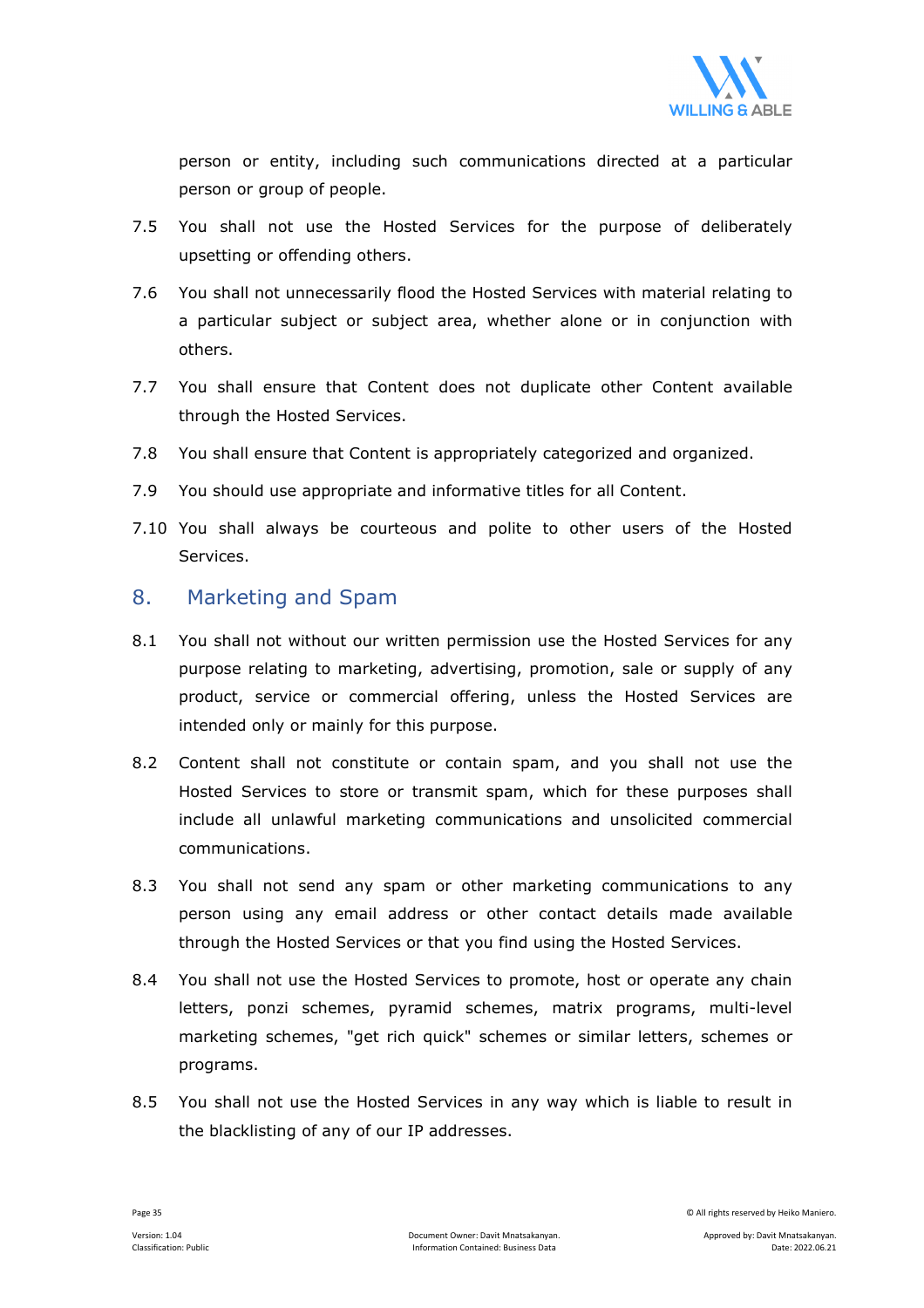

## 9. Regulated Businesses

- 9.1 You shall not use the Hosted Services for any purpose relating to gambling, gaming, betting, lotteries, sweepstakes, prize competitions or any gamblingrelated activity.
- 9.2 You shall not use the Hosted Services for any purpose relating to the offering for sale or distribution of drugs or pharmaceuticals, unless you are a member of a special profession which allow you to use or publish such Content (e.g. medical doctor or member of a state regulated pharmaceutical company).
- 9.3 You shall not use the Hosted Services for any purpose relating to the offering for sale or distribution of guns or other weapons, unless you are a member of a special profession which allow you to use or publish such Content (e.g. state licensed manufacturer of guns or other weapons, state authority etc.).
- 9.4 You shall not use the Hosted Services for any purpose relating to the offering for sale or distribution of illegal material, radical right-wing propaganda or rabble-rousing.

#### 10. Monitoring and Checks

You acknowledge that we may actively monitor or check the Content and your use of the Hosted Services when we are informed or gain knowledge that you infringe this User Agreement.

#### 11. Data Mining

You shall not conduct any systematic or automated data scraping, data mining, data extraction or data harvesting, or other systematic or automated data collection activity, by means of or in relation to the Hosted Services.

#### 12. Hyperlinks

You shall not link to any material by means of the Hosted Services that would, if it were made available through the Hosted Services, breach the provisions of this User Agreement.

## 13. Harmful software

13.1 The Content shall not contain or consist of, and you shall not promote, distribute or execute by means of the Hosted Services, any viruses, worms,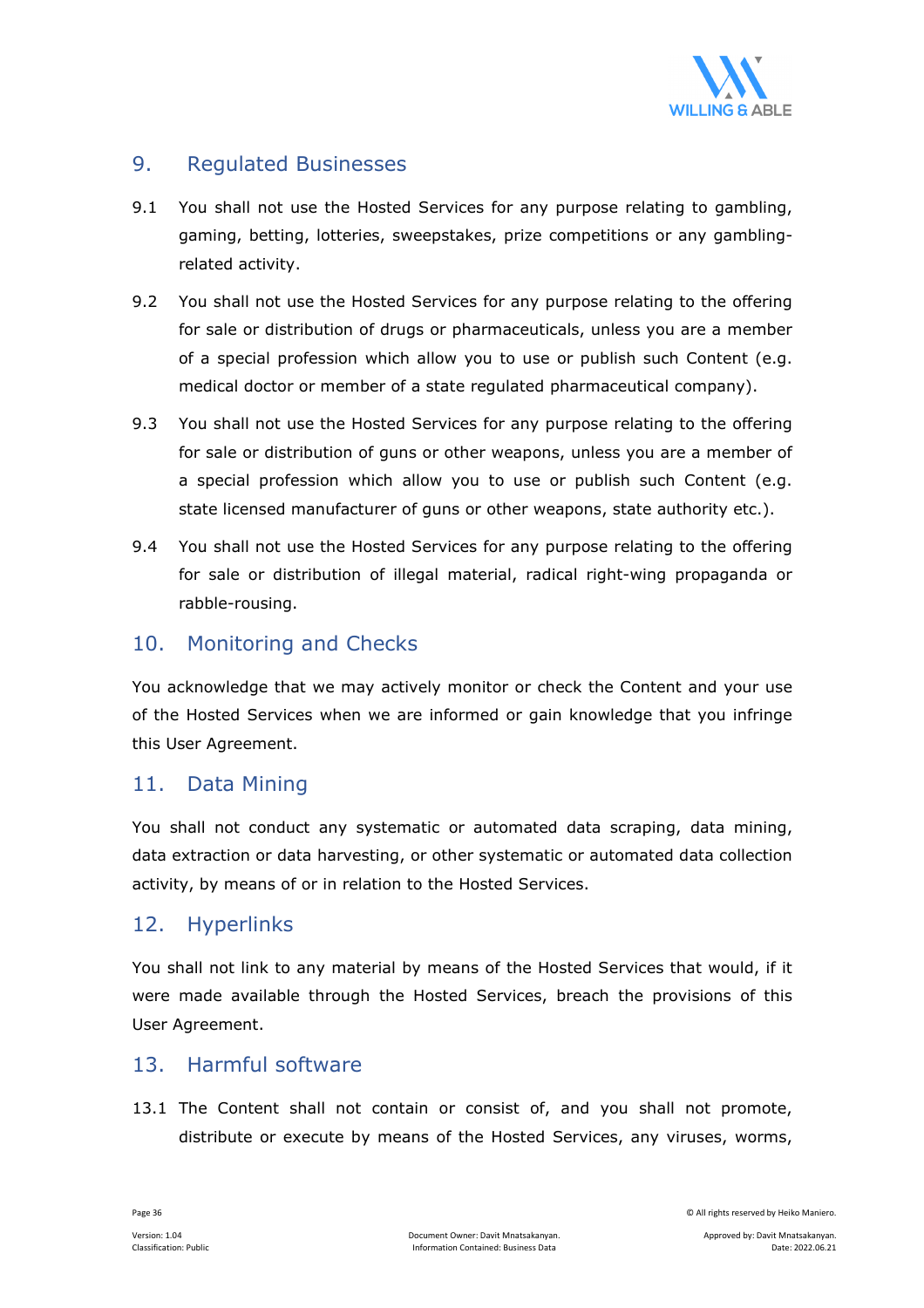

spyware, adware or other harmful or malicious software, programs, routines, applications or technologies.

13.2 The Content shall not contain or consist of, and you shall not promote, distribute or execute by means of the Hosted Services, any software, programs, routines, applications or technologies that will or may have a material negative effect upon the performance of a computer or introduce material security risks to a computer.

## 14. Purchase and Sale of our Company or Purchase and Sale of Platform

You confirm that you understand that we may transfer the entire Agreement with the Subscriber (e.g. your employer), including Rights and Obligations, Account, Charges, Documentation, Hosted Services, Intellectual Property Rights, Maintenance Services, Mobile App, Personal Data, Platform, Services, Subscriber Confidential Information, Subscriber Data, Support Services, Term and every other functionality, Source Code, Data or Database in relation to the Platform, in whole or in part, in case we conclude a sale of business, shares or stocks, applications or other assets, transfer or restructure our business, that may or may not result in the performance of this Agreement under the same or a new Provider, legal form or company name.

## 15. Partners and Marketing

We conduct our own marketing activities and work with Partners to offer a variety of deals, products and services (e.g. discounts etc.). You instruct us to find deals, products and services for you and to inform you about these deals, products and services by email, SMS or in other ways (e.g. a method used by you to sign-up or verify an account). In order to notify you and provide you with the information you need to participate, we process your Personal Data. Without being able to process your Personal Data for this purpose, we would not be able to perform the services agreed on with you. Therefore, the processing of such Personal Data is required to carry out our services to which the legal basis is Art. 6  $(1)$  (b) and Art. 6  $(1)$  (f) GDPR, or similar provisions of other Data Protection Laws.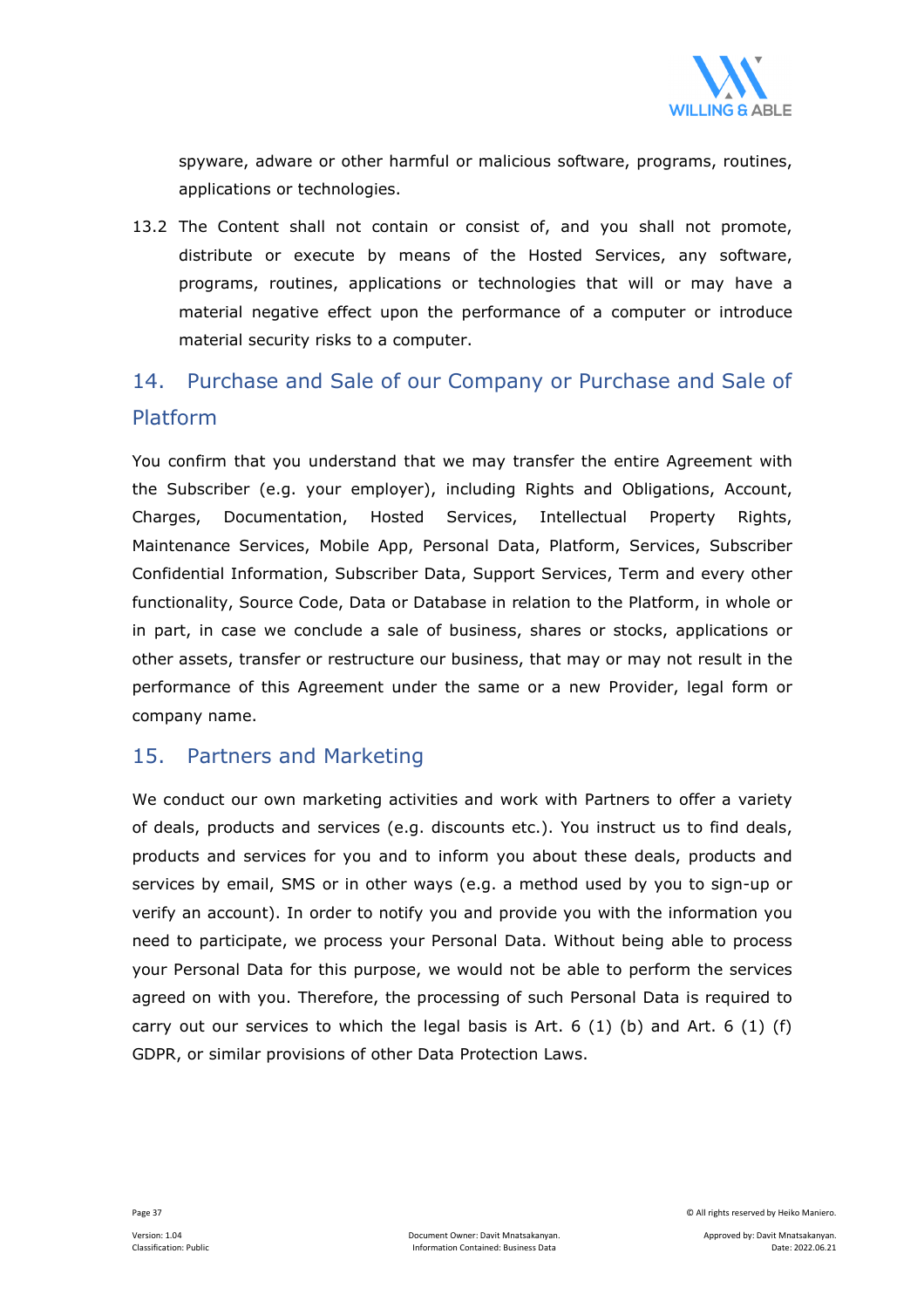

## 16. SaaS Subscription and Data Processing Agreement

You confirm that you fully reviewed the SaaS Subscription and Data Processing Agreement and that you agree to and will comply with all terms set out in that Agreement that was concluded with the Subscriber (e.g. your employer).

## 17. Privacy Policy and Transparency Document

You confirm that you reviewed the Privacy Policy and Transparency Document and that you know all rights that you have as a Data Subject.

## 18. Data Protection: Your Consent

- 18.1 By registering and using the Platform you give us consent to process any Personal Data you provide to us.
- 18.2 We inform you that you have the right to withdraw your consent at any time with effect for the future. It shall be as easy to withdraw as to give consent. Therefore, you can withdraw your consent by deleting your account at any time.
- 18.3 We inform you, that the withdrawal of consent shall not affect the lawfulness of processing based on consent before its withdrawal.

## 19. Data Protection: General Obligations

- 19.1 You shall keep all Personal Data that you process or access by using the Hosted Services strictly confidential. You are strictly prohibited to process Personal Data unauthorized, in particular but not limited to unauthorized collection, recording, organisation, structuring, storage, adaptation or alteration, retrieval, consultation, use, disclosure by transmission, dissemination or otherwise making available, alignment or combination, restriction, erasure or destruction of Personal Data.
- 19.2 You shall process Personal Data always in accordance with applicable law and observe the Principles of Processing of applicable law.
- 19.3. If GDPR is applicable to the processing of Personal Data, you shall process only in accordance with the Principles of GDPR, which means Personal Data shall be
	- a) processed lawfully and in a comprehensive manner for the data subject;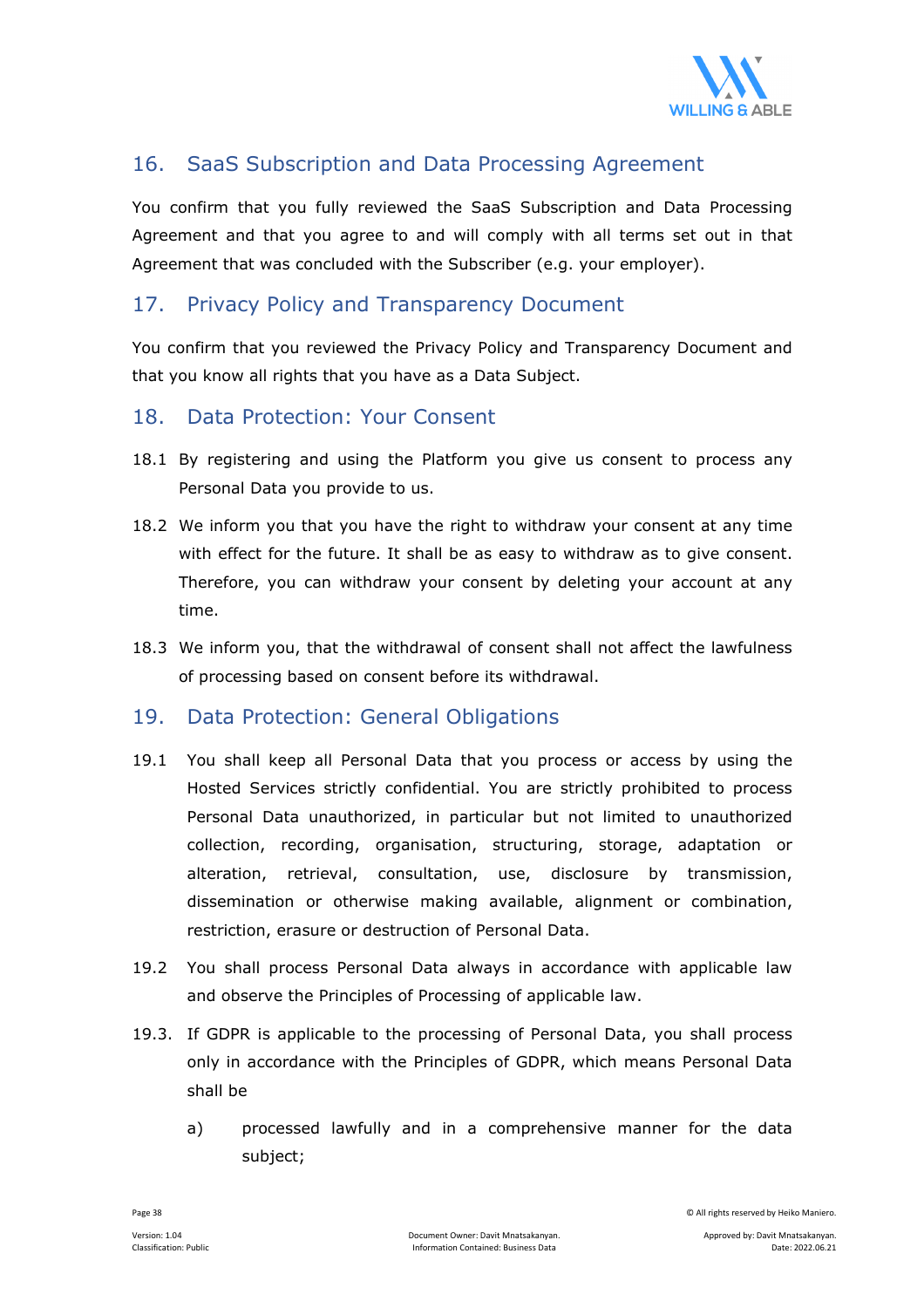

- b) collected with the defined, explicit and legitimate purpose and shall not be processed in other way, that is not associated with those purposes;
- c) adequate, relevant and limited to what is necessary in relation to the purposes for which they are processed ('data minimization');
- d) accurate and, where necessary, kept up to date; every reasonable step must be taken to ensure that Personal Data that are inaccurate, having regard to the purposes for which they are processed, are erased or rectified without delay;
- e) kept in a form which permits identification of data subjects for no longer than is necessary for the purposes for which the Personal Data are processed;
- f) processed in a manner that ensures appropriate security of the Personal Data, including protection against unauthorized or unlawful processing and against accidental loss, destruction or damage, using appropriate technical or organizational measures ('integrity and confidentiality').

# 20. Business and Trade Secrets, other Secrets, Intellectual Property Rights, Designs, Wireframes and SaaS Application Functionality

- 20.1 You shall keep Business and Trade Secrets, other Secrets, Intellectual Property Rights, Designs, Wireframes and SaaS Application Functionality that are property of the Provider, Subscriber or Third Parties, strictly confidential and shall not process and/or copy, examine, analyze, explore, research, study, investigate, document, catalogue, log, note, register, report, write down, screen, recreate, reproduce, clone, duplicate, emulate, imitate, mirror, photocopy, portray, print, replicate, photograph, record, print screen, duplicate, inspect, and/or make them available to any Third Party, your employer or use them in any way without explicit approval of the owner of the respective Business or Trade Secret, other Secret, Intellectual Property Right, Design, Wireframe or SaaS Application Functionality.
- 20.2 Business and/or Trade Secrets are (at least) all information that are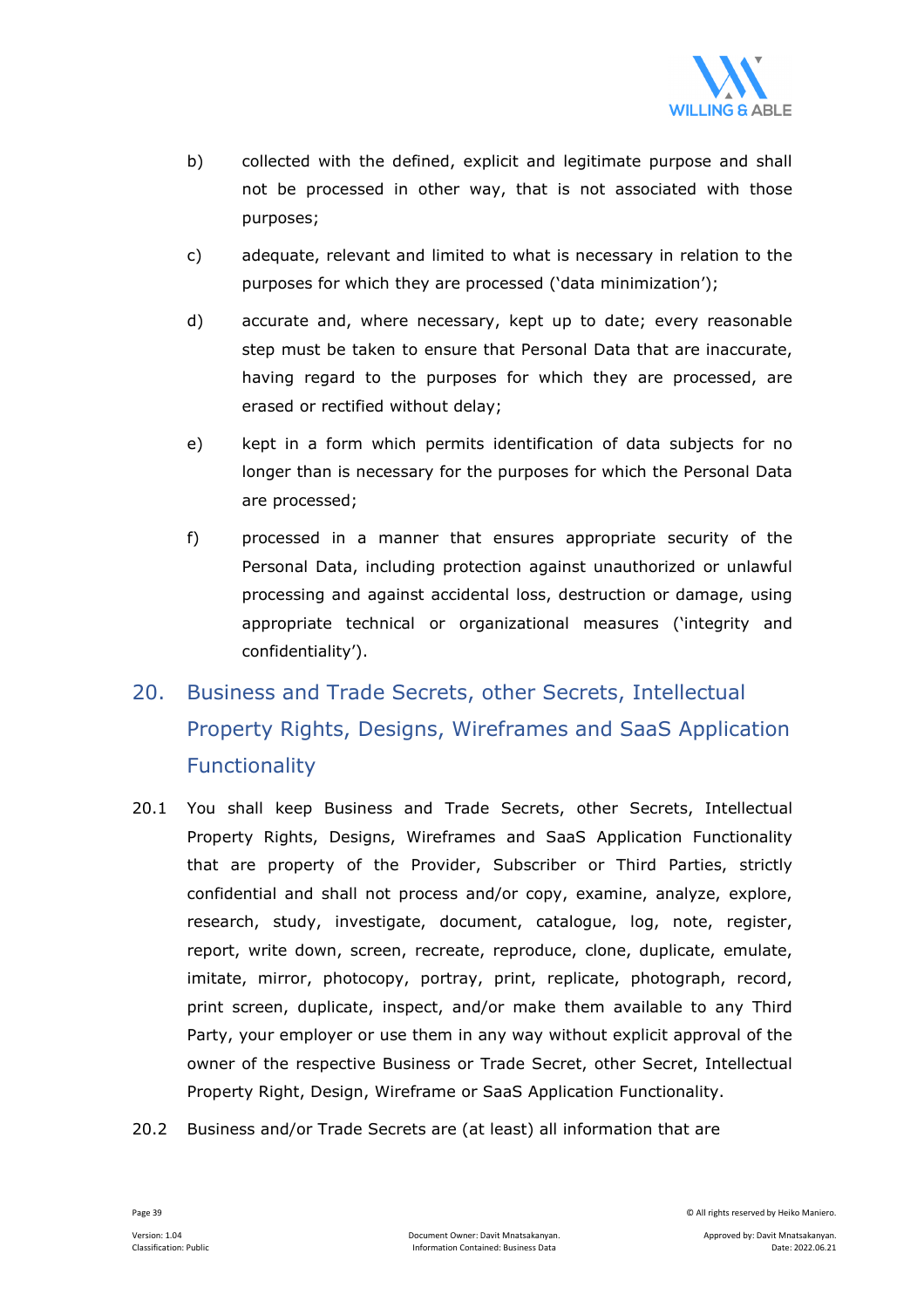

a) neither in general nor in their precise arrangement or composition generally known or otherwise available to the persons in circles, who usually handle such type of information and are therefore of economic value;

b) subject to reasonable confidentiality measures by its lawful owner; and

c) all information in regards to or about our SaaS Applications, in particular wireframes, functionalities, software architectures and interfaces and designs of the SaaS Applications you use or have access to under this User Agreement.

- 20.3 Business and Trade Secrets are in particular but not limited to information related to prices, target figures, turnover / profit / income figures, economical figures, current and planned projects, technological and conceptual structures, analytical work, software architectures and interfaces, datasets and their usage, passwords, authorities, duties, suppliers and customers data, data of Business Partners as well as particularly all confidential information related to customers and suppliers of the Provider, Subscriber or any Third Party, to which you got access by using the Hosted Services when preparing or executing activities regarding to customers and suppliers of the Provider, Subscriber or any Third Party, as for example information on relevant customers or suppliers of the Provider, Subscriber or any Third Party, business processes, infrastructure, business plans and products, software, programming or any information, that you processed during usage of confidential information or by using the Hosted Services.
- 20.4 You shall comply with any bank secrecy, professional secrecy, telecommunications secrecy, postal secrecy, correspondence secrecy, social data secrecy and any other secrecy, copyright or privacy regulation that is applicable to you, the Provider, Subscriber or any Third Party.

## 21. Arbitration Clause

All disputes arising out of or in connection with this User Agreement, or any other agreement between you, your employer, contractors, partners, us and other parties, are subject to the Arbitration Clause 21 from the "SaaS Subscription and Data Processing Agreement". You hereby confirm that you have read the SaaS Subscription and Data Processing Agreement in full.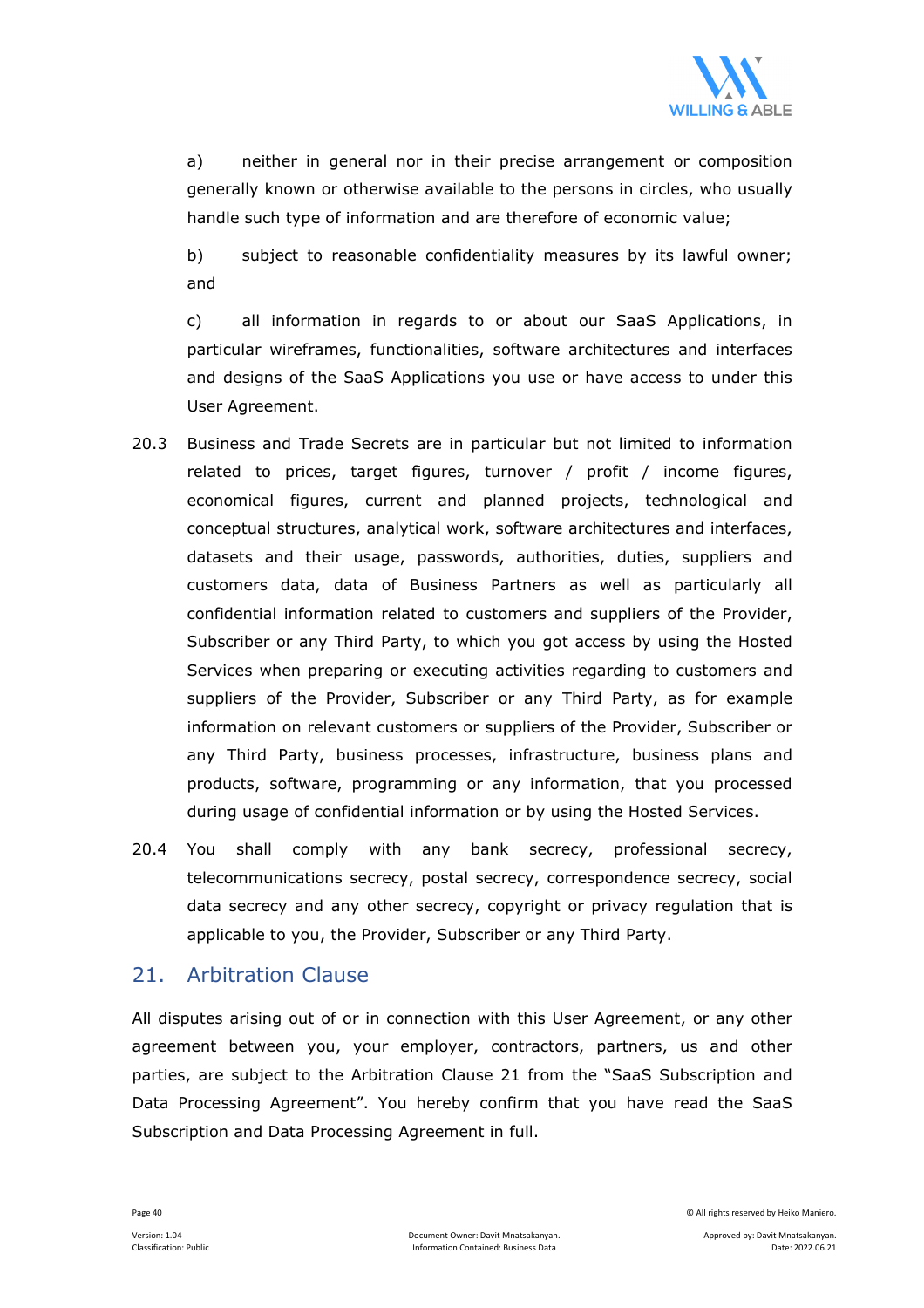

## 22. Effects of Termination

Upon termination of this User Agreement, all of the provisions of this User Agreement shall cease to have effect, save that the following provisions of this User Agreement shall survive and continue to have effect, in accordance with their express terms or otherwise indefinitely: Clauses 8.3, 11, 14, 19, 20 and 21.

## 23. Consequences of Violation

Violation of the terms set forth in this User Agreement may lead to suspension or termination of the user's account and/or legal action.

Page 41 © All rights reserved by Heiko Maniero.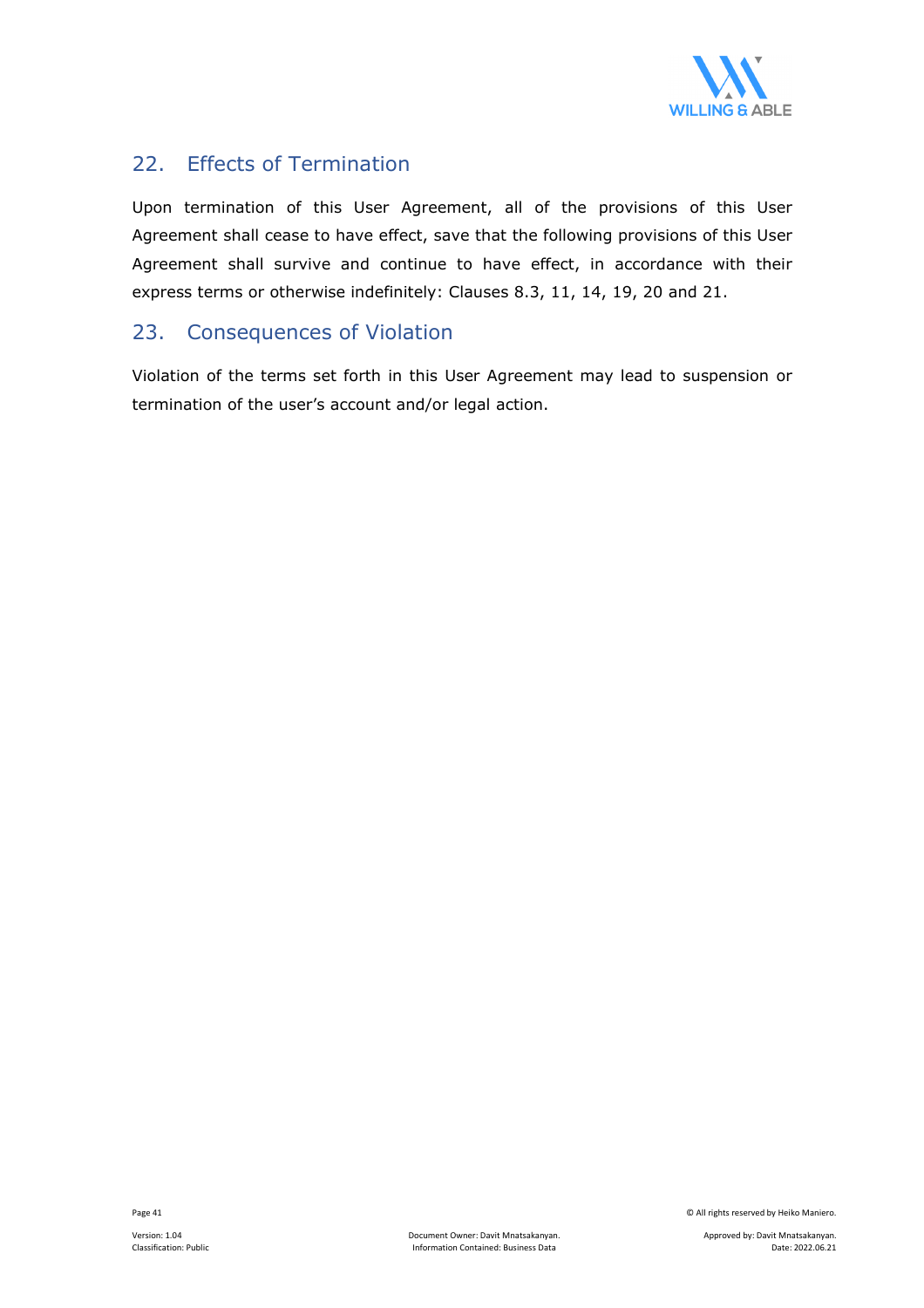

## APPENDIX 3 (Data Processing Information)

## 1. Nature and Purpose of the Processing, Type of Personal Data as well as Categories of Data Subjects:

## **a) Purpose of the Processing:**

Provision of SaaS Solutions and Hosted Services. General Business purposes, Subscriber & Client administration, Staff and HR administration, Marketing, Sales & Providing of Products and Services.

## **b) Nature of the Processing (as defined in Art. 4 No. 2 GDPR):**

Collection, recording, organisation, structuring, storage, adaptation or alteration, retrieval, consultation, use, disclosure by transmission, dissemination or otherwise making available, alignment or combination, restriction, erasure or destruction of Personal Data.

## **c) Type of Personal Data (as defined in Art. 4 No. 1, 13, 14 and 15 GDPR):**

Personal Data acc. to Art. 4 No. 1 GDPR, in particular, data of employees, Subscribers and other Business Partners of Subscribers.

## 2. Categories of Data Subjects

Subscribers, Potential Subscribers, Employees, Employees of Third Parties, Business Partners, Suppliers, Communication Participants, Contractual Partners, Service Providers, Consultants, Freelancers, Authorized Agents, Data Protection Officers.

## 3. Categories of Personal Data

Subscribers, Potential Subscribers, Employees, Employees of Third Parties, Business Partners, Suppliers, Communication Participants, Contractual Partners, Service Providers, Consultants, Freelancers, Authorized Agents, Data Protection Officers, HR Contact Persons, Names, Address Data, Contact Information, Location data, Identification numbers, Online identifiers, Security identifiers, Other Identifiers, Factors specific to the economic identity.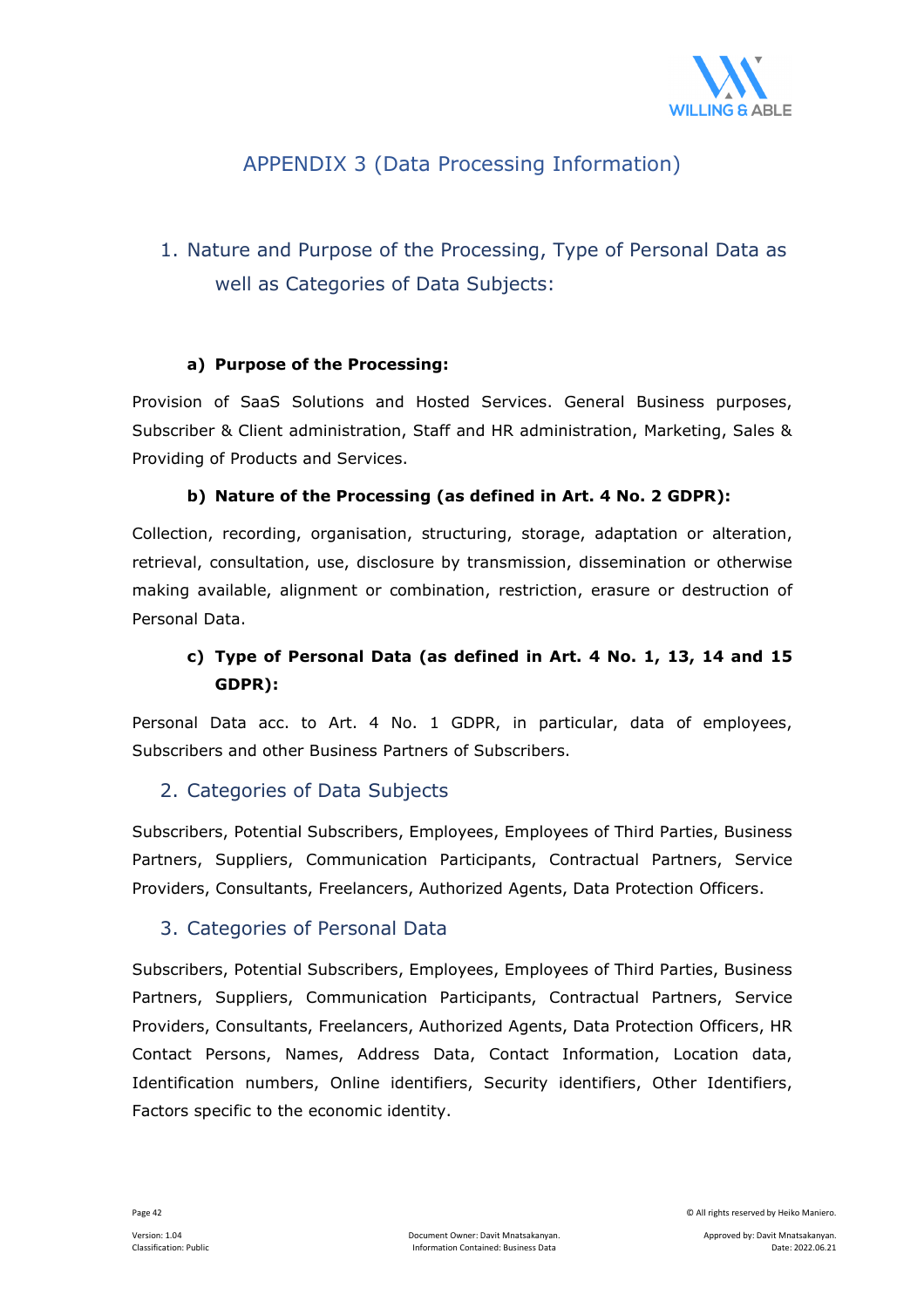

## 4. Technical and Organizational Measures (TOMs)

## **1. Measures of pseudonymization and encryption of personal data**

Pseudonymisation of personal data that are no longer needed in plain text Encryption of websites (SSL)

Encryption of e-mail (TLS 1.2 or 1.3)

## **2. Measures for ensuring ongoing confidentiality, integrity, availability and resilience of processing systems and services**

Confidentiality and data protection agreements with employees NDAs with third parties Hardware- or software-firewall Anti-Virus software Regular backups

## **3. Measures for ensuring the ability to restore the availability and access to personal data in a timely manner in the event of a physical or technical incident**

Regular backups of the whole system Regular test of backup and recovery Regular training of IT staff

## **4. Processes for regularly testing, assessing and evaluating the effectiveness of technical and organisational measures in order to ensure the security of the processing**

Regular review of processes by IT Regular audits (e.g. by the DPO)

## **5. Measures for user identification and authorisation**

Authentication with username / password Regular checks of authorisations Password guideline Limitation of the number of administrators Management of rights by system administrator Differentiation between authorisations

## **6. Measures for the protection of data during transmission**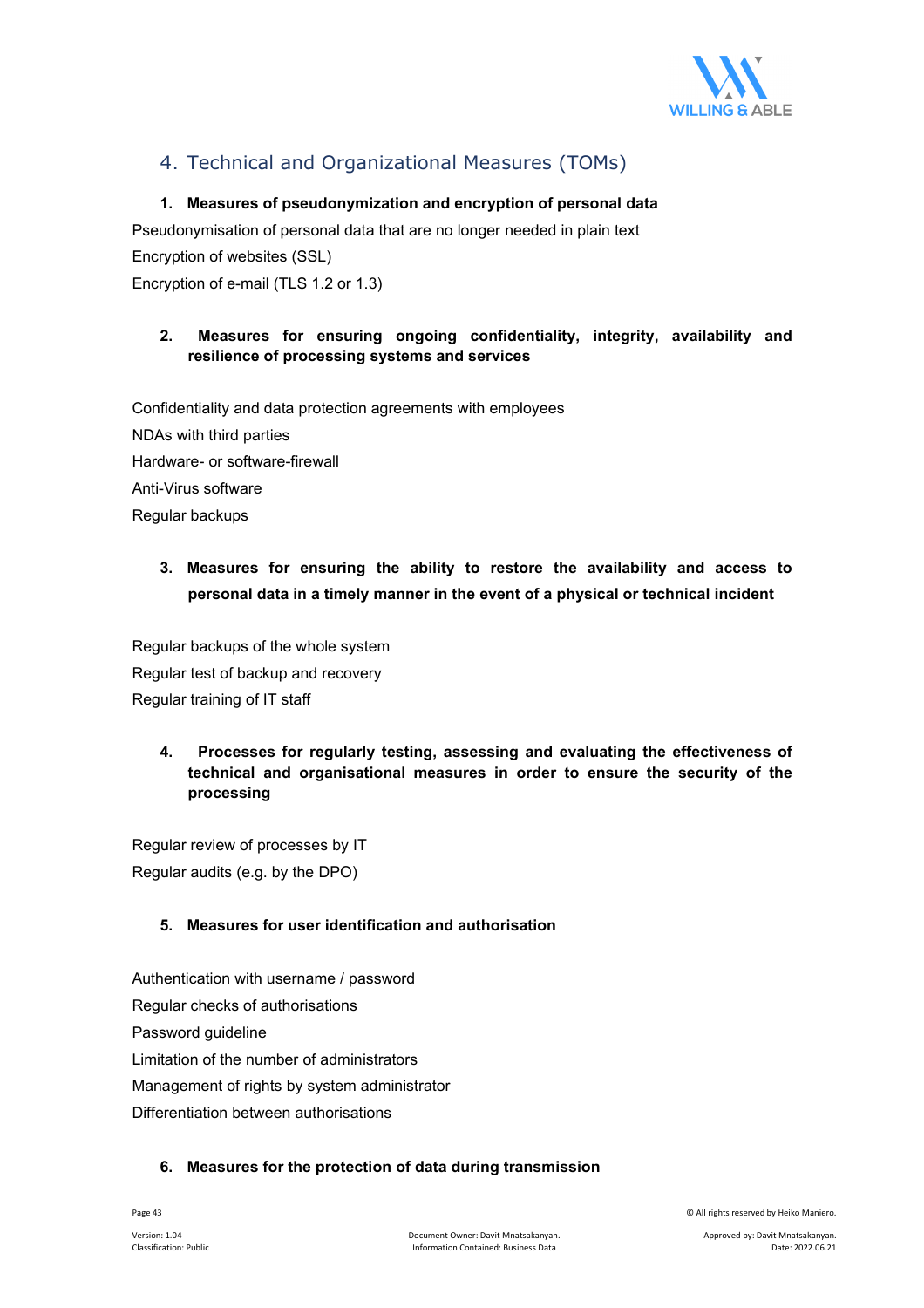

Use of encryption technologies Logging of activities and events Encryption of email (TLS 1.2 or 1.3) Use of company internal / restricted drives

## **7. Measures for the protection of data during storage**

Logging of actions and events Limitation of the number of administrator's Firewall

## **8. Measures for ensuring physical security of locations at which personal data are processed**

Manual locking system Security locks Key control

## **9. Measures for ensuring events logging**

Logging activated on application level Regular manual checks of logs

## **10. Measures for ensuring system configuration, including default configuration**

Configuration change control process Data protection by default and design is observed Configuration only by system administrator Regular training of IT staff

## **11. Measures for internal IT and IT security governance and management**

IT security policy Training of employees on data security IT team with clear roles and responsibilities

## **12. Measures for certification/assurance of processes and products**

Clear overview of the provisions applicable to the provided products/services/processes

Page 44 © All rights reserved by Heiko Maniero.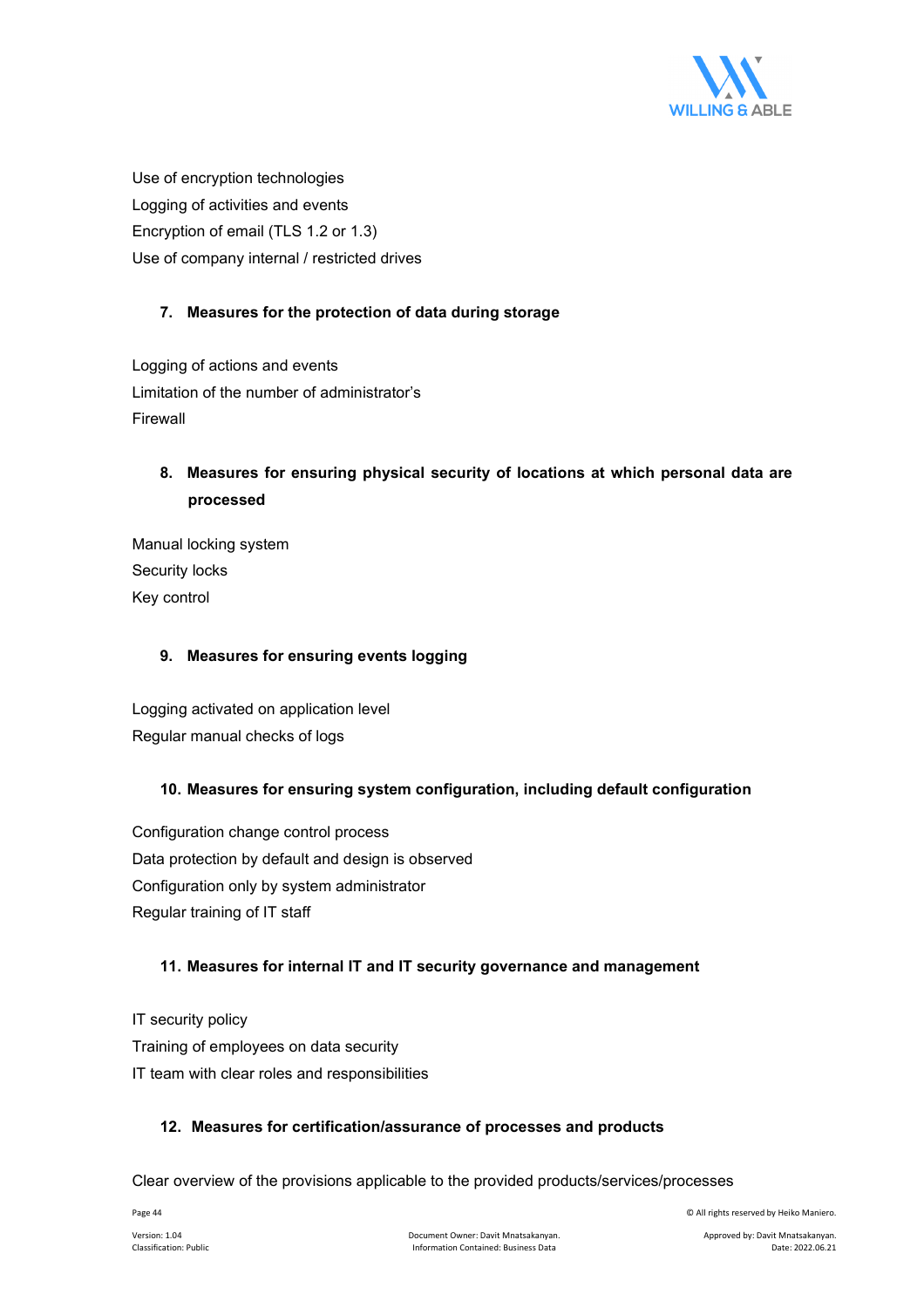

Regular internal and/or external audits Assignment of audit responsibilities to certified experts

## **13. Measures for ensuring data minimization**

Identification of the purpose of processing Assessment of a link between processing and purpose Identification of the applicable retention periods for each data category Secure erasure of the data after expiration of the retention period

## **14. Measures for ensuring data quality**

Logging of entry and modification of data Assignment of rights for data entry Traceability of entry, modification of data by individual user names (not user groups)

## **15. Measures for ensuring limited data retention**

Regular training on retention periods Regular audit and assessment of retained data

## **16. Measures for ensuring accountability**

Provision of training / awareness rising Regular controls and checks Appropriate policies on data protection Conclusion of SCCs Use of secure data erasure Legal basis for processing exists for all activities Documented privacy policy

## **17. Measures for allowing data portability and ensuring erasure**

Personal data is stored in a structured format Monitoring of legal deadline ensured Observation of retention periods Establishment of data portability process Proper handling of data subject requests Secure data erasure and data carrier destruction.

Page 45 © All rights reserved by Heiko Maniero.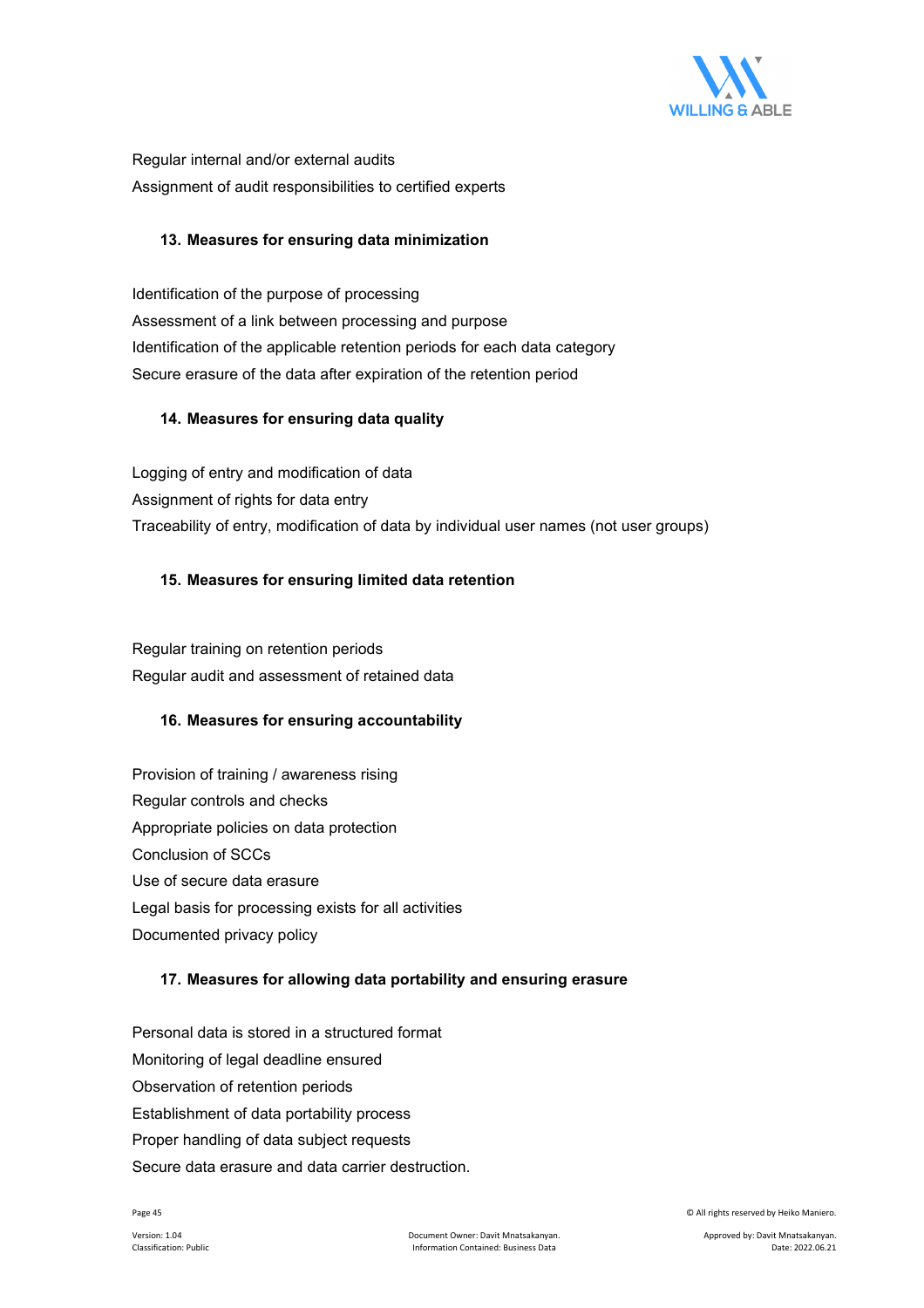

**18. For transfers to (sub-) processors, also describe the specific technical and organisational measures to be taken by the (sub-) processor to be able to provide assistance to the controller and, for transfers from a processor to a subprocessor, to the data exporter** 

Secure data erasure and data carrier destruction (certified data erasure and destruction). Contractually agreed on effective control rights

Contractually agreed on provision of assistance to the controller

## 5. Sub-Processors of Personal Data

This are the current sub-processors of Willing & Able Licensing LLC. The respective contact addresses are published on their websites.

| <b>Company Name</b>       | Website             | <b>Services</b>                | Country            | Location of<br><b>Service</b> |
|---------------------------|---------------------|--------------------------------|--------------------|-------------------------------|
| Hetzner                   | hetzner.de          | Hosting & Cloud                | Germany            | Gunzenhausen                  |
| 1&1                       | $1$ und $1$ .de     | Hosting & Cloud                | Germany            | Montabaur                     |
| Strato                    | Strato.de           | Hosting & Cloud                | Germany            | Berlin                        |
| Contabo GmbH              | contabo.com         | Hosting & Cloud                | Germany            | München                       |
| Amazon Web Services       | aws.amazon.com      | Hosting & Cloud                | Germany            | Frankfurt                     |
| Microsoft Azure           | azure.microsoft.com | Hosting & Cloud                | <b>Netherlands</b> | Amsterdam                     |
| Microsoft Office 365      | office.com          | Office 365                     | <b>Netherlands</b> | Amsterdam                     |
| Google Cloud              | cloud.google.com    | Hosting & Cloud                | Ireland            | <b>Dublin</b>                 |
| Google G-Suite            | gsuite.google.com   | G-Suite                        | Ireland            | <b>Dublin</b>                 |
| Digital Ocean             | digitalocean.com    | Hosting & Cloud                | Germany            | Frankfurt                     |
| Willing & Able Operations | willing-able.com    | Development, Sales and Support | Armenia            | Yerevan                       |
| Willing & Able Georgia    | willing-able.com    | Development, Sales and Support | Georgia            | Tbilissi                      |

Page 46 © All rights reserved by Heiko Maniero.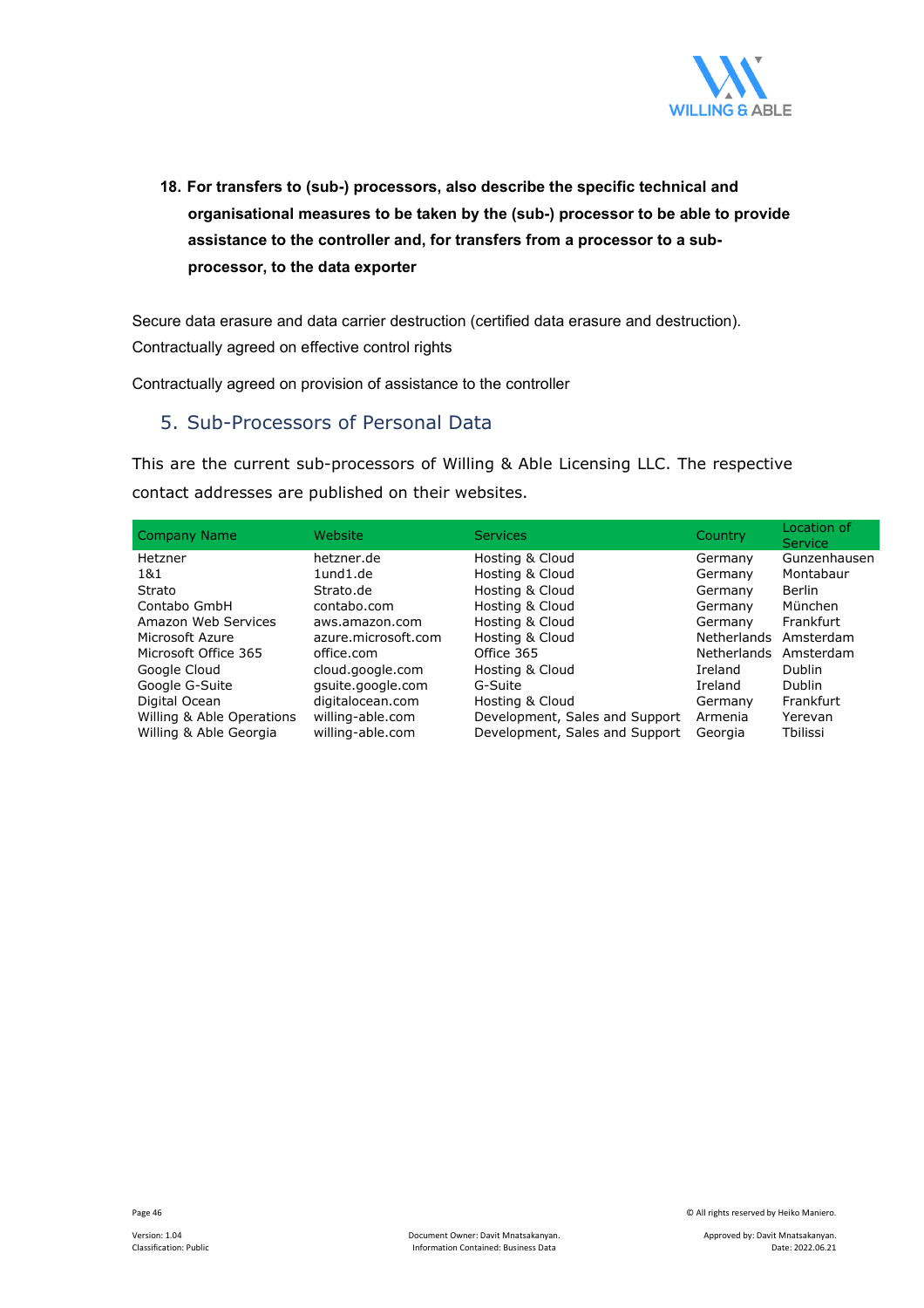

## APPENDIX 4 (Standard Contractual Clauses)

## **Section A**

## **STANDARD CONTRACTUAL CLAUSES 2021/915 BETWEEN CONTROLLERS AND PROCESSORS**

Text retrievable on https://willing-able.com/gdpr-terms-and-conditions/

## **ANNEX I**

## **List of parties**

## **Controller(s): [Identity and contact details of the controller(s), and, where applicable, of the controller's data protection officer]**

## **Controller Number 1:**

Name: Subscriber (see in application)

Address: Legal address of Subscriber (based in the EU/EEA) (see in application)

Contact person's name, position and contact details: Legal representative of Subscriber (see in application)

Where applicable, the controller's data protection officer: Name available upon request

Accession date: Date of system registration of the respective processor (see in application)

Concluded by acceptance of Willing & Able SaaS Subscription and Data Processing Agreement

## **Controller Number 2:**

Name: Subscribers Subsidiary that is using the application as a Controller (see in application) Address: Legal address of Subscribers Subsidiary (based in the EU/EEA) (see in application) Contact person's name, position and contact details: Legal representative of Subscribers Subsidiary (see in application)

Where applicable, the controller's data protection officer: Name available upon request, if any Accession date: Date of system registration of the respective processor (see in application) Concluded by acceptance of Willing & Able SaaS Subscription and Data Processing Agreement

## **Controller Number 3:**

Name: Subscription Partner that is using the application as a Controller (see in application) Address: Legal address of Subscription Partner (based in the EU/EEA) (see in application) Contact person's name, position and contact details: Legal representative of Subscription Partner (see in application)

Where applicable, the controller's data protection officer: Name available upon request, if any Accession date: Date of system registration of the respective processor (see in application) Concluded by acceptance of Willing & Able SaaS Subscription and Data Processing Agreement

## **Controller Number 4:**

Name: Franchise Partner that is using the application as a Controller (see in application) Address: Legal address of Franchise Partner (based in the EU/EEA) (see in application)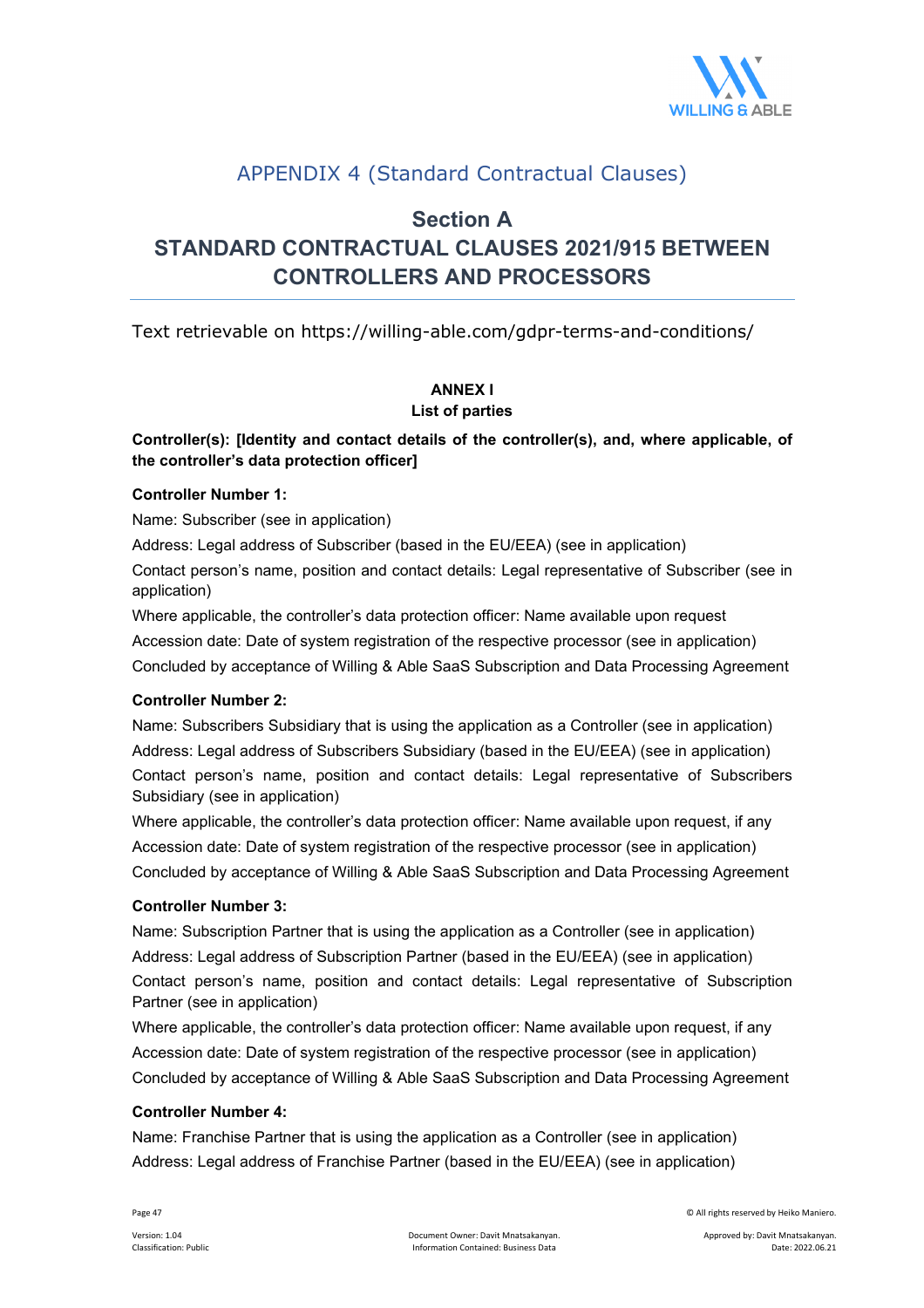

Contact person's name, position and contact details: Legal representative of Franchise Partner (see in application)

Where applicable, the controller's data protection officer: Name available upon request, if any Accession date: Date of system registration of the respective processor (see in application) Concluded by acceptance of Willing & Able SaaS Subscription and Data Processing Agreement

## **Processor(s): [Identity and contact details of the processor(s) and, where applicable, of the processor's data protection officer]**

## **Processor Number 1:**

Name: Subscribers Subsidiary that is using the application as a Processor (see in application) Address: Legal address of Subscribers Subsidiary (based in the EU/EEA) (see in application) Contact person's name, position and contact details: Legal representative of Subscribers Subsidiary (see in application)

Where applicable, the controller's data protection officer: Name available upon request, if any Accession date: Date of system registration (see in application)

Concluded by acceptance of Willing & Able SaaS Subscription and Data Processing Agreement

#### **Processor Number 2:**

Name: Subscribers Contractor that is using the application as a Processor (see in application) Address: Legal address of Subscribers Contractor (based in the EU/EEA) (see in application) Contact person's name, position and contact details: Legal representative of Subscribers Contractor (see in application)

Where applicable, the controller's data protection officer: Name available upon request, if any Accession date: Date of system registration (see in application)

Concluded by acceptance of Willing & Able SaaS Subscription and Data Processing Agreement

#### **Processor Number 3:**

Name: Subscription Partner that is using the application as a Processor (see in application) Address: Legal address of Subscription Partner (based in the EU/EEA) (see in application) Contact person's name, position and contact details: Legal representative of Subscription Partner (see in application)

Where applicable, the controller's data protection officer: Name available upon request, if any Accession date: Date of system registration (see in application)

Concluded by acceptance of Willing & Able SaaS Subscription and Data Processing Agreement

#### **Processor Number 4:**

Name: Franchise Partner that is using the application as a Processor (see in application) Address: Legal address of Franchise Partner (based in the EU/EEA) (see in application) Contact person's name, position and contact details: Legal representative of Franchise Partner (see in application)

Where applicable, the controller's data protection officer: Name available upon request, if any Accession date: Date of system registration (see in application)

Concluded by acceptance of Willing & Able SaaS Subscription and Data Processing Agreement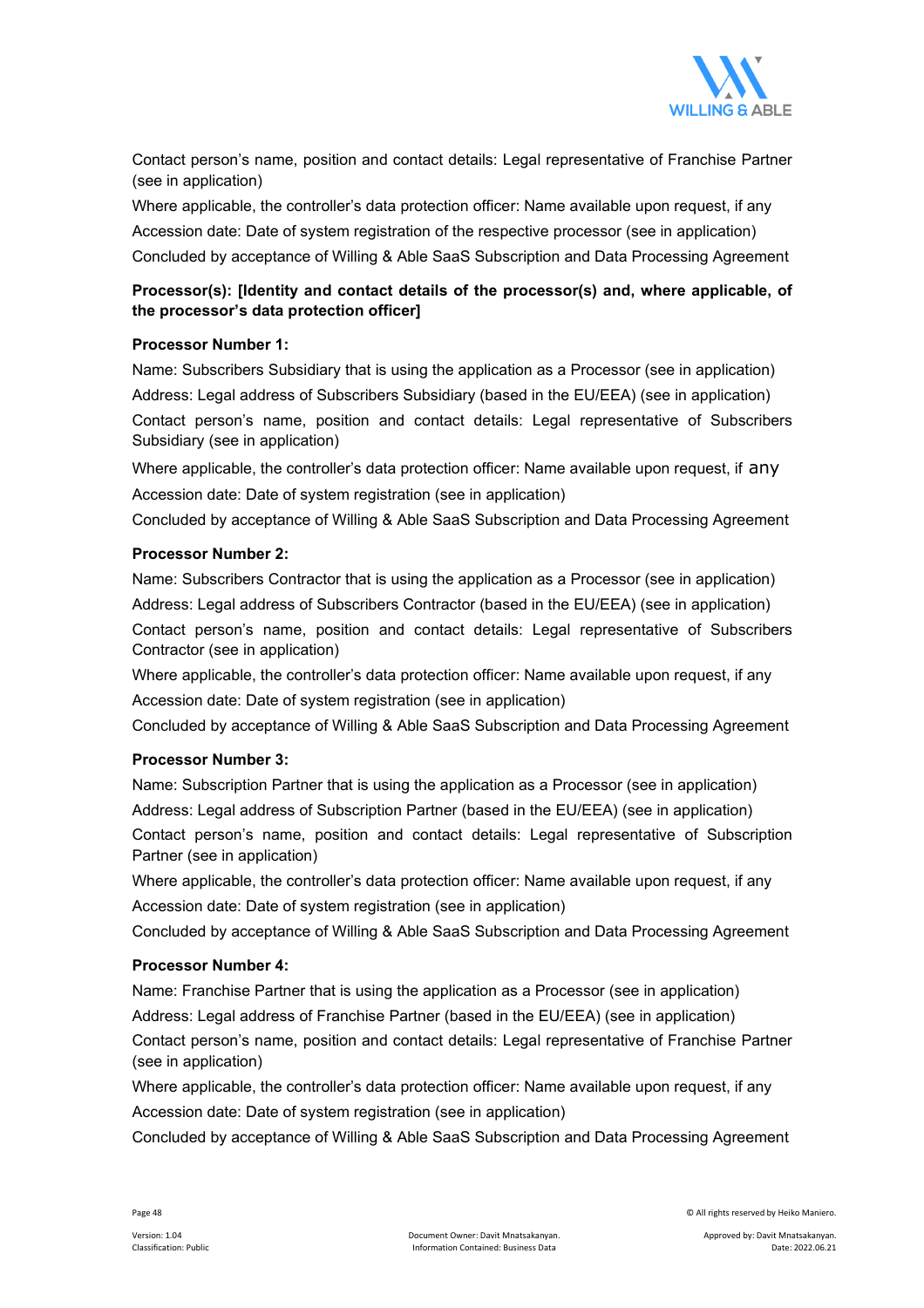

## **ANNEX II Description of the processing**

## **Categories of data subjects whose personal data is processed**

| Customers                  | Potential customers      |
|----------------------------|--------------------------|
| Employees                  | <b>Business partners</b> |
| Apprentices                | Suppliers                |
| Communication participants | <b>Trainees</b>          |
| Service providers          | Consultants              |
| <b>Students</b>            | Authorized Agents        |
| Shareholders               | <b>Contact Persons</b>   |
| <b>Subscribers</b>         |                          |

### **Categories of personal data processed**

| <b>Names</b>                   | Identification number       |
|--------------------------------|-----------------------------|
| Location data                  | Online identifier           |
| Customer data                  | Data of potential customers |
| Data of employees              | Data of Business Partners   |
| Data of apprentices            | Data of suppliers           |
| Data of communic. participants | Data of trainees            |
| Data of service providers      | Data of consultants         |
| Data of students               | Data of authorized agents   |
| Data of shareholders           | Data of contact persons     |
| Data of subscribers            |                             |

**Sensitive data processed (if applicable) and applied restrictions or safeguards that fully take into consideration the nature of the data and the risks involved, such as for instance strict purpose limitation, access restrictions (including access only for staff having followed specialised training), keeping a record of access to the data, restrictions for onward transfers or additional security measures.** 

#### **Sensitive data processed**

Page 49 © All rights reserved by Heiko Maniero.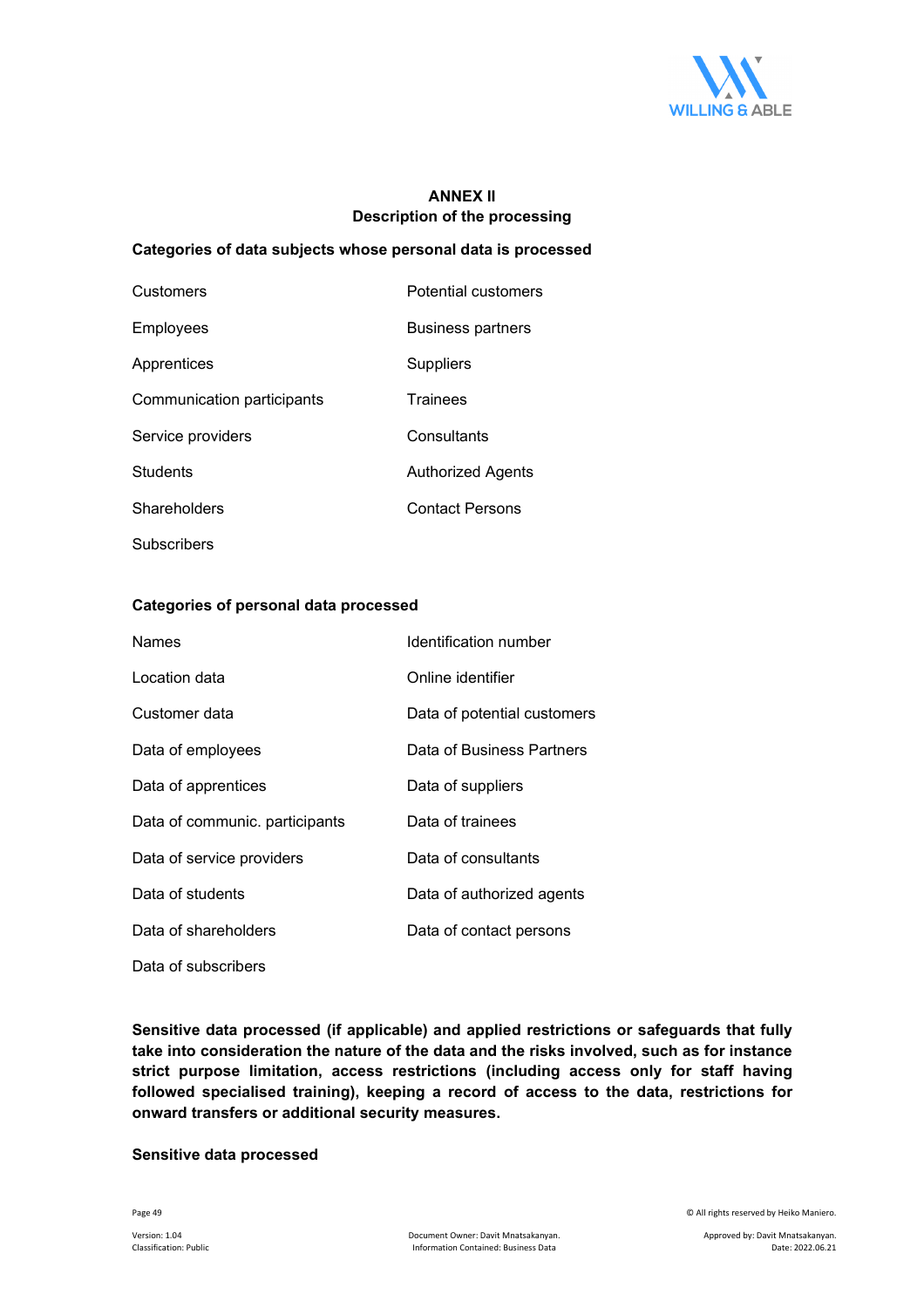

None

## **Applied restrictions or safeguards**

Access restrictions Keeping a record of access to the data Restrictions for onward transfers Additional security measures, see TOMs of Willing & Able.

#### **Nature of the processing**

| Collection           | Adaptation                 | Disclosure by transmission |
|----------------------|----------------------------|----------------------------|
| Restriction          | Recording                  | Alteration                 |
| <b>Dissemination</b> | Erasure                    | Organisation               |
| Retrieval            | Otherwise making available | Destruction                |
| Structuring          | Consultation               | Alignment                  |
| Storage              | Use                        | Combination                |

## **Purpose(s) for which the personal data is processed on behalf of the controller**

Usage of Online-Application of Willing & Able.

### **Duration of the processing**

The data is processed on a continuous basis.

## **For processing by (sub-) processors, also specify subject matter, nature and duration of the processing**

**Subject matter of (sub-) processing:** Granting access to usage of Online-Application of Willing & Able.

**Nature of (sub-) processing:** Usage of Online-Application of Willing & Able.

**Duration of (sub-) processing:** The data is processed on a continuous basis.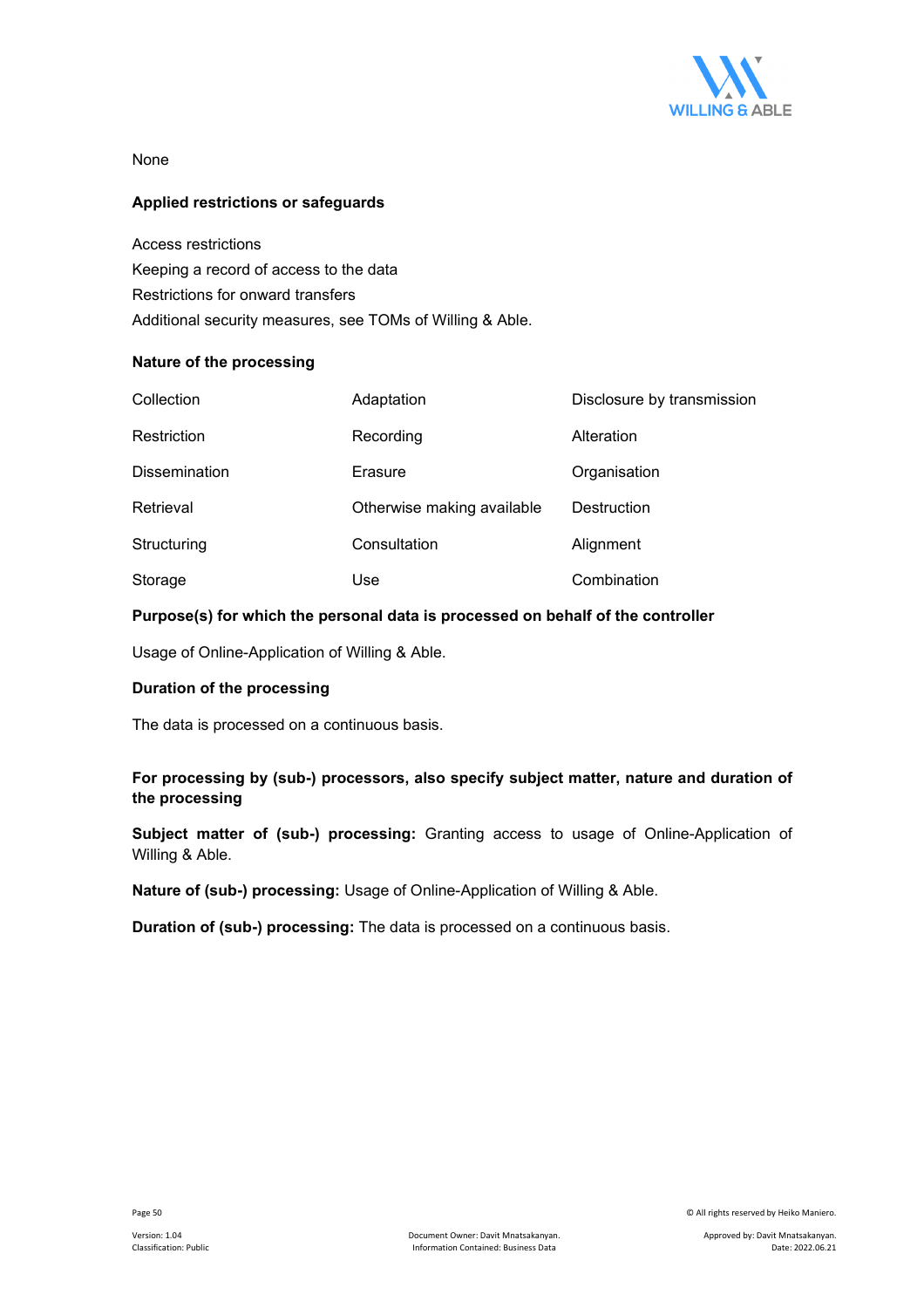

## **ANNEX III**

## **Technical and organisational measures including technical and organisational measures to ensure the security of the data**

**See above in "4. Technical and Organizational Measures (TOMs)"**

## **ANNEX IV List of sub-processors**

## **EXPLANATORY NOTE:**

## **This Annex needs to be completed in case of specific authorisation of sub-processors (Clause 7.7(a), Option 1).**

The controller has authorised the use of the following sub-processors:

See section "Sub-Processors of Personal Data" in Willing & Able SaaS Subscription and Data Processing Agreement, and/or separate document.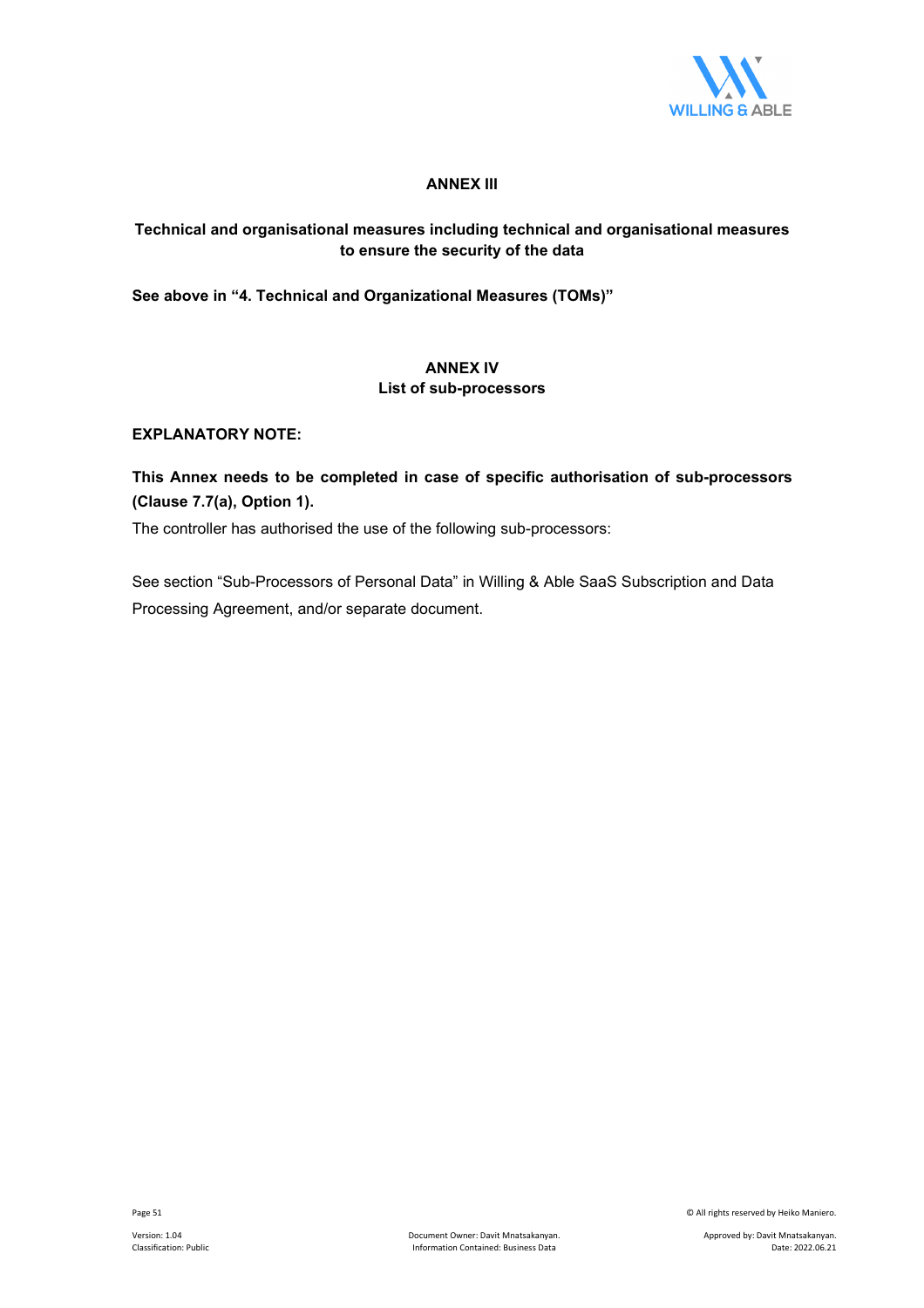

## **Section B STANDARD CONTRACTUAL CLAUSES 2021/914 MODULE ONE: Transfer Controller to Controller**

Text retrievable on https://willing-able.com/gdpr-terms-and-conditions/

## **ΑΝΝΕΧ I**

## **A. LIST OF PARTIES**

**Data exporter Number 1:** 

Name: Subscriber (see in application)

Address: Legal address of Subscriber (see in application)

Contact person's name, position and contact details: Legal representative of Subscriber (see in application)

Activities relevant to the data transferred under these Clauses: Usage and provision of the application.

Where applicable, of its/their data protection officer and/or representative in the European Union: Name available upon request.

Date: Date of system registration of the data importer (see in application)

Role: Controller

**Data exporter Number 2:** 

Name: Subscribers Subsidiary (see in application)

Address: Legal address of Subscribers Subsidiary (see in application)

Contact person's name, position and contact details: Legal representative of Subscribers Subsidiary (see in application)

Activities relevant to the data transferred under these Clauses: Usage and provision of the application.

Where applicable, of its/their data protection officer and/or representative in the European Union: Name available upon request.

Date: Date of system registration of the data importer (see in application)

Role: Controller

**Data importer Number 1:**

Name: Subscribers Subsidiary (see in application)

Address: Legal address of Subscribers Subsidiary (see in application)

Contact person's name, position and contact details: Legal representative of Subscribers Subsidiary (see in application)

Activities relevant to the data transferred under these Clauses: Usage and provision of the application.

Where applicable, of its/their data protection officer and/or representative in the European Union: Name available upon request.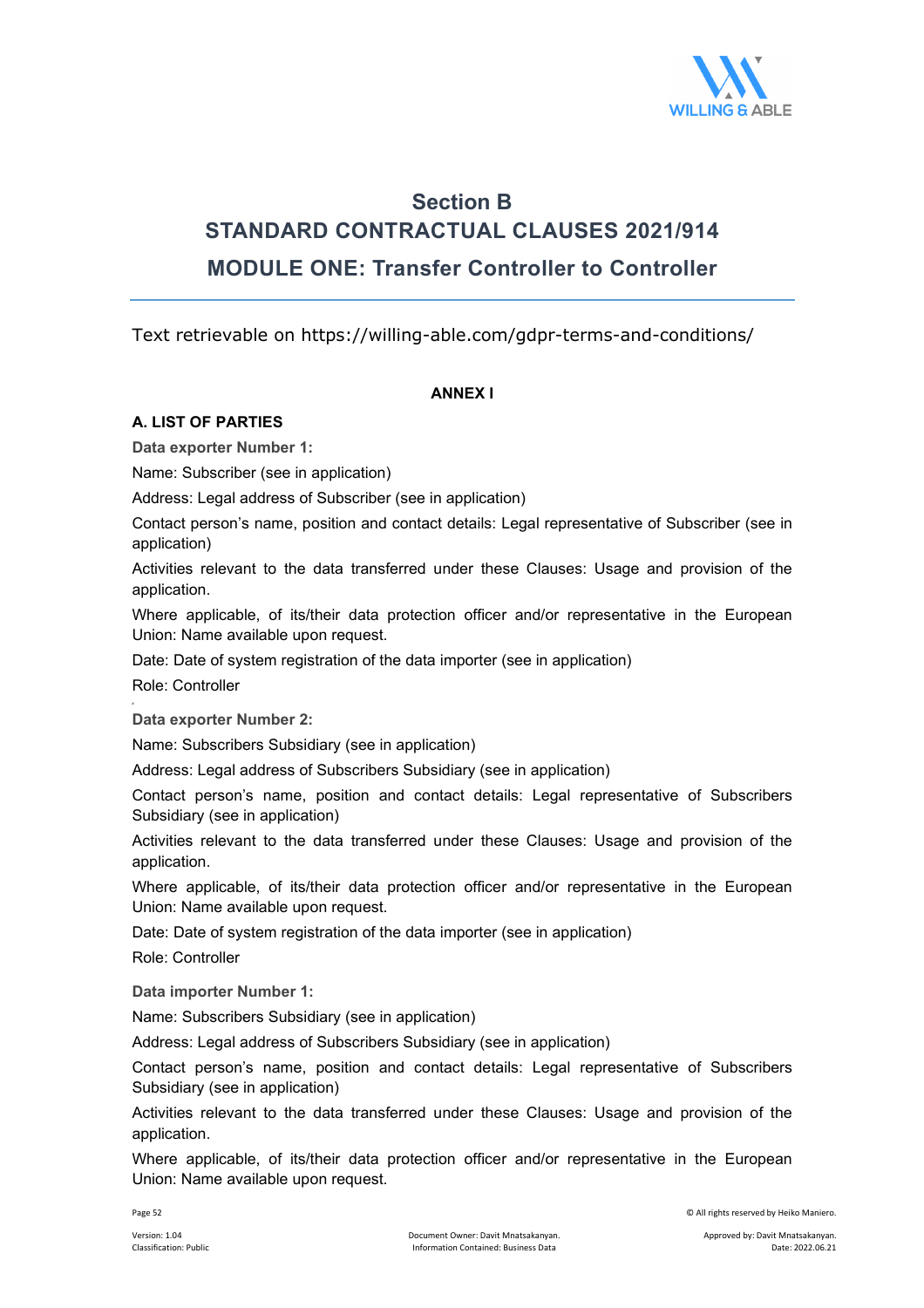

Date: Date of system registration (see in application)

Role: Controller

**Data importer Number 2:**

Name: Business Partner (see in application)

Address: Legal address of Business Partner (see in application)

Contact person's name, position and contact details: Legal representative of Business Partner (see in application)

Activities relevant to the data transferred under these Clauses: Usage and provision of the application.

Where applicable, of its/their data protection officer and/or representative in the European Union: Name available upon request.

Date: Date of system registration (see in application)

Role: Controller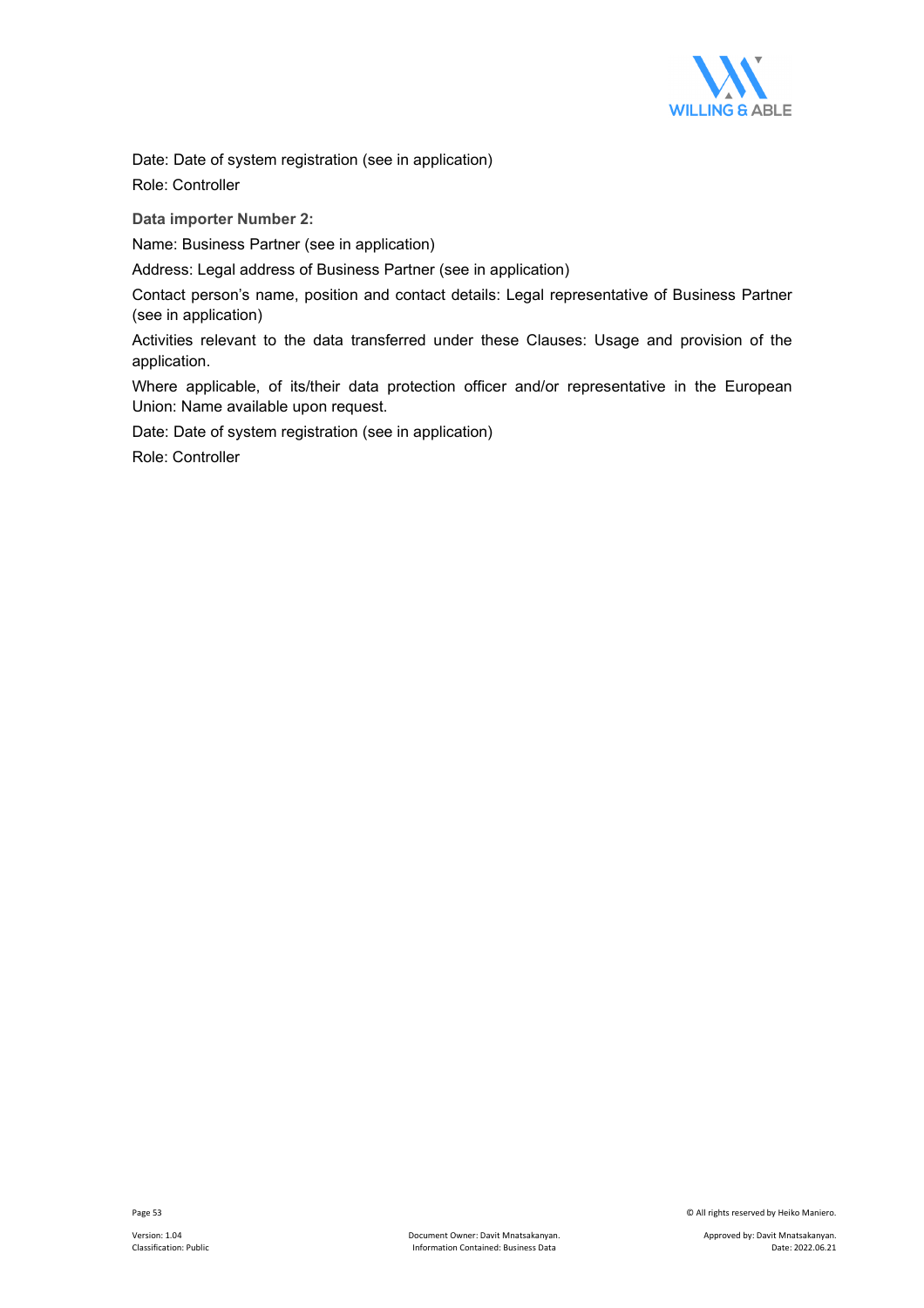

### **B. DESCRIPTION OF TRANSFER**

### **Categories of data subjects whose personal data is transfered**

| Customers                  | Potential customers      |
|----------------------------|--------------------------|
| Employees                  | <b>Business partners</b> |
| Apprentices                | Suppliers                |
| Communication participants | <b>Trainees</b>          |
| Service providers          | Consultants              |
| <b>Students</b>            | Authorized Agents        |
| Shareholders               | <b>Contact Persons</b>   |
| Subscribers                |                          |

#### **Categories of personal data transfered**

| <b>Names</b>                   | Identification number       |
|--------------------------------|-----------------------------|
| Location data                  | Online identifier           |
| Customer data                  | Data of potential customers |
| Data of employees              | Data of Business Partners   |
| Data of apprentices            | Data of suppliers           |
| Data of communic. participants | Data of trainees            |
| Data of service providers      | Data of consultants         |
| Data of students               | Data of authorized agents   |
| Data of shareholders           | Data of contact persons     |
| Data of subscribers            |                             |

**Sensitive data transferred (if applicable) and applied restrictions or safeguards that fully take into consideration the nature of the data and the risks involved, such as for instance strict purpose limitation, access restrictions (including access only for staff having followed specialised training), keeping a record of access to the data, restrictions for onward transfers or additional security measures.** 

#### **Sensitive data transferred**

None

Page 54 © All rights reserved by Heiko Maniero.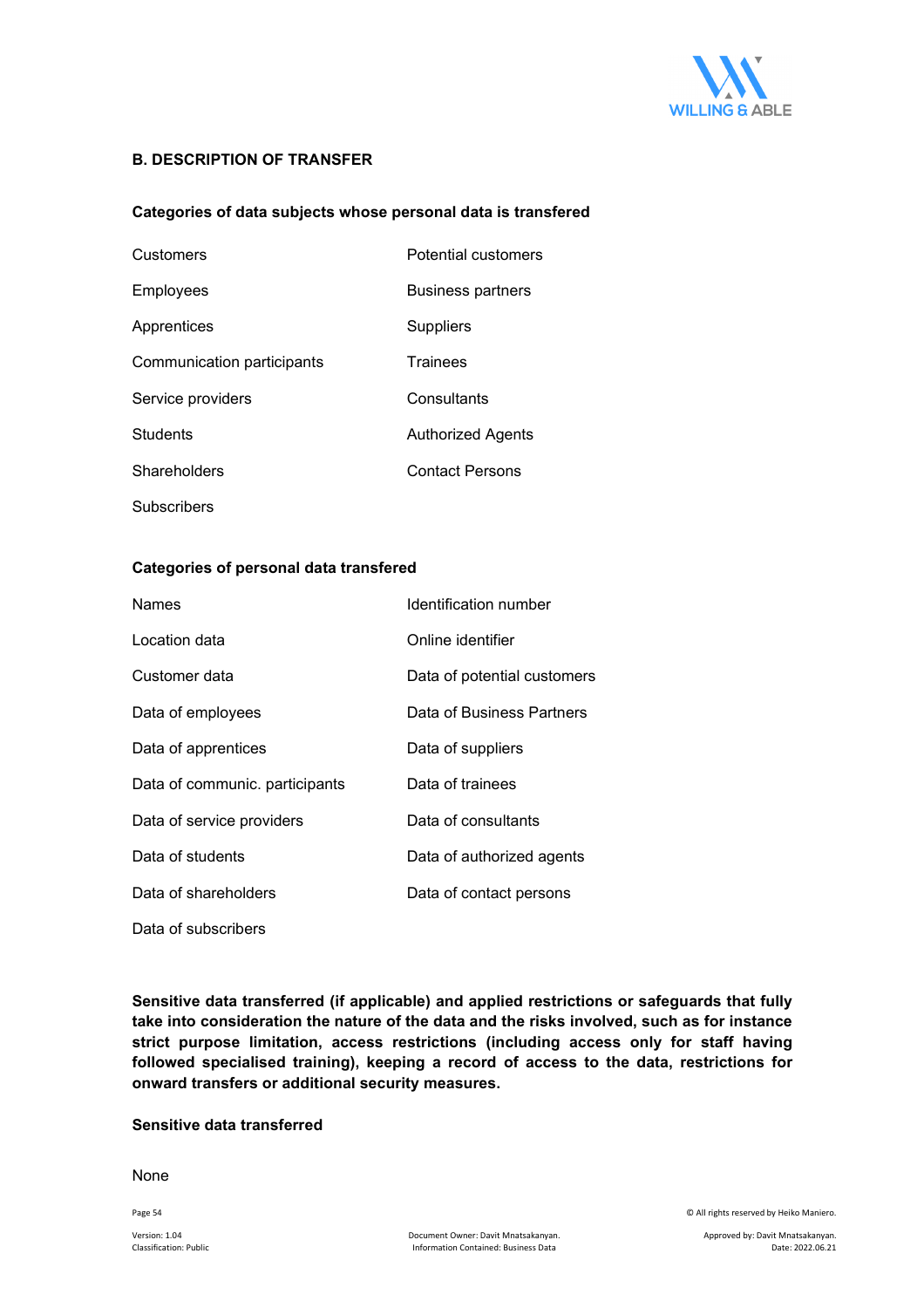

#### **Applied restrictions or safeguards**

Access restrictions Keeping a record of access to the data Restrictions for onward transfers Additional security measures, see TOMs of Willing & Able.

## **Frequency of transfer:**

The data is transferred on a continuous basis.

### **Nature of processing**

| Collection           | Adaptation                 | Disclosure by transmission |
|----------------------|----------------------------|----------------------------|
| Restriction          | Recording                  | Alteration                 |
| <b>Dissemination</b> | Erasure                    | Organisation               |
| Retrieval            | Otherwise making available | Destruction                |
| Structuring          | Consultation               | Alignment                  |
| Storage              | Use                        | Combination                |

## **Purpose(s) of the data transfer and further processing**

Usage of Online-Application of Willing & Able.

## **The period for which the personal data will be retained, or, if that is not possible, the criteria used to determine that period**

The data is retained for a longer period. The statutory retention period is used to determine the retention period.

## **For transfers to (sub-) processors, also specify subject matter, nature and duration of the processing**

**Subject matter of (sub-) processing:** Granting access to usage of Online-Application of Willing & Able.

**Nature of (sub-) processing:** Usage of Online-Application of Willing & Able.

**Duration of (sub-) processing:** The data is processed on a continuous basis.

## **C. COMPETENT SUPERVISORY AUTHORITY**

BayLDA - Bayerisches Landesamt für Datenschutzaufsicht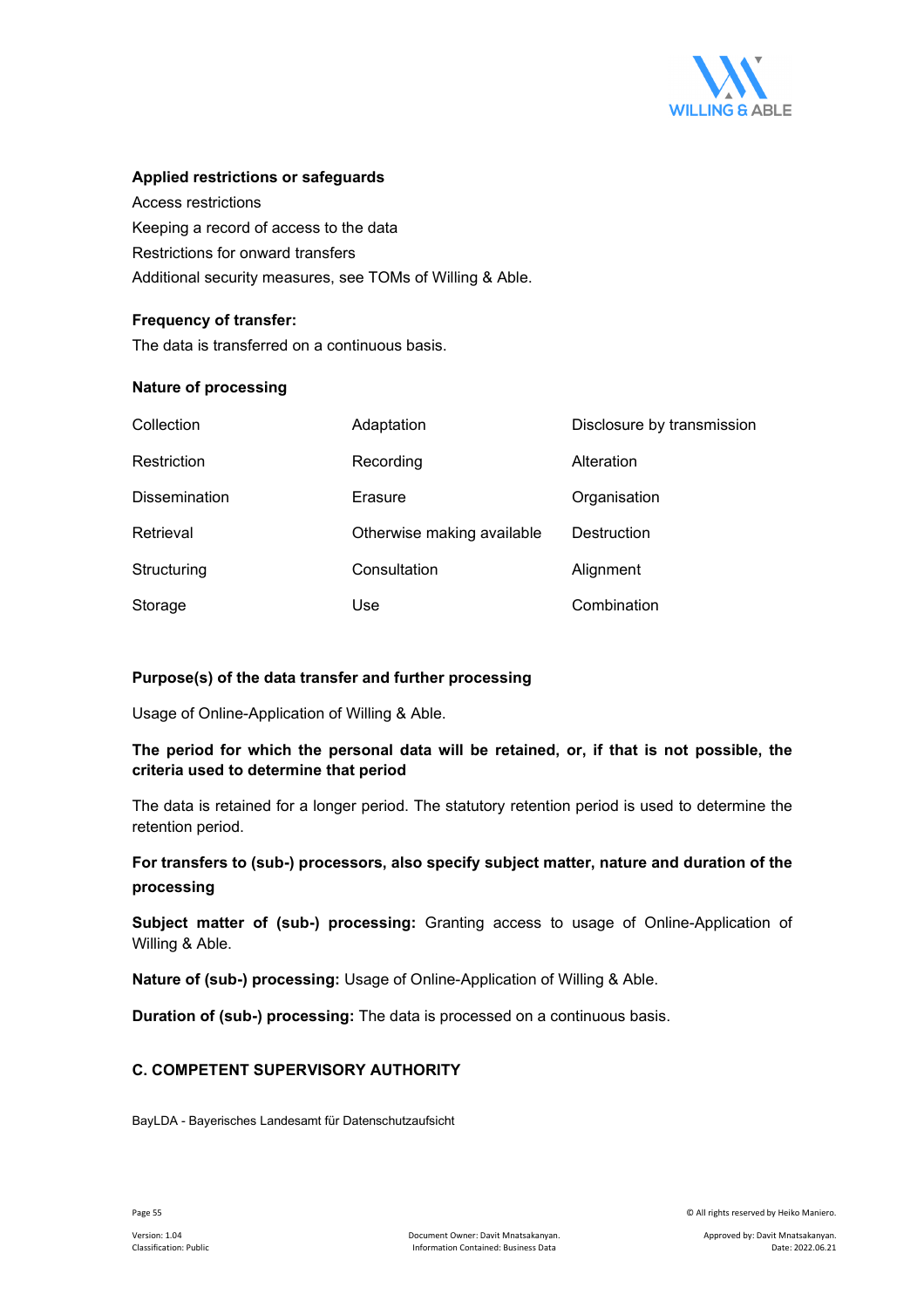

## **ANNEX II**

## **TECHNICAL AND ORGANISATIONAL MEASURES INCLUDING TECHNICAL AND ORGANISATIONAL MEASURES TO ENSURE THE SECURITY OF THE DATA**

See above in "4. Technical and Organizational Measures (TOMs)"

Page 56 © All rights reserved by Heiko Maniero.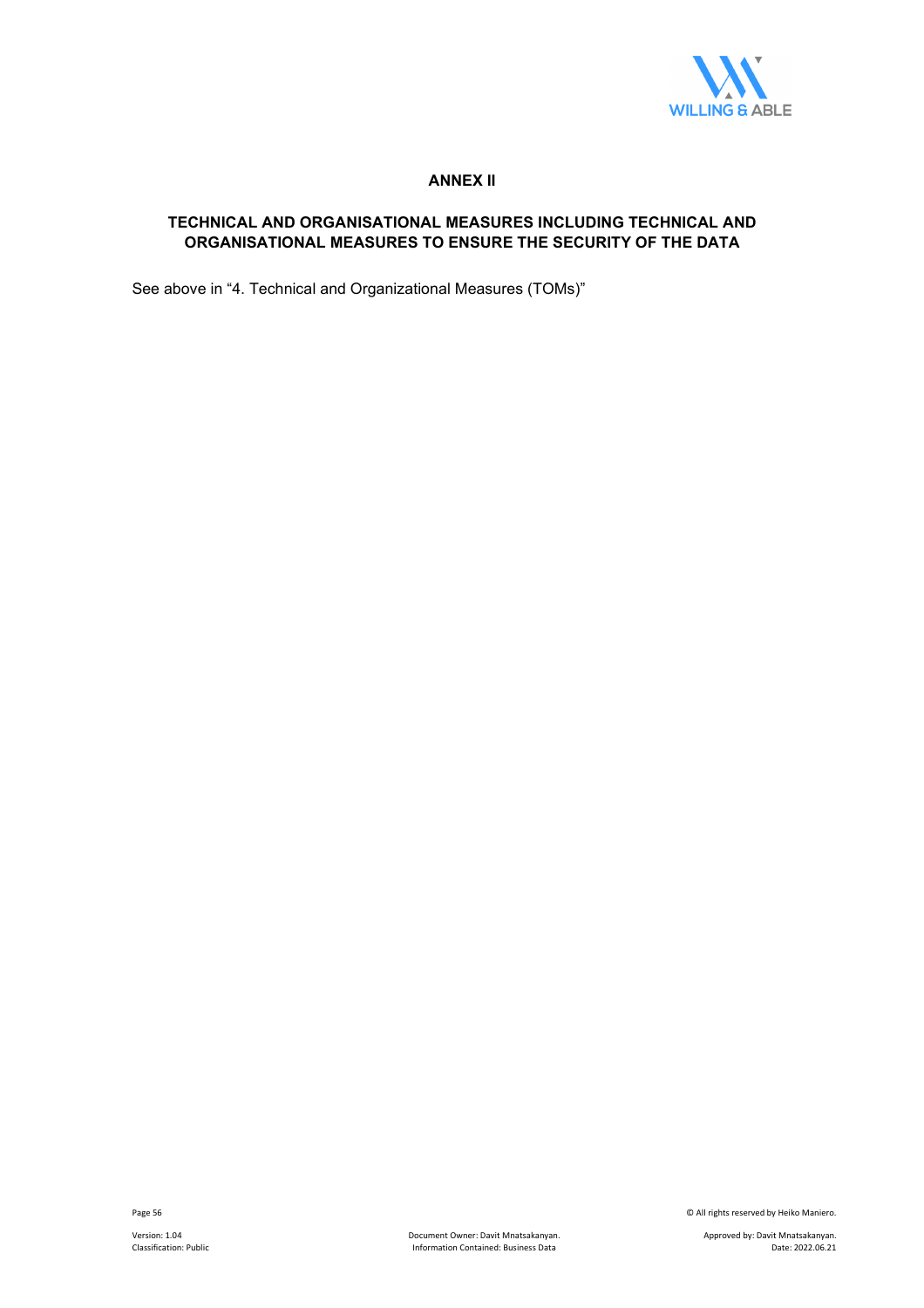

## **Section C STANDARD CONTRACTUAL CLAUSES 2021/914 MODULE TWO: Transfer Controller to Processor**

Text retrievable on https://willing-able.com/gdpr-terms-and-conditions/

## **ΑΝΝΕΧ I**

## **A. LIST OF PARTIES**

**Data exporter Number 1:** 

Name: Subscriber (see in application)

Address: Legal address of Subscriber (see in application)

Contact person's name, position and contact details: Legal representative of Subscriber (see in application)

Activities relevant to the data transferred under these Clauses: Usage and provision of the application.

Where applicable, of its/their data protection officer and/or representative in the European Union: Name available upon request.

Date: Date of system registration of the data importer (see in application)

Role: Controller

**Data exporter Number 2:** 

Name: Subscribers Subsidiary (see in application)

Address: Legal address of Subscribers Subsidiary (see in application)

Contact person's name, position and contact details: Legal representative of Subscribers Subsidiary (see in application)

Activities relevant to the data transferred under these Clauses: Usage and provision of the application.

Where applicable, of its/their data protection officer and/or representative in the European Union: Name available upon request.

Date: Date of system registration of the data importer (see in application)

Role: Controller

**Data importer Number 1:**

Name: Subscribers Subsidiary (see in application)

Address: Legal address of Subscribers Subsidiary (see in application)

Contact person's name, position and contact details: Legal representative of Subscribers Subsidiary (see in application)

Activities relevant to the data transferred under these Clauses: Usage and provision of the application.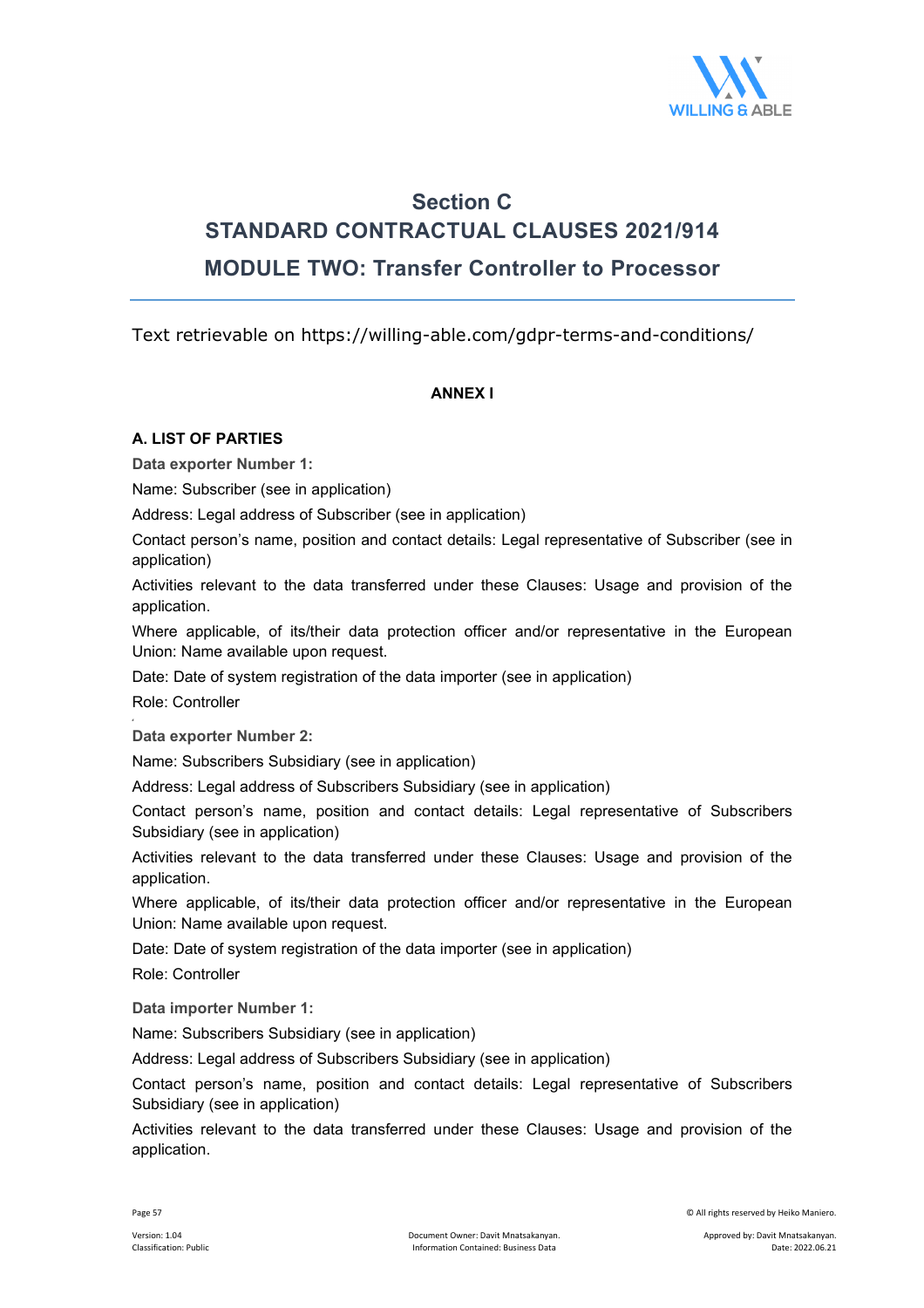

Where applicable, of its/their data protection officer and/or representative in the European Union: Name available upon request.

Date: Date of system registration (see in application)

Role: Processor

**Data importer Number 2:**

Name: Business Partner (see in application)

Address: Legal address of Business Partner (see in application)

Contact person's name, position and contact details: Legal representative of Business Partner (see in application)

Activities relevant to the data transferred under these Clauses: Usage and provision of the application.

Where applicable, of its/their data protection officer and/or representative in the European Union: Name available upon request.

Date: Date of system registration (see in application)

Role: Processor

**Data importer Number 3:**

Name: Willing & Able Licensing LLC

Address: Geronti Kikodze Street 11, 1st Floor, 0105 Tbilisi, Republic of Georgia

Contact person's name, position and contact details: see imprint of Willing & Able website

Activities relevant to the data transferred under these Clauses: Usage and provision of the application, and/or related services.

Where applicable, of its/their data protection officer and/or representative in the European Union: Prof. Dr. h.c. Heiko Jonny Maniero, LL.B., LL.M. mult., M.L.E., Franz-Joseph-Str. 11, 80801 München, Germany

Date: Date of system registration of Subscriber (see in application)

Role: Processor

**Data importer Number 4:**

Name: Willing & Able Operations LLC

Address: Shop 141, Building 25, 1st Floor, Norashen, Ajapnyak, Yerevan, 0036, Republic of Armenia

Contact person's name, position and contact details: see imprint of Willing & Able website

Activities relevant to the data transferred under these Clauses: Usage and provision of the application, and/or related services.

Where applicable, of its/their data protection officer and/or representative in the European Union: Prof. Dr. h.c. Heiko Jonny Maniero, LL.B., LL.M. mult., M.L.E., Franz-Joseph-Str. 11, 80801 München, Germany

Date: Date of system registration of Subscriber (see in application)

Role: Processor

**Data importer Number 5:**

Name: Subscription Partner (see in application)

Address: Legal address of Subscription Partner (see in application)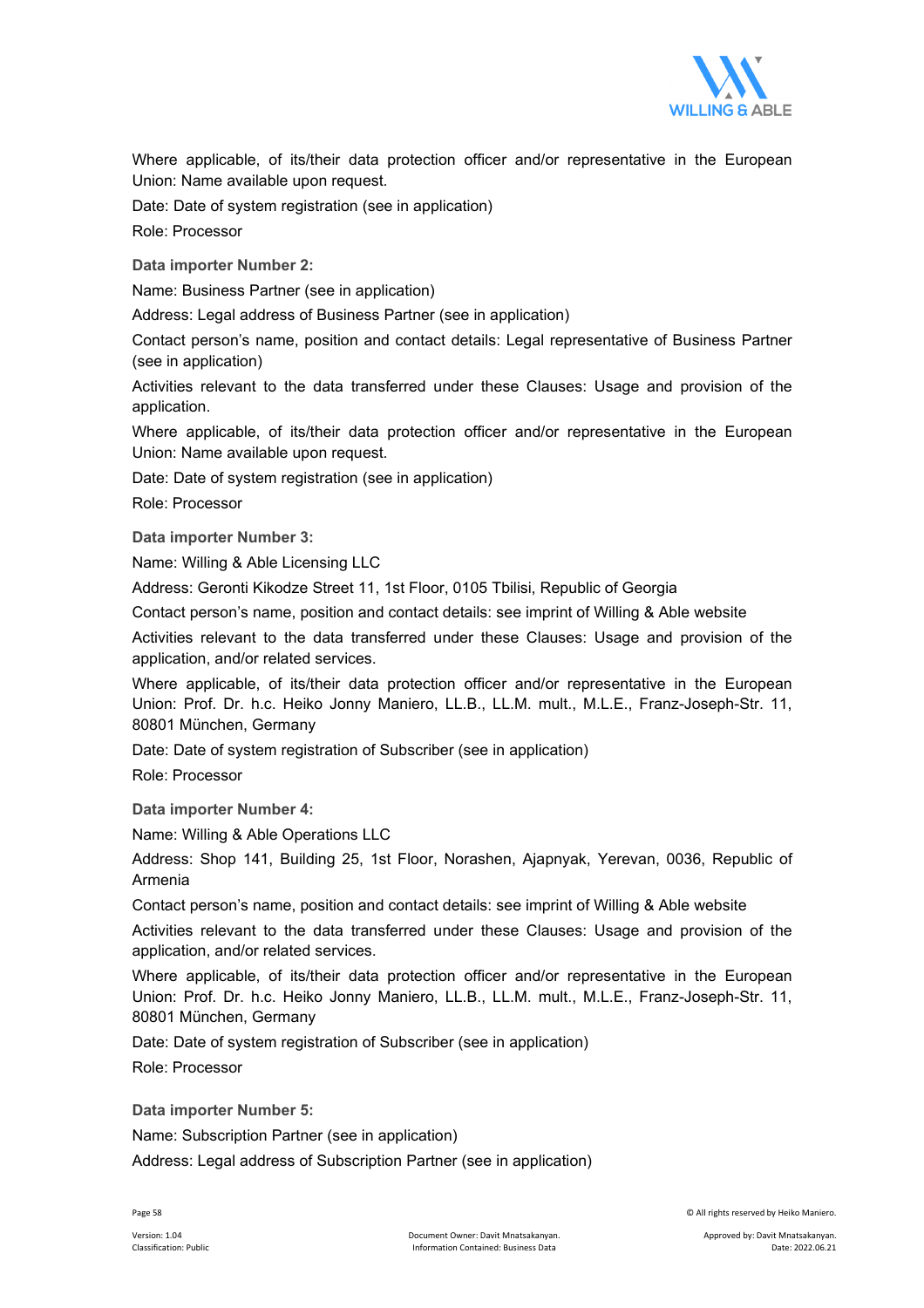

Contact person's name, position and contact details: Legal representative of Subscription Partner (see in application)

Activities relevant to the data transferred under these Clauses: Usage and provision of the application.

Where applicable, of its/their data protection officer and/or representative in the European Union: Name available upon request.

Date: Date of system registration (see in application)

Role: Processor

**Data importer Number 6:**

Name: Franchise Partner (see in application)

Address: Legal address of Franchise Partner (see in application)

Contact person's name, position and contact details: Legal representative of Franchise Partner (see in application)

Activities relevant to the data transferred under these Clauses: Usage and provision of the application.

Where applicable, of its/their data protection officer and/or representative in the European Union: Name available upon request.

Date: Date of system registration (see in application) Role: Processor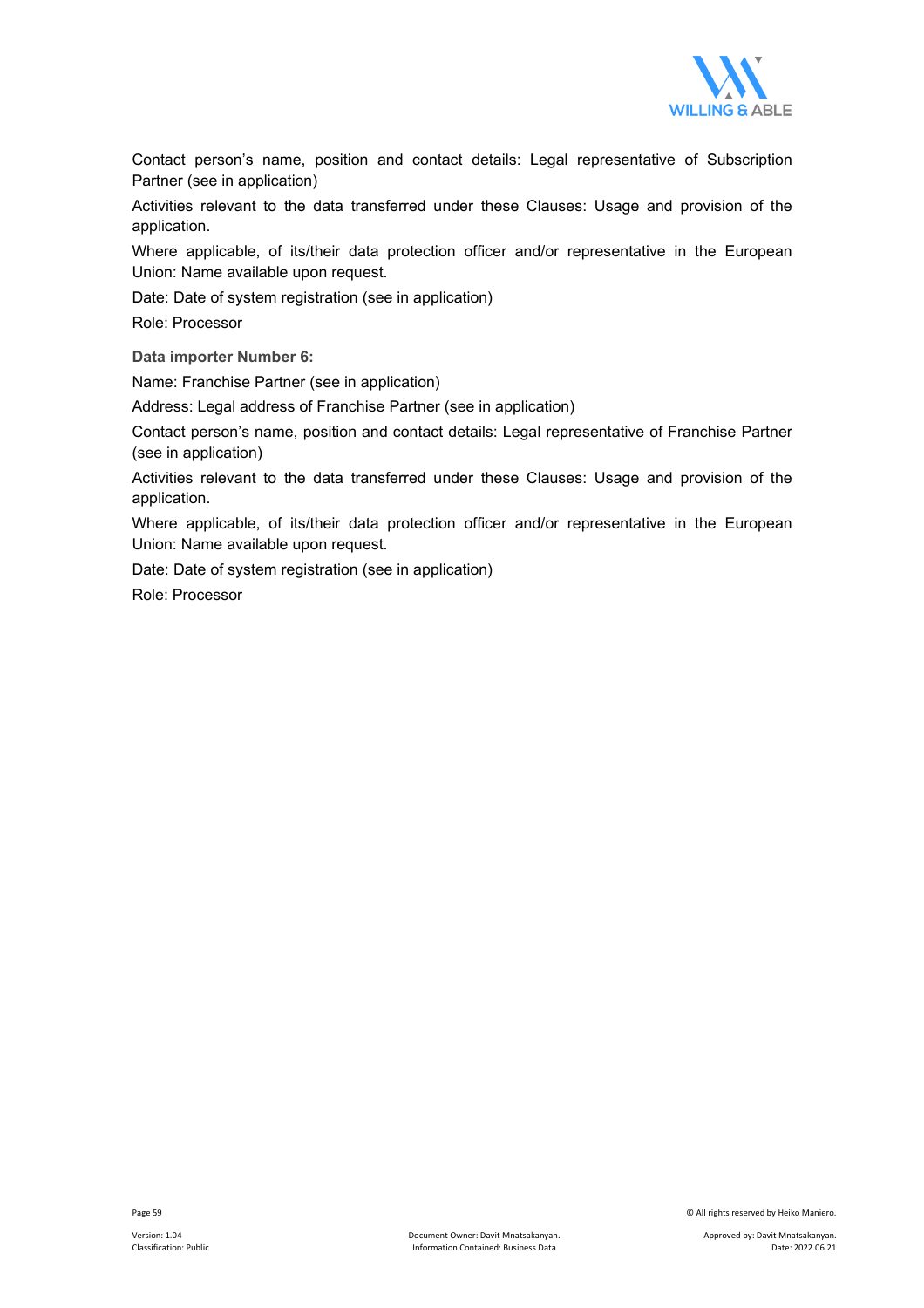

## **B. DESCRIPTION OF TRANSFER**

#### **Categories of data subjects whose personal data is transfered**

| Customers                  | Potential customers      |
|----------------------------|--------------------------|
| Employees                  | <b>Business partners</b> |
| Apprentices                | Suppliers                |
| Communication participants | Trainees                 |
| Service providers          | Consultants              |
| <b>Students</b>            | Authorized Agents        |
| Shareholders               | <b>Contact Persons</b>   |
| <b>Subscribers</b>         |                          |

#### **Categories of personal data transfered**

| <b>Names</b>                   | Identification number       |
|--------------------------------|-----------------------------|
| Location data                  | Online identifier           |
| Customer data                  | Data of potential customers |
| Data of employees              | Data of Business Partners   |
| Data of apprentices            | Data of suppliers           |
| Data of communic. participants | Data of trainees            |
| Data of service providers      | Data of consultants         |
| Data of students               | Data of authorized agents   |
| Data of shareholders           | Data of contact persons     |
| Data of subscribers            |                             |

**Sensitive data transferred (if applicable) and applied restrictions or safeguards that fully take into consideration the nature of the data and the risks involved, such as for instance strict purpose limitation, access restrictions (including access only for staff having followed specialised training), keeping a record of access to the data, restrictions for onward transfers or additional security measures.** 

### **Sensitive data transferred**

None

Page 60 © All rights reserved by Heiko Maniero.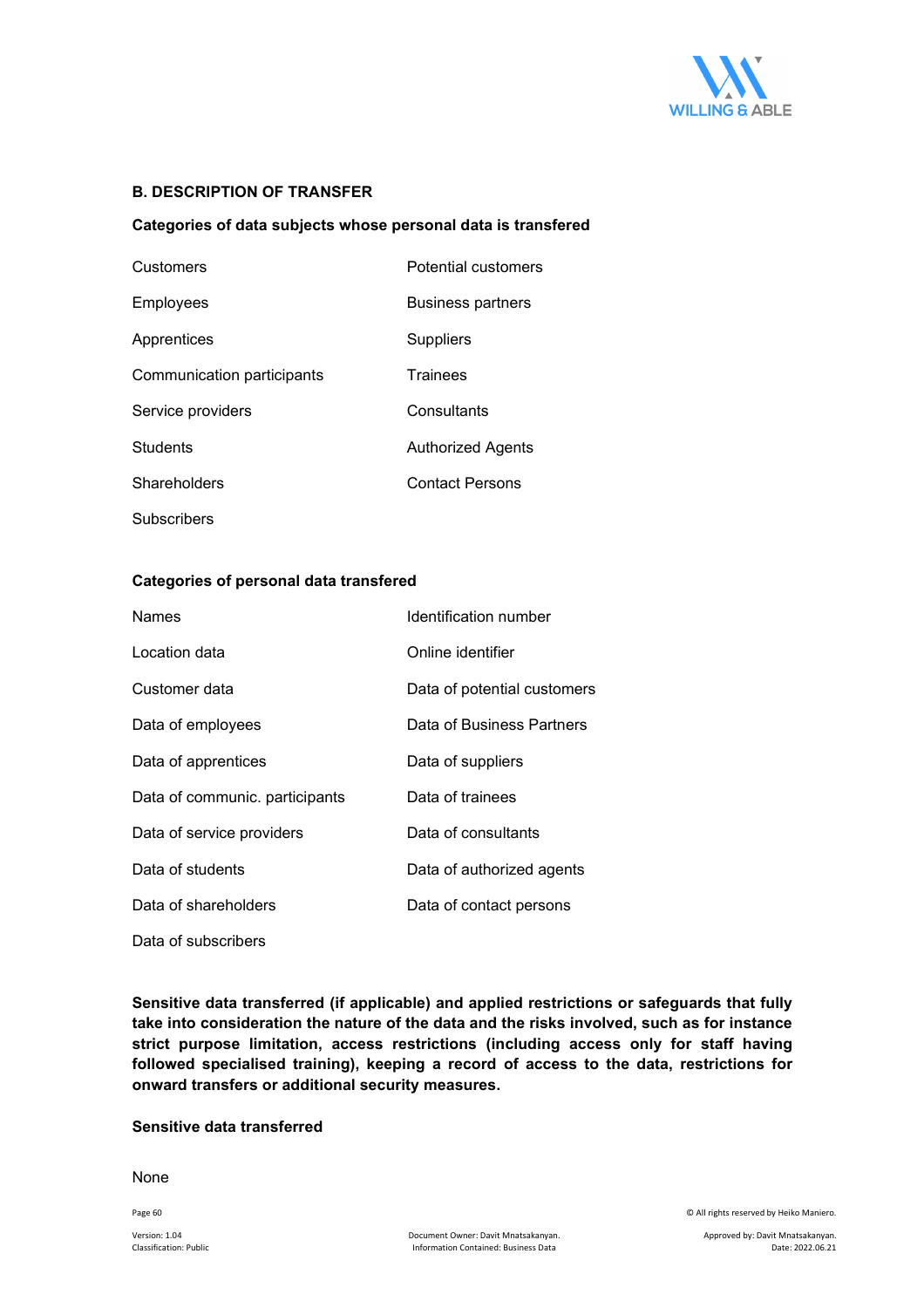

### **Applied restrictions or safeguards**

Access restrictions Keeping a record of access to the data Restrictions for onward transfers Additional security measures, see TOMs of Willing & Able.

## **Frequency of transfer:**

The data is transferred on a continuous basis.

### **Nature of processing**

| Collection           | Adaptation                 | Disclosure by transmission |
|----------------------|----------------------------|----------------------------|
| Restriction          | Recording                  | Alteration                 |
| <b>Dissemination</b> | Erasure                    | Organisation               |
| Retrieval            | Otherwise making available | Destruction                |
| Structuring          | Consultation               | Alignment                  |
| Storage              | Use                        | Combination                |

## **Purpose(s) of the data transfer and further processing**

Usage of Online-Application of Willing & Able.

## **The period for which the personal data will be retained, or, if that is not possible, the criteria used to determine that period**

The data is retained for a longer period. The statutory retention period is used to determine the retention period.

## **For transfers to (sub-) processors, also specify subject matter, nature and duration of the processing**

**Subject matter of (sub-) processing:** Granting access to usage of Online-Application of Willing & Able.

**Nature of (sub-) processing:** Usage of Online-Application of Willing & Able.

**Duration of (sub-) processing:** The data is processed on a continuous basis.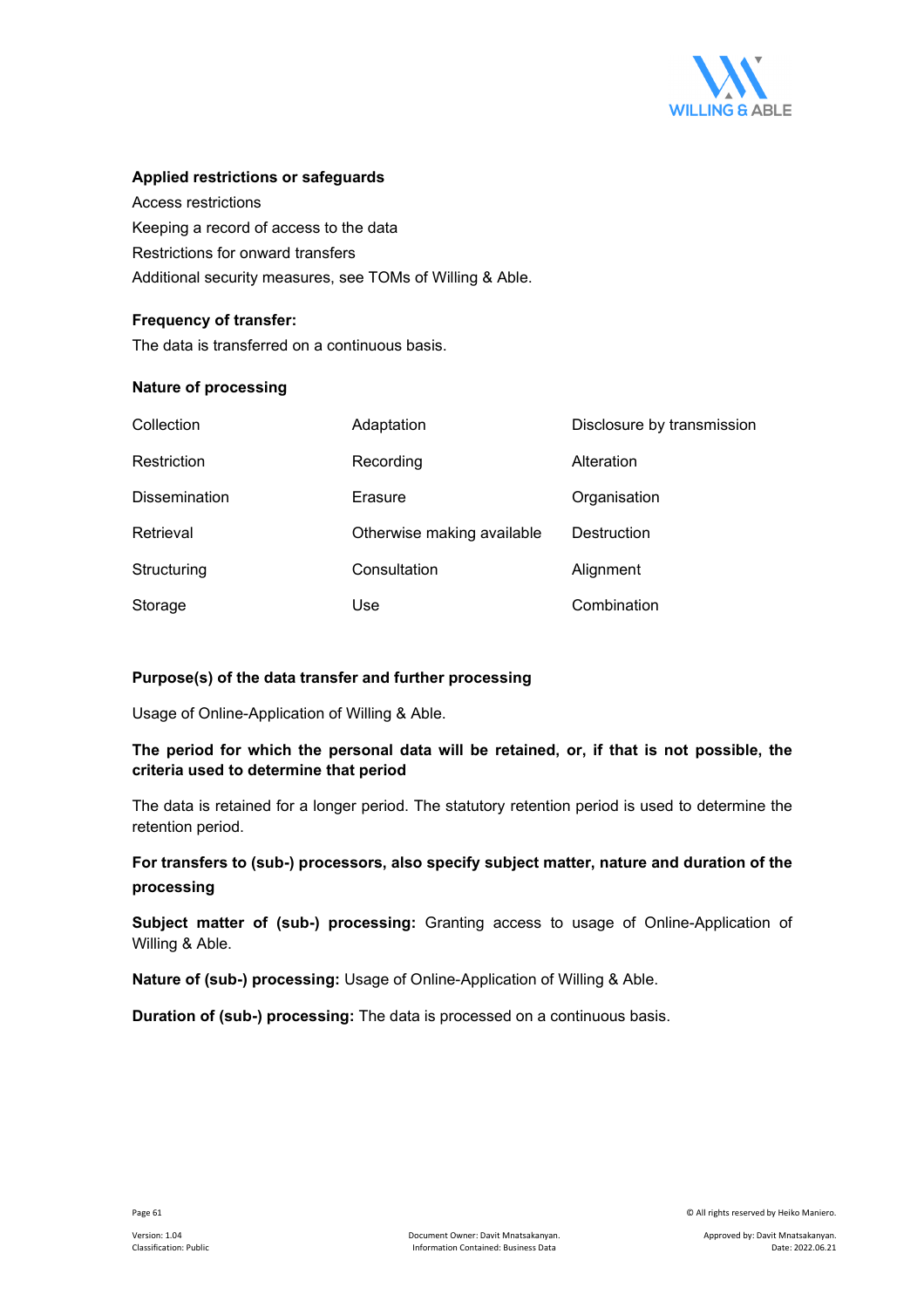

## **C. COMPETENT SUPERVISORY AUTHORITY**

BayLDA - Bayerisches Landesamt für Datenschutzaufsicht

#### **ANNEX II**

## **TECHNICAL AND ORGANISATIONAL MEASURES INCLUDING TECHNICAL AND ORGANISATIONAL MEASURES TO ENSURE THE SECURITY OF THE DATA**

See above in "4. Technical and Organizational Measures (TOMs)"

## **ANNEX III LIST OF SUB-PROCESSORS**

The controller has authorised the use of the following sub-processors:

See section "Sub-Processors of Personal Data" in Willing & Able SaaS Subscription and Data Processing Agreement, and/or separate document.

Page 62 © All rights reserved by Heiko Maniero.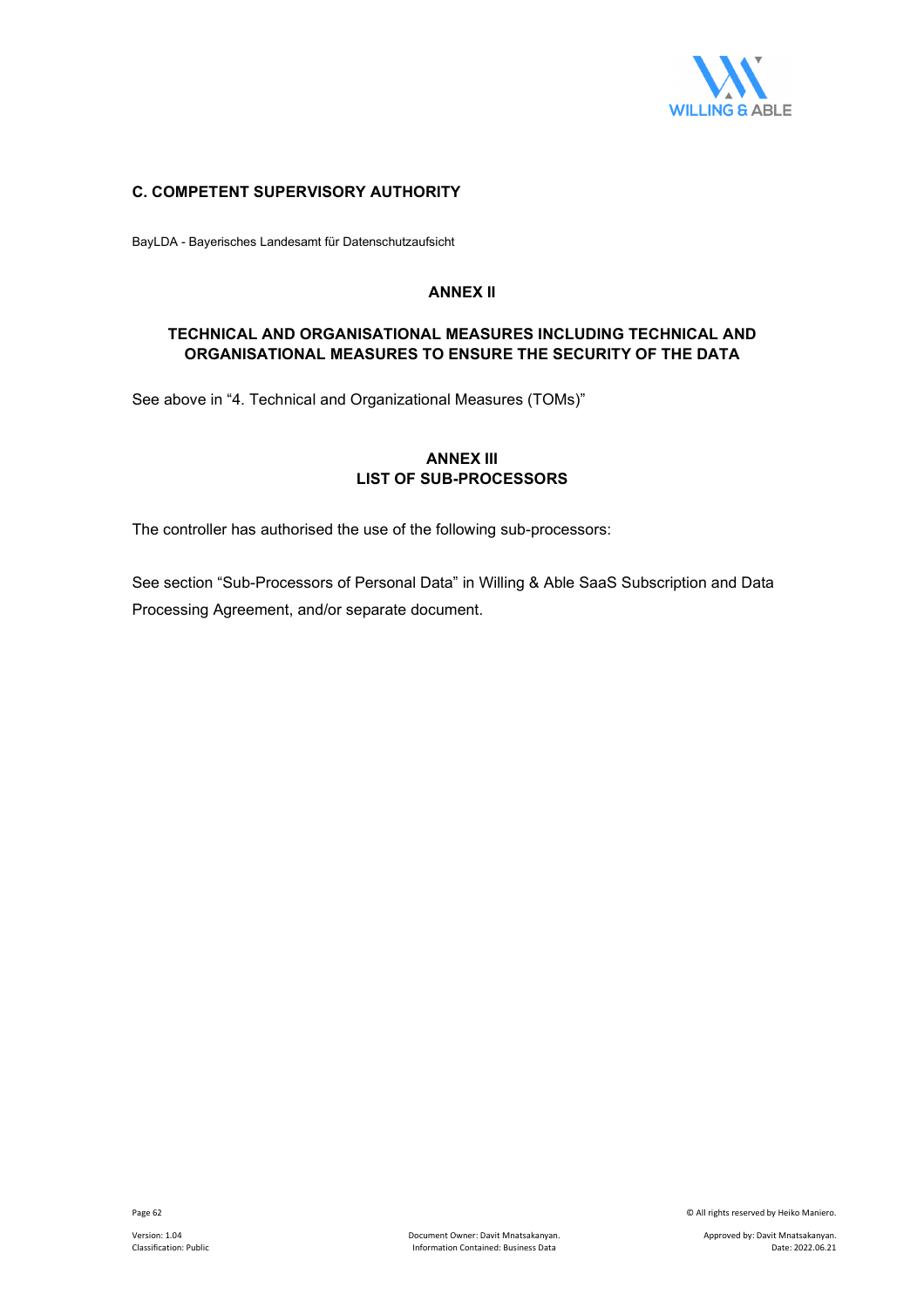

## **Section D STANDARD CONTRACTUAL CLAUSES 2021/914 MODULE THREE: Transfer Processor to Processor**

Text retrievable on https://willing-able.com/gdpr-terms-and-conditions/

## **ΑΝΝΕΧ I**

## **A. LIST OF PARTIES**

**Data exporter Number 1:** 

Name: Subscriber (see in application)

Address: Legal address of Subscriber (see in application)

Contact person's name, position and contact details: Legal representative of Subscriber (see in application)

Activities relevant to the data transferred under these Clauses: Usage and provision of the application.

Where applicable, of its/their data protection officer and/or representative in the European Union: Name available upon request.

Date: Date of system registration of the data importer (see in application)

Role: Processor

**Data exporter Number 2:** 

Name: Subscribers Subsidiary (see in application)

Address: Legal address of Subscribers Subsidiary (see in application)

Contact person's name, position and contact details: Legal representative of Subscribers Subsidiary (see in application)

Activities relevant to the data transferred under these Clauses: Usage and provision of the application.

Where applicable, of its/their data protection officer and/or representative in the European Union: Name available upon request.

Date: Date of system registration of the data importer (see in application)

Role: Processor

**Data exporter Number 3:**

Name: Willing & Able Licensing LLC

Address: Geronti Kikodze Street 11, 1st Floor, 0105 Tbilisi, Republic of Georgia

Contact person's name, position and contact details: see imprint of Willing & Able website

Activities relevant to the data transferred under these Clauses: Usage and provision of the application, and/or related services.

Where applicable, of its/their data protection officer and/or representative in the European Union: Prof. Dr. h.c. Heiko Jonny Maniero, LL.B., LL.M. mult., M.L.E., Franz-Joseph-Str. 11, 80801 München, Germany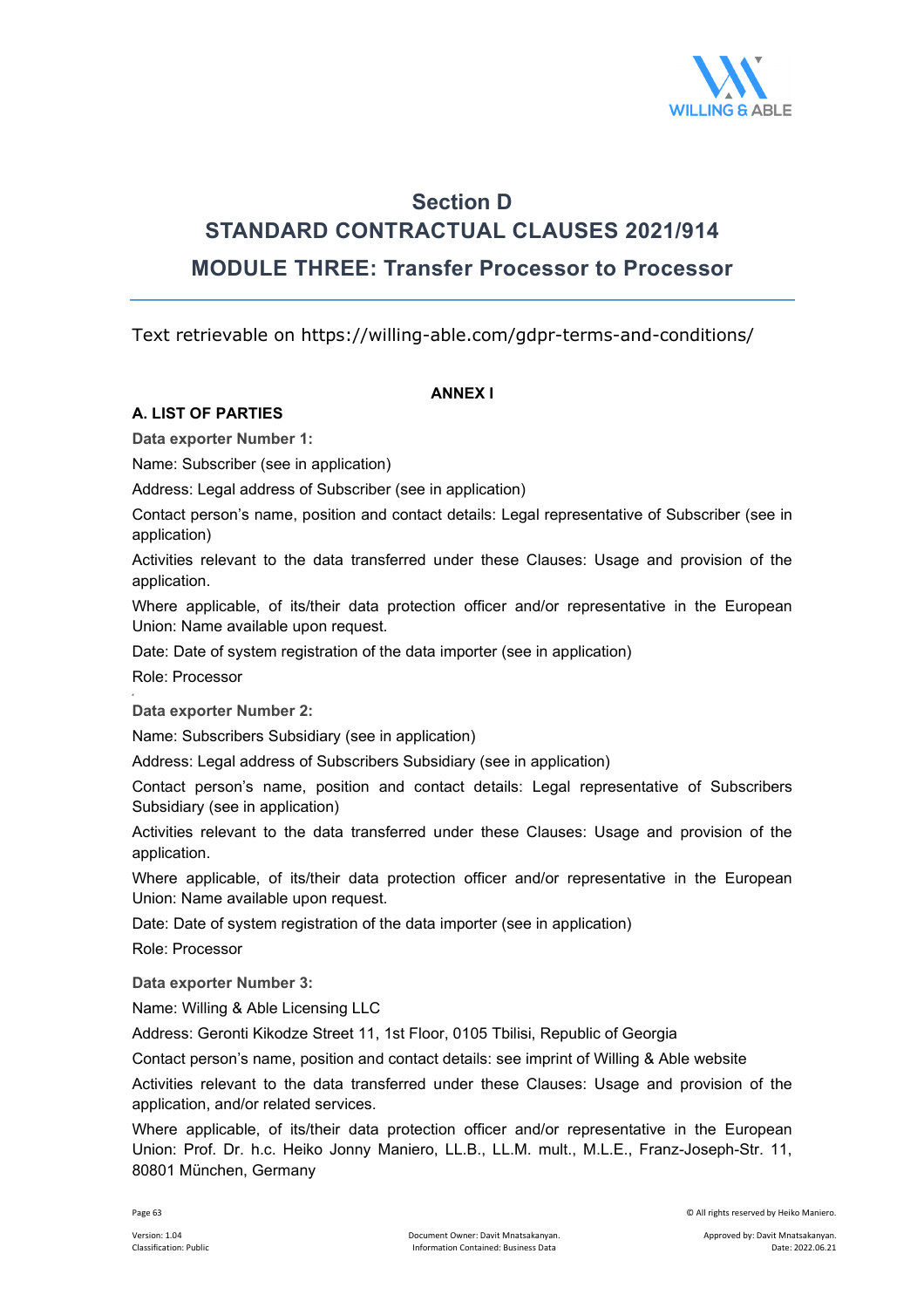

Date: Date of system registration of Subscriber (see in application)

Role: Processor

**Data exporter Number 4:**

Name: Willing & Able Operations LLC

Address: Shop 141, Building 25, 1st Floor, Norashen, Ajapnyak, Yerevan, 0036, Republic of Armenia

Contact person's name, position and contact details: see imprint of Willing & Able website

Activities relevant to the data transferred under these Clauses: Usage and provision of the application, and/or related services.

Where applicable, of its/their data protection officer and/or representative in the European Union: Prof. Dr. h.c. Heiko Jonny Maniero, Franz-Joseph-Str. 11, 80801 München, Germany

Date: Date of system registration of Subscriber (see in application)

Role: Processor

**Data exporter Number 5:** 

Name: Subscription Partner (see in application)

Address: Legal address of Subscription Partner (see in application)

Contact person's name, position and contact details: Legal representative of Subscription Partner (see in application)

Activities relevant to the data transferred under these Clauses: Usage and provision of the application.

Where applicable, of its/their data protection officer and/or representative in the European Union: Name available upon request.

Date: Date of system registration of the data importer (see in application)

Role: Processor

**Data exporter Number 6:** 

Name: Franchise Partner (see in application)

Address: Legal address of Franchise Partner (see in application)

Contact person's name, position and contact details: Legal representative of Franchise Partner (see in application)

Activities relevant to the data transferred under these Clauses: Usage and provision of the application.

Where applicable, of its/their data protection officer and/or representative in the European Union: Name available upon request.

Date: Date of system registration of the data importer (see in application)

Role: Processor

**Data importer Number 1:**

Name: Subscribers Subsidiary (see in application)

Address: Legal address of Subscribers Subsidiary (see in application)

Contact person's name, position and contact details: Legal representative of Subscribers Subsidiary (see in application)

Activities relevant to the data transferred under these Clauses: Usage and provision of the application.

Page 64 © All rights reserved by Heiko Maniero.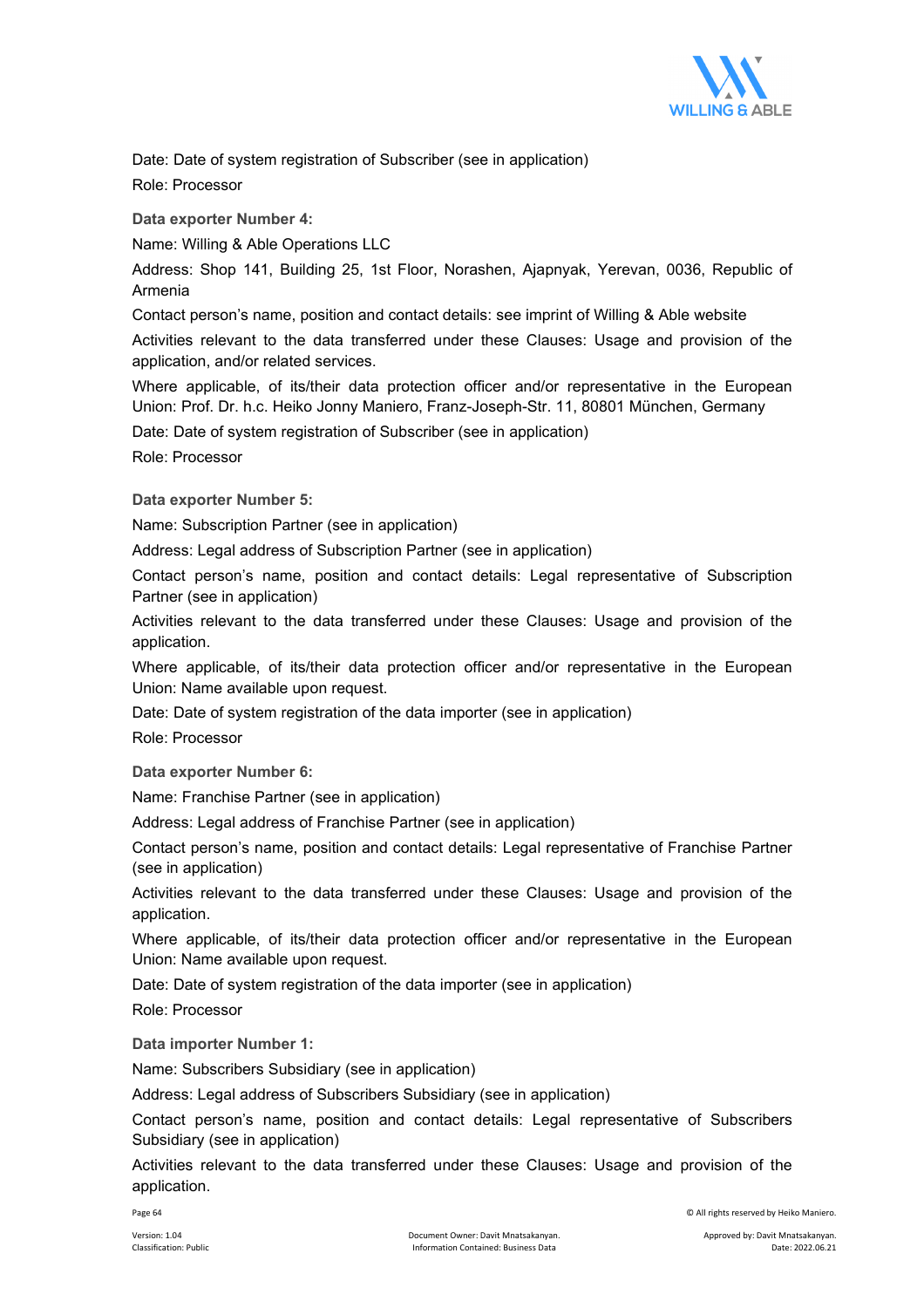

Where applicable, of its/their data protection officer and/or representative in the European Union: Name available upon request.

Date: Date of system registration (see in application)

Role: Processor

**Data importer Number 2:**

Name: Business Partner (see in application)

Address: Legal address of Business Partner (see in application)

Contact person's name, position and contact details: Legal representative of Business Partner (see in application)

Activities relevant to the data transferred under these Clauses: Usage and provision of the application.

Where applicable, of its/their data protection officer and/or representative in the European Union: Name available upon request.

Date: Date of system registration (see in application)

Role: Processor

**Data importer Number 3:**

Name: Willing & Able Licensing LLC

Address: Geronti Kikodze Street 11, 1st Floor, 0105 Tbilisi, Republic of Georgia

Contact person's name, position and contact details: see imprint of Willing & Able website

Activities relevant to the data transferred under these Clauses: Usage and provision of the application, and/or related services.

Where applicable, of its/their data protection officer and/or representative in the European Union: Prof. Dr. h.c. Heiko Jonny Maniero, LL.B., LL.M. mult., M.L.E., Franz-Joseph-Str. 11, 80801 München, Germany

Date: Date of system registration (see in application)

Role: Processor

**Data importer Number 4:**

Name: Willing & Able Operations LLC

Address: Shop 141, Building 25, 1st Floor, Norashen, Ajapnyak, Yerevan, 0036, Republic of Armenia

Contact person's name, position and contact details: see imprint of Willing & Able website

Activities relevant to the data transferred under these Clauses: Usage and provision of the application, and/or related services.

Where applicable, of its/their data protection officer and/or representative in the European Union: Prof. Dr. h.c. Heiko Jonny Maniero, LL.B., LL.M. mult., M.L.E., Franz-Joseph-Str. 11, 80801 München, Germany

Date: Date of system registration (see in application)

Role: Processor

**Data importer Number 5:** 

Name: Subscription Partner (see in application)

Address: Legal address of Subscription Partner (see in application)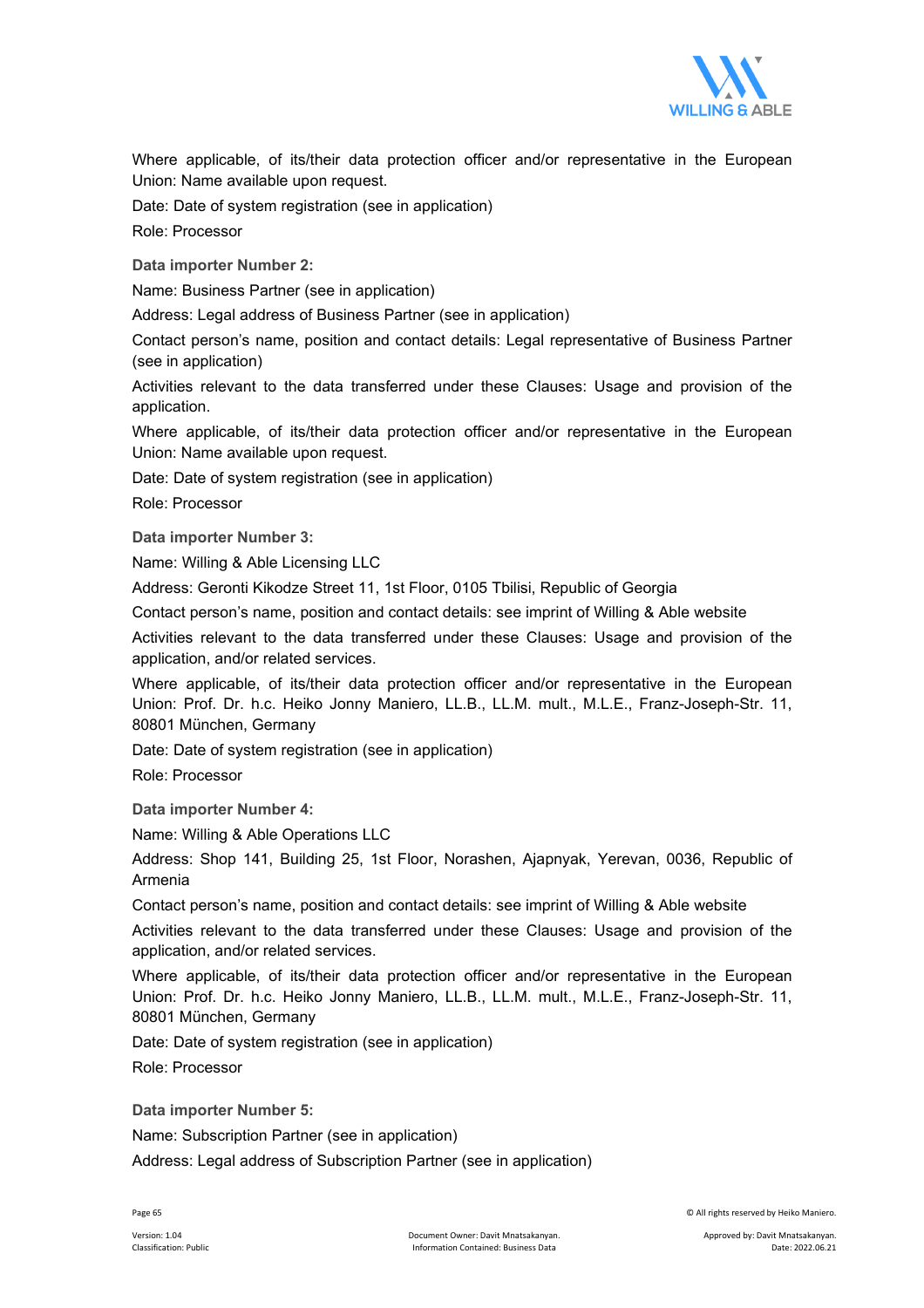

Contact person's name, position and contact details: Legal representative of Subscription Partner (see in application)

Activities relevant to the data transferred under these Clauses: Usage and provision of the application.

Where applicable, of its/their data protection officer and/or representative in the European Union: Name available upon request.

Date: Date of system registration (see in application)

Role: Processor

**Data importer Number 6:** 

Name: Franchise Partner (see in application)

Address: Legal address of Franchise Partner (see in application)

Contact person's name, position and contact details: Legal representative of Franchise Partner (see in application)

Activities relevant to the data transferred under these Clauses: Usage and provision of the application.

Where applicable, of its/their data protection officer and/or representative in the European Union: Name available upon request.

Date: Date of system registration (see in application) Role: Processor

### **B. DESCRIPTION OF TRANSFER**

#### **Categories of data subjects whose personal data is transfered**

| Customers                  | <b>Potential customers</b> |
|----------------------------|----------------------------|
| Employees                  | <b>Business partners</b>   |
| Apprentices                | Suppliers                  |
| Communication participants | <b>Trainees</b>            |
| Service providers          | Consultants                |
| Students                   | Authorized Agents          |
| Shareholders               | <b>Contact Persons</b>     |
| Subscribers                |                            |

## **Categories of personal data transfered**

| <b>Names</b>      | Identification number       |
|-------------------|-----------------------------|
| Location data     | Online identifier           |
| Customer data     | Data of potential customers |
| Data of employees | Data of Business Partners   |

Page 66 © All rights reserved by Heiko Maniero.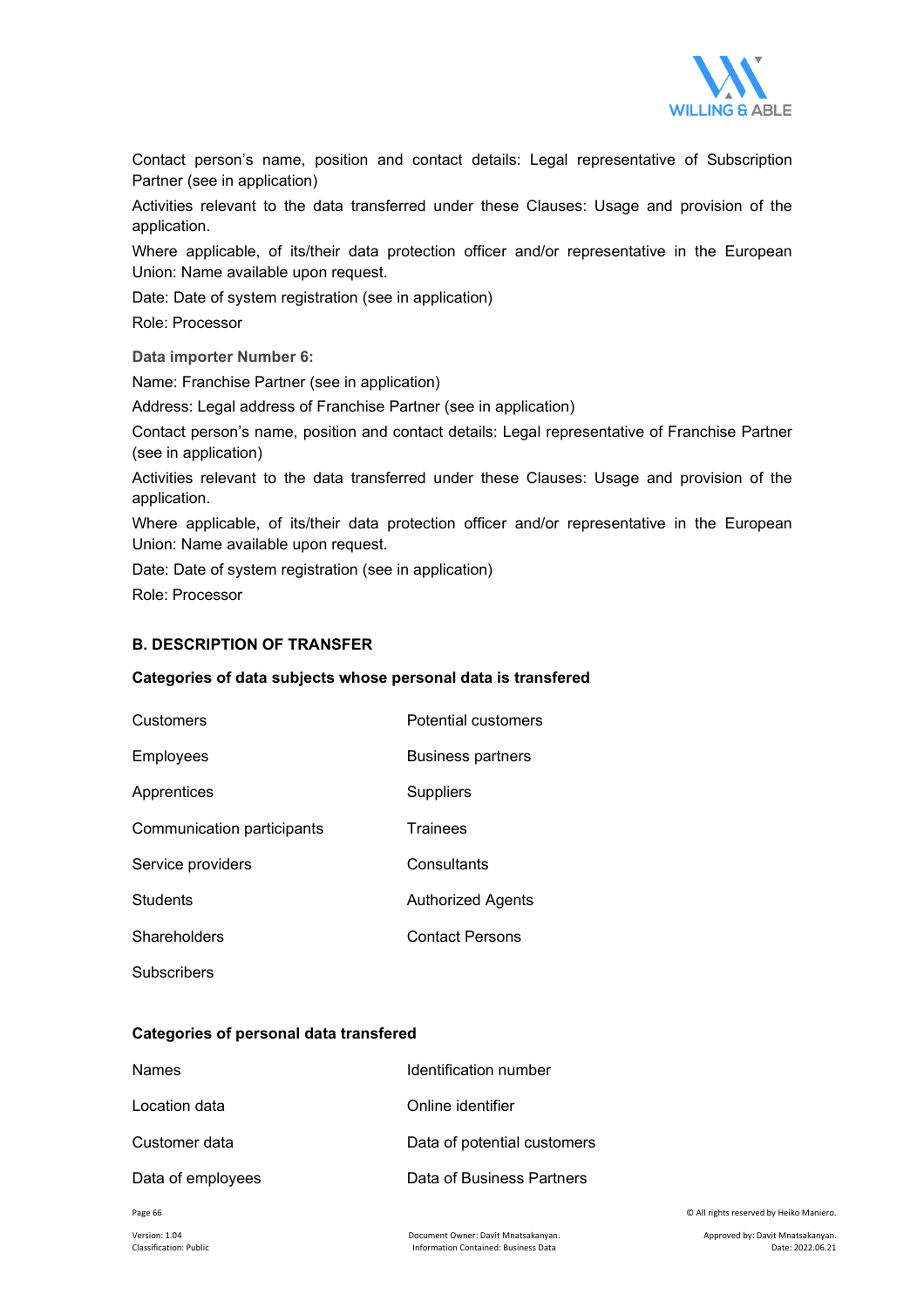

| Data of apprentices            | Data of suppliers         |
|--------------------------------|---------------------------|
| Data of communic. participants | Data of trainees          |
| Data of service providers      | Data of consultants       |
| Data of students               | Data of authorized agents |
| Data of shareholders           | Data of contact persons   |
| Data of subscribers            |                           |

**Sensitive data transferred (if applicable) and applied restrictions or safeguards that fully take into consideration the nature of the data and the risks involved, such as for instance strict purpose limitation, access restrictions (including access only for staff having followed specialised training), keeping a record of access to the data, restrictions for onward transfers or additional security measures.** 

### **Sensitive data transferred**

None

#### **Applied restrictions or safeguards**

Access restrictions Keeping a record of access to the data Restrictions for onward transfers Additional security measures, see TOMs of Willing & Able.

### **Frequency of transfer:**

The data is transferred on a continuous basis.

### **Nature of processing**

| Collection           | Adaptation                 | Disclosure by transmission |
|----------------------|----------------------------|----------------------------|
| Restriction          | Recording                  | Alteration                 |
| <b>Dissemination</b> | Erasure                    | Organisation               |
| Retrieval            | Otherwise making available | Destruction                |
| Structuring          | Consultation               | Alignment                  |
| Storage              | Use                        | Combination                |

## **Purpose(s) of the data transfer and further processing**

Usage of Online-Application of Willing & Able.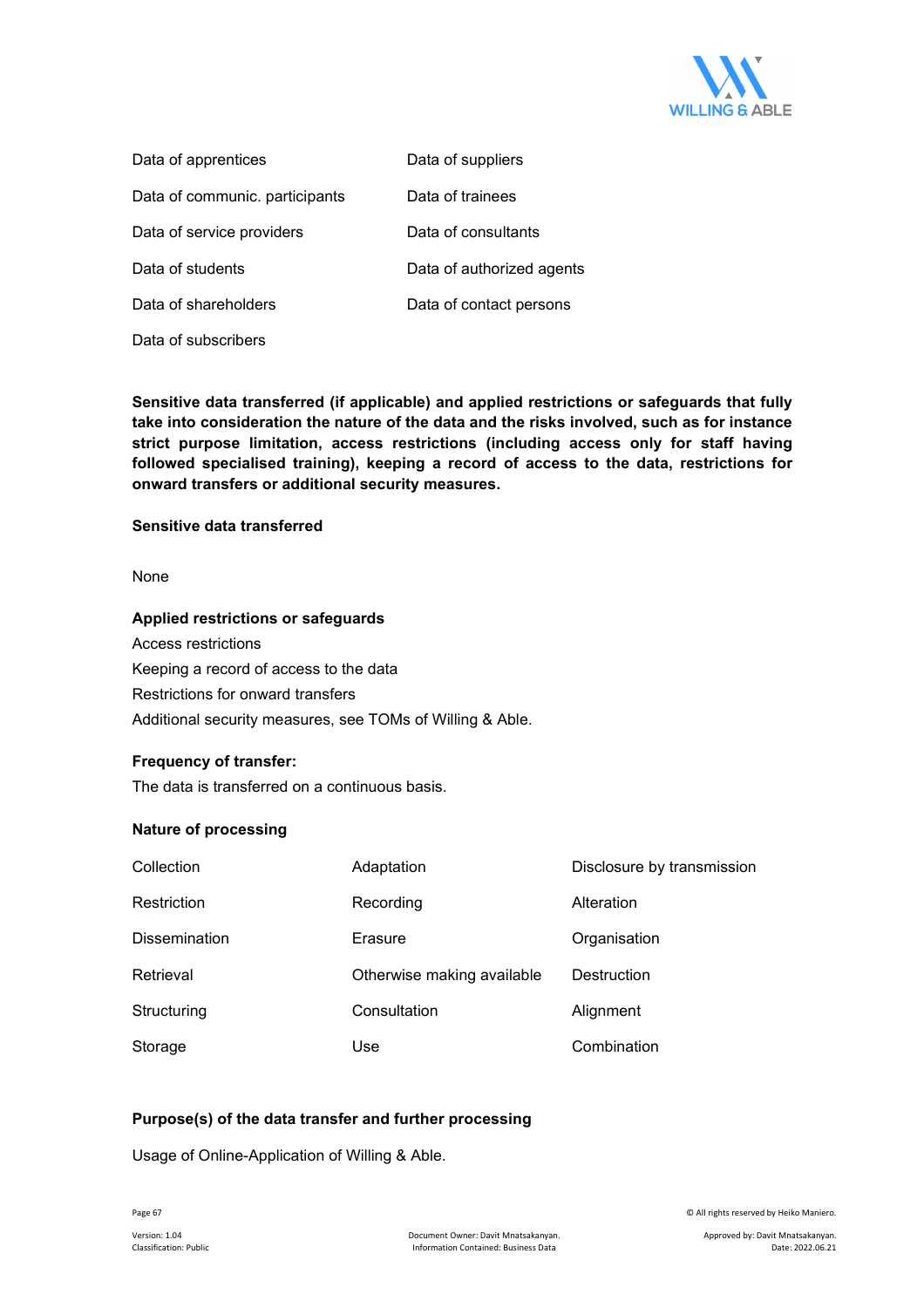

## **The period for which the personal data will be retained, or, if that is not possible, the criteria used to determine that period**

The data is retained for a longer period. The statutory retention period is used to determine the retention period.

**For transfers to (sub-) processors, also specify subject matter, nature and duration of the processing**

**Subject matter of (sub-) processing:** Granting access to usage of Online-Application of Willing & Able.

**Nature of (sub-) processing:** Usage of Online-Application of Willing & Able.

**Duration of (sub-) processing:** The data is processed on a continuous basis.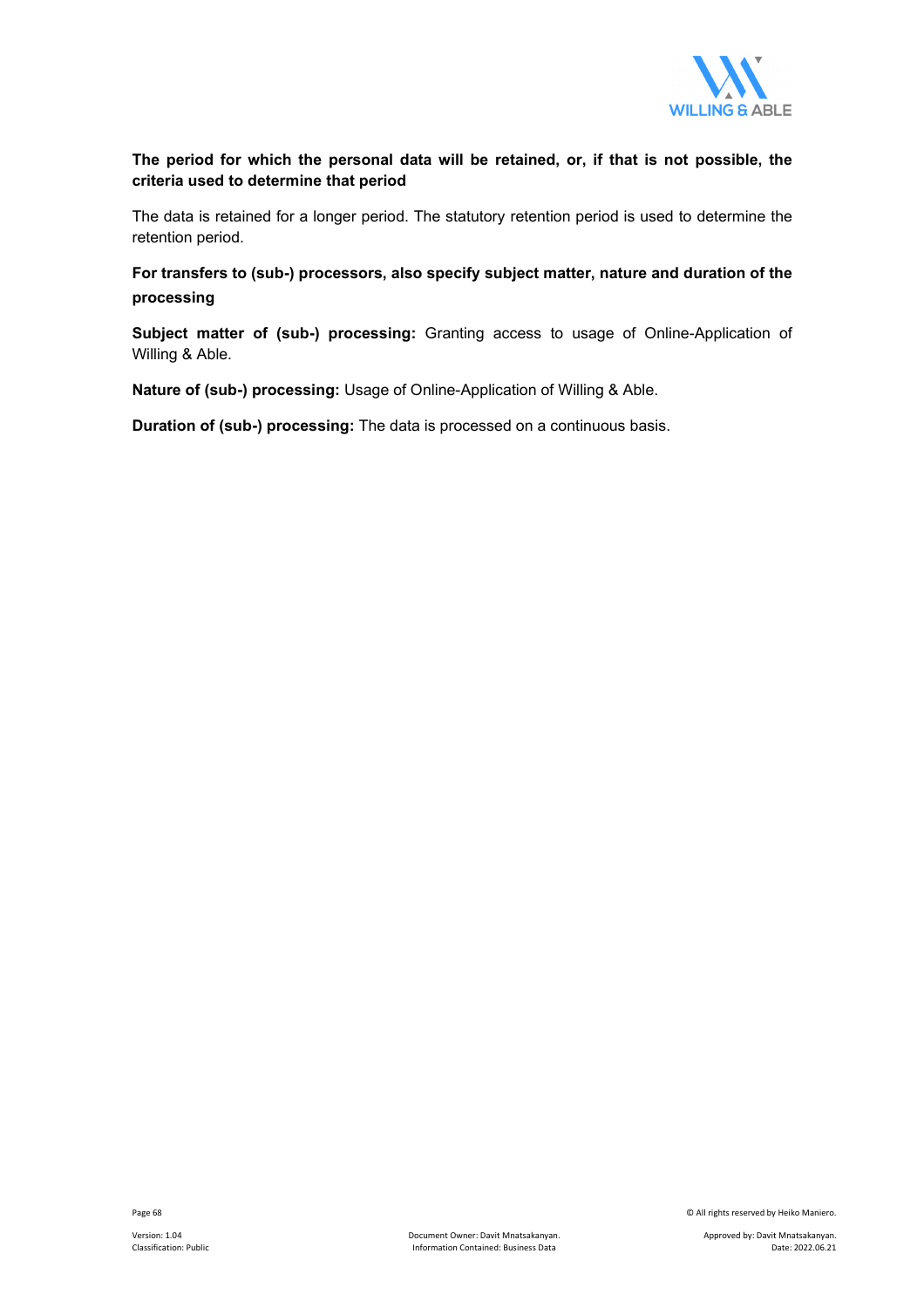

## **C. COMPETENT SUPERVISORY AUTHORITY**

BayLDA - Bayerisches Landesamt für Datenschutzaufsicht

## **ANNEX II**

## **TECHNICAL AND ORGANISATIONAL MEASURES INCLUDING TECHNICAL AND ORGANISATIONAL MEASURES TO ENSURE THE SECURITY OF THE DATA**

See above in "4. Technical and Organizational Measures (TOMs)"

## **ANNEX III LIST OF SUB-PROCESSORS**

The controller has authorised the use of the following sub-processors:

See section "Sub-Processors of Personal Data" in Willing & Able SaaS Subscription and Data Processing Agreement, and/or separate document.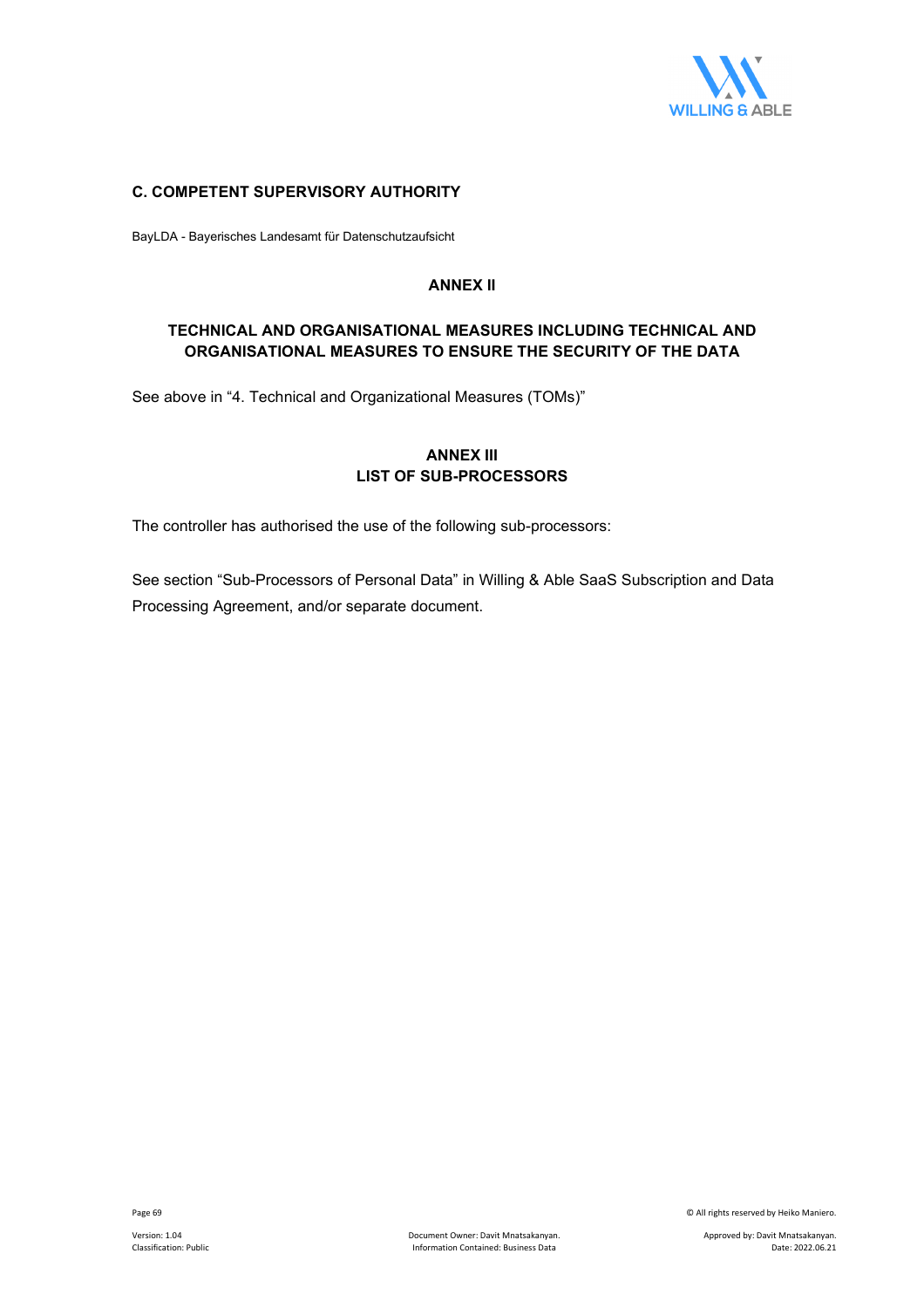

## **Section E STANDARD CONTRACTUAL CLAUSES 2021/914 MODULE FOUR: Transfer Processor to Controller**

Text retrievable on https://willing-able.com/gdpr-terms-and-conditions/

## **ΑΝΝΕΧ I**

## **A. LIST OF PARTIES**

**Data exporter Number 1:** 

Name: Subscriber (see in application)

Address: Legal address of Subscriber (see in application)

Contact person's name, position and contact details: Legal representative of Subscriber (see in application)

Activities relevant to the data transferred under these Clauses: Usage and provision of the application.

Where applicable, of its/their data protection officer and/or representative in the European Union: Name available upon request.

Date: Date of system registration of the data importer (see in application)

Role: Processor

**Data exporter Number 2:** 

Name: Subscribers Subsidiary (see in application)

Address: Legal address of Subscribers Subsidiary (see in application)

Contact person's name, position and contact details: Legal representative of Subscribers Subsidiary (see in application)

Activities relevant to the data transferred under these Clauses: Usage and provision of the application.

Where applicable, of its/their data protection officer and/or representative in the European Union: Name available upon request.

Date: Date of system registration of the data importer (see in application)

Role: Processor

**Data exporter Number 3:**

Name: Willing & Able Licensing LLC

Address: Geronti Kikodze Street 11, 1st Floor, 0105 Tbilisi, Republic of Georgia

Contact person's name, position and contact details: see imprint of Willing & Able website

Activities relevant to the data transferred under these Clauses: Usage and provision of the application, and/or related services.

Page 70 © All rights reserved by Heiko Maniero.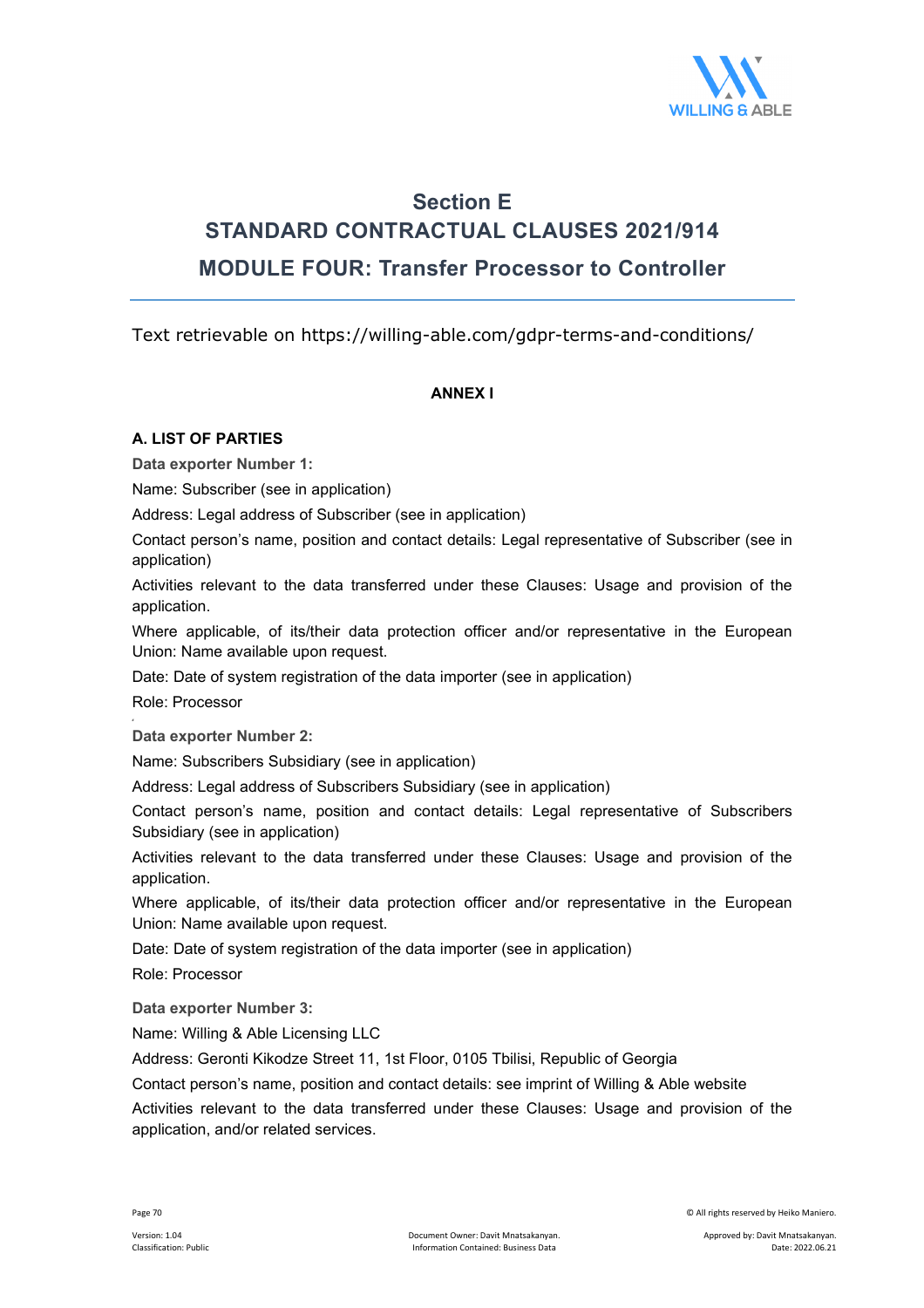

Where applicable, of its/their data protection officer and/or representative in the European Union: Prof. Dr. h.c. Heiko Jonny Maniero, LL.B., LL.M. mult., M.L.E., Franz-Joseph-Str. 11, 80801 München, Germany

Date: Date of system registration of Subscriber (see in application)

Role: Processor

**Data exporter Number 4:**

Name: Willing & Able Operations LLC

Address: Shop 141, Building 25, 1st Floor, Norashen, Ajapnyak, Yerevan, 0036, Republic of Armenia

Contact person's name, position and contact details: see imprint of Willing & Able website

Activities relevant to the data transferred under these Clauses: Usage and provision of the application, and/or related services.

Where applicable, of its/their data protection officer and/or representative in the European Union: Prof. Dr. h.c. Heiko Jonny Maniero, LL.B., LL.M. mult., M.L.E., Franz-Joseph-Str. 11, 80801 München, Germany

Date: Date of system registration of Subscriber (see in application)

Role: Processor

**Data exporter Number 5:**

Name: Subscription Partner (see in application)

Address: Legal address of Subscription Partner (see in application)

Contact person's name, position and contact details: Legal representative of Subscription Partner (see in application)

Activities relevant to the data transferred under these Clauses: Usage and provision of the application.

Where applicable, of its/their data protection officer and/or representative in the European Union: Name available upon request.

Date: Date of system registration of the data importer (see in application)

Role: Processor

**Data exporter Number 6:** 

Name: Franchise Partner (see in application)

Address: Legal address of Franchise Partner (see in application)

Contact person's name, position and contact details: Legal representative of Franchise Partner (see in application)

Activities relevant to the data transferred under these Clauses: Usage and provision of the application.

Where applicable, of its/their data protection officer and/or representative in the European Union: Name available upon request.

Date: Date of system registration of the data importer (see in application)

Role: Processor

**Data importer Number 1:**

Name: Business Partner (see in application)

Address: Legal address of Business Partner (see in application)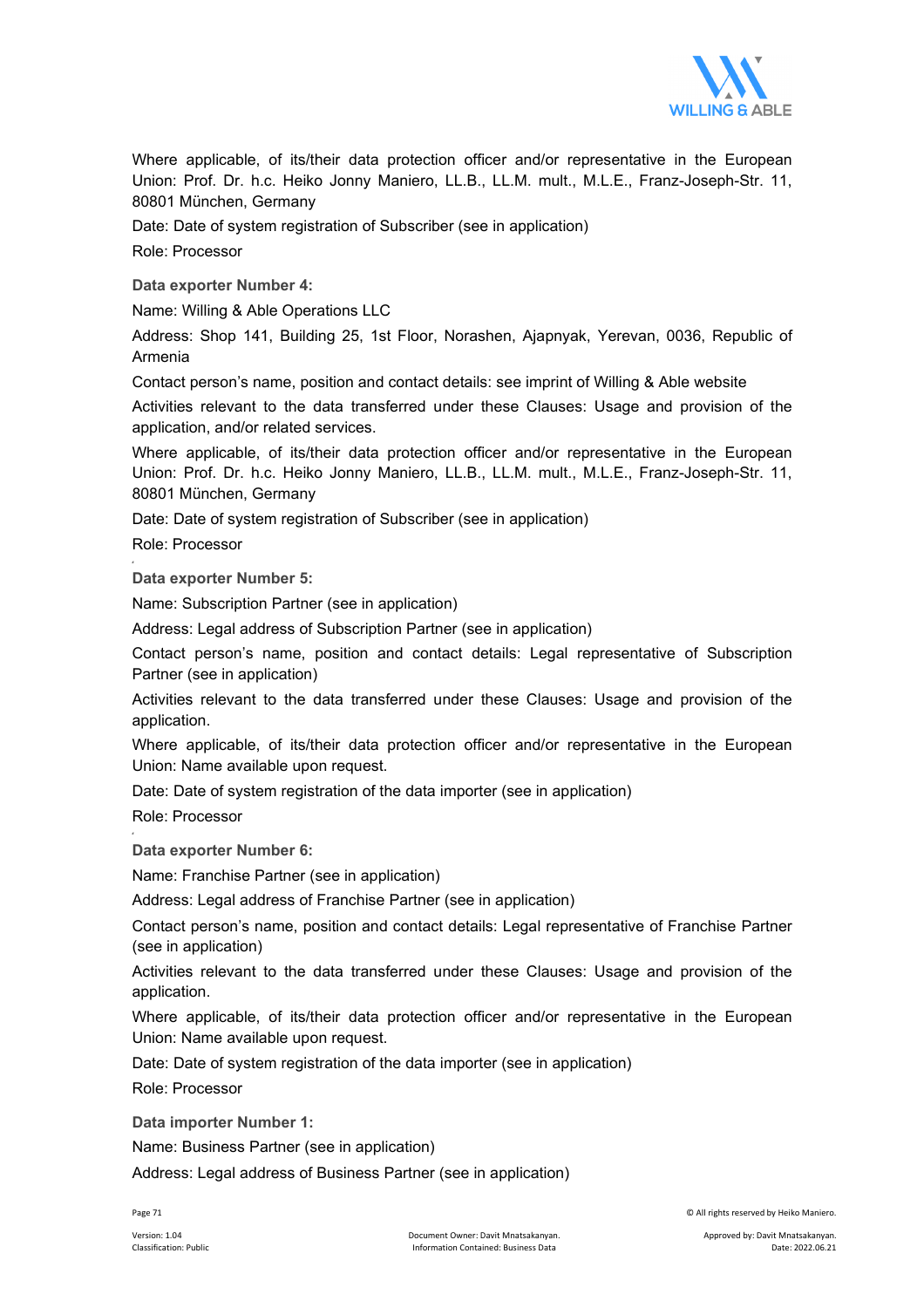

Contact person's name, position and contact details: Legal representative of Business Partner (see in application)

Activities relevant to the data transferred under these Clauses: Usage and provision of the application.

Where applicable, of its/their data protection officer and/or representative in the European Union: Name available upon request.

Date: Date of system registration (see in application)

Role: Controller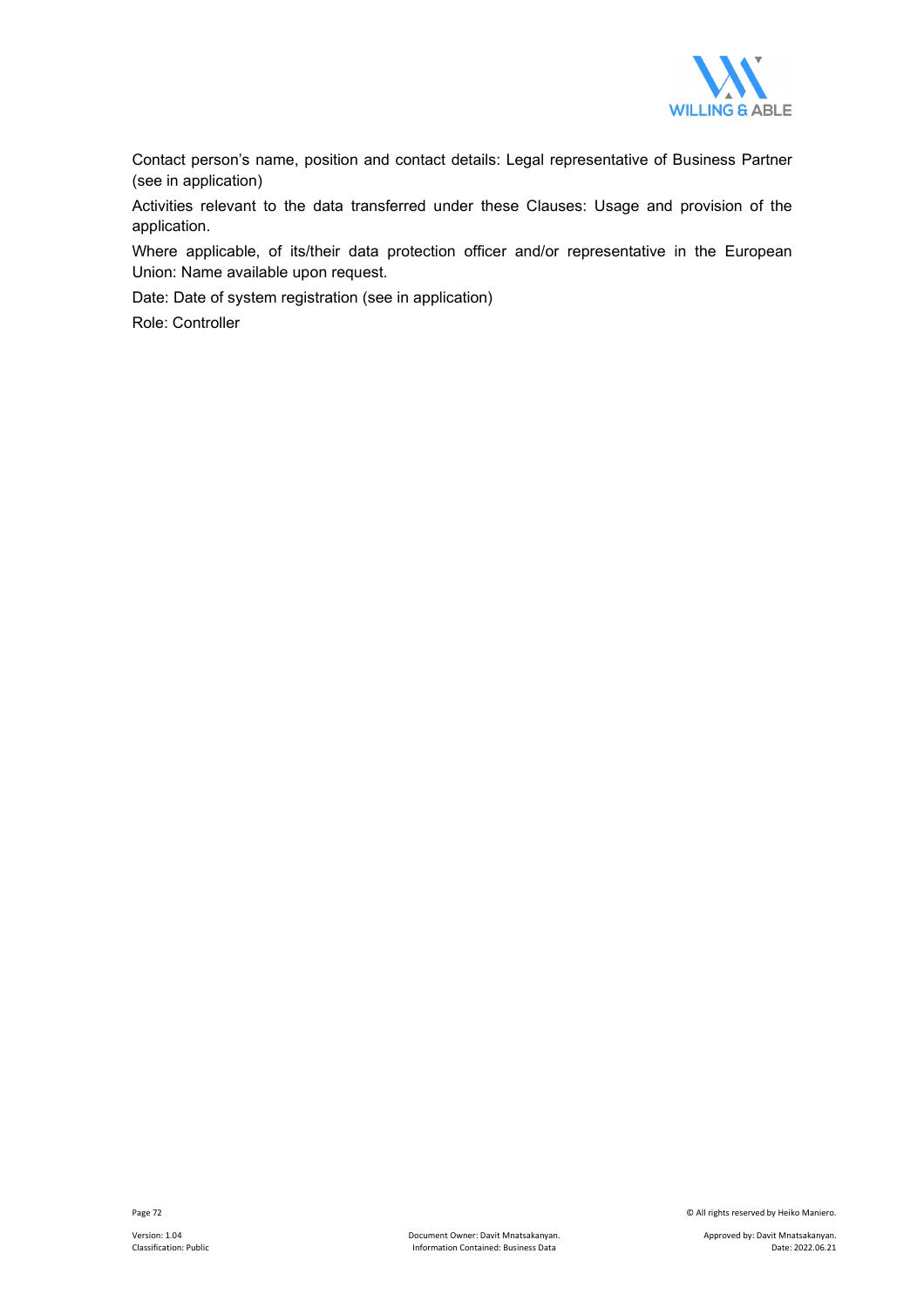

#### **B. DESCRIPTION OF TRANSFER**

#### **Categories of data subjects whose personal data is transfered**

| Customers                  | <b>Potential customers</b> |
|----------------------------|----------------------------|
| Employees                  | <b>Business partners</b>   |
| Apprentices                | Suppliers                  |
| Communication participants | <b>Trainees</b>            |
| Service providers          | Consultants                |
| <b>Students</b>            | Authorized Agents          |
| Shareholders               | <b>Contact Persons</b>     |
| Subscribers                |                            |

#### **Categories of personal data transfered**

| <b>Names</b>                   | Identification number       |  |
|--------------------------------|-----------------------------|--|
| Location data                  | Online identifier           |  |
| Customer data                  | Data of potential customers |  |
| Data of employees              | Data of Business Partners   |  |
| Data of apprentices            | Data of suppliers           |  |
| Data of communic. participants | Data of trainees            |  |
| Data of service providers      | Data of consultants         |  |
| Data of students               | Data of authorized agents   |  |
| Data of shareholders           | Data of contact persons     |  |
| Data of subscribers            |                             |  |

**Sensitive data transferred (if applicable) and applied restrictions or safeguards that fully take into consideration the nature of the data and the risks involved, such as for instance strict purpose limitation, access restrictions (including access only for staff having followed specialised training), keeping a record of access to the data, restrictions for onward transfers or additional security measures.** 

#### **Sensitive data transferred**

None

Page 73 © All rights reserved by Heiko Maniero.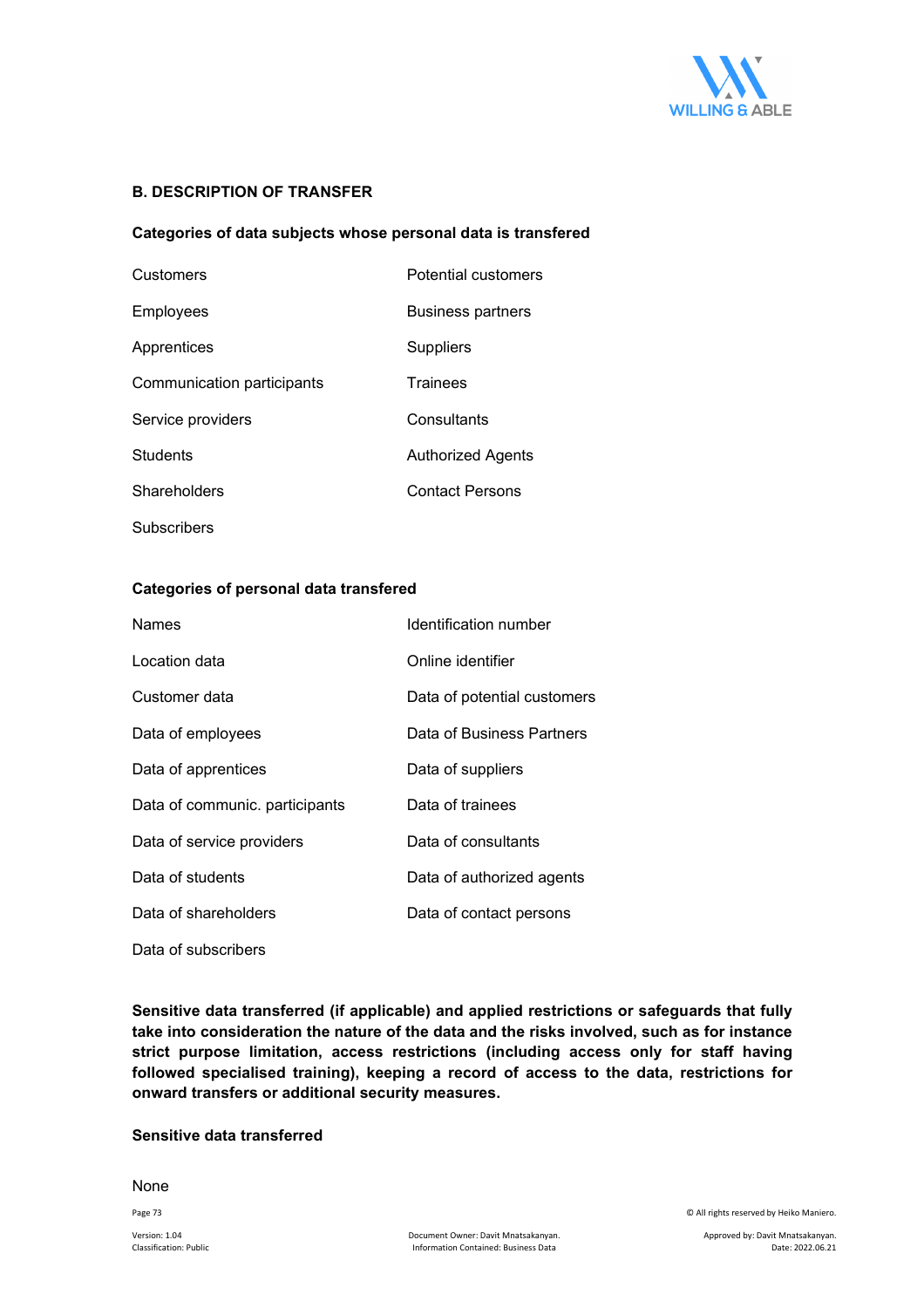

#### **Applied restrictions or safeguards**

Access restrictions Keeping a record of access to the data Restrictions for onward transfers Additional security measures, see TOMs of Willing & Able.

#### **Frequency of transfer:**

The data is transferred on a continuous basis.

#### **Nature of processing**

| Collection           | Adaptation                 | Disclosure by transmission |
|----------------------|----------------------------|----------------------------|
| Restriction          | Recording                  | Alteration                 |
| <b>Dissemination</b> | Erasure                    | Organisation               |
| Retrieval            | Otherwise making available | Destruction                |
| Structuring          | Consultation               | Alignment                  |
| Storage              | Use                        | Combination                |

#### **Purpose(s) of the data transfer and further processing**

Usage of Online-Application of Willing & Able.

#### **The period for which the personal data will be retained, or, if that is not possible, the criteria used to determine that period**

The data is retained for a longer period. The statutory retention period is used to determine the retention period.

#### **For transfers to (sub-) processors, also specify subject matter, nature and duration of the processing**

**Subject matter of (sub-) processing:** Granting access to usage of Online-Application of Willing & Able.

**Nature of (sub-) processing:** Usage of Online-Application of Willing & Able.

**Duration of (sub-) processing:** The data is processed on a continuous basis.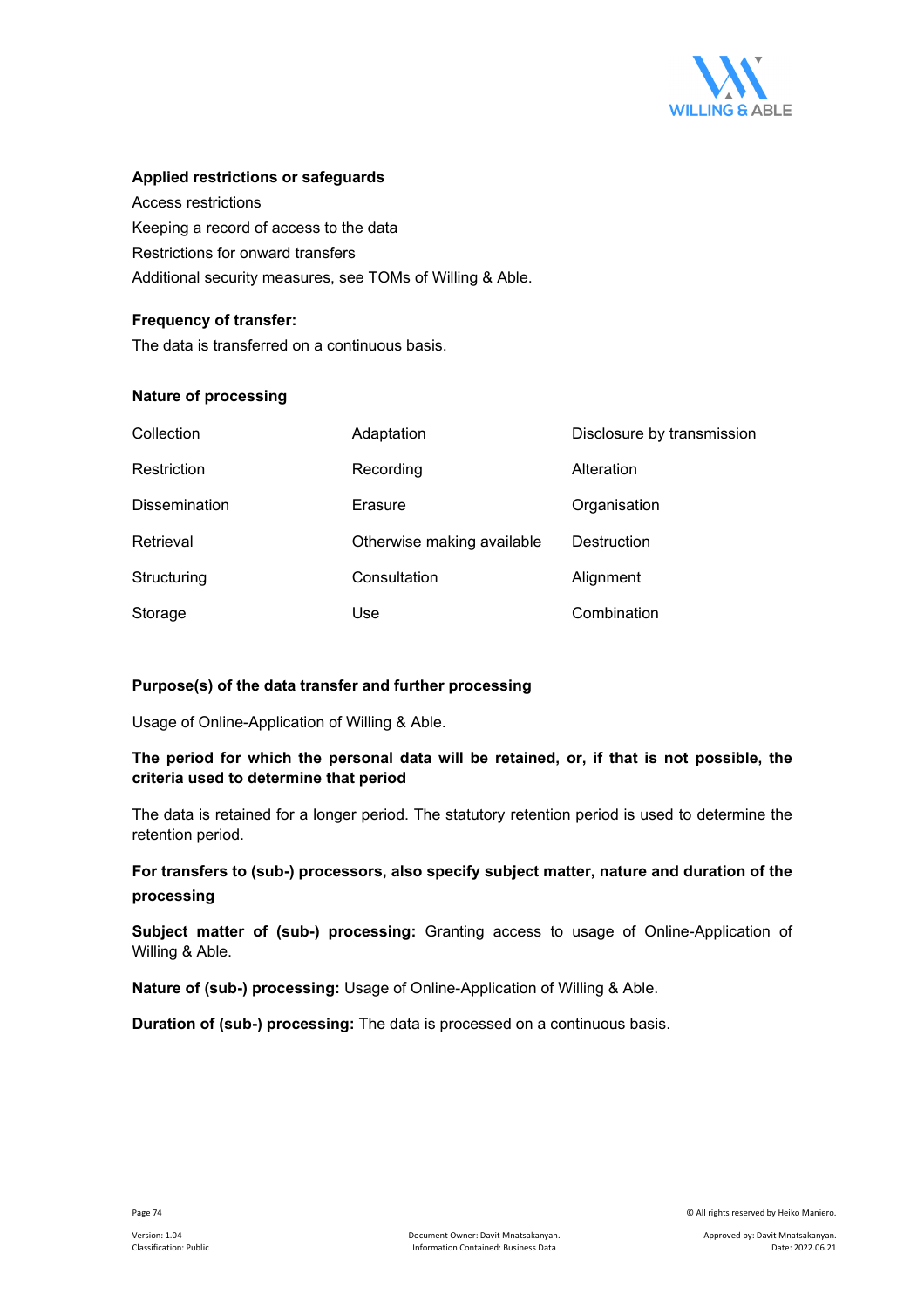

### APPENDIX 5 (Swiss Transborder Data Flow Agreement)

### **Swiss Transborder Data Flow Agreement**

by and between the PARTY 1 (hereinafter Data Exporter) and the PARTY 2 (hereinafter Data Importer)

#### **§ 1 Purpose**

This Swiss Transborder Data Flow Agreement (the Agreement) is entered into by and between the Data Exporter and the Data Importer to provide adequate protection for Personal Data in situations in which such data is transferred from the Data Exporter established in Switzerland to the Data Importer established in another country for the purposes of processing such data on behalf of the Data Exporter.

The purposes of the transfer to, and processing by, the Data Importer are described in Annex 1 to this Agreement. Annex 1 forms an integral part of this Agreement and may be amended by the Data Exporter from time to time.

#### **§ 2 Scope**

This Agreement applies to all Personal Data relating to Third Parties that is transferred (which shall include making it available for access) from the Data Exporter to the Data Importer; or processed by the Data Importer on behalf of the Data Exporter.

The catalogue of the Personal Data to be transferred and/or processed is found in Section 1 of Annex 1 to this Agreement.

#### **§ 3 Definitions**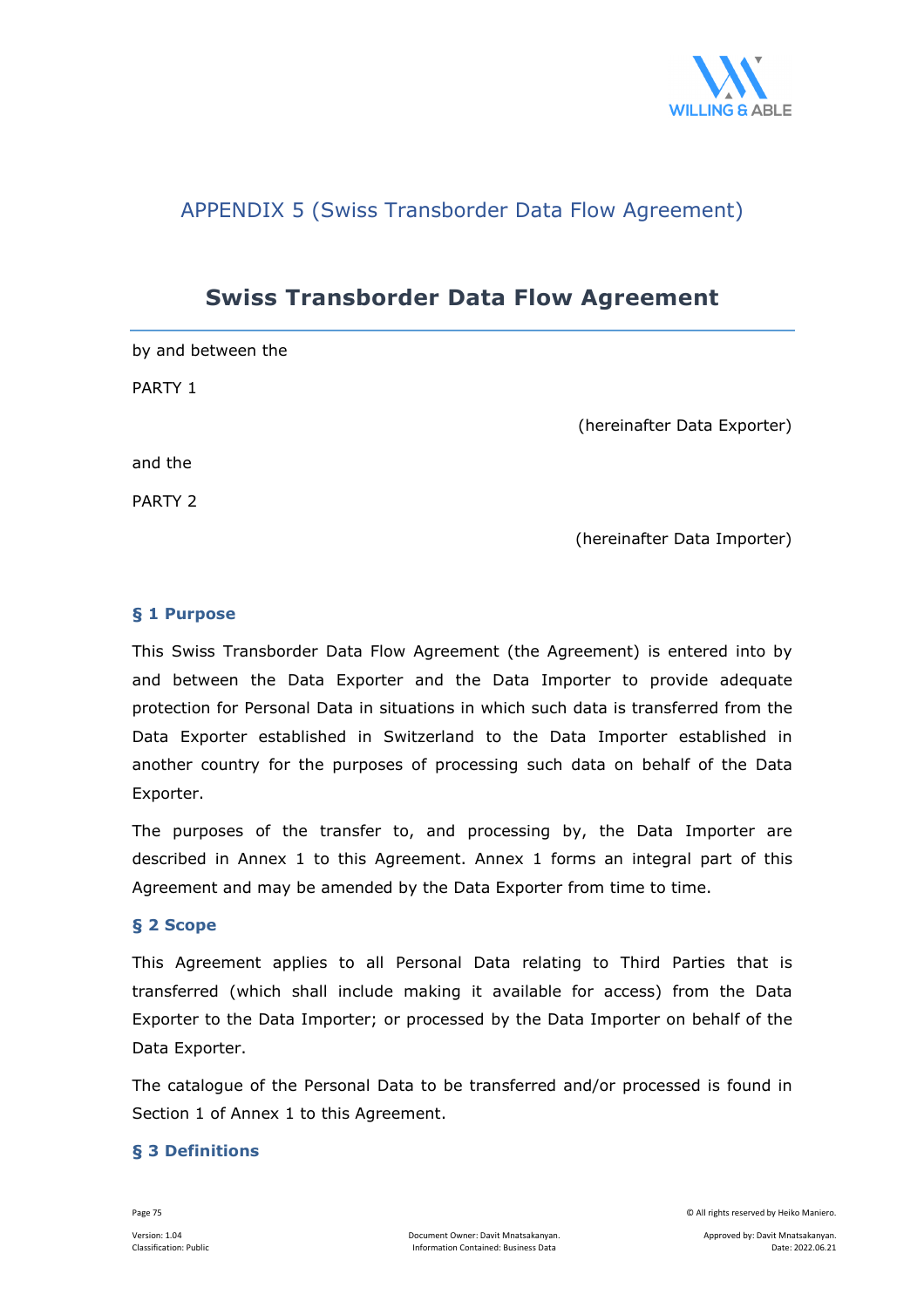

Unless defined otherwise herein, all terms shall have the same meaning as defined in the Swiss Federal Act of 19 June 1992 on Data Protection (FADP). Any reference to the FADP shall always also include a reference to the Ordinance to the FADP (the OFADP) and any other provision of the substantive Swiss Data Protection law.

For the purposes of this Agreement:

'Data Exporter' means the natural or legal person, public authority, agency or any other body established in Switzerland which alone or jointly with others determines the purposes and means of the processing of Personal Data and which transfers such data to another country for the purposes of its processing on his behalf.

'Data Importer' means a natural or legal person, public authority, agency or any other body established in another country which agrees to receive Personal Data from the Data Exporter for the purposes of processing such data on behalf of the latter after the transfer in accordance with his instructions.

'Subprocessor' means any processor engaged by the Data Importer (or by any other Subprocessor of the Data Importer) who agrees to receive from the Data Importer (or from any other Subprocessor of the Data Importer) Personal Data exclusively intended for processing on behalf of the Data Exporter after the transfer in accordance with his instructions and the terms of the written subcontract.

#### **§ 4 Obligations of the Data Exporter**

The Data Exporter warrants that the Personal Data to be transferred has been collected and processed in accordance with the requirements of the FADP. The Data Exporter further warrants that the transfer of the Personal Data and the processing of such data by the Data Importer as set forth in this Agreement is admissible under the FADP and the Data Exporter undertakes that the transfer is made in accordance with the FADP.

The Data Exporter shall verify that the Technical and Organizational Measures, as required by Art. 7 para. 1 FADP and Art. 8 et seq. OFADP, undertaken by the Data Importer (that are known to the data exporter) are sufficient to protect the transferred Personal Data from any unauthorized processing. The Technical and Organizational Measures form an integral part of this Agreement and may be amended by the Data Exporter from time to time.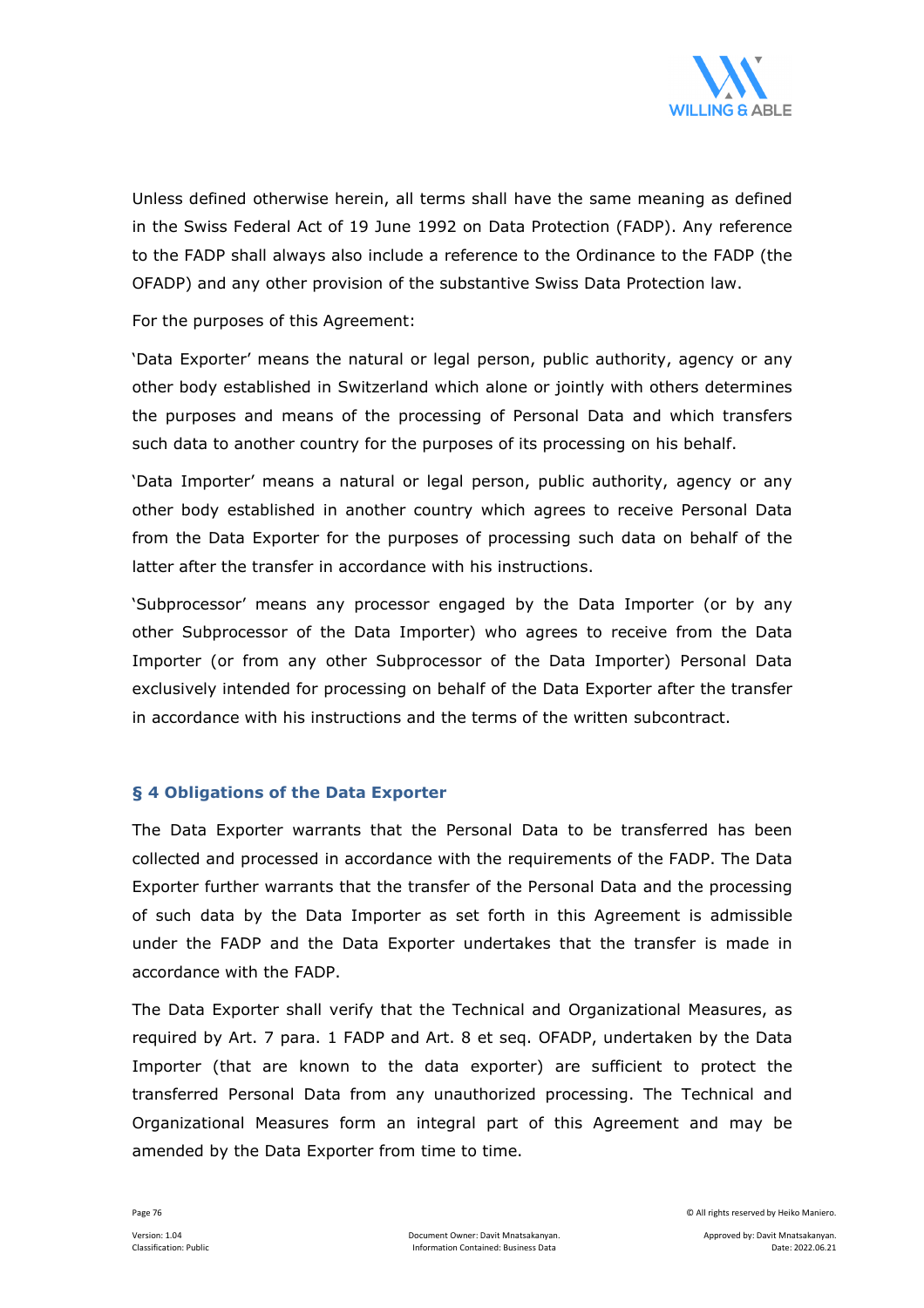

#### **§ 5 Obligations of the Data Importer**

The Data Importer undertakes and warrants that it will process any and all Personal Data received from or made available by the Data Exporter or derived from such data

- (1) solely on behalf and solely for the purposes of the Data Exporter as set forth in Section 2 of Annex 1 or as otherwise expressly provided for by the Data Exporter or agreed with the Data Exporter;
- (2) in accordance with the instructions of the Data Exporter which may be given by any means, including e-mail; and
- (3) in compliance with this Agreement.

The Data Importer undertakes, prior to any processing, appropriate Technical and Organizational Measures as defined by the FADP (particularly Art. 7 para. 1 FADP and Art. 8 et seq. OFADP) to protect the transferred Personal Data from unauthorized processing, including any processing not expressly authorized by this Agreement and including accidental loss or destruction of, or damage to, such Personal Data.

The Data Importer will promptly inform, and cooperate with, the Data Exporter

- (1) if it believes that it may no longer be able, or no longer is able, to comply with this Agreement, particularly in case it receives or must reasonably expect to receive a request or order of a competent authority requiring it to disclose, or refrain from further processing, some or all Personal Data to which this Agreement applies; or
- (2) if any accidental or unauthorized access has occurred.

The Data Importer shall not subcontract any of its processing operations performed on behalf of the Data Exporter under this Agreement without the prior written consent of the Data Exporter.

In the event of subprocessing, the Data Importer undertakes that

- (1) it has previously informed the Data Exporter and obtained its prior written consent;
- (2) the subcontracting of the processing of Personal Data may only consist of the processing operations agreed in this Agreement;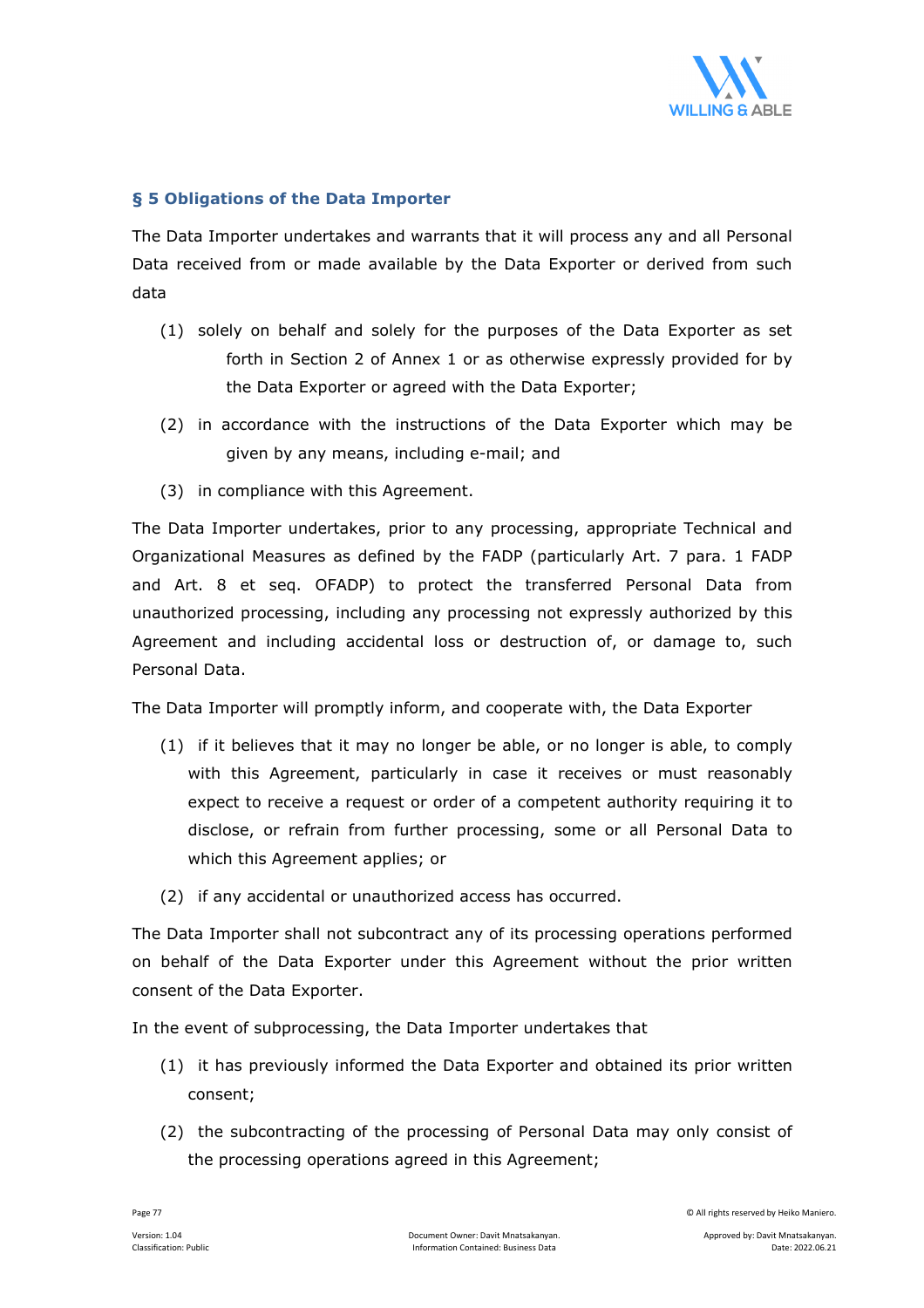

- (3) Data Importer and Subprocessor shall sign an Agreement which will impose the same obligations on the Subprocessor as those imposed on the Data Importer under this Agreement;
- (4) it will promptly send a copy of any Subprocessor Agreement it concludes under this Agreement to the Data Exporter.

Where the Subprocessor fails to fulfil its Data Protection obligations under such written agreement, the Data Importer shall remain fully liable to the Data Exporter for the performance of the Subprocessor's obligations under such agreement.

#### **§ 6 Rights of Persons Affected**

The Data Exporter is responsible that the Persons Affected are provided with their right of information (right of access), correction, blocking, suppression or deletion, as available under the FADP. The Data Importer (and any Subprocessor) will fully and without delay cooperate with the Data Exporter in, and provide to the Data Exporter the necessary services for, fulfilling such requests or inquiries of Persons Affected.

#### **§ 7 Term and Termination**

This Agreement shall be binding between the parties upon execution by both parties and shall remain in place for an indefinite period of time. Each party may terminate this Agreement at any time with immediate effect by providing a written notice. The Data Exporter may also suspend the transfer of Personal Data and/or its processing at any time.

Upon termination of this Agreement for whatever reason, the Data Importer (and any Subprocessor) shall,

- (1) immediately return any Personal Data and copies thereof to which this Agreement applies, including the Personal Data transferred by the Data Exporter; and, to the extent this is not possible,
- (2) destroy such Personal Data and copies thereof, and certify to the Data Exporter in writing that it has done so;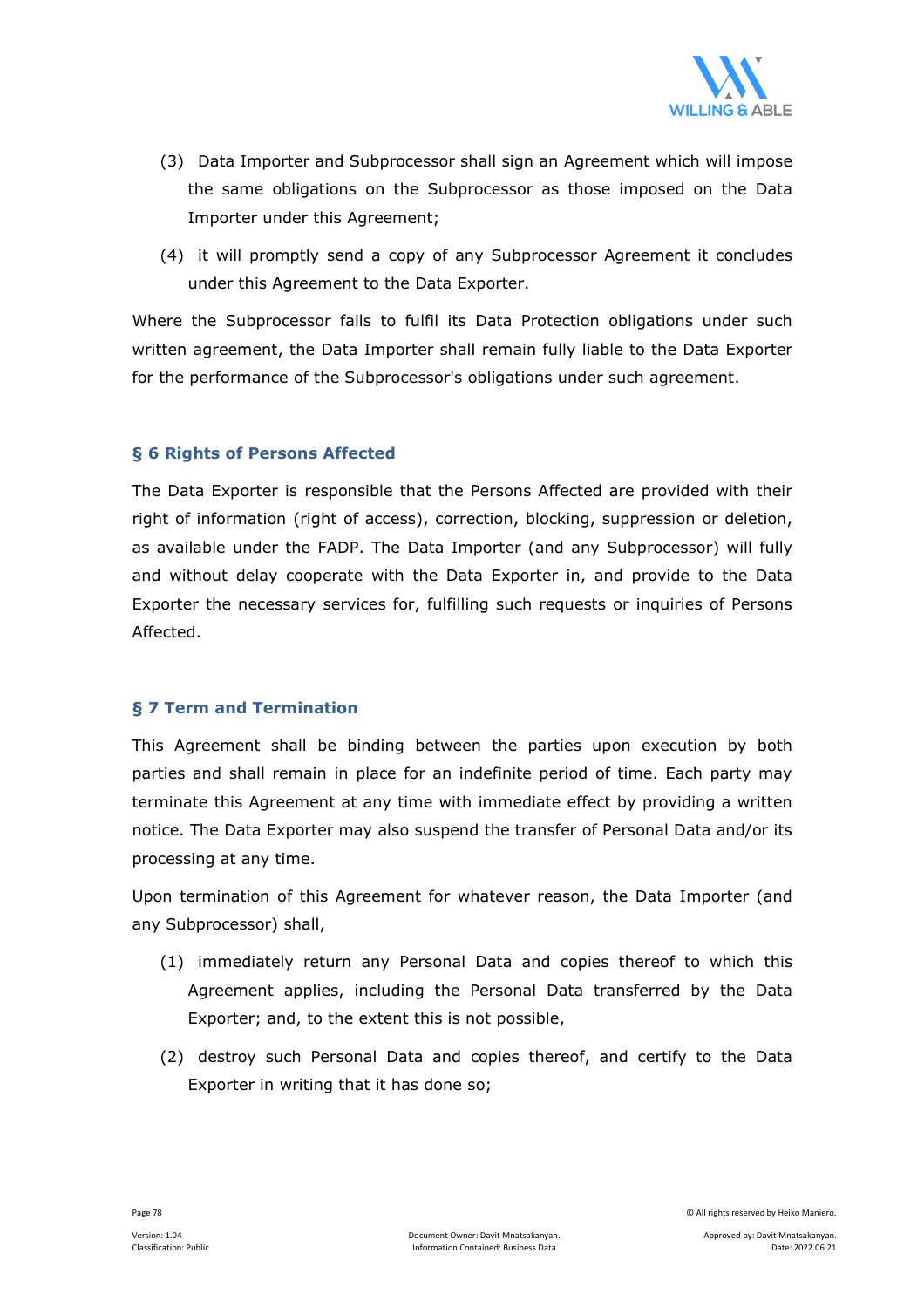

unless legislation imposed upon the Data Importer prevents it from returning or destroying all or parts of the Personal Data to which this Agreement applies, in which case the Data Importer informs the Data Exporter and undertakes to keep such Personal Data confidential and not actively process it anymore.

Upon termination of this Agreement, any other contract signed by the Data Importer and the Subprocessor for the purposes of processing and transferring Personal Data under this Agreement shall be terminated automatically. This, however, does not concern any other contract signed by the Data Exporter and Data Importer for other purposes.

#### **§ 8 Miscellaneous**

Each party will provide any court or supervisory agency, and the Data Exporter will provide any Person Affected, a copy or the Content of this Agreement upon its request or if required by law.

The rights and obligations of each party to this Agreement are without prejudice and notwithstanding to any other rights and obligations the parties may or may not have under other agreements. This Agreement does not regulate the consequences that the execution of a right and performance of an obligation under this Agreement may have under another relationship among the parties.

Persons Affected may raise damages and other claims pursuant to the FADP relating to the transfer and/or processing of their Personal Data under this Agreement against either party.

This Agreement may only be modified in writing. The parties shall not assign this Agreement or any rights or obligations hereunder to any Third Party without the prior written consent of the other party.

This Agreement (and any Agreement signed by the Data Importer and any Subprocessor for the purposes of processing and transferring Personal Data under this Agreement) shall be governed by and construed in accordance with the substantive laws of Switzerland. Any dispute arising out of or in connection with this Agreement (or any subprocessor Agreement signed by the Data Importer and any Subprocessor for the purposes of processing and transferring Personal Data under this Agreement) or breach thereof, shall be exclusively settled by the ordinary courts at the seat of the Data Exporter in Switzerland.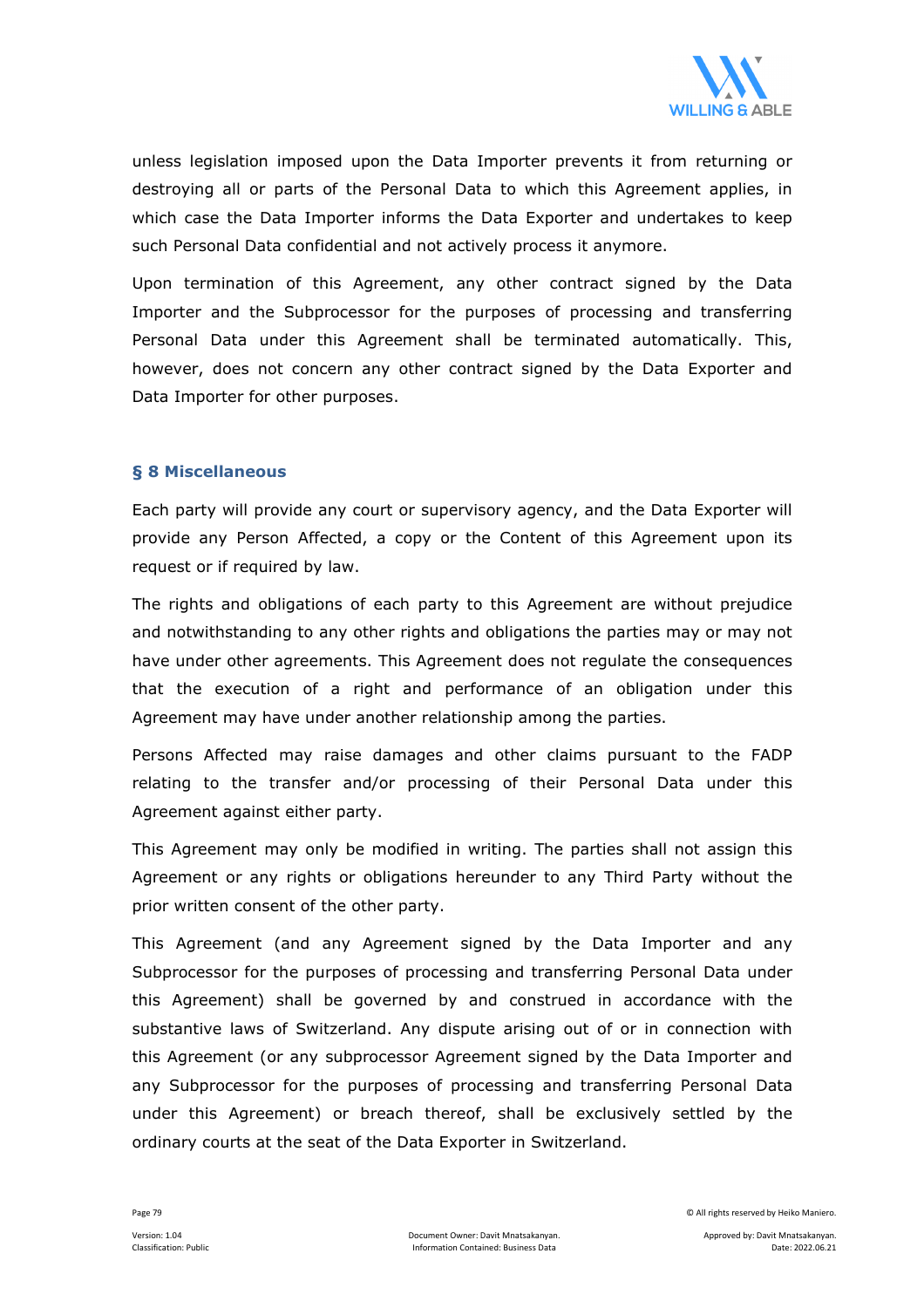

#### **ANNEX1 TO THE SWISS TRNSBOARDER DATA FLOW AGREEMENT**

Description of the Transfer and Processing

#### **1. Catalogue of Personal Data to be transferred and processed:**

Data Subjects: Subscribers, Potential Subscribers, Employees, Employees of Third Parties, Business Partners, Suppliers, Communication Participants, Contractual Partners, Service Providers, Consultants, Freelancers, Authorized Agents, Data Protection Officers.

#### **2. Purpose(s) of the transfer and processing:**

Provision and use of SaaS Application(s).

#### **3. Categories of the Persons Affected:**

Subscribers, Potential Subscribers, Employees, Employees of Third Parties, Business Partners, Suppliers, Communication Participants, Contractual Partners, Service Providers, Consultants, Freelancers, Authorized Agents, Data Protection Officers, HR Contact Persons, Names, Address Data, Contact Information, Location data, Identification numbers, Online identifiers, Security identifiers, Other Identifiers, Factors specific to the economic identity.

#### **4. Persons who may access or receive the Personal Data:**

Employees of the Subscriber.

Employees of the Provider and its subsidiaries.

Subprocessors.

Page 80 © All rights reserved by Heiko Maniero.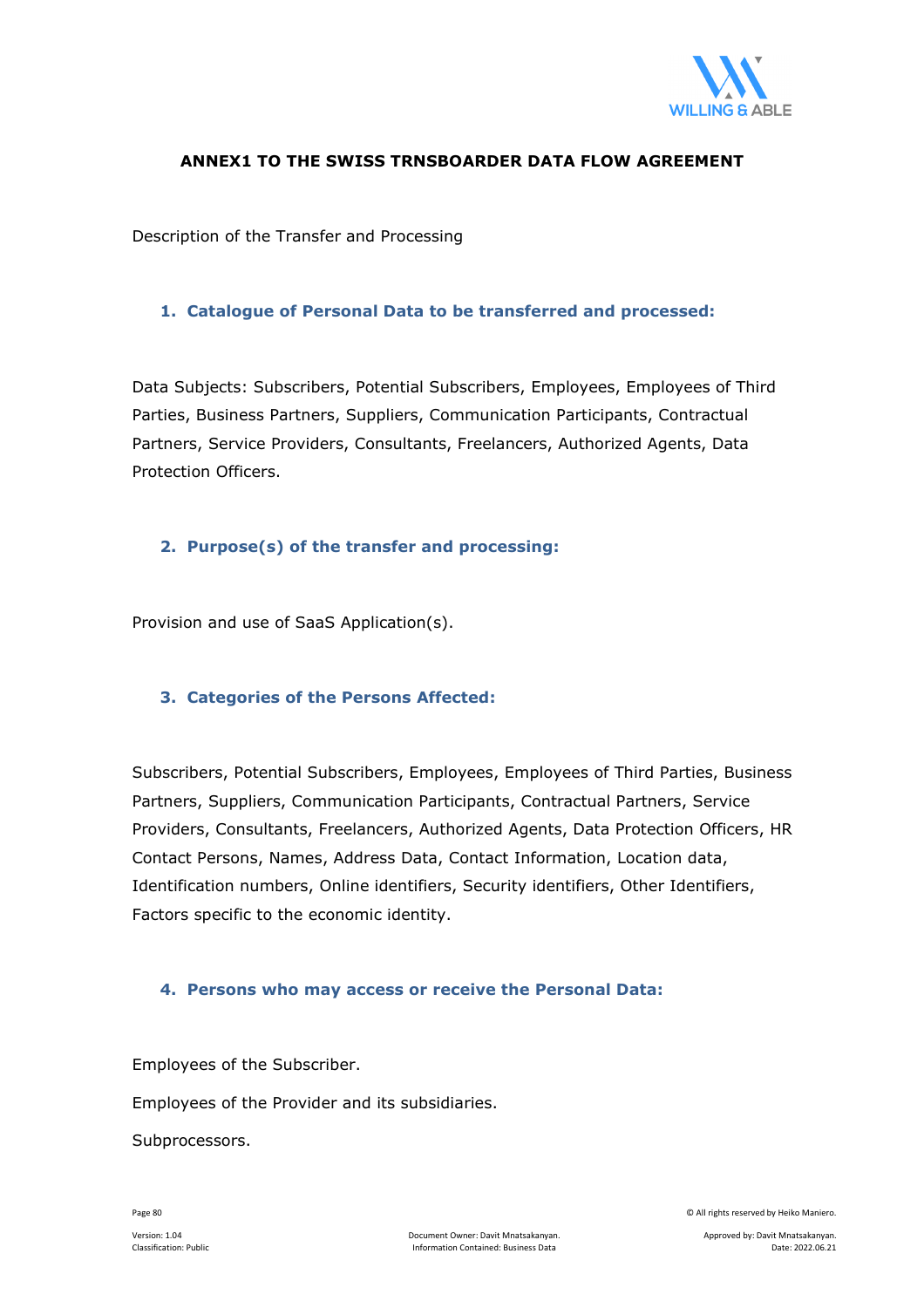

#### **5. Data Protection registration information of the Data Exporter:**

None.

#### **6. Additional useful information:**

None.

#### **7. Contact Information for Data Protection Inquiries:**

Shop 141, Building 25,  $1^{st}$  Floor Code of legal entity<br>Norashen, Ajapnyak TPAN: 01 292739 Norashen, Ajapnyak Yerevan, 0036 <br>Republic of Armenia **Insurer's code: 49117503**<br>E-Mail: info@willing-able.com Managing Director: **Davit Mnatsakanyan** 

Willing & Able Operations LLC<br>Shop 141, Building 25, 1<sup>st</sup> Floor Code of legal entity: 51649254 E-Mail: info@willing-able.com

Page 81 © All rights reserved by Heiko Maniero.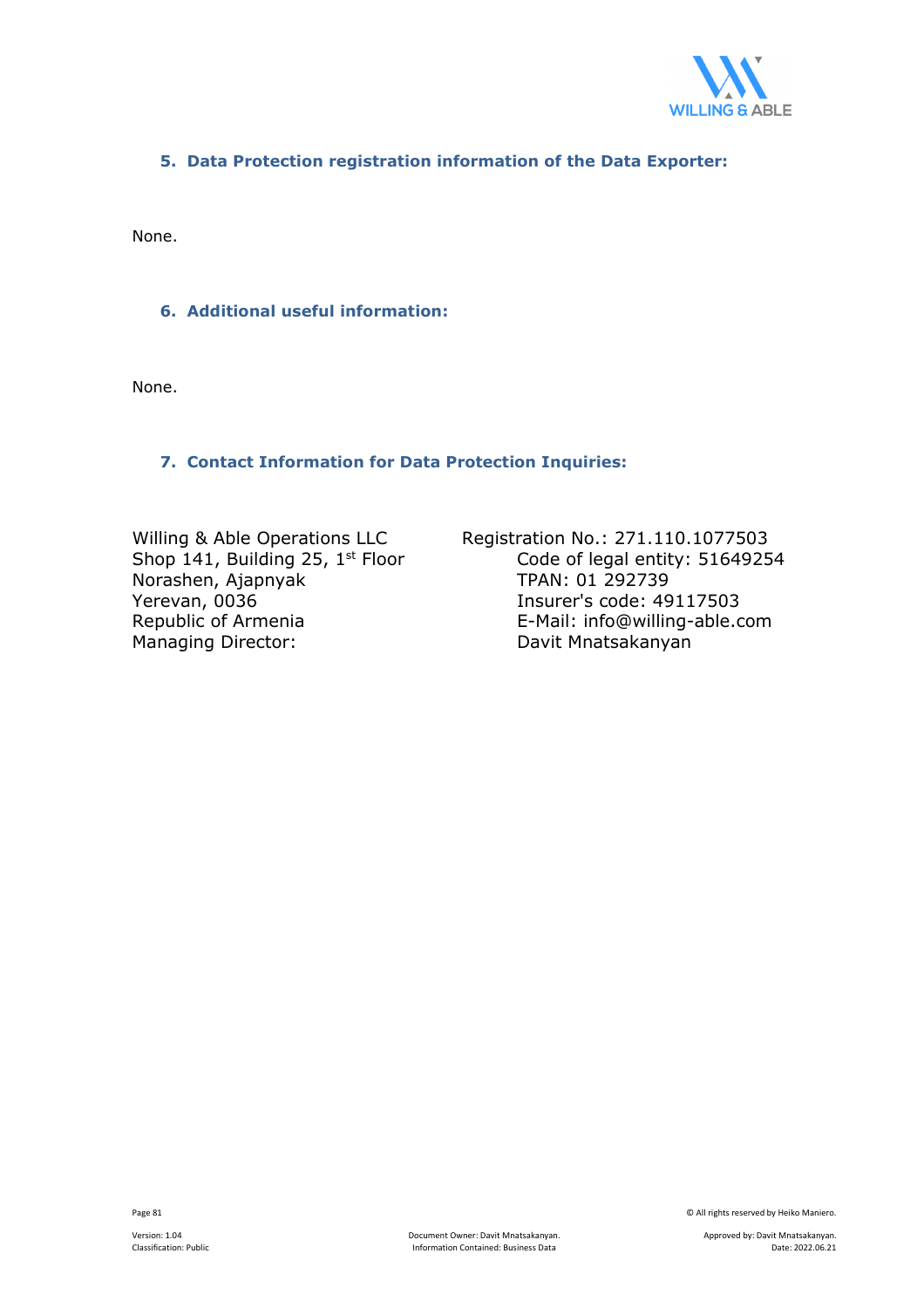

APPENDIX 6 (Joint Controllership Agreement between the Provider and FranchisePartner or Subscription Partner)

# **Joint Controllership Agreement between the Provider and FranchisePartner or Subscription Partner in accordance with Art. 26 GDPR**

between

the Provider

(hereinafter referred to as "**Controller 1**")

and

the FranchisePartner

or the SubscriptionPartner

(hereinafter referred to as "**Controller 2**")

#### **Preamble**

The controllers have jointly defined the purposes and means of processing described in this agreement. In this respect, they qualify as joint controllers within the meaning of Art. 26(1), 4 No. 7 GDPR. This Agreement governs the rights and obligations of the two controllers with respect to joint controllership.

The following Agreement shall apply only to activities and services that are jointly managed, provided or otherwise incorporated by both controllers.

#### **§ 1 Definitions**

The legal definitions from Art. 4 GDPR shall apply. In addition, the following definitions are applicable to this agreement:

**Main Contract** is any Agreement between the two controllers, in which other contractual obligations of the controllers are specified.

**Contractor** is any processor or other service provider within the meaning of Art. 28 or Chapter V GDPR whose services are required and/or used by the respective controller for the provision or performance of tasks that are specified in this Agreement or in the Main Contract.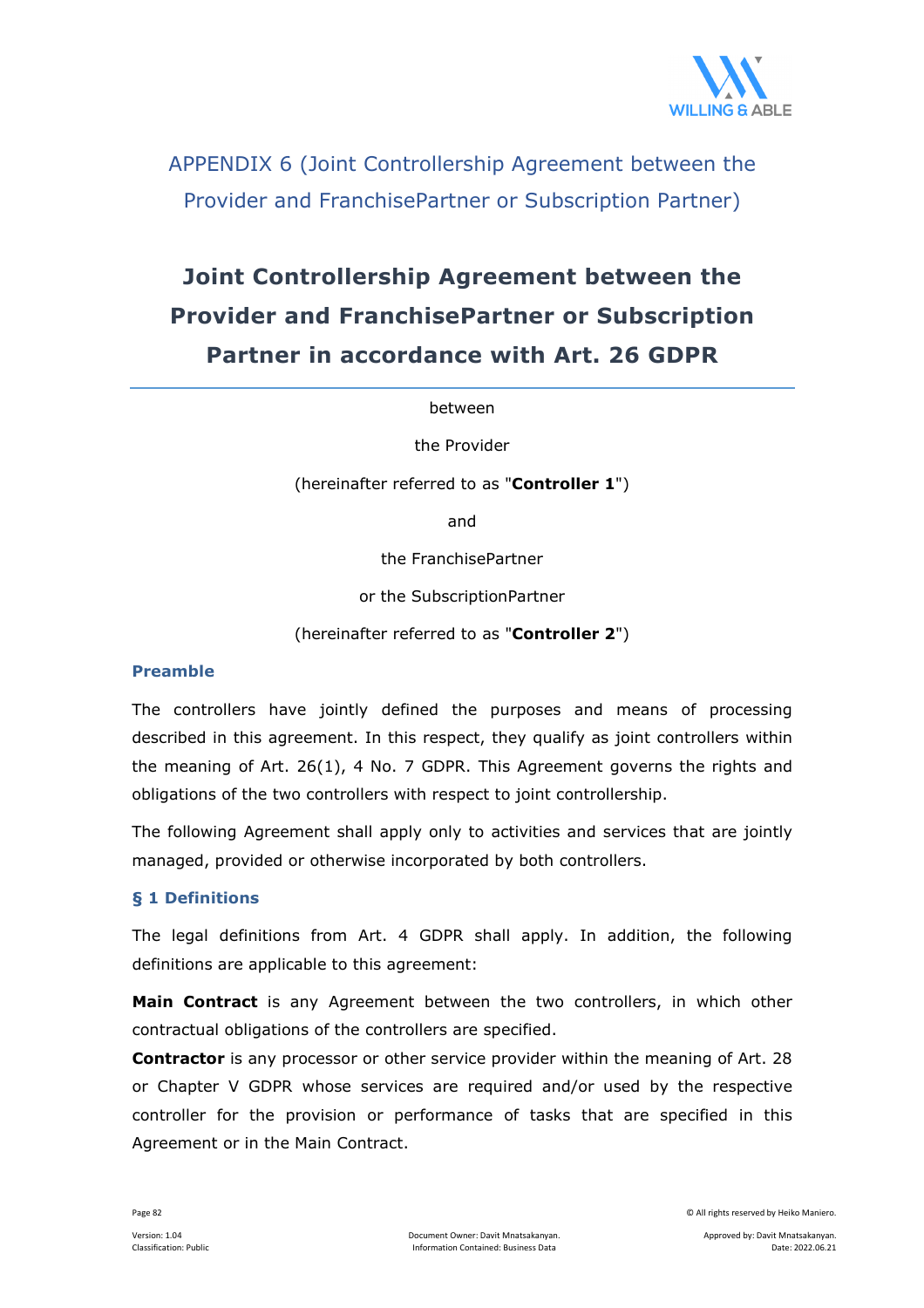

**Third Country** is any country outside the European Union (EU) or the European Economic Area (EEA).

**Secure Data Deletion** means repeated overwriting of a data carrier, partitions, or individual files with random characters or characters that match a particular pattern that ensures that previously stored data is unrecoverable.

**Data Carrier Destruction** is the physical destruction of a data carrier.

#### **§ 2 Subject Matter of Processing**

- 2.1 The subject matter of processing is specified in the Main Contract. All mutually deliverables are governed exclusively by the Main Contract.
- 2.2 The purpose of joint Personal Data processing is: Providing of SaaS Applications to achieve a mutual benefit.
- 2.3 Processed categories of Personal Data are: Subscribers, Potential Subscribers, Employees, Employees of Third Parties, Business Partners, Suppliers, Communication Participants, Contractual Partners, Service Providers, Consultants, Freelancers, Authorized Agents, Data Protection Officers, HR Contact Persons, Names, Address Data, Contact Information, Location data, Identification numbers, Online identifiers, Security identifiers, Other Identifiers, Factors specific to the economic identity.

#### **§ 3 Duration of the Agreement**

- 3.1 The duration of this Agreement is based on the duration of the Main Contract. This Agreement ends simultaneously with the Main Contract.
- 3.2 The right to termination without notice due to material breach of this Agreement remains unaffected.
- 3.3 Termination requires prior written notice to be effective.

#### **§ 4 Extraordinary Termination**

4.1 Both controllers may terminate this Agreement at any time without notice in the event that the other controller seriously breaches any laws or regulations on Data Protection which are valid in the European Union or Member States, or other provisions of this Agreement. A serious breach is, inter alia, if a controller has not fulfilled all obligations set out in this Agreement.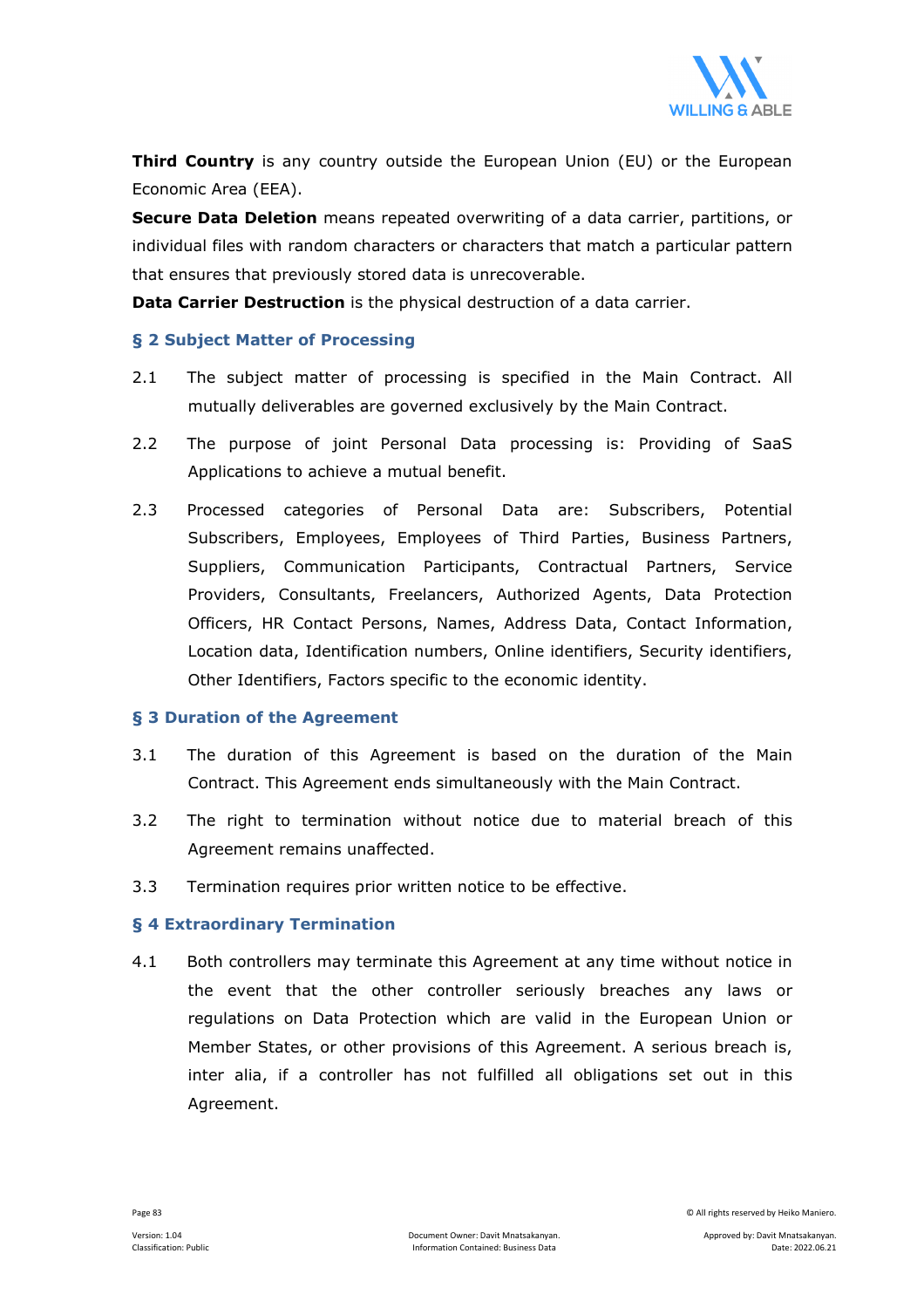

4.2 In case of any breach by one of the controllers, the other controller shall set a reasonable deadline for remedy. If the remedy does not occur in time, the latter is entitled to extraordinary termination.

#### **§ 5 Allocation of Responsibilities**

- 5.1 Each controller ensures compliance with all laws and legal provisions applicable, in particular, the legality of the operations performed when processing Personal Data. However, both controllers shall be equally responsible for the lawfulness of joint processing.
- 5.2 The location of Controller 1 shall be deemed to be the Principal place of business and reference for determination of the competent supervisory authority.

#### **§ 6 Ensuring Transparency Information & Data Subject Rights**

- 6.1 Controller 1 provides the Data Subject with the transparency information required under Art. 13 and 14 GDPR.
- 6.2 Both controllers shall implement Technical and Organizational Measures to fulfil, within the statutory time limits, the rights of the Data Subjects resulting from Chapter III GDPR.
- 6.3 Controller 1 undertakes to provide the Data Subject with the information to which they are entitled according to Art. 15 GDPR and shall ensure that the Data Subject's rights can be exercised in full.
- 6.4 Controller 1 acts as a contact point for Data Subjects.

#### **§ 7 Provision According to Art. 26 (2) Sentence 2 GDPR**

Controller 1 provides the Data Subjects with the substance of this Agreement in a transparent manner. This means, that the complete language of this Agreement is made available to the public as an Appendix to the SaaS Subscription and Data Processing Agreement.

#### **§ 8 Processing Activities and Functionality of the SaaS Applications**

8.1 Controller 1 is responsible for all processing activities and all functionality implemented or provided by the SaaS Applications.

#### **§ 9 General Responsibilities of the Controllers**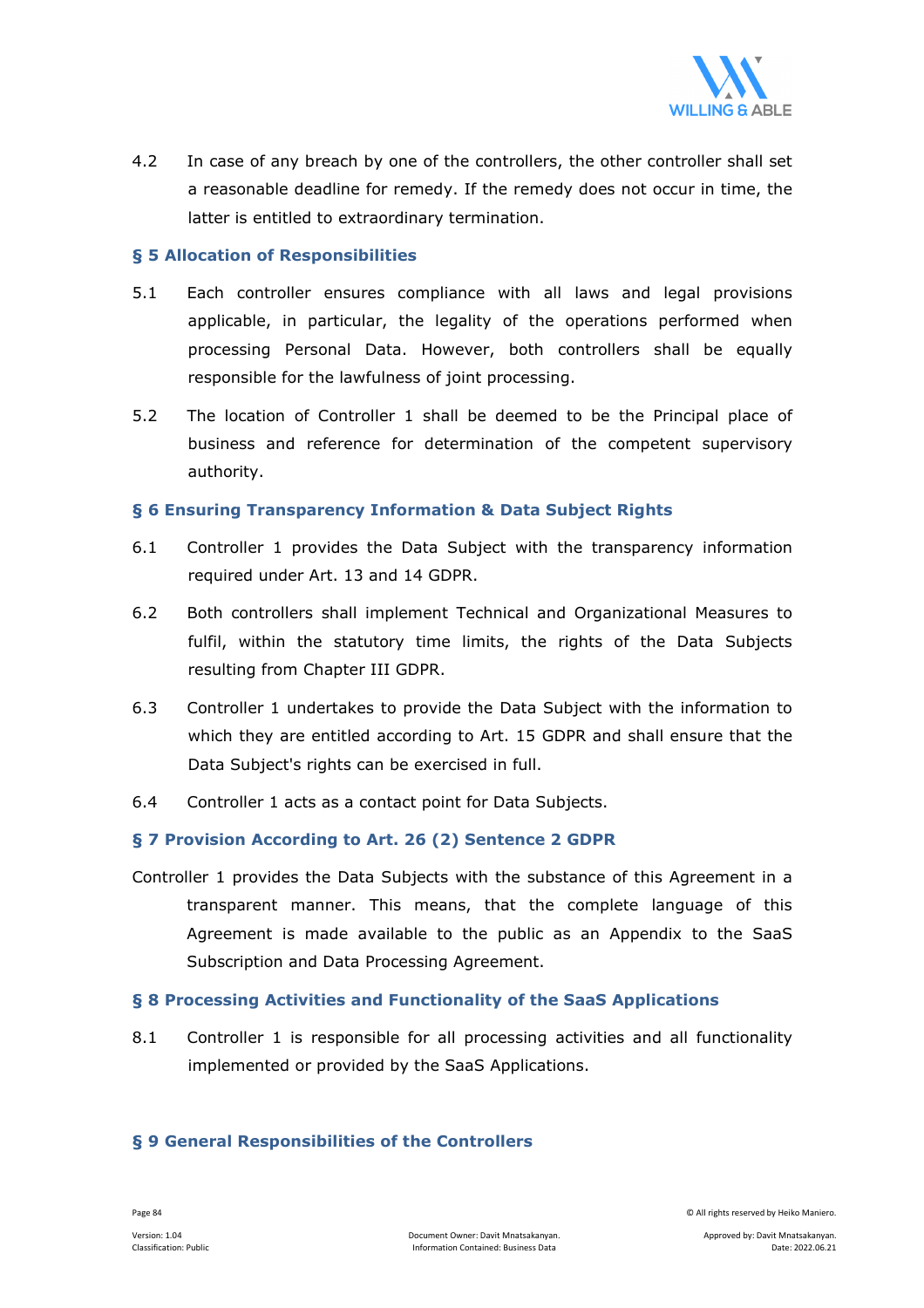

- 9.1 Controller 2 shall inform Controller 1 immediately, if any bugs, errors or irregularities are discovered by him or Third Parties during the use or examination of the SaaS Applications.
- 9.2 Each controller shall inform the other controller if Data Protection inquiries are made in connection with the other controller or joint controllership.
- 9.3 Controller 1 maintains the directory of processing activities (Art. 30 GDPR).
- 9.4 Controller 1 is responsible for the obligations resulting from Art. 33 and Art. 34 GDPR.
- 9.5 If a Data Protection Impact Assessment (hereinafter referred to as "DPIA") (Art. 35 GDPR) is required, the DPIA will be carried out by Controller 1.
- 9.6 If a Legitimate Interest Assessment (hereinafter referred to as "LIA") (Art. 6 (1) (f) GDPR) is required, the LIA will be carried out by Controller 1.
- 9.7 Each controller agrees to keep Technical and Organizational Measures of the other controller confidential as long as they are not published or otherwise made public by the other controller.
- 9.8 Insofar as required by law, the controllers shall designate a Data Protection Officer. In the absence of a legal obligation, they shall designate a contact person with the rights and duties to make decisions in regards to Data Protection. A change of the Data Protection Officer or a contact person shall be communicated to the other controller.

#### **§ 10 Ensuring Confidentiality**

- 10.1 Each controller declares that all persons entrusted by him with data processing have signed confidentiality/Data Protection agreements with the controller before commencing processing activities or are subject to statutory duty of confidentiality, and that such agreements or statutory duties continue to apply after termination of their employment, freelancer status or other contractual relationship.
- 10.2 Each controller declares that all persons engaged by him for any activities have signed agreements and are obligated to protect trade secrets, business secrets and professional secrets of the controller and Third Parties or are subject to statutory duty of confidentiality in this regard, and that such agreements or statutory duties continue to apply after termination of their employment, freelancer status or other contractual relationship.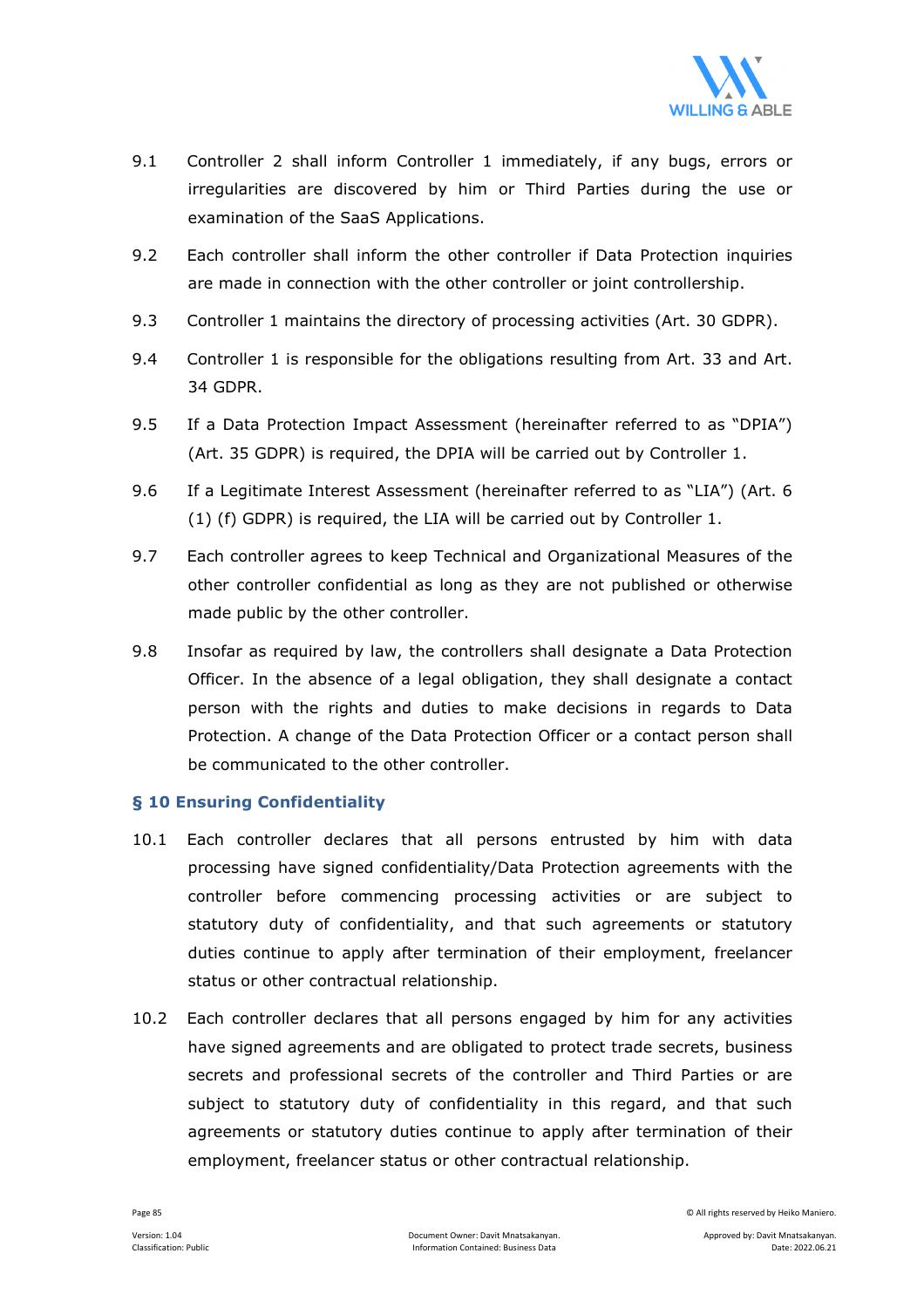

#### **§ 11 Ensuring Safety of Processing**

- 11.1 Both controllers shall organize their activities in such way that they meet the requirements of applicable IT security laws, including Data Protection laws and regulations. Each controller shall adopt appropriate Technical and Organizational Measures to safeguard Personal Data from misuse and loss and comply with the requirements of law and modern standards of Data Protection. The Technical and Organizational Measures of both controllers have been exchanged, and are checked and controlled.
- 11.2 The Technical and Organizational Measures are subject to technical progress and further development. In this regard, each controller is allowed to and shall implement from time to time alternative, but demonstrably adequate or better measures. Each controller shall ensure that the contractually agreed level of protection is not undercut.

#### **§ 12 Data Carrier Destruction and Secure Data Deletion**

- 12.1 The controllers agree that Data Carrier Destruction and Secure Data Deletion shall be carried out in accordance with GDPR.
- 12.2 When required, Controller 1 shall carry out Data Carrier Destruction and Secure Data Deletion.

#### **§ 13 Processor**

- 13.1 Each controller shall conclude an Agreement in accordance with Art. 28 GDPR or fulfil the conditions laid down in Chapter V of GDPR with each of its processors, if the processor should act within the scope of joint controllership.
- 13.2 The other controller has the right to prohibit the commissioning of a processor for important reasons. The alleged unreliability of a processor should be understood as an important reason.
- 13.3 Each processor should provide, if possible, its services in the European Union (EU) or in the European Economic Area (EEA). Where a service is provided, in whole or in part, by a processor in a Third Country, both controllers shall give their consent to the transfer of Personal Data to the Third Country.
- 13.4 Each controller shall ensure that all processors used by him have designated a Data Protection Officer, if the processor is legally obliged to do so. If there is no legal obligation to designate a Data Protection Officer, the processor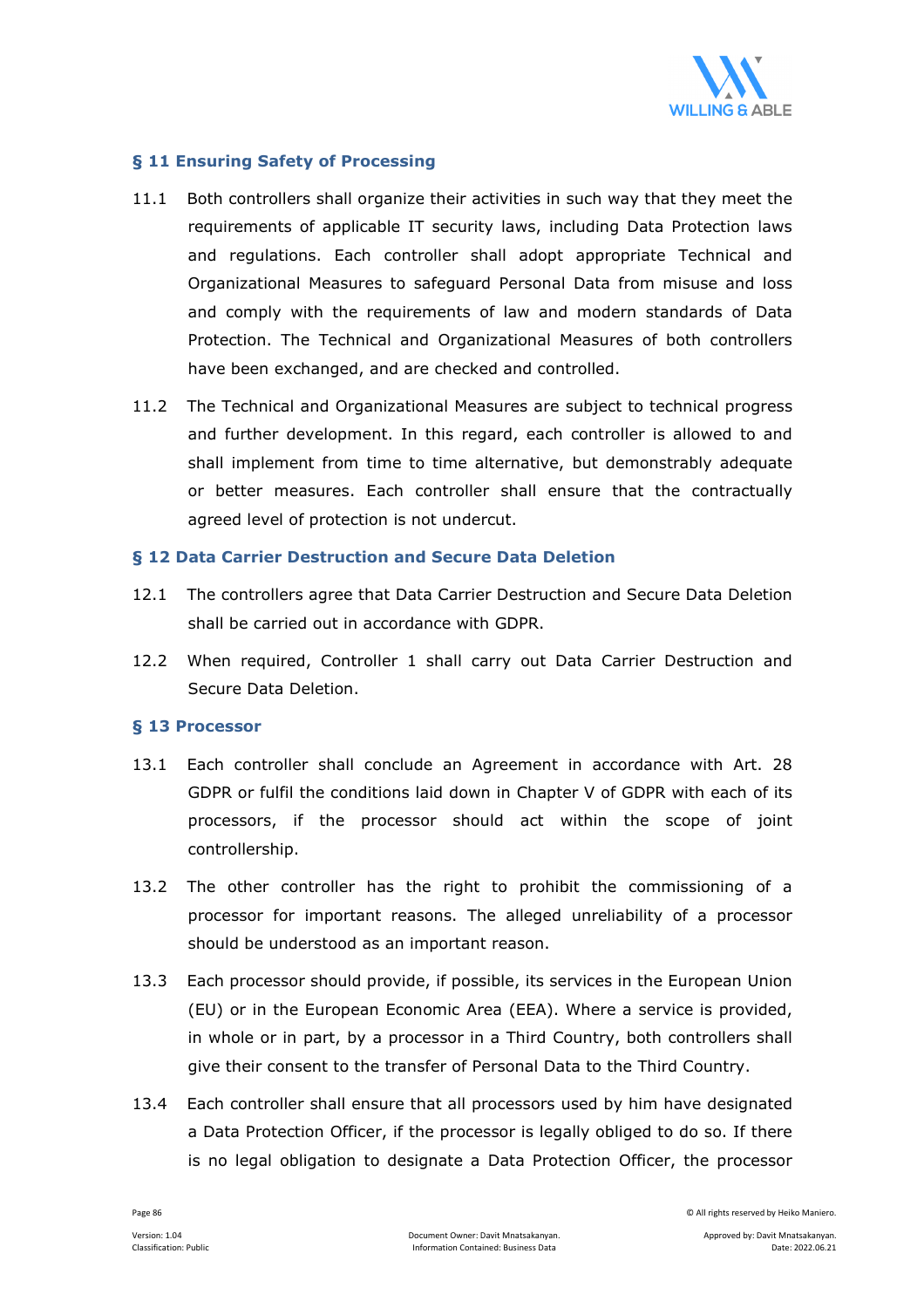

shall provide the respective controller with a contact person that has the right and obligation to make decisions on Data Protection.

#### **§ 14 Liability**

- 14.1 For damages caused to a Data Subject, both controllers are jointly liable towards the Data Subject.
- 14.2 Each controller is liable to the other controller for such damages that are attributable to him.
- 14.3 Further liability claims under applicable laws and regulations remain unaffected.

#### **§ 15 Supplement by the European Union and Member State Law**

- 15.1 In addition to the provisions of this agreement, the European Union law, in particular the General Data Protection Regulation and the Data Protection law of the Member States, apply internally between the controllers.
- 15.2 If the controllers are subject to obligations under EU or Member State law not included in this Agreement, such provisions shall automatically be deemed to have been agreed between the parties in accordance with the spirit and purpose of this Agreement as they would have been agreed upon by two controllers who are in compliance with Data Protection law.

#### **§ 16 Arbitration Clause**

- 16.1 All disputes arising out of or in connection with this Agreement or its validity shall be finally settled in accordance with the Arbitration Rules of the German Arbitration Institute (DIS) without recourse to the ordinary courts of law.
- 16.2 The arbitral tribunal shall be comprised of a sole arbitrator.
- 16.3 The seat of the arbitration is Munich, Germany. For economic reasons, both parties agree to online arbitration and will use any online meeting system provided by the arbitrator.
- 16.4 The language of the arbitration shall be German.
- 16.5 The rules of law applicable to the merits shall be German Law.
- 16.6 The parties jointly nominate the following Attorney at Law to act as the arbitrator:

#### Ulrich Baumann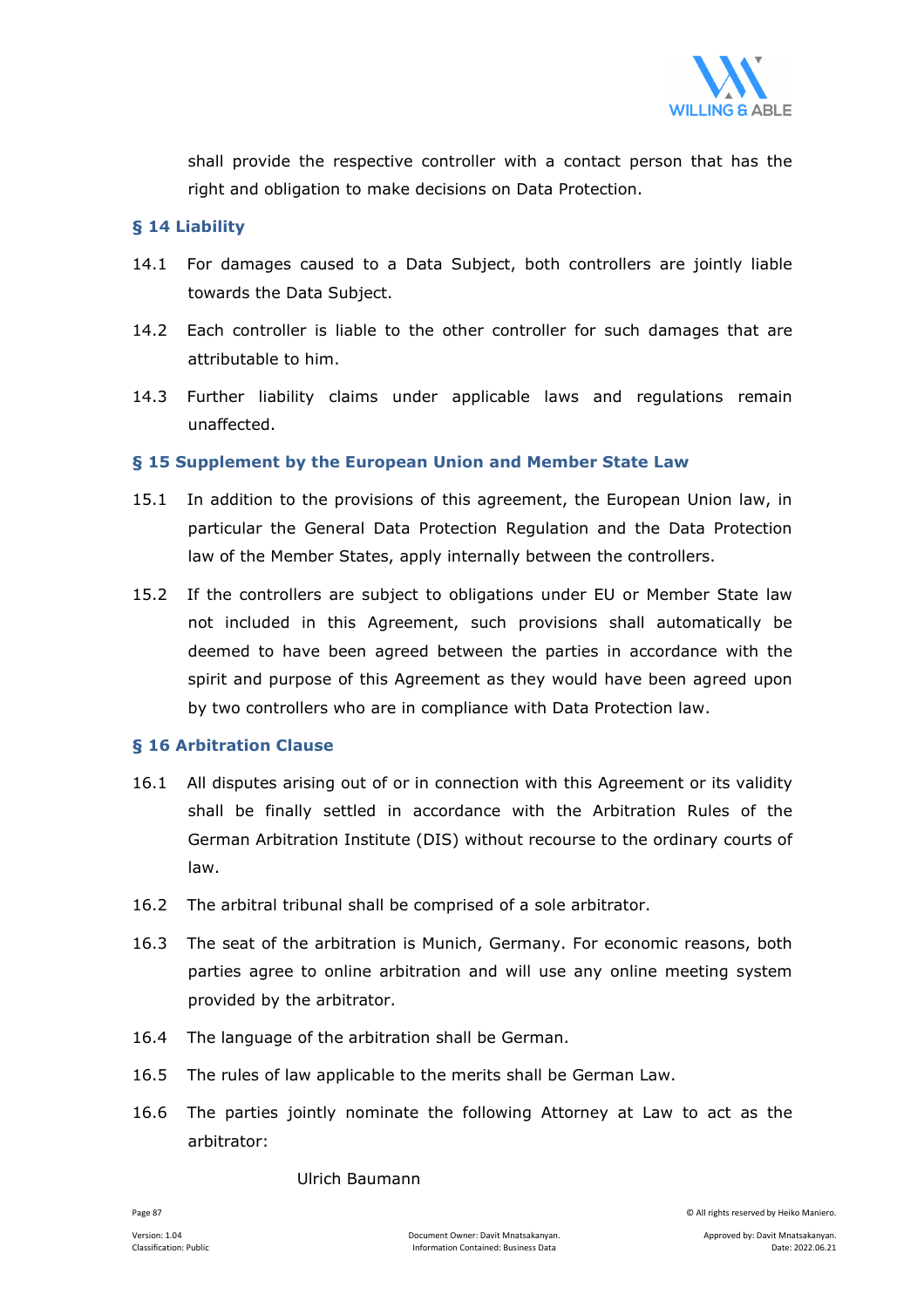

c/o CORPLEGAL Prinzregentenstr. 22 80538 Munich (Germany) Telephone: +49 (0)89 / 23 23 73 6-0 Telefax: +49 (0)89 / 23 23 73 6-91 E-Mail: mail@corplegal.de

- 16.7 The arbitrator can assign the case to another arbitrator without obtaining consent of the parties.
- 16.8 The arbitrator and contact details set out may be updated from time to time. Controller 2 hereby agrees that Controller 1 may change the arbitrator on its own discretion.

#### **§ 17 Severability Clause**

- 17.1 If any provision of this Agreement is determined by any court or other competent authority to be unlawful and/or unenforceable, the other provisions of this Agreement will continue in effect. If any unlawful and/or unenforceable provision would be lawful or enforceable if part of it were deleted, that part will be deemed to be deleted, and the rest of the provision will continue in effect, unless that would contradict the clear intention of the parties, in which case the entirety of the relevant provision will be deemed to be deleted.
- 17.2 If the Controllers disagree on a provision that is to be supplemented and necessary, they shall appeal to the Arbitral Tribunal.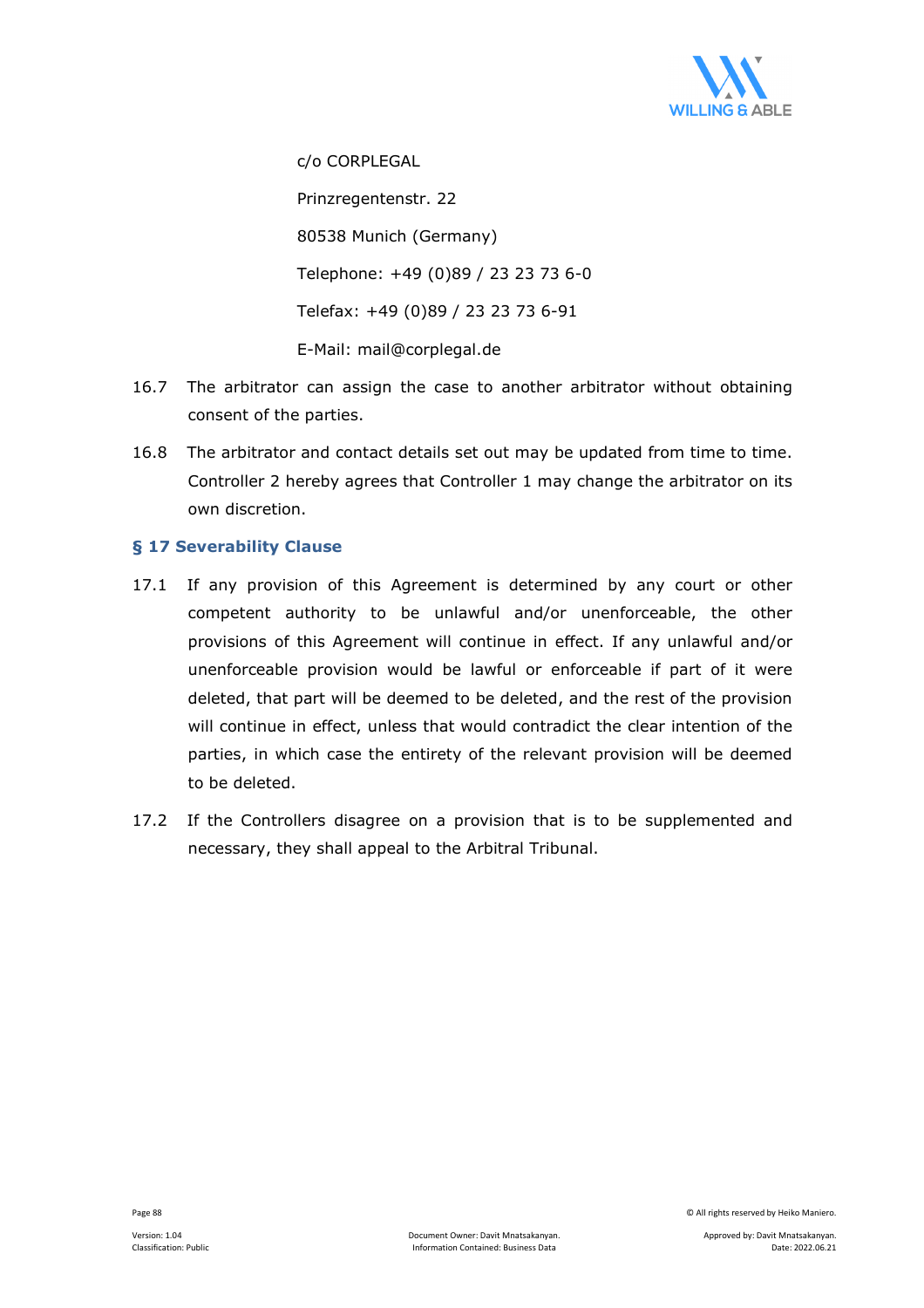

## APPENDIX 7 (Joint Controllership Agreement between the Subscribers and a Subsidiary)

# **Joint Controllership Agreement between the Subscriber and a Subsidiary in accordance with Art. 26 GDPR**

between

the Subscriber

(hereinafter referred to as "**Controller 1**")

and

the Subsidiary of the Subscriber

(hereinafter referred to as "**Controller 2**")

#### **Preamble**

The controllers have jointly defined the purposes and means of processing described in this agreement. In this respect, they qualify as joint controllers within the meaning of Art. 26(1), 4 No. 7 GDPR. This Agreement governs the rights and obligations of the two controllers with respect to joint controllership.

The following Agreement shall apply only to activities and services that are jointly managed, provided or otherwise incorporated by both controllers.

#### **§ 1 Definitions**

The legal definitions from Art. 4 GDPR shall apply. In addition, the following definitions are applicable to this agreement:

**Main Contract** is any Agreement between the two controllers, in which other contractual obligations of the controllers are specified.

**Contractor** is any processor or other service provider within the meaning of Art. 28 or Chapter V GDPR whose services are required and/or used by the respective controller for the provision or performance of tasks that are specified in this Agreement or in the Main Contract.

**Third Country** is any country outside the European Union (EU) or the European Economic Area (EEA).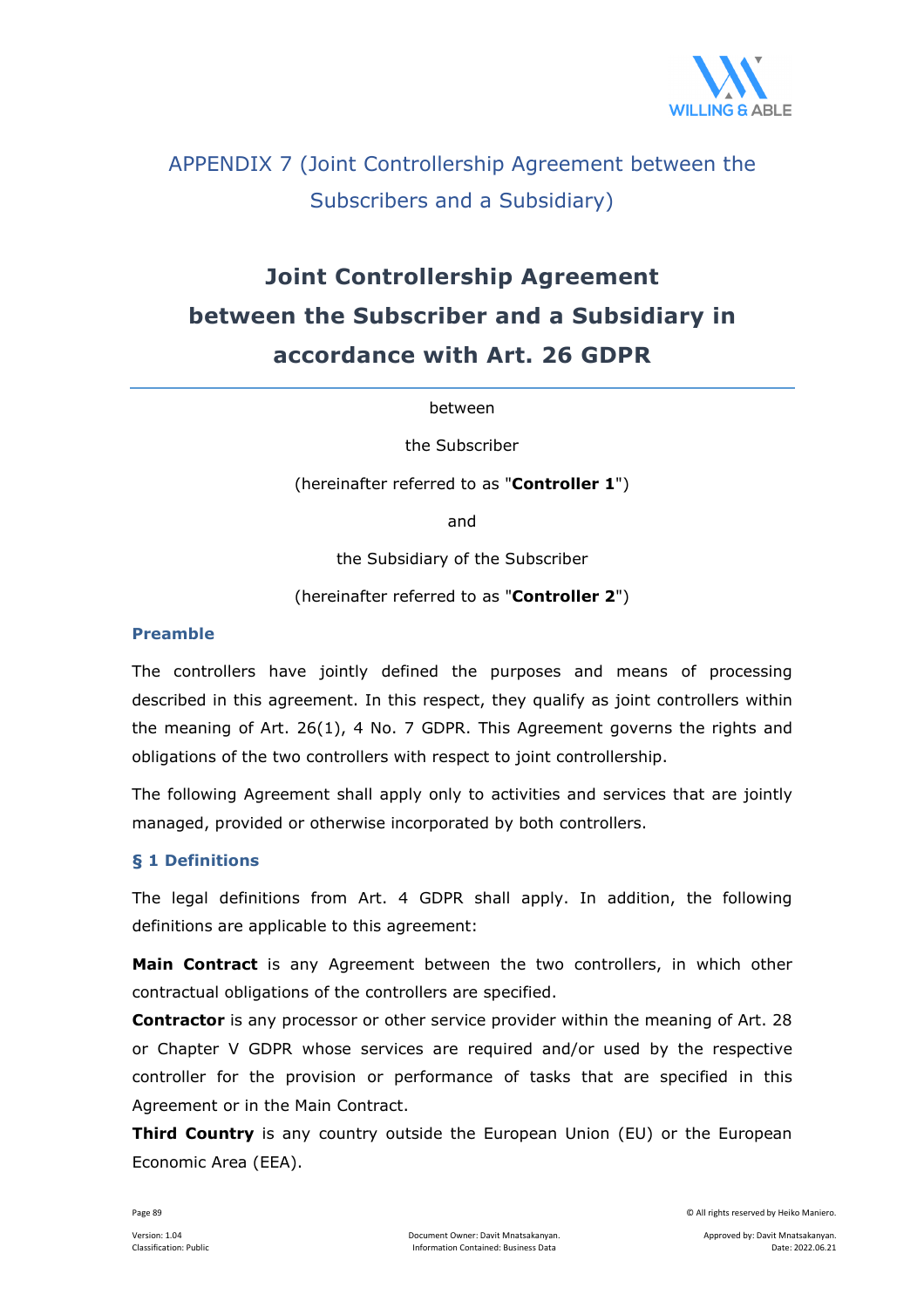

**Secure Data Deletion** means repeated overwriting of a data carrier, partitions, or individual files with random characters or characters that match a particular pattern that ensures that previously stored data is unrecoverable.

**Data Carrier Destruction** is the physical destruction of a data carrier.

#### **§ 2 Subject Matter of Processing**

- 2.1 The subject matter of processing is specified in the Main Contract. All mutually deliverables are governed exclusively by the Main Contract.
- 2.2 The purpose of joint Personal Data processing is: Joint usage of SaaS Applications.
- 2.3 Processed categories of Personal Data are: Subscribers, Potential Subscribers, Employees, Employees of Third Parties, Business Partners, Suppliers, Communication Participants, Contractual Partners, Service Providers, Consultants, Freelancers, Authorized Agents, Data Protection Officers, HR Contact Persons, Names, Address Data, Contact Information, Location data, Identification numbers, Online identifiers, Security identifiers, Other Identifiers, Factors specific to the economic identity.

#### **§ 3 Duration of the Agreement**

- 3.1 The duration of this Agreement is based on the duration of the Main Contract. This Agreement ends simultaneously with the Main Contract.
- 3.2 The right to termination without notice due to material breach of this Agreement remains unaffected.
- 3.3 Termination requires prior written notice to be effective.

#### **§ 4 Extraordinary Termination**

- 4.1 Both controllers may terminate this Agreement at any time without notice in the event that the other controller seriously breaches any laws or regulations on Data Protection which are valid in the European Union or Member States, or other provisions of this Agreement. A serious breach is, inter alia, if a controller has not fulfilled all obligations set out in this Agreement.
- 4.2 In case of any breach by one of the controllers, the other controller shall set a reasonable deadline for remedy. If the remedy does not occur in time, the latter is entitled to extraordinary termination.

#### **§ 5 Allocation of Responsibilities**

Page 90 © All rights reserved by Heiko Maniero.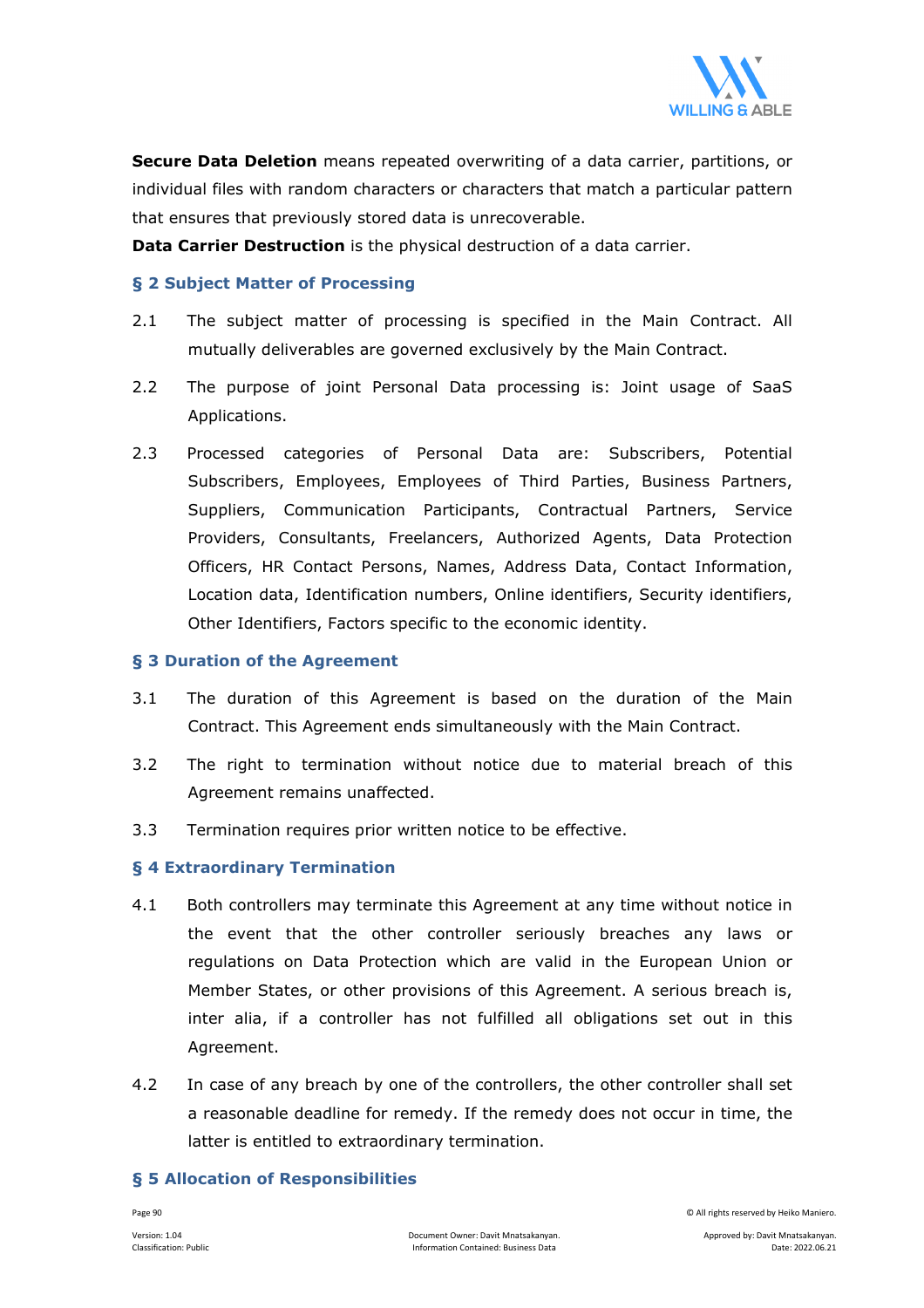

- 5.1 Each controller ensures compliance with all laws and legal provisions applicable, in particular, the legality of the operations performed when processing Personal Data. However, both controllers shall be equally responsible for the lawfulness of joint processing.
- 5.2 The location of Controller 1 shall be deemed to be the Principal place of business and reference for determination of the competent supervisory authority.

#### **§ 6 Ensuring Transparency Information & Data Subject Rights**

- 6.1 The transparency information required under Art. 13 and 14 GDPR is published by the Provider of the SaaS Application.
- 6.2 Both controllers shall implement Technical and Organizational Measures to fulfil, within the statutory time limits, the rights of the Data Subjects resulting from Chapter III GDPR.
- 6.3 Controller 1 undertakes to provide the Data Subject with the information to which they are entitled according to Art. 15 GDPR and shall ensure that the Data Subject's rights can be exercised in full.
- 6.4 Controller 1 acts as a contact point for Data Subjects.

#### **§ 7 Provision According to Art. 26 (2) Sentence 2 GDPR**

Controller 1 provides the Data Subjects with the substance of this Agreement in a transparent manner. This means, that the complete language of this Agreement is made available to the public as an Appendix to the SaaS Subscription and Data Processing Agreement.

#### **§ 8 Processing Activities and Functionality of the SaaS Applications**

8.1 Controller 1 is responsible for all processing activities and all functionality implemented or provided by the SaaS Applications.

#### **§ 9 General Responsibilities of the Controllers**

- 9.1 Controller 2 shall inform Controller 1 immediately, if any bugs, errors or irregularities are discovered by him or Third Parties during the use or examination of the SaaS Applications.Each controller shall inform the other controller if Data Protection inquiries are made in connection with the other controller or joint controllership.
- 9.3 Controller 1 maintains the directory of processing activities (Art. 30 GDPR).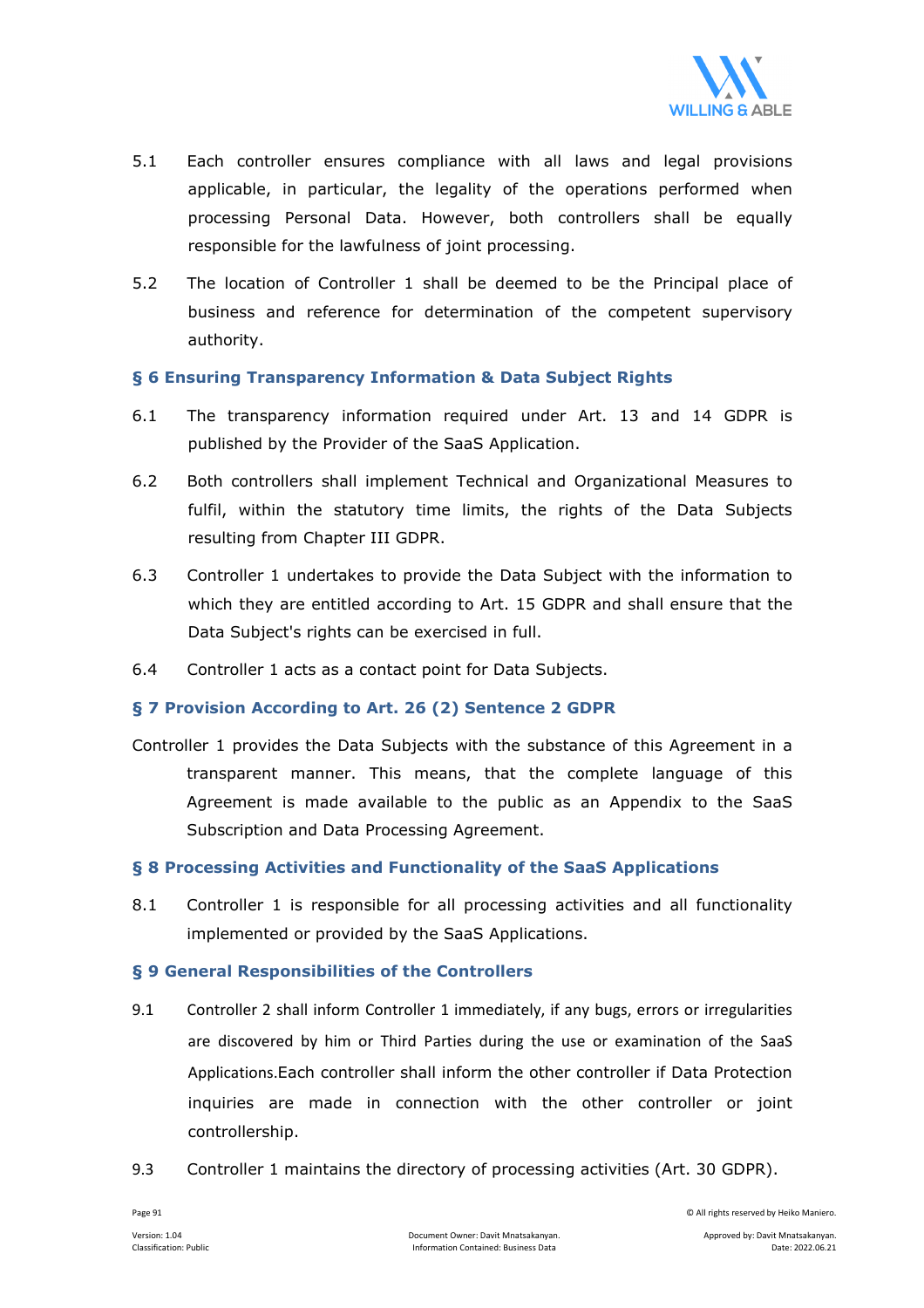

- 9.4 Controller 1 is responsible for the obligations resulting from Art. 33 and Art. 34 GDPR.
- 9.5 If a Data Protection Impact Assessment (hereinafter referred to as "DPIA") (Art. 35 GDPR) is required, the DPIA will be carried out by Controller 1.
- 9.6 If a Legitimate Interest Assessment (hereinafter referred to as "LIA") (Art. 6 (1) (f) GDPR) is required, the LIA will be carried out by Controller 1.
- 9.7 Each controller agrees to keep Technical and Organizational Measures of the other controller confidential as long as they are not published or otherwise made public by the other controller.
- 9.8 Insofar as required by law, the controllers shall designate a Data Protection Officer. In the absence of a legal obligation, they shall designate a contact person with the rights and duties to make decisions in regards to Data Protection. A change of the Data Protection Officer or a contact person shall be communicated to the other controller.

#### **§ 10 Ensuring Confidentiality**

- 10.1 Each controller declares that all persons entrusted by him with data processing have signed confidentiality/Data Protection agreements with the controller before commencing processing activities or are subject to statutory duty of confidentiality, and that such agreements or statutory duties continue to apply after termination of their employment, freelancer status or other contractual relationship.
- 10.2 Each controller declares that all persons engaged by him for any activities have signed agreements and are obligated to protect trade secrets, business secrets and professional secrets of the controller and Third Parties or are subject to statutory duty of confidentiality in this regard, and that such agreements or statutory duties continue to apply after termination of their employment, freelancer status or other contractual relationship.

#### **§ 11 Ensuring Safety of Processing**

11.1 Both controllers shall organize their activities in such way that they meet the requirements of applicable IT security laws, including Data Protection laws and regulations. Each controller shall adopt appropriate Technical and Organizational Measures to safeguard Personal Data from misuse and loss and comply with the requirements of law and modern standards of Data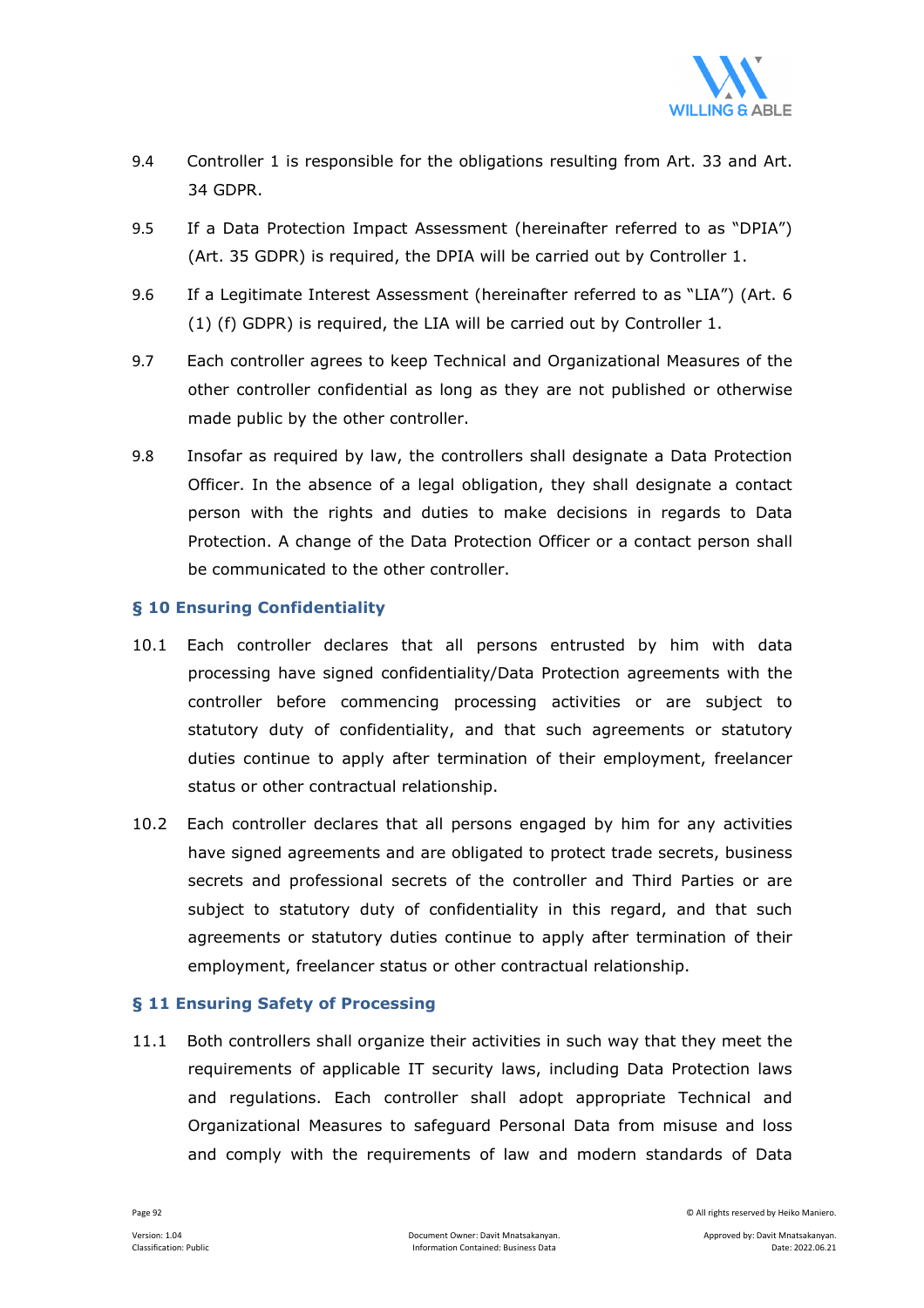

Protection. The Technical and Organizational Measures of both controllers have been exchanged, and are checked and controlled.

11.2 The Technical and Organizational Measures are subject to technical progress and further development. In this regard, each controller is allowed to and shall implement from time to time alternative, but demonstrably adequate or better measures. Each controller shall ensure that the contractually agreed level of protection is not undercut.

#### **§ 12 Data Carrier Destruction and Secure Data Deletion**

- 12.1 The controllers agree that Data Carrier Destruction and Secure Data Deletion shall be carried out in accordance with GDPR.
- 12.2 When required, Controller 1 shall carry out Data Carrier Destruction and Secure Data Deletion.

#### **§ 13 Processor**

- 13.1 Each controller shall conclude an Agreement in accordance with Art. 28 GDPR or fulfil the conditions laid down in Chapter V of GDPR with each of its processors, if the processor should act within the scope of joint controllership.
- 13.2 The other controller has the right to prohibit the commissioning of a processor for important reasons. The alleged unreliability of a processor should be understood as an important reason.
- 13.3 Each processor should provide, if possible, its services in the European Union (EU) or in the European Economic Area (EEA). Where a service is provided, in whole or in part, by a processor in a Third Country, both controllers shall give their consent to the transfer of Personal Data to the Third Country.
- 13.4 Each controller shall ensure that all processors used by him have designated a Data Protection Officer, if the processor is legally obliged to do so. If there is no legal obligation to designate a Data Protection Officer, the processor shall provide the respective controller with a contact person that has the right and obligation to make decisions on Data Protection.

#### **§ 14 Liability**

14.1 For damage caused to a Data Subject, both controllers are jointly liable towards the Data Subject.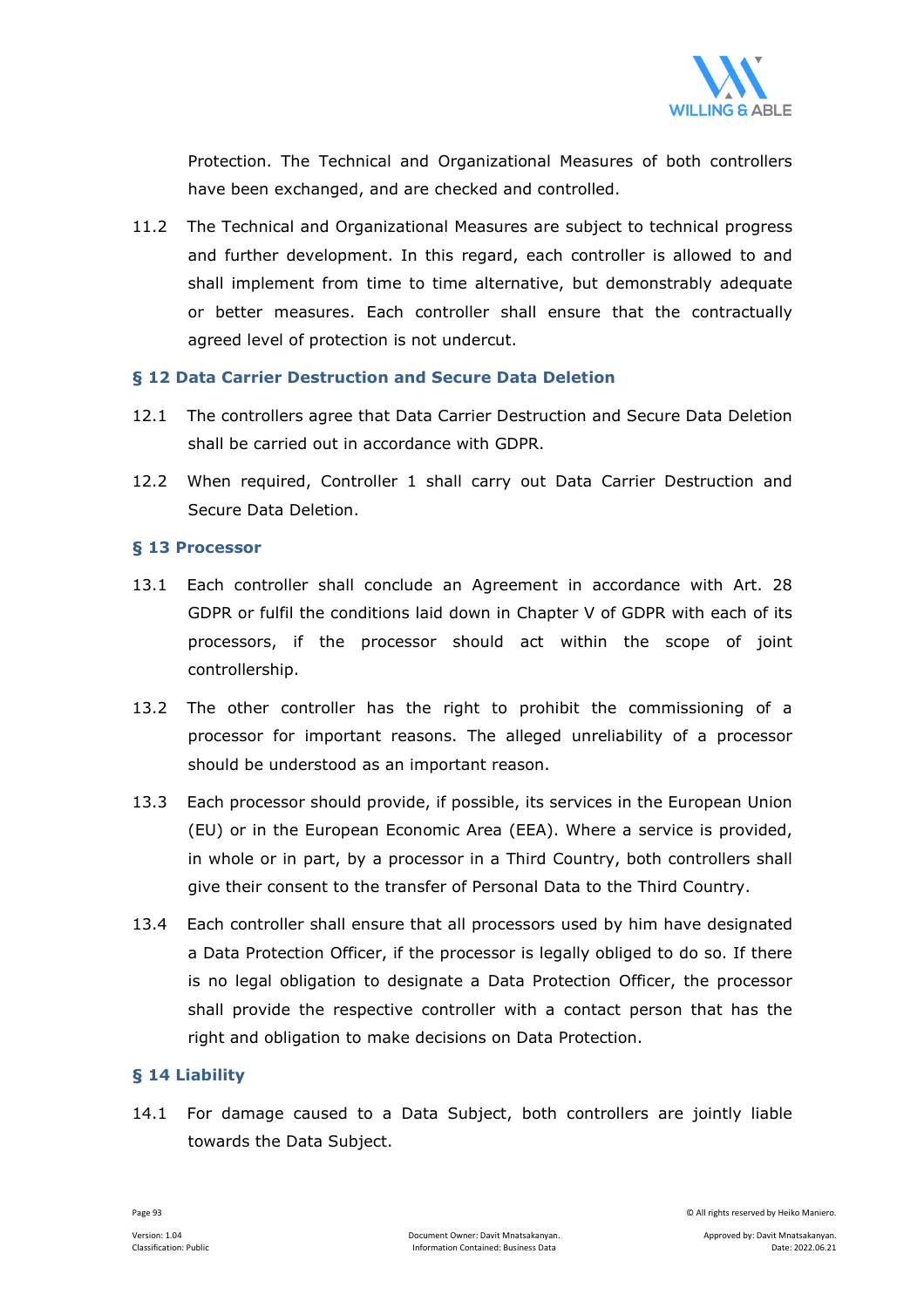

- 14.2 Each controller is liable to the other controller for such damages that are attributable to him.
- 14.3 Further liability claims under applicable laws and regulations remain unaffected.

#### **§ 15 Supplement by the European Union and Member State Law**

- 15.1 In addition to the provisions of this agreement, the European Union law, in particular the General Data Protection Regulation and the Data Protection law of the Member States, apply internally between the controllers.
- 15.2 If the controllers are subject to obligations under EU or Member State law not included in this Agreement, such provisions shall automatically be deemed to have been agreed between the parties in accordance with the spirit and purpose of this Agreement as they would have been agreed upon by two controllers who are in compliance with Data Protection law.

#### **§ 16 Arbitration Clause**

- 16.1 All disputes arising out of or in connection with this Agreement or its validity shall be finally settled in accordance with the Arbitration Rules of the German Arbitration Institute (DIS) without recourse to the ordinary courts of law.
- 16.2 The arbitral tribunal shall be comprised of a sole arbitrator.
- 16.3 The seat of the arbitration is Munich, Germany. For economic reasons, both parties agree to online arbitration and will use any online meeting system provided by the arbitrator.
- 16.4 The language of the arbitration shall be German.
- 16.5 The rules of law applicable to the merits shall be German Law.
- 16.6 The parties jointly nominate the following Attorney at Law to act as the arbitrator:

 Ulrich Baumann c/o CORPLEGAL Prinzregentenstr. 22 80538 Munich (Germany) Telephone: +49 (0)89 / 23 23 73 6-0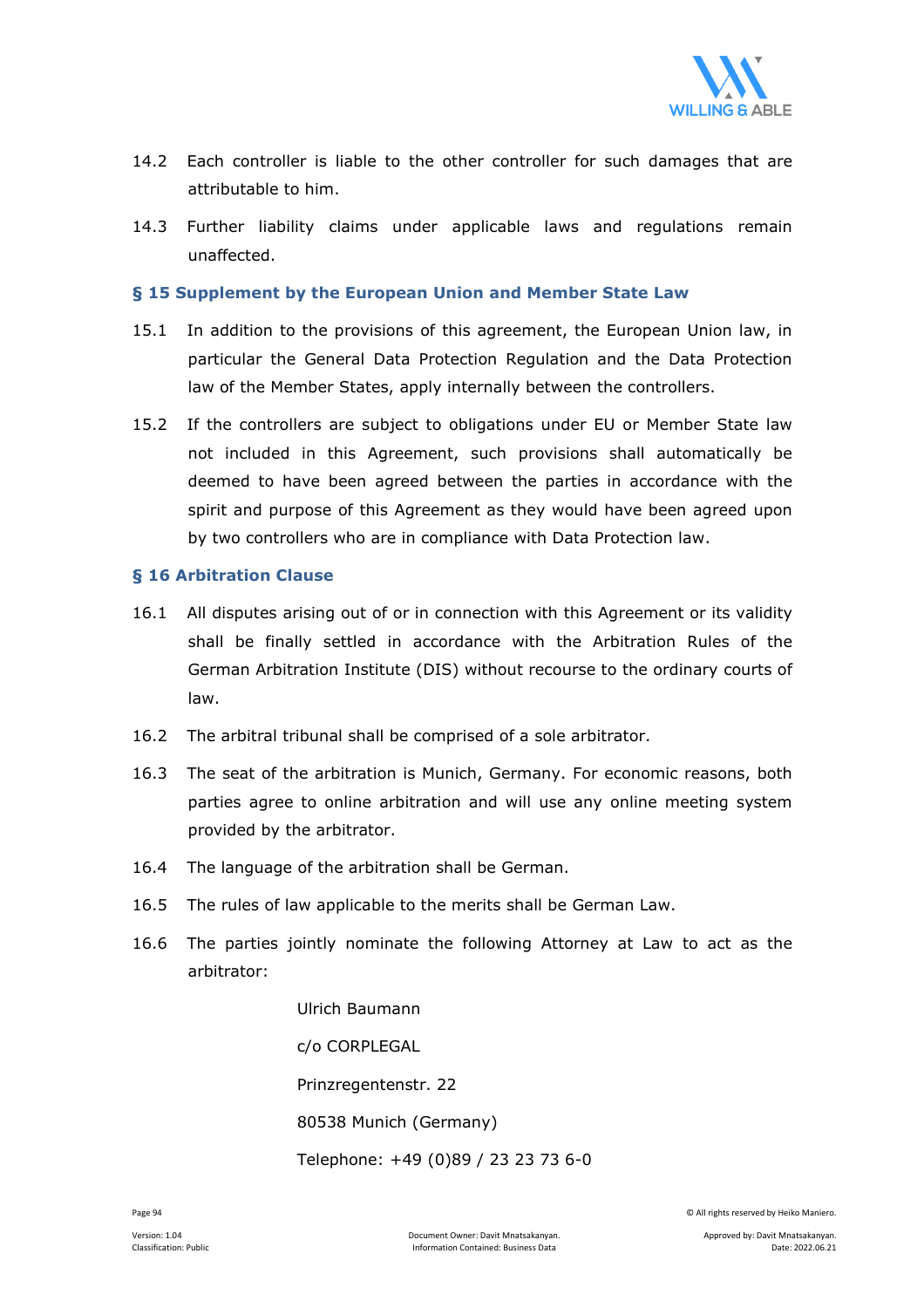

Telefax: +49 (0)89 / 23 23 73 6-91

E-Mail: mail@corplegal.de

- 16.7 The arbitrator can assign the case to another arbitrator without obtaining consent of the parties.
- 16.8 The arbitrator and contact details set out may be updated from time to time. Controller 2 hereby agrees that Controller 1 may change the arbitrator on its own discretion.

#### **§ 17 Severability Clause**

- 17.1 If any provision of this Agreement is determined by any court or other competent authority to be unlawful and/or unenforceable, the other provisions of this Agreement will continue in effect. If any unlawful and/or unenforceable provision would be lawful or enforceable if part of it were deleted, that part will be deemed to be deleted, and the rest of the provision will continue in effect, unless that would contradict the clear intention of the parties, in which case the entirety of the relevant provision will be deemed to be deleted.
- 17.2 If the Controllers disagree on a provision that is to be supplemented and necessary, they shall appeal to the Arbitral Tribunal.